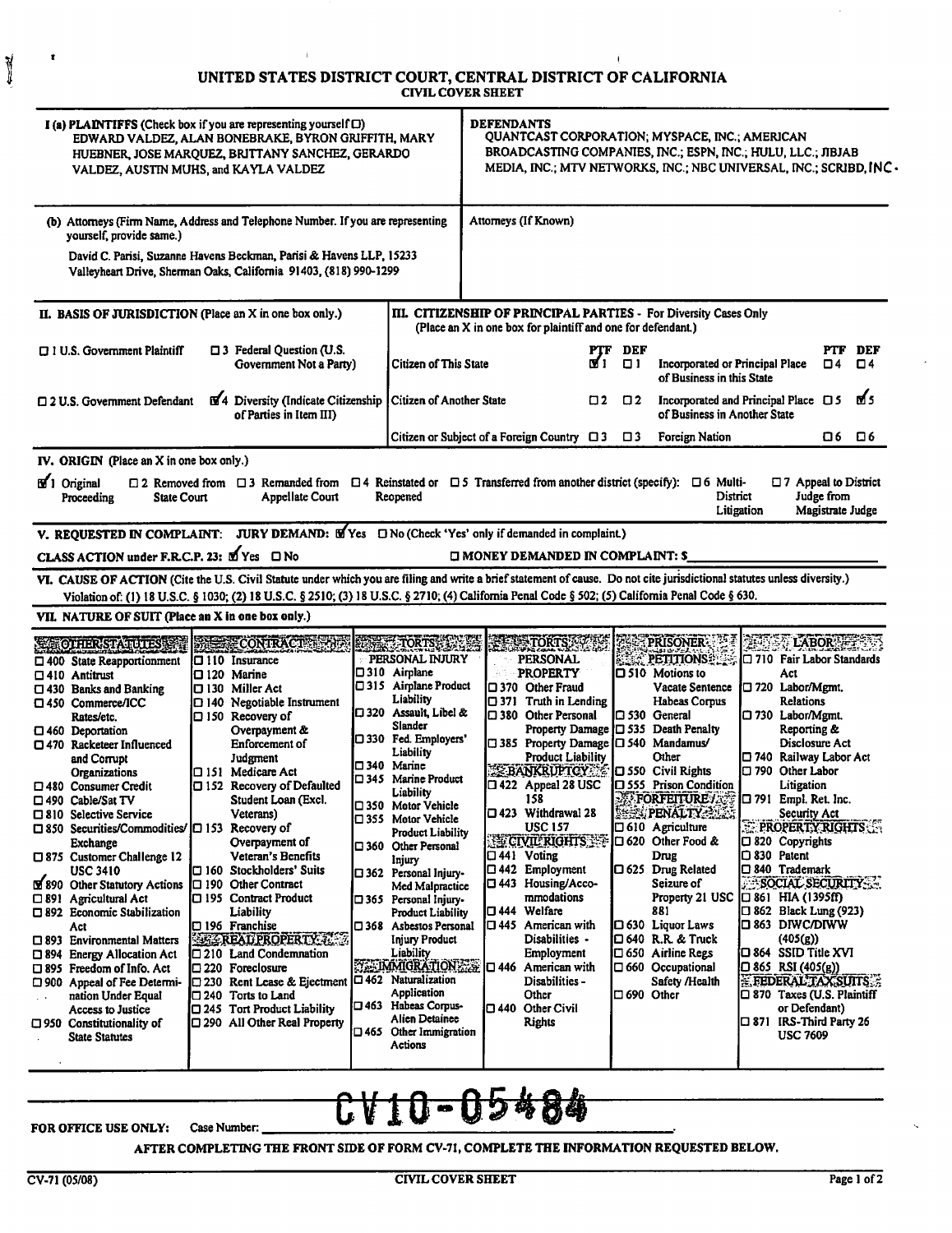#### UNITED STATES DISTRICT COURT, CENTRAL DISTRICT OF CALIFORNIA **CIVIL COVER SHEET**

VIII(a). IDENTICAL CASES: Has this action been previously filed in this court and dismissed, remanded or closed? MNo DYes If yes, list case number(s):

VIII(b). RELATED CASES: Have any cases been previously filed in this court that are related to the present case?  $\Box$  No  $\Box$  Yes If yes, list case number(s):

Civil cases are deemed related if a previously filed case and the present case:

- (Check all boxes that apply) □ A. Arise from the same or closely related transactions, happenings, or events; or
	- $\Box$  B. Call for determination of the same or substantially related or similar questions of law and fact; or
	- $\Box$  C. For other reasons would entail substantial duplication of labor if heard by different judges; or
	- D. Involve the same patent, trademark or copyright, and one of the factors identified above in a, b or c also is present.

IX. VENUE: (When completing the following information, use an additional sheet if necessary.)

(a) List the County in this District; California County outside of this District; State if other than California; or Foreign Country, in which EACH named plaintiff resides.  $\Box$  Check here if the government, its agencies or employees is a named plaintiff. If this box is checked, go to item (b).

| County in this District:* | California County outside of this District; State, if other than California; or Foreign Country   |
|---------------------------|---------------------------------------------------------------------------------------------------|
| Los Angeles               | California Counties Outside of this District: San Diego County<br>Other States: Texas; New Mexico |

(b) List the County in this District; California County outside of this District; State if other than California; or Foreign Country, in which EACH named defendant resides. Check here if the government, its agencies or employees is a named defendant. If this box is checked, go to item (c).

| County in this District:* | California County outside of this District; State, if other than California; or Foreign Country |
|---------------------------|-------------------------------------------------------------------------------------------------|
| Los Angeles               | California Counties outside of this district: San Francisco; Palo Alto; San Carlos              |
|                           | <b>Other States: New York: Connecticut: Washington</b>                                          |
|                           |                                                                                                 |

(c) List the County in this District; California County outside of this District; State if other than California; or Foreign Country, in which EACH claim arose. Note: In land condemnation cases, use the location of the tract of land involved.

| County in this District: $\bullet$ | California County outside of this District; State, if other than California; or Foreign Country |
|------------------------------------|-------------------------------------------------------------------------------------------------|
| Los Angeles                        |                                                                                                 |
|                                    |                                                                                                 |

\* Los Angeles, Orange, San Bernardino, Riverside, Ventura, Santa Barbara, or San Luis Obispo Counties Note: In land condemnation cases, use the location of the tract of land involved

X. SIGNATURE OF ATTORNEY (OR PRO PER):

Date July 23, 2010

Notice to Counsel/Parties: The CV-71 (JS-44) Civil Cover Sheet and the information contained herein neither replace nor supplement the filing and service of pleadings or other papers as required by law. This form, approved by the Judicial Conference of the United States in September 1974, is required pursuant to Local Rule 3-1 is not filed but is used by the Clerk of the Court for the purpose of statistics, venue and initiating the civil docket sheet. (For more detailed instructions, see separate instructions sheet.)

Key to Statistical codes relating to Social Security Cases:

| <b>Nature of Suit Code</b> | Abbreviation | <b>Substantive Statement of Cause of Action</b>                                                                                                                                                                                                                                    |
|----------------------------|--------------|------------------------------------------------------------------------------------------------------------------------------------------------------------------------------------------------------------------------------------------------------------------------------------|
| 861                        | <b>HIA</b>   | All claims for health insurance benefits (Medicare) under Title 18, Part A, of the Social Security Act, as amended.<br>Also, include claims by hospitals, skilled nursing facilities, etc., for certification as providers of services under the<br>program. (42 U.S.C. 1935FF(b)) |
| 862                        | BL           | All claims for "Black Lung" benefits under Title 4, Part B, of the Federal Coal Mine Health and Safety Act of 1969.<br>(30 U.S.C. 923)                                                                                                                                             |
| 863                        | <b>DIWC</b>  | All claims filed by insured workers for disability insurance benefits under Title 2 of the Social Security Act, as<br>amended; plus all claims filed for child's insurance benefits based on disability. $(42 \text{ U.S.C. } 405(g))$                                             |
| 863                        | <b>DIWW</b>  | All claims filed for widows or widowers insurance benefits based on disability under Title 2 of the Social Security<br>Act, as amended. $(42 \text{ U.S.C. } 405 \text{ (g)})$                                                                                                     |
| 864                        | <b>SSID</b>  | All claims for supplemental security income payments based upon disability filed under Title 16 of the Social Security<br>Act, as amended.                                                                                                                                         |
| 865                        | <b>RSI</b>   | All claims for retirement (old age) and survivors benefits under Title 2 of the Social Security Act, as amended. (42<br>U.S.C. (g)                                                                                                                                                 |
|                            |              |                                                                                                                                                                                                                                                                                    |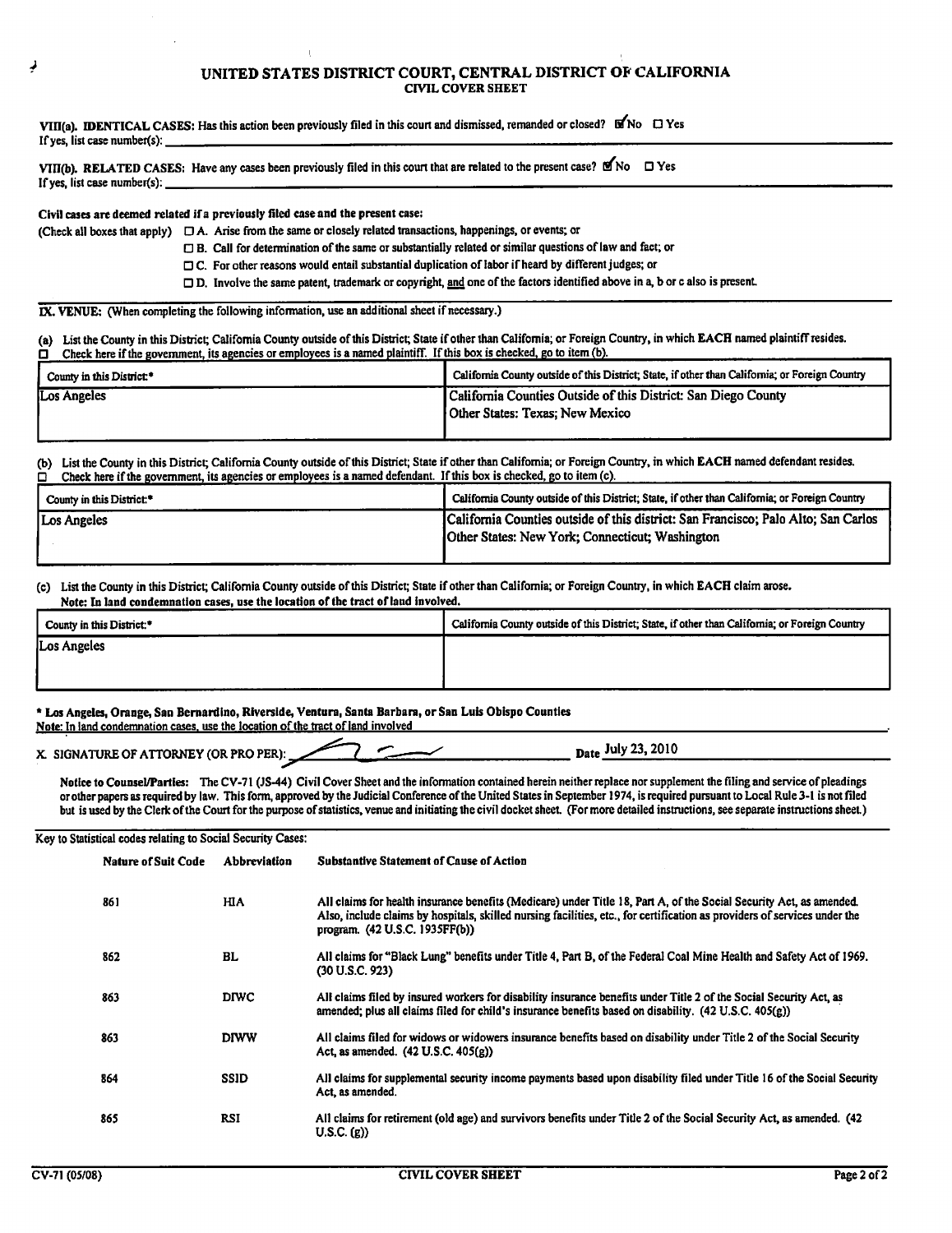| Name & Address:<br>David C. Parisi (SBN 162248)<br>Parisi & Havens LLP<br>15233 Valleyheart Drive<br>Sherman Oaks, California 91403<br>Telephone: (818) 990-1299 |                                                                       |
|------------------------------------------------------------------------------------------------------------------------------------------------------------------|-----------------------------------------------------------------------|
|                                                                                                                                                                  | UNITED STATES DISTRICT COURT<br><b>CENTRAL DISTRICT OF CALIFORNIA</b> |
| EDWARD VALDEZ; See attachment A for additional<br>plaintiffs                                                                                                     | <b>CASE NUMBER</b>                                                    |
| PLAINTIFF(S)<br>v.                                                                                                                                               | $CV10 - 054846$ ( $V1C(x)$ )                                          |
| QUANTCAST CORPORATION; See attachment A<br>for additional defendants                                                                                             | <b>SUMMONS</b>                                                        |
| DEFENDANT(S).                                                                                                                                                    |                                                                       |
| e f<br>π∩∙<br>DEEENDANT(S).                                                                                                                                      |                                                                       |

A lawsuit has been filed against you.

Within  $2\ell$  days after service of this summons on you (not counting the day you received it), you or motion must be served on the plaintiff's attorney, David C. Parisi<br>Parisi & Havens LLP, 15233 Valleyheart Drive, Sherman Oaks, California 91403 [15]. If you fail to do so, judgment by default will be entered against you for the relief demanded in the complaint. You also must file your answer or motion with the court.

Clerk, U.S. District Court

 $r_{\rm R}$  3  $r_{\rm JUT}$  2010 Dated:

Bv: **Deputy Clerk** 

(Seal of the Court)

[Use 60 days if the defendant is the United States or a United States agency, or is an officer or employee of the United States. Allowed 60 days by Rule 12(a)(3)].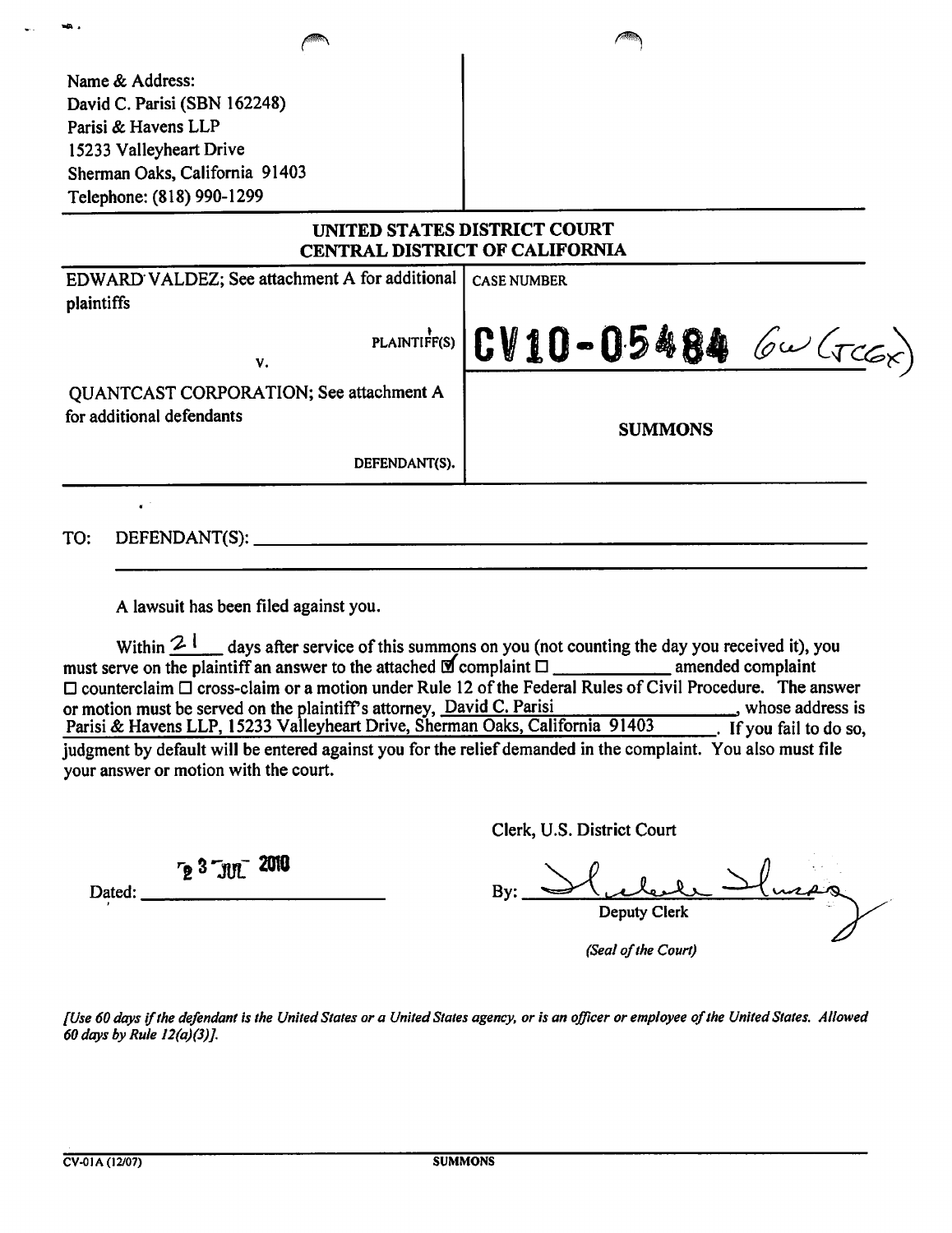# **ATTCHMENT A**

**Attachment to Summons** 

Case Number:

## **Additional Plaintiffs:**

ALAN BONEBRAKE; BYRON GRIFFITH; MARY HUEBNER; JOSE MARQUEZ; BRITTANY SANCHEZ; GERARDO VALDEZ; AUSTIN MUHS; and KAYLA VALDEZ, Individually, on tschalf of them selves **Additional Defendants:** 

MYSPACE, INC.; AMERICAN BROADCASTING COMPANIES, INC.; ESPN, INC.; HULU, LLC.; JIBJAB MEDIA, INC.; MTV NETWORKS, INC.; NBC UNIVERSAL, INC.; and SCRIBD, INC.; Delaware Corporations,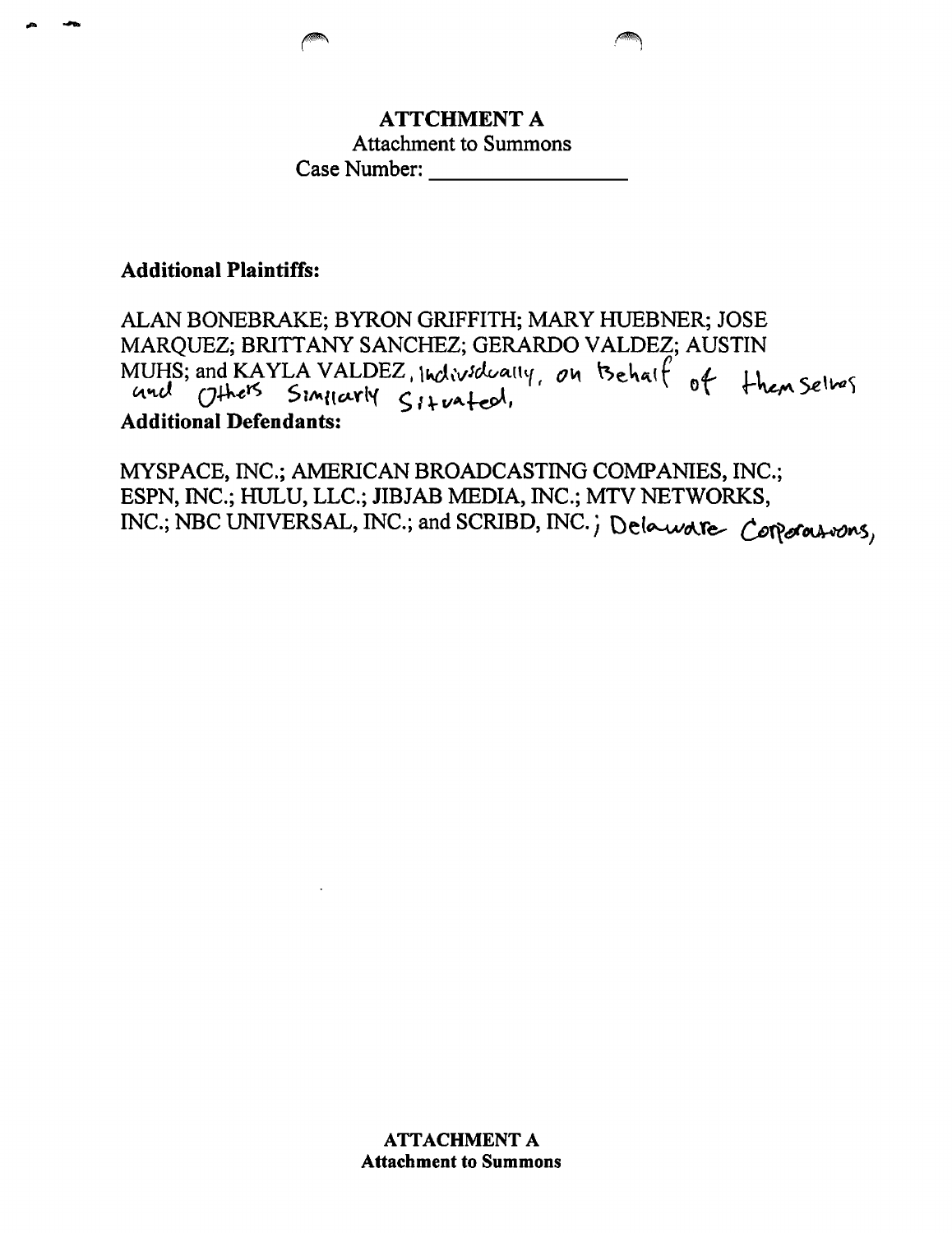| Name & Address:<br>David C. Parisi (SBN 162248)<br>Parisi & Havens LLP<br>15233 Valleyheart Drive<br>Sherman Oaks, California 91403<br>Telephone: (818) 990-1299 |                                                                       |
|------------------------------------------------------------------------------------------------------------------------------------------------------------------|-----------------------------------------------------------------------|
|                                                                                                                                                                  | UNITED STATES DISTRICT COURT<br><b>CENTRAL DISTRICT OF CALIFORNIA</b> |
| EDWARD VALDEZ; See attachment A for additional<br>plaintiffs                                                                                                     | <b>CASE NUMBER</b>                                                    |
| <b>PLAINTIFF(S)</b><br>v.                                                                                                                                        | 'N-<br>$\epsilon \omega$ (JCGX)<br>CV10-054                           |
| QUANTCAST CORPORATION; See attachment A<br>for additional defendants                                                                                             | <b>SUMMONS</b>                                                        |
| DEFENDANT(S).                                                                                                                                                    |                                                                       |
|                                                                                                                                                                  |                                                                       |

TO:

A lawsuit has been filed against you.

Within  $2\ell$  days after service of this summons on you (not counting the day you received it), you must serve on the plaintiff an answer to the attached  $\overline{\omega}$  complaint  $\Box$  amended complaint<br>  $\Box$  counterclaim  $\Box$  cross-claim or a motion under Rule 12 of the Federal Rules of Civil Procedure. The answer or motion must be served on the plaintiff's attorney, David C. Parisi<br>Parisi & Havens LLP, 15233 Valleyheart Drive, Sherman Oaks, California 91403 [15]. If you fail to do so, judgment by default will be entered against you for the relief demanded in the complaint. You also must file your answer or motion with the court.

23 JUT 2010 Dated:

| Clerk, U.S. District Court |  |
|----------------------------|--|
| By:                        |  |
| ienut⊽ '                   |  |
| (Seal of the Court)        |  |

[Use 60 days if the defendant is the United States or a United States agency, or is an officer or employee of the United States. Allowed 60 days by Rule 12(a)(3)].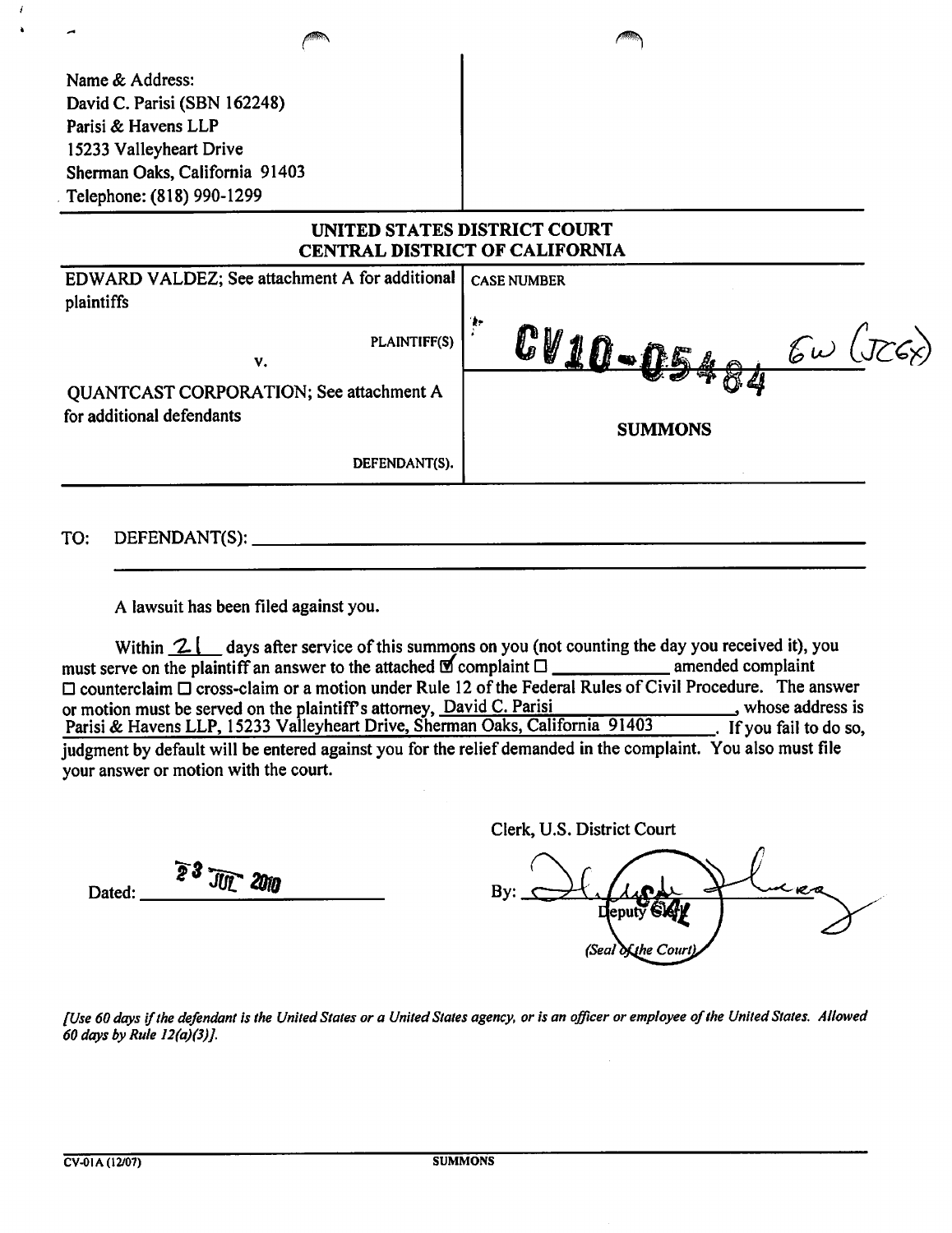$\alpha_{\rm{max}}$  ,  $\alpha_{\rm{max}}$  ,  $\alpha_{\rm{max}}$  ,  $\alpha_{\rm{max}}$  ,  $\alpha_{\rm{max}}$ 

 $\mathcal{L}^{\mathcal{L}}(\mathcal{A})$  and  $\mathcal{L}^{\mathcal{L}}(\mathcal{A})$  and  $\mathcal{L}^{\mathcal{L}}(\mathcal{A})$  $\sqrt{1+\frac{1}{2}}$  , where  $\frac{1}{2}$ 

 $\mathcal{A}^{\mathcal{A}}$  and  $\mathcal{A}^{\mathcal{A}}$ 

أناصف المتعارض المتعاطف والمتعارض والمتعارف 转放,引致,以及消除不足。

All-ALVA I de la partide de la constancia de la constancia de la constancia de la constancia de la constancia de la constancia de la constancia de la constancia de la constancia de la constancia de la constancia de la constancia de l  $\frac{1}{\sqrt{2}}\sum_{i=1}^n\frac{1}{2}\left(\frac{1}{2}\sum_{i=1}^n\frac{1}{2}\right)^2\left(\frac{1}{2}\sum_{i=1}^n\frac{1}{2}\right)^2.$  $\sim 10^7$  $\mathcal{L}_{\text{max}}$  , and the same

المتابعة والمتعاون والمحجب والمتوارد والمتناول المتأمل والمتعارض والتقارب  $\mathcal{L}^{\text{max}}_{\text{max}}$  ,  $\mathcal{L}^{\text{max}}_{\text{max}}$ 

. The components of the second contract of the second contract of the second contract of the second contract of  $\mathcal{L}_\text{c}$ المسجد المسجد المسجد المسجد المسجد المسجد المسجد المسجد المسجد المسجد المسجد المسجد المسجد المسجد ال

 $\mathcal{L}^{\mathcal{L}}$  and the set of the set of the set of the set of the set of the set of the set of the set of the set of the set of the set of the set of the set of the set of the set of the set of the set of the set of the

 $\label{eq:2} \mathcal{A}_{\mathcal{A}} = \mathcal{A}_{\mathcal{A}} = \mathcal{A}_{\mathcal{A}}$ 



t en la participat de la participat de la participat de la participat de la participat de la participat de la<br>La participat de la participat de la participat de la participat de la participat de la participat de la parti

المستطعم الماليات التواريخ المتعدد وال<mark>بلا</mark>د التي يعد التي يتم من التي يتم التي يتم المتحدة التي التي يتم التي ال<br>المستطعم التي التي التي يتم التي التي التي يتم التي يتم التي يتم التي يتم التي يتم التي يتم التي يتم التي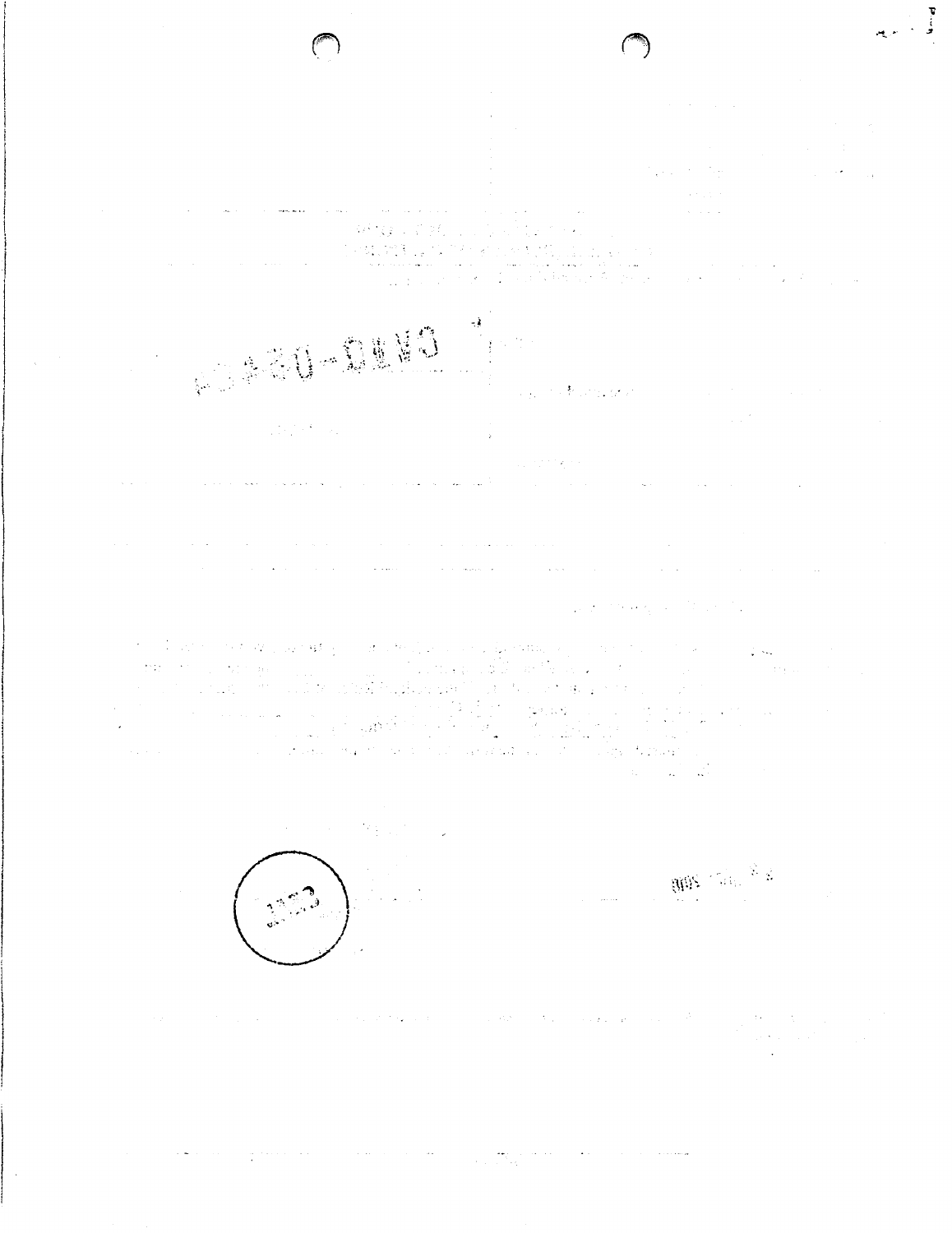# **ATTCHMENT A Attachment to Summons** Case Number:

### **Additional Plaintiffs:**

 $\mathcal{L}$ 

ALAN BONEBRAKE; BYRON GRIFFITH; MARY HUEBNER; JOSE MARQUEZ; BRITTANY SANCHEZ; GERARDO VALDEZ; AUSTIN MUHS; and KAYLA VALDEZ, Individually, on Behalf of them selves<br>and Cthers Similarly Situated,

MYSPACE, INC.; AMERICAN BROADCASTING COMPANIES, INC.; ESPN, INC.; HULU, LLC.; JIBJAB MEDIA, INC.; MTV NETWORKS,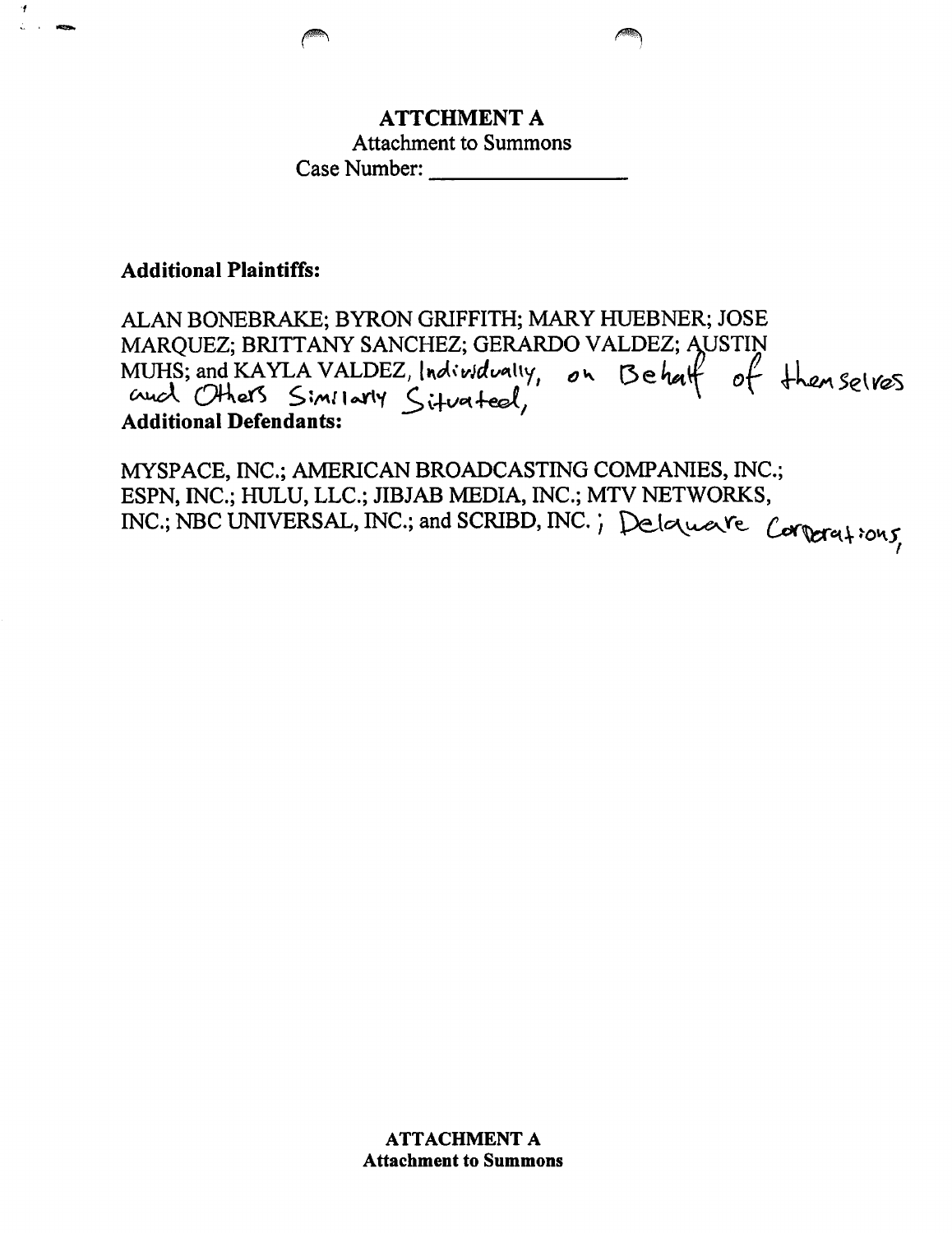|                                              | Joseph H. Malley<br>Law Office of Joseph H. Malley<br>1045 North Zang Blvd<br>Dallas, TX 75208<br>Telephone: (214) 943-6100<br>Facsimile: (214) 943-6170<br>malleylaw@gmail.com<br>David C. Parisi (Cal. Bar. No. 162248)<br>Parisi & Havens LLP<br>15233 Valleyheart Drive<br>Sherman Oaks, California 91403<br>Telephone: (818) 990-1299<br>Facsimile: (818) 501-7852<br>dparisi@parisihavens.com<br>Counsel for Plaintiffs                                                                    | <b>FILED</b><br>CLERK, U.S. DISTRICT COURT<br><b>JUL 23200</b><br>$\left  \frac{d!}{CENTRAL DISTRICTOFA}\right $<br><b>IFORNIA</b><br><b>DEPUTY</b><br>BY                                                                                                                                                                                                                                                                                                                                                                                                                          |
|----------------------------------------------|--------------------------------------------------------------------------------------------------------------------------------------------------------------------------------------------------------------------------------------------------------------------------------------------------------------------------------------------------------------------------------------------------------------------------------------------------------------------------------------------------|------------------------------------------------------------------------------------------------------------------------------------------------------------------------------------------------------------------------------------------------------------------------------------------------------------------------------------------------------------------------------------------------------------------------------------------------------------------------------------------------------------------------------------------------------------------------------------|
|                                              | IN THE UNITED STATES DISTRICT COURT FOR<br>THE CENTRAL DISTRICT OF CALIFORD                                                                                                                                                                                                                                                                                                                                                                                                                      |                                                                                                                                                                                                                                                                                                                                                                                                                                                                                                                                                                                    |
| V.<br>22<br>23<br>24<br>25<br>26<br>27<br>28 | EDWARD VALDEZ, ALAN<br>BONEBRAKE, BYRON GRIFFITH,<br>MARY HUEBNER, JOSE MARQUEZ,<br>BRITTANY SANCHEZ, GERARDO<br>VALDEZ, AUSTIN MUHS, and KAYLA<br>VALDEZ, Individually, on Behalf of<br>Themselves and Others Similarly Situated,<br>Plaintiffs.<br>QUANTCAST CORPORATION,<br>MYSPACE, INC.; AMERICAN<br>BROADCASTING COMPANIES, INC.;<br>ESPN, INC.; HULU, LLC.; JIBJAB<br>MEDIA, INC.; MTV NETWORKS, INC.;<br>NBC UNIVERSAL, INC.; and SCRIBD,<br>INC.; Delaware Corporations,<br>Defendants. | $10 - 05484$<br>CASE No.<br><b>JURY DEMAND</b><br>COMPLAINT FOR:<br>1. Violation of Computer Fraud<br>and Abuse Act, 18 U.S.C. §<br>1030;<br>2. Violation of Electronic<br>Communications Privacy Act,<br>18 U.S.C. § 2510;<br>3. Violation of Video Privacy<br>Protection Act, 18 U.S.C. §<br>2710;<br>4. Violation of California's<br>Computer Crime Law, Penal<br>Code § 502;<br>5. Violation of California's<br>Invasion Of Privacy Act,<br>California Penal Code § 630;<br>6. Violation of UCL, Bus & Prof.<br>Code § 17200;<br>7. Violation of CLRA;<br>8. Unjust Enrichment |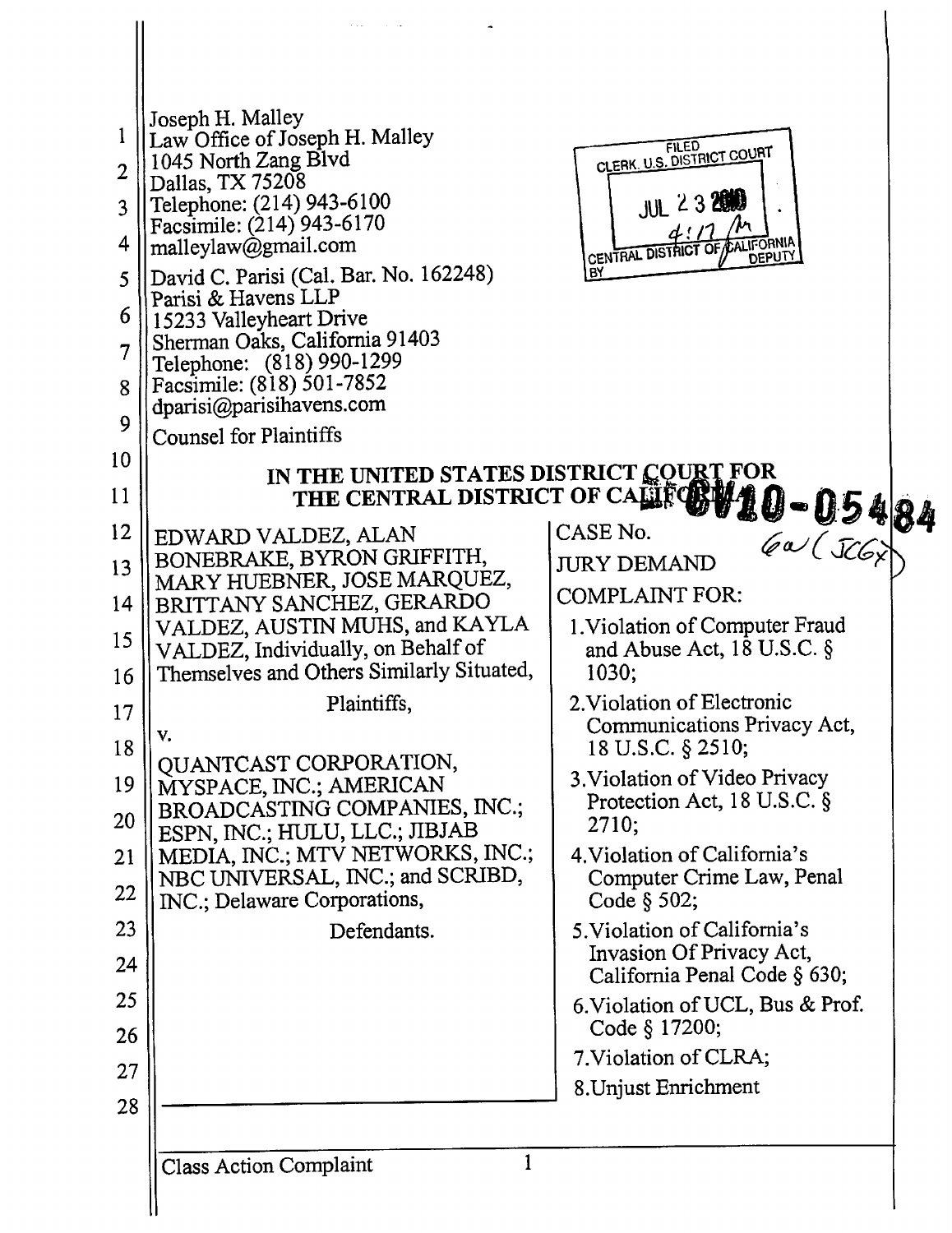| $\mathbf{1}$   | <b>CLASS ACTION COMPLAINT</b>                                                             |  |
|----------------|-------------------------------------------------------------------------------------------|--|
| $\overline{2}$ | Plaintiffs, Edward Valdez, Alan Bonebrake, Byron Griffith, Mary Huebner,                  |  |
| 3              | Jose Marquez, Brittany Sanchez, Gerardo Valdez, Austin Muhs, Kayla Valdez on              |  |
| $\overline{4}$ | behalf of themselves and all others similarly situated, by and through their              |  |
| 5              | attorneys, Law Office of Joseph H. Malley, P.C., and Parisi & Havens LLP, as and          |  |
| 6              | for their complaint, allege as follows upon information and belief, based upon,           |  |
| $\overline{7}$ | inter alia, investigation conducted by and through their attorneys, which are alleged     |  |
| 8              | upon knowledge, sues Defendants MySpace, Inc., Quantcast Corporation,                     |  |
| 9              | American Broadcasting Companies, Inc., ESPN, Inc., Hulu LLC., JibJab Media,               |  |
| 10             | Inc., MTV Networks, Inc., NBC Universal, Inc., and Scribd, Inc. Plaintiffs'               |  |
| 11             | allegations as to themselves and their own actions, as set forth herein, are based        |  |
| 12             | upon their personal knowledge, and all other allegations are based upon                   |  |
| 13             | information and belief pursuant to the investigations of counsel. Based upon such         |  |
| 14             | investigation, Plaintiffs believe that substantial evidentiary support exists for the     |  |
| 15             | allegations herein or that such allegations are likely to have evidentiary support        |  |
| 16             | after a reasonable opportunity for further investigation and/or discovery.                |  |
| 17             | <b>NATURE OF THE ACTION</b>                                                               |  |
| 18             | Plaintiffs bring this consumer Class Action lawsuit pursuant to<br>1.                     |  |
| 19             | Federal Rules of Civil Procedure 23(a), $(b)(1)$ , $(b)(2)$ , and $(b)(3)$ , on behalf of |  |
| 20             | themselves and a class of similarly situated Internet users, hereinafter referred to      |  |
| 21             | as the "Class Members" who were victims of unfair, deceptive, and unlawful                |  |
| 22             | business practices; wherein their privacy, financial interests, and computer              |  |
| 23             | security rights, were violated by Quantcast Corporation, (hereinafter referred to         |  |
| 24             | individually as "Quantcast"), and websites affiliated individually with Quantcast,        |  |
| 25             | referred collectively to as, "Quantcast Flash Cookie Affiliates," and individually        |  |
| 26             | as: American Broadcasting Companies, Inc. (hereinafter referred to as "ABC"),             |  |
| 27             | ESPN, Inc. (hereinafter referred to as "ESPN"), Hulu, LLC., (hereinafter referred         |  |
| 28             | to as "Hulu"), JibJab Media, Inc. (hereinafter referred to as "JibJab"), MTV              |  |
|                |                                                                                           |  |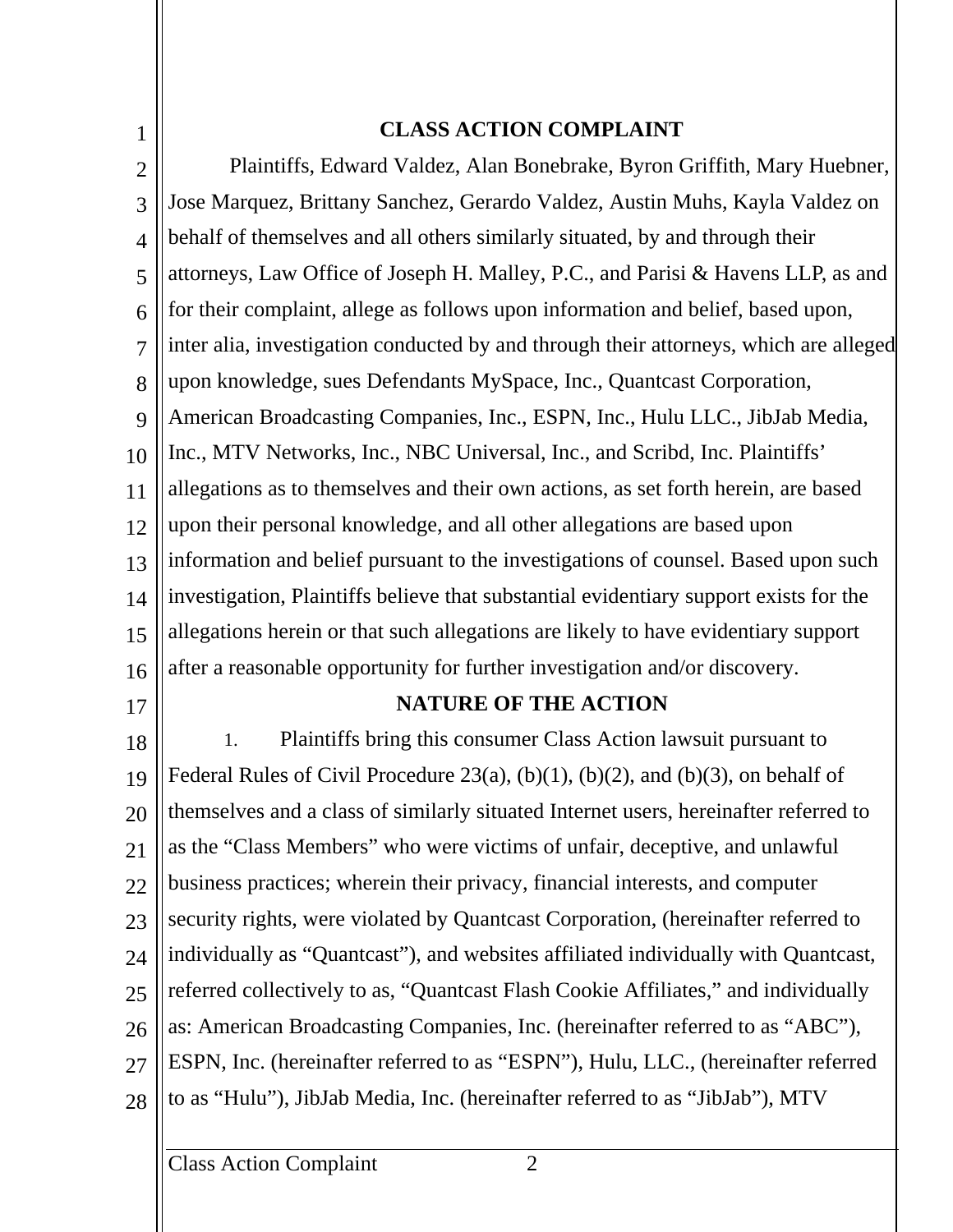1  $\mathcal{D}$ 3 4 5 Networks, Inc. (hereinafter referred to as "MTV"), Myspace, Inc. (hereinafter referred to as "MySpace"), NBC, Inc. (hereinafter referred to as "NBC"), and Scribd, Inc. (hereinafter referred to as "Scribd"), by setting flash cookies on their user's computers to use as local storage within the flash media player to back up browser cookies for the purposes of restoring them later.

6 7 8  $\mathbf Q$ 10 11 12 13 14 15 16 17 2. Quantcast Flash Cookie Affiliates acted with Quantcast, independent of one another, and knowingly authorized, directed, ratified, approved, acquiesced, or participated in the unfair and deceptive business practices made the basis of this class action, which included, but was not limited to, setting of an online tracking device which would allow access to, and disclosure of, personal information ("PI"), personal identifying information ("PII"), and/or sensitive indentifying information ("SII"). This information was derived from the Internet user's online activities, including visits to non- Quantcast Flash Cookie Affiliates' websites, accomplished covertly, without actual notice, awareness, consent or choice of the user, obtained deceptively, for purposes not disclosed within their Terms of Service and/or Privacy Policy and used for commercial gain and nefarious purposes.

18 19 20 21 22 3. This class action does not include Quantcast affiliated corporations and websites which were not involved in setting, or allowing Quantcast to set, a flash cookie on its users' computer hard drive to use the local storage within the user's flash media player to back up browser cookies for the purpose of restoring them later without actual notice/awareness and consent/choice of the user.

23 24 25 26 27 28 4. This class action does not include Quantcast affiliated corporations and websites which provided its users adequate actual notice and awareness, that personal information would be collected, and allowed users' choice as to how the personal information collected would be used, as it relates to information obtained by the placement of flash cookies on the users' computer hard drive and the use of user's local storage within their flash media player to back up browser cookies for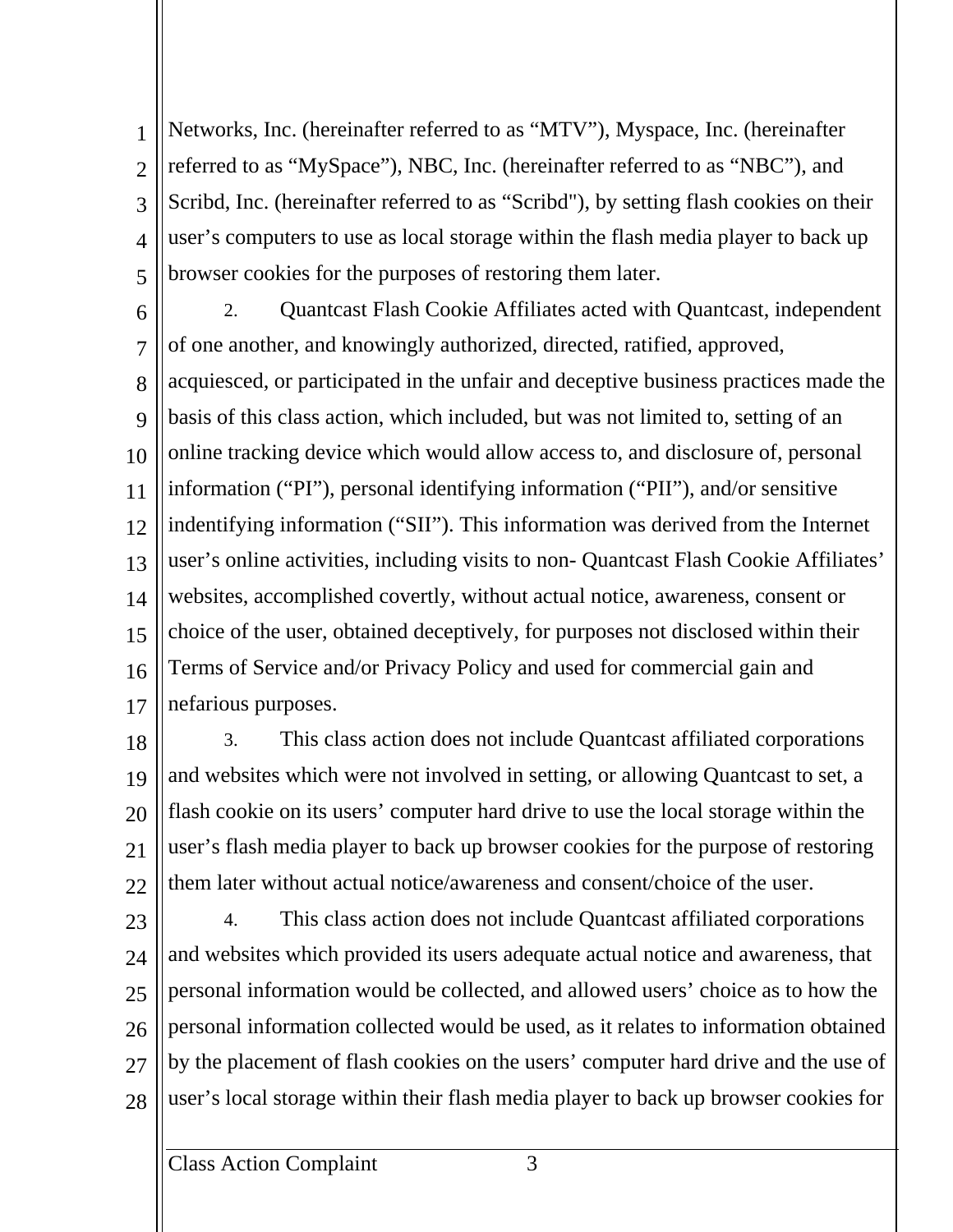1  $\mathcal{D}$ the purpose of restoring them later without actual notice/awareness and consent/choice of the user.

3 4 5 6 7 8  $\mathbf Q$ 5. This class action does not include Quantcast affiliated corporations and websites which accessed the flash media player on a user's computer for its intended purpose, as governed by the flash media player's EULA, and was not related in whole, or part, on using the users' computer hard drive and using local storage within their flash media player to back up browser cookies for the purpose of restoring them later without actual notice/awareness and consent/choice of the user.

10 11 12 13 14 15 6. The conduct complained of includes, but is not limited to, the interception of electronic communications of Plaintiffs and Class members involving non-Quantcast Flash Cookie Affiliates, obtained in transit and temporarily stored for a limited period in their computer's electronic storage. In re Doubleclick, Inc. Privacy Litigation, 154 F. Supp.2d 497, 500 (S.D.N.Y. March 28, 2001).

16 17 18 19 20 21 22 23 24 7. The conduct of Quantcast individually and in concert with the Quantcast Flash Cookie Affiliates, individually and jointly, is an unfair and deceptive practice that has been perpetrated for years, facilitated, and coordinated, by some of the world's largest websites and the network advertising industry, thereby costing the Class upwards of tens of millions of dollars. Defendants Quantcast, MySpace, ABC, ESPN, Hulu, JibJab, MTV, NBC, and Scribd (collectively) have been systematically engaged in and facilitated a covert operation of surveillance of Class members and violating one (1) or more of the following:

25 26 a. Computer Fraud and Abuse Act, 18 U.S.C. § 1030 (the "CFAA"), against all Defendants;

27 28 b. Electronic Communications Privacy Act, 18 U.S.C. § 2510 (the "ECPA"), against all Defendants;

Class Action Complaint 4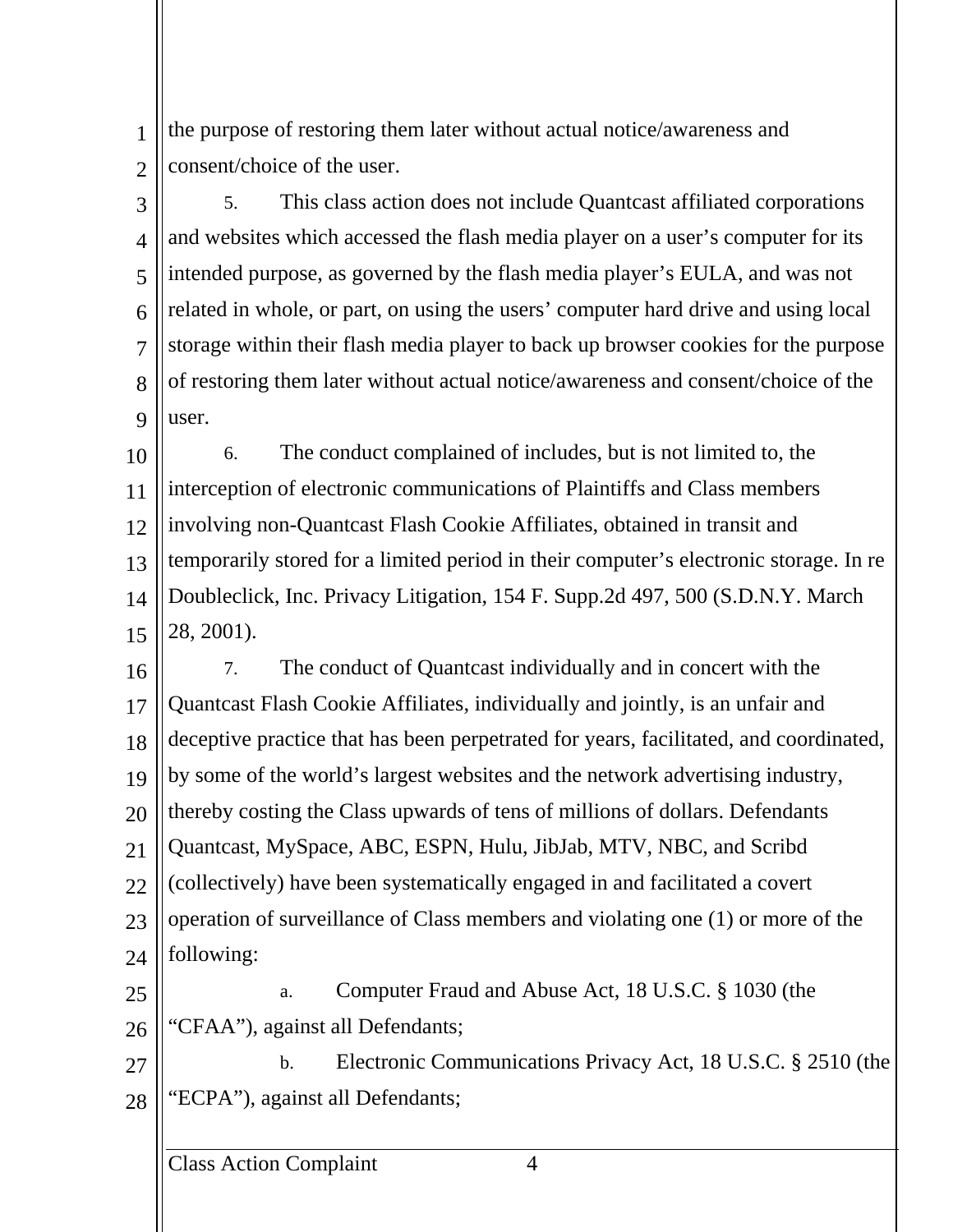| $\mathbf{1}$   | Video Privacy Protection Act, 18 U.S.C. § 2710, (the "VPPA")<br>$\mathbf{c}$ .       |
|----------------|--------------------------------------------------------------------------------------|
| $\mathfrak{2}$ | against MySpace, ABC, ESPN, HULU, JIBJAB, MTV, and NBC;                              |
| 3              | California's Computer Crime Law, Penal Code § 502 (the<br>d.                         |
| $\overline{4}$ | "CCCL"), against all Defendants;                                                     |
| 5              | California's Invasion Of Privacy Act, California Penal Code §<br>e.                  |
| 6              | 630, against Quantcast, Myspace, Hulu, JIBJAb, and SCRIBD;                           |
| 7              | f.<br>Unjust Enrichment, against all Defendants.                                     |
| 8              | <b>JURISDICTION AND VENUE</b>                                                        |
| 9              | Venue is proper in this District under 28 U.S.C. §1391(b) and (c)<br>8.              |
| 10             | against all Quantcast Flash Cookie Affiliates. A substantial portion of the events   |
| 11             | and conduct giving rise to the violations of law complained of herein occurred in    |
| 12             | this District. Defendant Hulu, LLC's principal executive offices and headquarters    |
| 13             | are located in this District at 12312 West Olympic Boulevard, Los Angeles, CA        |
| 14             | 90064; Defendant MySpace, Inc.'s principal executive offices and headquarters        |
| 15             | are located in this District at 407 N. Maple Drive, Beverly Hills, CA 90210; and     |
| 16             | Defendant JibJab, Inc.'s principal executive offices and headquarters are located    |
| 17             | in this District at 228 Main Street, Suite 4, Venice, CA 90291.                      |
| 18             | Subject matter jurisdiction exists in this Court related to this action<br>9.        |
| 19             | pursuant to 28 U.S.C. § 1332. The aggregate claims of plaintiff and the proposed     |
| 20             | class members exceed the sum or value of \$5,000,000.00.                             |
| 21             | The following corporations are Delaware corporations headquartered<br>10.            |
| 22             | in California. Plaintiffs assert claims on behalf of a proposed class whose          |
| 23             | members are scattered throughout the fifty states and the U.S. territories; there is |
| 24             | minimal diversity of citizenship between proposed class members and the              |
| 25             | Defendants. The aggregate of these claims exceed the sum or value of                 |
| 26             | \$5,000,000:                                                                         |
| 27             | Quantcast;<br>a.                                                                     |
| 28             | Myspace;<br>$\mathbf b$ .                                                            |
|                |                                                                                      |
|                | <b>Class Action Complaint</b><br>5                                                   |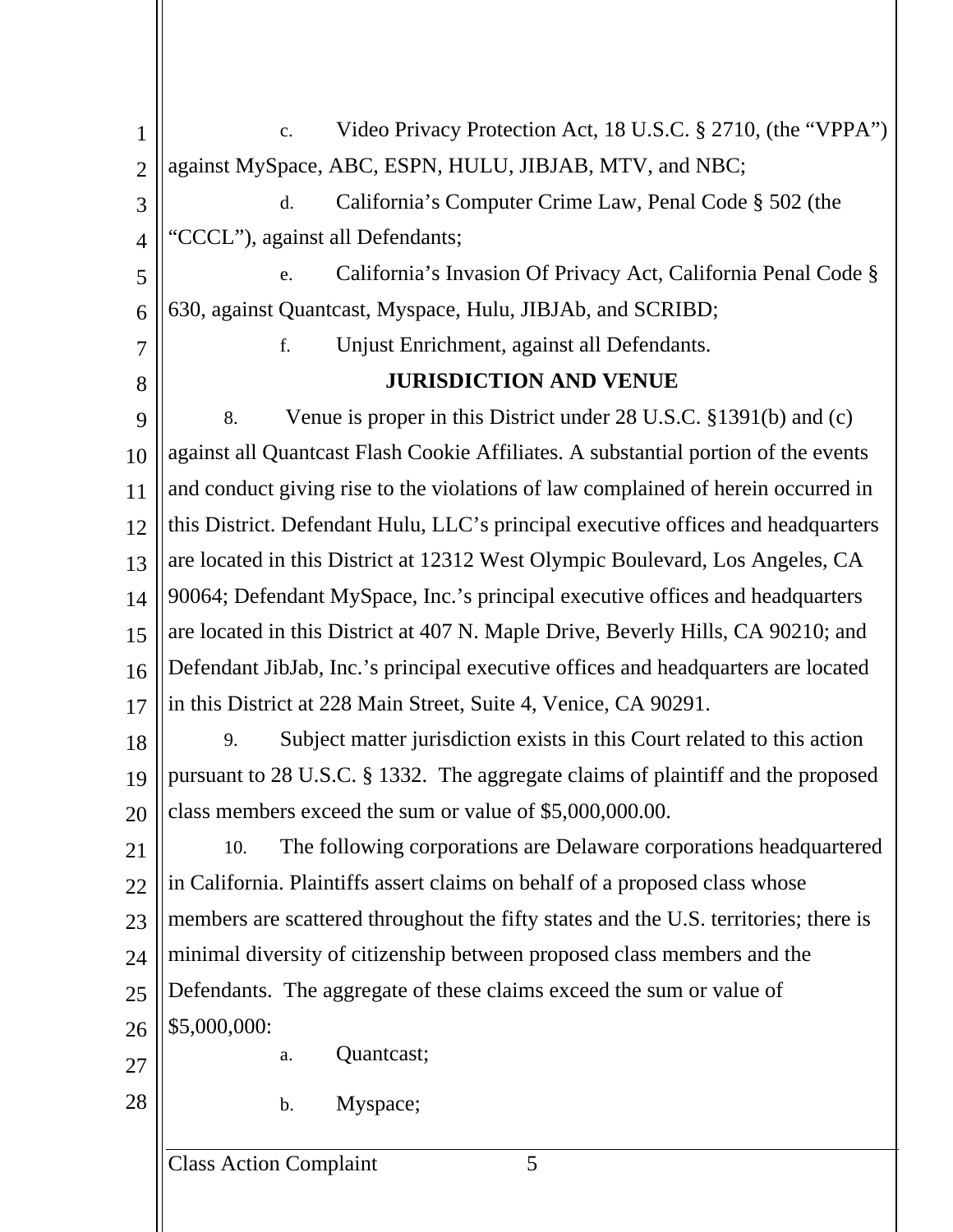| 1              | Hulu;<br>c.                                                                        |
|----------------|------------------------------------------------------------------------------------|
| $\overline{2}$ | JibJab;<br>d.                                                                      |
| 3              | Scribd<br>e.                                                                       |
| 4              |                                                                                    |
| 5              | This Court has personal jurisdiction over the Defendants listed in this<br>11.     |
| 6              | paragraph under Cal. Code Civ. Proc. § 410.10 because each of the listed           |
| 7              | defendants maintains its corporate headquarters in, and the acts alleged herein    |
| 8              | were committed in California.                                                      |
| 9              | The following corporations are citizens of states other than<br>12.                |
| 10             | California, however each of the acts upon which liability is alleged herein were   |
| 11             | committed by the corporations listed in this paragraph in the state of California: |
| 12             | American Broadcasting Companies, Inc.<br>a.                                        |
| 13             | ESPN, Inc.<br>$\mathbf b$ .                                                        |
| 14             | MTV Networks, Inc.<br>$\mathbf{c}$ .                                               |
| 15             | NBC Universal, Inc.<br>d.                                                          |
| 16             | The heart of the conduct complained of involved the communication,<br>13.          |
| 17             | transmission, and interception of personally identifying information and personal  |
| 18             | private data of the class members. The mechanism to effectuate this                |
| 19             | communication, transmission and interception was devised, developed, and           |
| 20             | implemented in California.                                                         |
| 21             | This Court also has subject matter jurisdiction over all causes of<br>14.          |
| 22             | action and the Defendants implicated therein pursuant to 28 U.S.C. § 1332(d), and  |
| 23             | because this action arises n part under a federal statute and this Court has       |
| 24             | jurisdiction pursuant to 18 U.S.C. $\S 2710(c)$ which confers jurisdiction in the  |
| 25             | United States District Court for actions related to the Video Privacy Protection   |
| 26             | Act.                                                                               |
| 27             | <b>PARTIES</b>                                                                     |
| 28             | Plaintiff Kayla Valdez ("K. Valdez"), is a citizen and resident of<br>15.          |
|                | <b>Class Action Complaint</b><br>6                                                 |
|                |                                                                                    |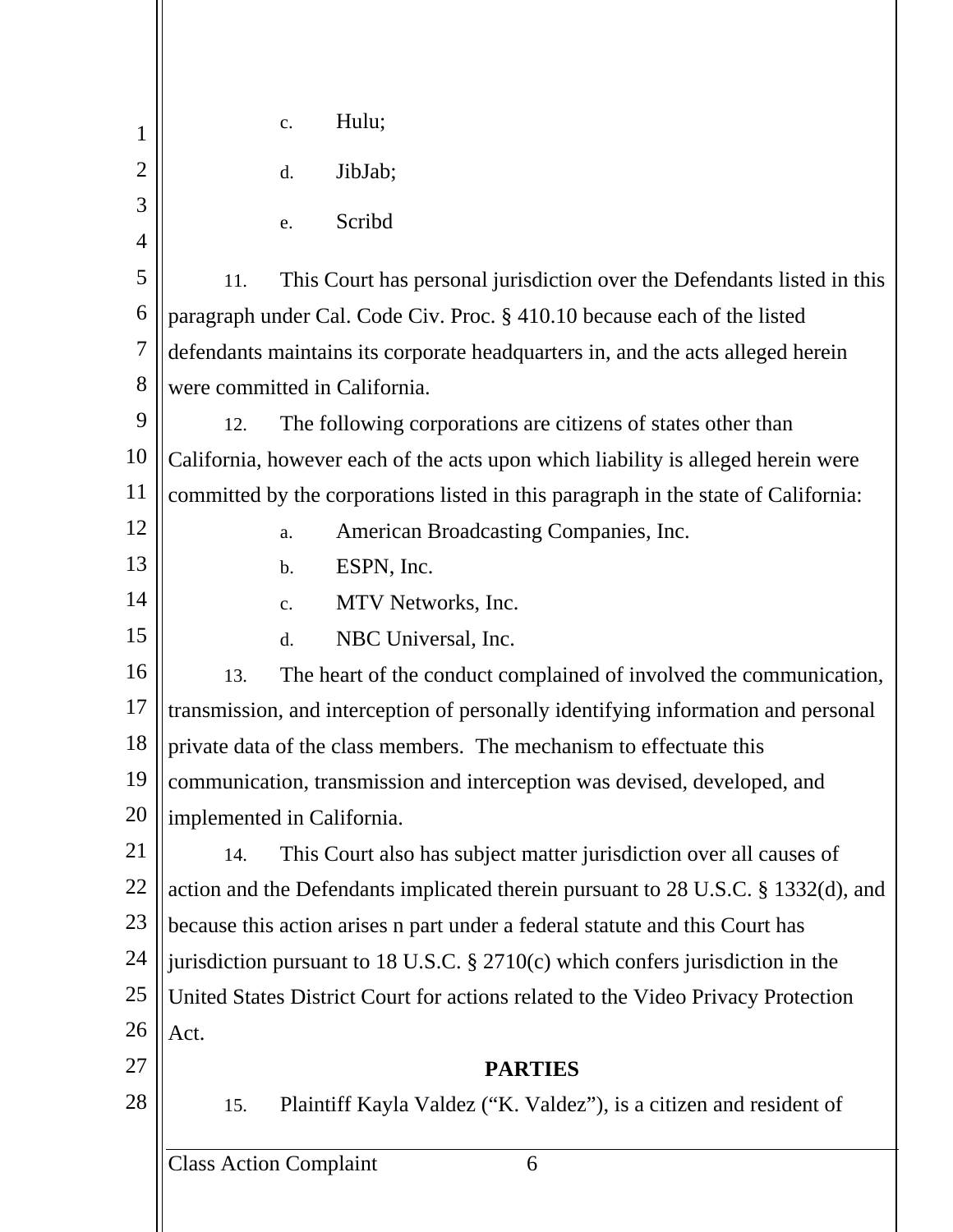1  $\mathcal{D}$ 3 4 5 6 Oceanside, California, (San Diego County). On information and belief, K. Valdez incorporates all allegations within this complaint. K. Valdez is a representative of the "U.S. Resident Class," defined within the Class Allegations. At all relevant times herein, K. Valdez was an Internet user that, on one or more occasions during the class period, in the city of residence, accessed online the following named Quantcast Flash Cookie Affiliates' websites:

- a. Hulu
- 8

7

9

- b. JibJab
- c. MySpace

10 11 12 13 14 15 16. Plaintiff Jose Marquez ("Marquez"), is a citizen and resident of Rio Rancho, New Mexico, (Sandoval County). On information and belief, Marquez incorporates all allegations within this complaint. At all relevant times herein, Marquez was an Internet user that, on one or more occasions during the class period, in the city of residence, accessed online the following named Quantcast Flash Cookie Affiliates' websites:

- 16
- a. ABC
- b. Hulu
- 18 c. MTV
- 19

17

d. NBC

20 21 22 23 24 25 26 27 28 17. Plaintiff Miriam Slater ("Slater"), is a citizen and resident of California. On information and belief, Slater incorporates all allegations within this complaint. At all relevant times herein, Slater was an Internet user that, on one or more occasions during the class period, in the city of residence, accessed certain online Quantcast Flash Cookie Affiliates' websites. Plaintiff Edward Valdez ("E. Valdez"), is a citizen and resident of Oceanside, California, (San Diego County). On information and belief, E. Valdez incorporates all allegations within this complaint. E. Valdez is a representative of the "California Resident Class," defined within the Class Allegations. At all relevant times herein, E.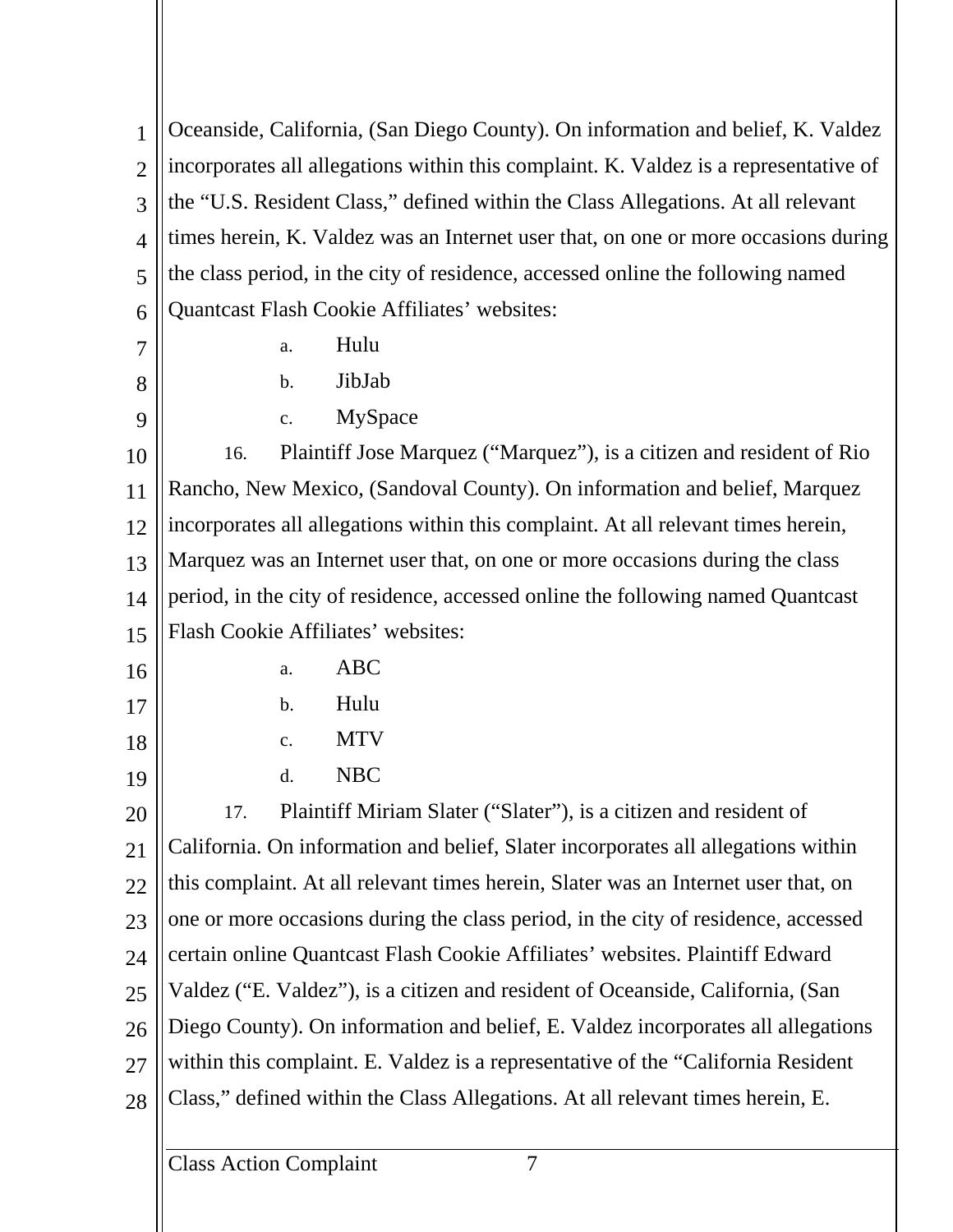1  $\mathcal{D}$ 3 4 5 6 7 8  $\mathbf Q$ 10 11 12 13 14 15 16 17 18 19 20 21 22 23 24 25 26 27 28 Class Action Complaint 8 Valdez was an Internet user that, on one or more occasions during the class period, in the city of residence, accessed online the following named Quantcast Flash Cookie Affiliates' websites: a. MTV b. NBC c. Scribd 18. Plaintiff Gerardo Valdez ("G. Valdez"), is a citizen and resident of Dallas, Texas, (Dallas County). On information and belief, G. Valdez incorporates all allegations within this complaint. At all relevant times herein, G. Valdez was an Internet user that, on one or more occasions during the class period, in the city of residence, accessed online the following named Quantcast Flash Cookie Affiliates' websites: a. ESPN b. Hulu c. MTV Cookie Name Date Created/ Changed Size Path User ID Domain http://www.hul 9/11/2009 u.com BeaconService 12/25/2009 V2.sol 9:40:16 PM 3:59:24 PM 300  $C:\V{Users}\G$ . VALDEZ\AppData\ Roaming\Macromedi A a\Flash Player\#SharedObject s\ 2LZ www.hulu.co VE58 m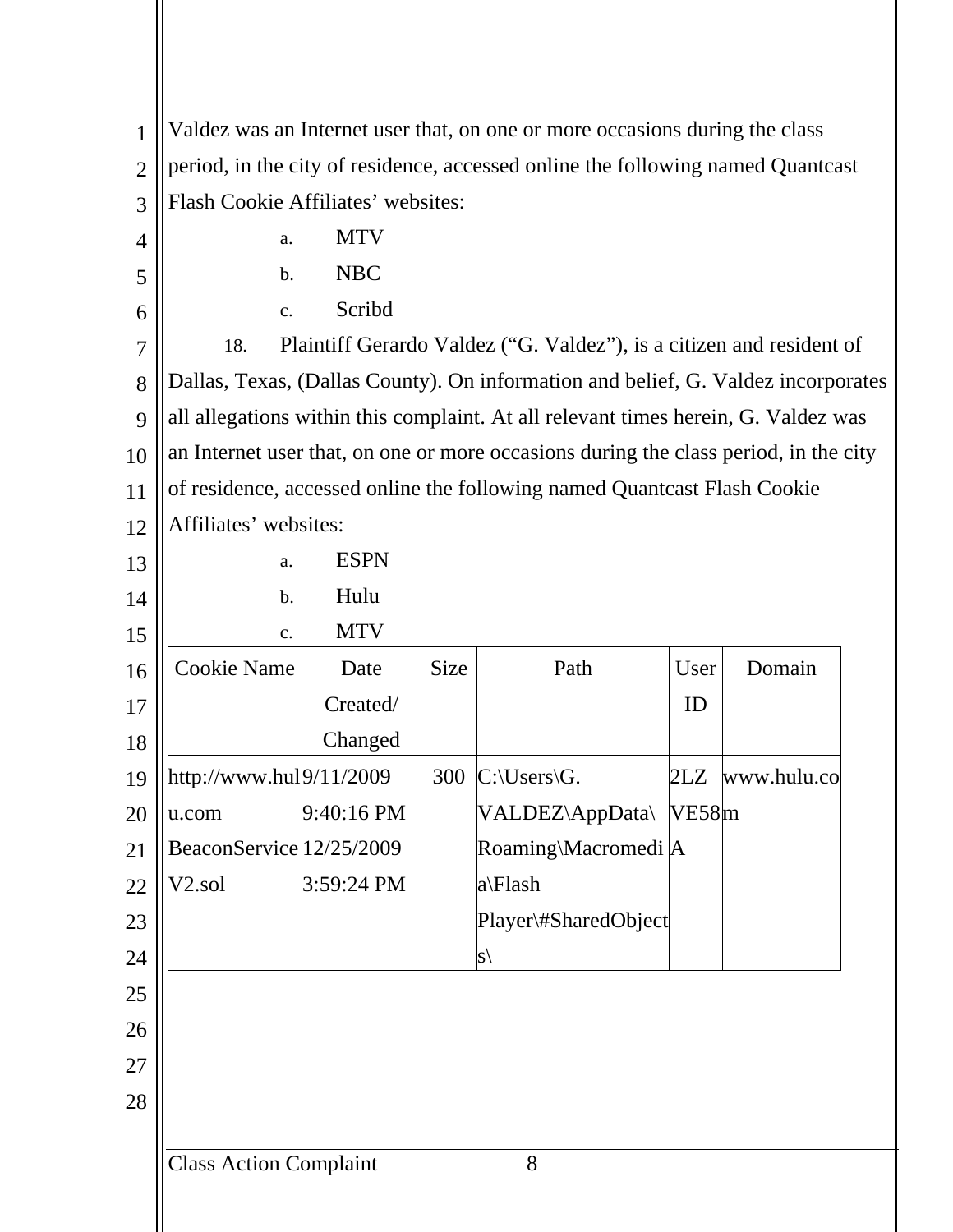| 1              | http://www.hul9/11/2009        |                      | 72   | $C:\Upsilon\$                                                                  | 2LZ   | www.hulu.co     |
|----------------|--------------------------------|----------------------|------|--------------------------------------------------------------------------------|-------|-----------------|
| $\overline{2}$ | u.com                          | 9:40:24 PM           |      | VALDEZ\AppData\                                                                | VE58m |                 |
| 3              | com.quantserv $9/11/2009$      |                      |      | Roaming\Macromedi  A                                                           |       |                 |
| $\overline{4}$ | e.sol                          | 9:40:24 PM           |      | a\Flash                                                                        |       |                 |
| 5              |                                |                      |      | Player\#SharedObject                                                           |       |                 |
| 6              |                                |                      |      | $s\setminus$                                                                   |       |                 |
| 7              | Cookie Name                    | Date                 | Size | Path                                                                           | User  | Domain          |
| 8              |                                | Created/             |      |                                                                                | ID    |                 |
| 9              |                                | Changed              |      |                                                                                |       |                 |
| 10             | http://media.m $4/19/2010$     |                      | 73   | C:\Documents and                                                               |       | EW5 media.mtvns |
| 11             | tynservices.co $5:10:55$ PM    |                      |      | Settings\Owner\Appli3FKServices.com                                            |       |                 |
| 12             | m                              | 4/19/2010            |      | cation                                                                         | W     |                 |
| 13             | com.quantserv $5:10:55$ PM     |                      |      | Data\Macromedia\Fla                                                            |       |                 |
| 14             | e.sol                          |                      |      | sh                                                                             |       |                 |
| 15             |                                |                      |      | Player\#SharedObject                                                           |       |                 |
| 16             |                                |                      |      | $s\setminus$                                                                   |       |                 |
| 17             | http://media.m $4/19/2010$     |                      | 312  | $C:\longrightarrow$ Documents and                                              |       | EW5 media.mtvns |
| 18             | tvnservices.co $5:10:31$ PM    |                      |      | Settings\Owner\Appli3FKS\ervices.com                                           |       |                 |
|                | 19 $\frac{10}{2010}$           |                      |      | cation                                                                         | W     |                 |
| 20             | se                             | $5:27:18 \text{ PM}$ |      | Data\Macromedia\Fla                                                            |       |                 |
| 21             | userPrefs4.sol                 |                      |      | sh                                                                             |       |                 |
| 22             |                                |                      |      | Player\#SharedObject                                                           |       |                 |
| 23             |                                |                      |      | $s\setminus$                                                                   |       |                 |
| 24             | 19.                            |                      |      | Defendant Quantcast Corporation (hereinafter "Quantcast"), is a                |       |                 |
| 25             |                                |                      |      | Delaware corporation which maintains its headquarters at 201 Third St., Second |       |                 |
| 26             |                                |                      |      | Floor, San Francisco, CA 94103. Defendant Quantcast, Inc., does business       |       |                 |
| 27             |                                |                      |      | throughout the United States, and in particular, does business in State of     |       |                 |
| 28             | California and in this County. |                      |      |                                                                                |       |                 |
|                | <b>Class Action Complaint</b>  |                      |      | 9                                                                              |       |                 |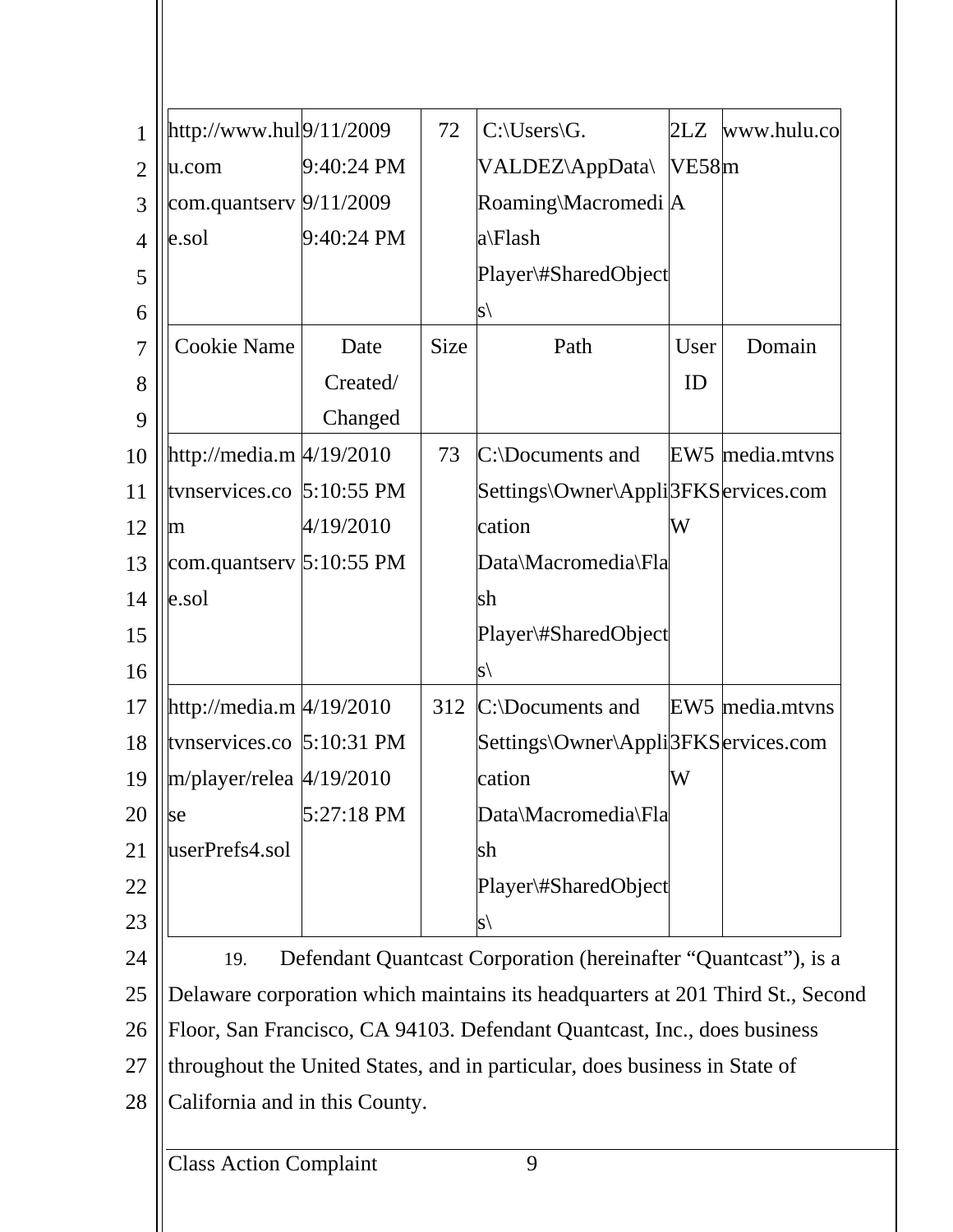1  $\overline{2}$ 3 4 20. Defendant MySpace, Inc. (hereinafter "MySpace"), is a Delaware corporation which maintains its headquarters at 407 N. Maple Drive, Beverly Hills, CA 90210. Defendant MySpace does business throughout the United States, and in particular, does business in State of California and in this County.

5 6 7 8 9 21. Defendant American Broadcasting Companies, Inc. (hereinafter "ABC"), is a Delaware corporation which maintains its headquarters at 47 W.  $66<sup>th</sup>$ Street, New York, NY 10023. Defendant ABC does business throughout the United States, and in particular, does business in State of California and in this County.

10 11 12 13 22. Defendant ESPN, Inc. (hereinafter "ESPN"), is a Delaware corporation which maintains its headquarters at 935 Middle Street, Bristol, CT 06010. Defendant ESPN does business throughout the United States, and in particular, does business in State of California and in this County.

14 15 16 17 23. Defendant Hulu, LLC. (hereinafter "Hulu"), is a Delaware company which maintains its headquarters at 12312 West Olympic Boulevard, Los Angeles, CA 90064. Defendant Hulu, LLC., does business throughout the United States, and in particular, does business in State of California and in this County.

18 19 20 21 24. Defendant JibJab Media, Inc. (hereinafter "JibJab"), is a Delaware corporation which maintains its headquarters at 228 Main Street, Suite 4, Venice, CA 90291. Defendant JibJab does business throughout the United States, and in particular, does business in State of California and in this County.

22 23 24 25 25. Defendant MTV Networks, Inc. (hereinafter "MTV"), is a Delaware corporation which maintains its headquarters at 1515 Broadway New York, NY 10036. Defendant MTV does business throughout the United States, and in particular, does business in State of California and in this County.

26 27 28 26. Defendant NBC Universal, Inc. (hereinafter "NBC"), is a Delaware corporation which maintains its headquarters at 30 Rockefeller Plaza, New York, NY 10112. Defendant NBC does business throughout the United States, and in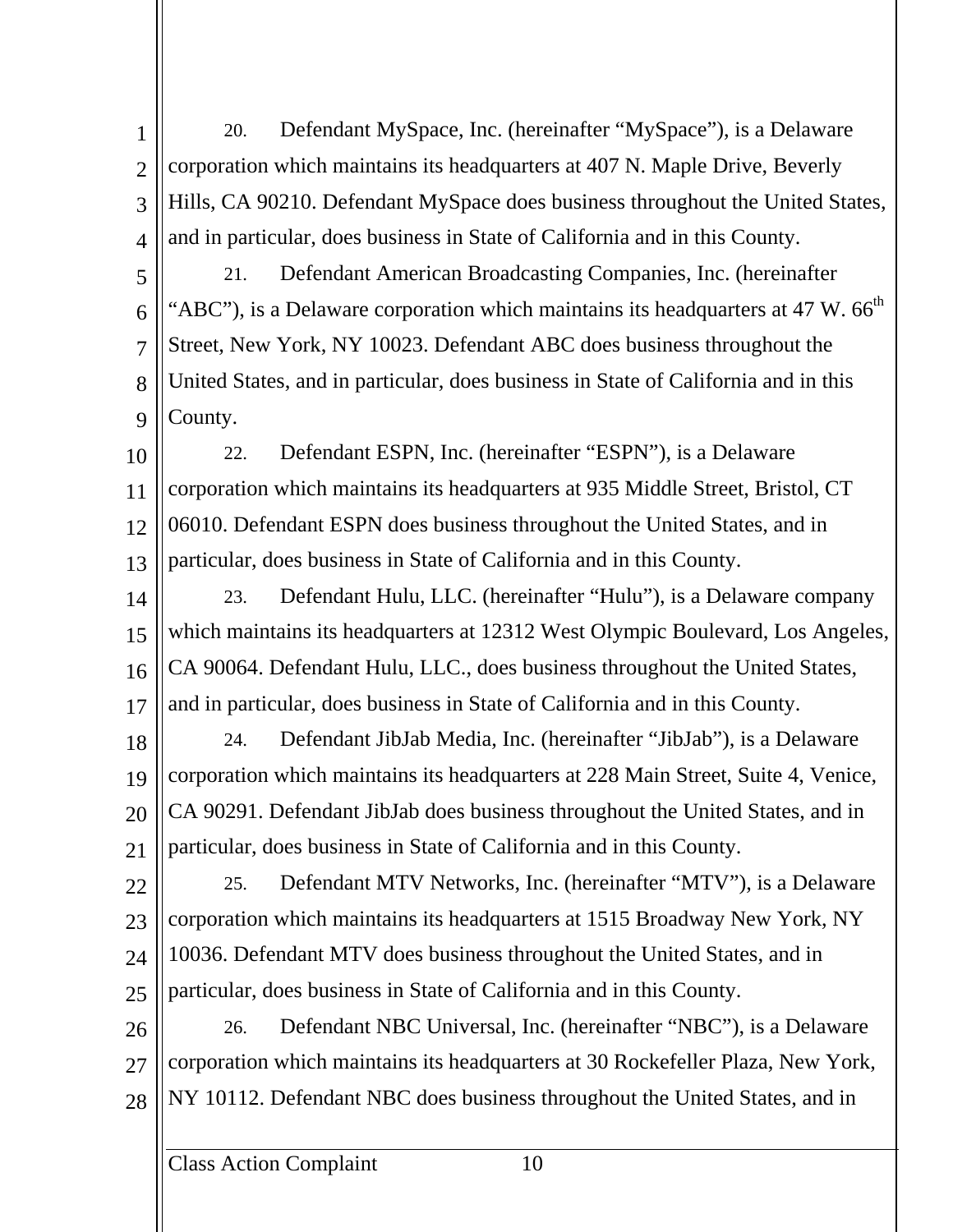1 particular, does business in State of California and in this County.

 $\mathcal{L}$ 3 4 5 27. Defendant Scribd, Inc. (hereinafter "Scribd"), is a Delaware corporation which maintains its headquarters at 539 Bryant Street, San Francisco, CA 94107. Defendant NBC does business throughout the United States, and in particular, does business in State of California and in this County.

6 7 8  $\mathbf Q$ 10 11 12 13 14 28. The collection of data by Defendants was wholesale and allencompassing. Data passing from the user's computer was observed without discrimination as to the kind, type, nature, or sensitivity of the data. Like the privacy one loses from an airport security body scanner, everything passing through the consumer's Internet connection was intercepted by Defendants, claimed as their property, and traded as a commodity. Regardless of any representations to the contrary -- all data – whether sensitive, financial, personal, private, complete with all identifying information, was intercepted, exposing users like a "fish in a fishbowl."

### **STATEMENT OF FACTS**

16 17 18 19 20 21 22 23 24 25 26 27 28 We found that top 100 websites are using Flash cookies to "respawn," or recreate deleted HTTP cookies. This means that privacy-sensitive consumers who "toss" their HTTP cookies to prevent tracking or remain anonymous are still being uniquely identified online by advertising companies. Few websites disclose their use of Flash in privacy policies…. Ashkan Soltani, Shannon Canty, Quentin Mayo, Lauren Thomas, Chris Jay Hoofnagle, "Flash Cookies and Privacy" (10 August 2009), online: http://papers.ssrn.com/sol3/papers.cfm?abstract\_id=1446862. 29. This consumer class action involves a pattern of covert online surveillance. The Quantcast Flash Cookie Affiliates operated individually with Quantcast; associated in fact, targeted Internet users who visited their websites, and knowingly, without the user's knowledge or consent,; accessed the user's

15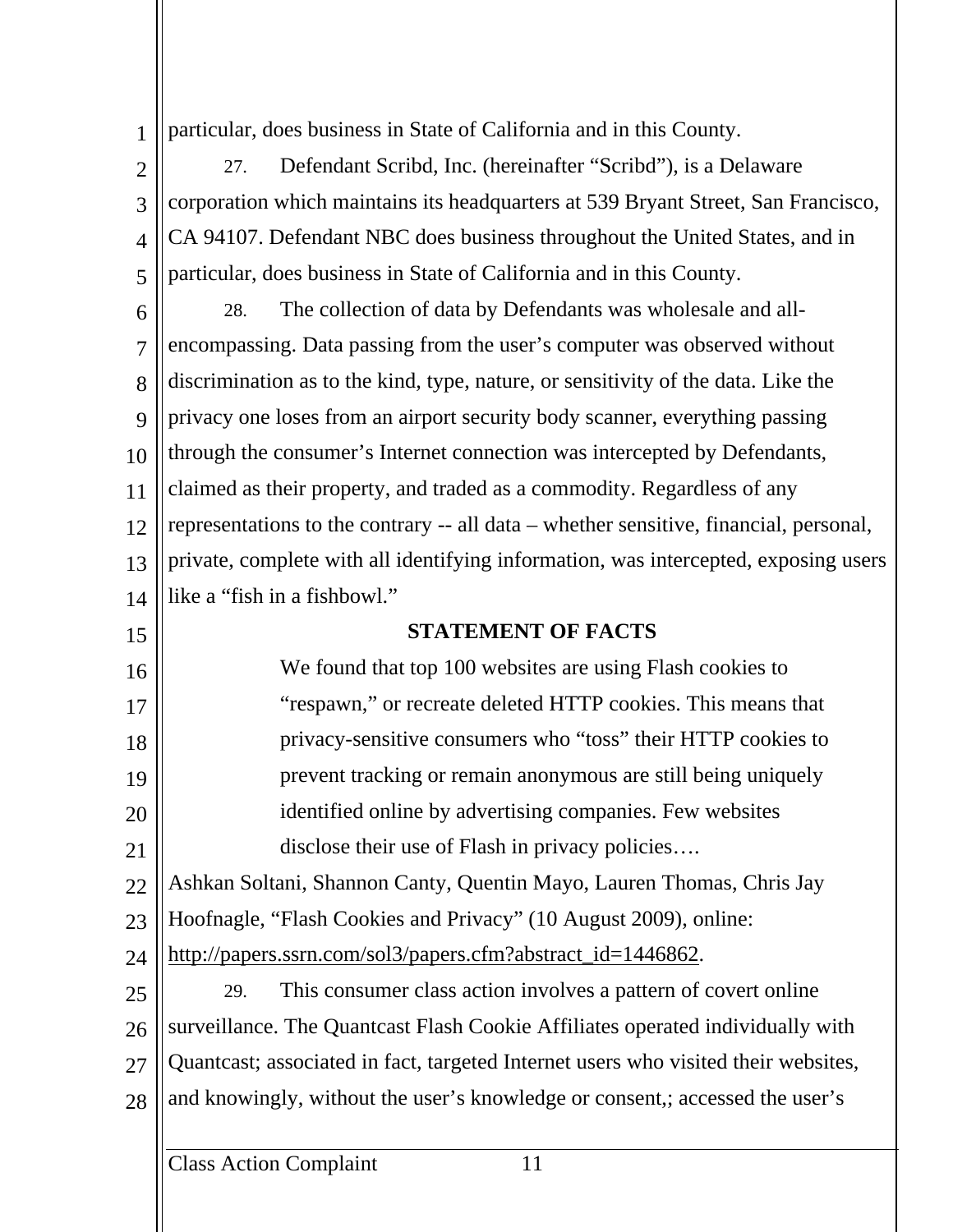1  $\mathcal{D}$ 3 4 5 6 7 8  $\mathbf Q$ 10 11 computer, transmitted a program, information, code, and command, to set a tracking device within the user's flash media player. This program was set to intercept electronic communications, overriding user's security preferences, by setting a flash cookie on the user's computer hard drive to use its local storage within the flash media player to back up browser cookies for the purposes of restoring them later, if deleted by its users. This practice, also referred to as "browser cookie re-spawning," circumvented the user's intent to clear browser cookies. The objective of this scheme was the online harvesting of consumers' personal information for Defendants' use in online marketing activities. The Defendants' uniform mode of operation was as simple as it was deceptive and devious.

12 13 14 15 16 30. Quantcast Corporation is a Delaware corporation headquartered in California, and a privately owned corporation, also doing business online as "Quantserve.com;" hereinafter referred collectively to as "Quantcast," offering to advertisers and publishers a commercial access to advertise to Quantcast Flash Cookie Affiliates.

17 18 19 20 21 22 23 24 25 26 31. Quantcast's website, http://www.quantcast.com, describes its business as one that engages 220 million U.S. Internet users, providing detailed audience profiles for the advertising marketplace to learn more about what consumers are doing online. "Quantcast is currently used by 9 of the top 10 media agencies, more than half of the top publishers (by ad revenue)." While Defendant Quantcast describes itself as a media measurement and web analytics entity, in 2009 Quantcast developed the "Quantcast Marketer" program which gave them "cookie access" across thousands of websites, serving billions of ad impressions daily, thus on information and belief, Quantcast has moved from simple analytics into more of a direct involvement in ad targeting.

27

28

32. Quantcast's "Terms of Use," dated June 17, 2009, state in part: This Terms of Use Agreement (this "Agreement") describes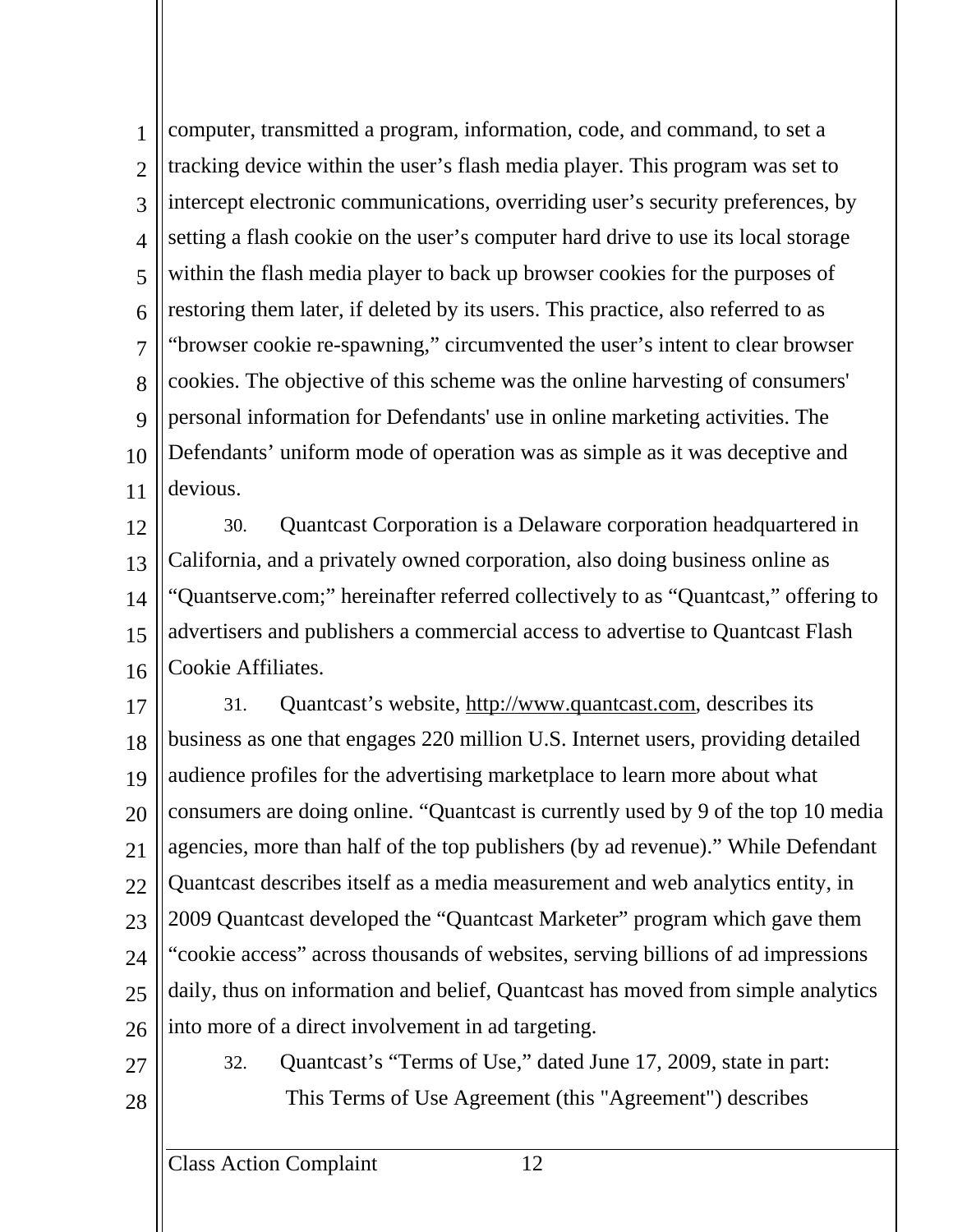| $\mathbf{1}$   | the terms and conditions on which Quantcast offers you access                      |
|----------------|------------------------------------------------------------------------------------|
| $\overline{2}$ | to the website located at www.quantcast.com.                                       |
| 3              | Quantcast's "Privacy Policy," dated June 17, 2009, states in part:<br>33.          |
| 4              | "Check the privacy policies of websites tagged with Quantcast                      |
| 5              | Tags for information regarding the applicable privacy practices.                   |
| 6              | We use Flash cookies in connection with our Market                                 |
| 7              | Research Services to measure certain Flash content such as                         |
| 8              | animation, games and videos."                                                      |
| 9              | Quantcast Terms of Use and Privacy Policy relate only to individuals<br>34.        |
| 10             | that access its website by choice, excluding any method or means involving         |
| 11             | browser hijacking, and with actual notice; thus omitting the Plaintiffs and Class  |
| 12             | members.                                                                           |
| 13             | Quantcast does not provide the identity of all associated websites, nor<br>35.     |
| 14             | do the Quantcast Flash Cookie Affiliate websites stipulate the Quantcast           |
| 15             | association.                                                                       |
| 16             | MySpace, Inc. is a Delaware corporation, headquartered in<br>36.                   |
| 17             | California, and a privately owned corporation, hereinafter referred to as          |
| 18             | "MySpace," offered as an Internet social networking platform that allows users to  |
| 19             | create unique personal profiles online.                                            |
| 20             | MySpace's website, http://www.myspace.com, describes its business<br>37.           |
| 21             | as a "technology company connecting people through personal expression,            |
| 22             | content, and culture. MySpace empowers its global community to experience the      |
| 23             | Internet through a social lens by integrating personal profiles, photos, videos,   |
| 24             | mobile, messaging, games, and the world's largest music community."                |
| 25             | MySpace conducts business, in part, as a "video tape service"<br>38.               |
| 26             | provider," engaged in business, in or affecting interstate of rental, sale, and or |
| 27             | delivery of prerecorded audio video materials.                                     |
| 28             | MySpace's "Terms of Use Agreement," dated June 25, 2009, states<br>39.             |
|                | <b>Class Action Complaint</b><br>13                                                |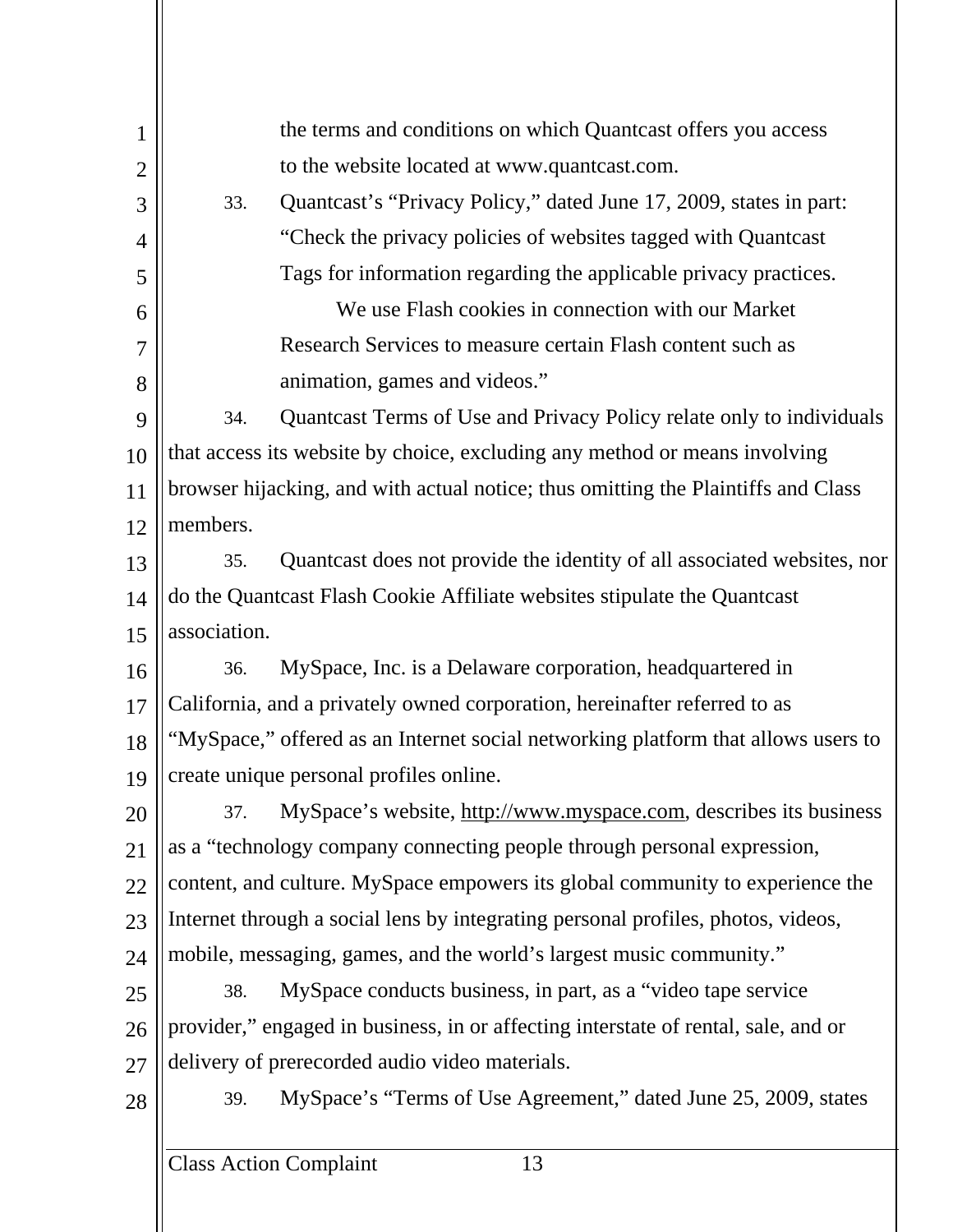| 1              | in part: |                                                                      |
|----------------|----------|----------------------------------------------------------------------|
| $\overline{2}$ |          | The following are examples of the kind of activity that is illegal   |
| 3              |          | or prohibited on the MySpace Website and through your use of         |
| 4              |          | the MySpace Services.                                                |
| 5              |          | activity that involves the use of viruses, bots, worms, or           |
| 6              |          | any other computer code, files or programs that interrupt,           |
| 7              |          | destroy or limit the functionality of any computer                   |
| 8              |          | software or hardware, or otherwise permit the                        |
| 9              |          | unauthorized use of or access to a computer or a                     |
| 10             |          | computer network;                                                    |
| 11             |          | providing or using "tracking" or monitoring functionality            |
| 12             |          | in connection with the MySpace Services, including,                  |
| 13             |          | without limitation, to identify other Users' views, actions          |
| 14             |          | or other activities on the MySpace Services.                         |
| 15             | 40.      | MySpace's "Privacy Policy," dated February 28, 2008, states in part: |
| 16             |          | "MySpace uses cookies to identify your Internet browser, store       |
| 17             |          | Users' preferences, and determine whether you have installed         |
| 18             |          | the enabling software needed to access certain material on the       |
| 19             |          | MySpace Services. Data in cookies may be read to authenticate        |
| 20             |          | user sessions or provide services.                                   |
| 21             |          | Third party advertisements displayed on MySpace                      |
| 22             |          | Services may also contain cookies set by Internet advertising        |
| 23             |          | companies or advertisers (known as "third party                      |
| 24             |          | cookies"). MySpace does not control these third party cookies        |
| 25             |          | and Users of the MySpace Services should check the privacy           |
| 26             |          | policy of the Internet advertising company or advertiser to see      |
| 27             |          | whether and how it uses cookies.                                     |
| 28             |          | Some of the advertisements that appear on MySpace                    |
|                |          |                                                                      |
|                |          | <b>Class Action Complaint</b><br>14                                  |

 $\parallel$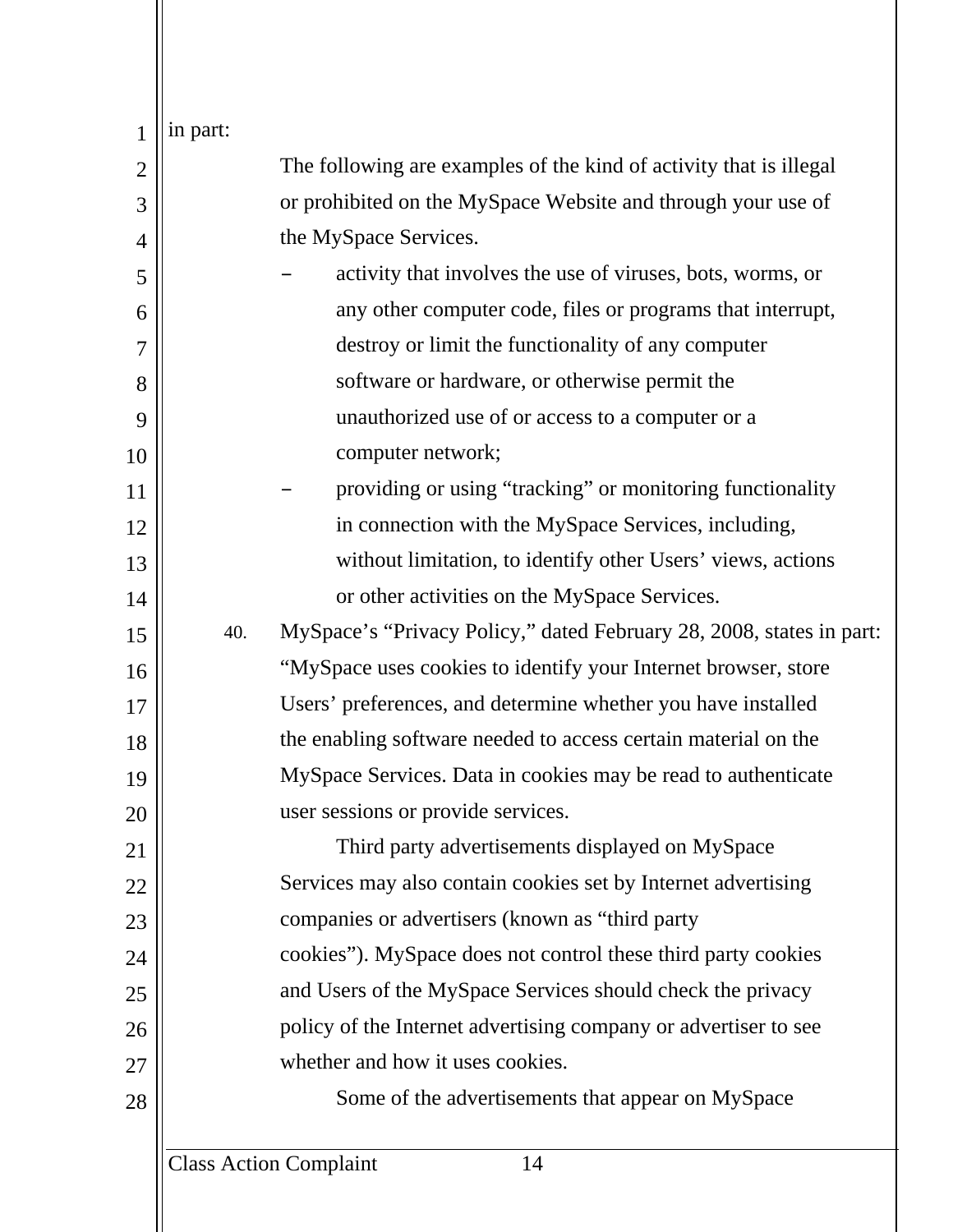1 2 3 4 5 6 7 8  $\mathbf Q$ 10 11 12 13 14 15 16 17 18 19 20 21 22 23 24 25 26 27 28 Services may also be delivered to you by third party Internet advertising companies. These companies utilize certain technologies to deliver advertisements and marketing messages and to collect non-PII about your visit to or use of MySpace Services, including information about the ads they display, via a cookie placed on your computer that reads your IP address. To opt out of information collection by these companies, or to obtain information about the technologies they use or their own privacy policies, please click here." 41. MySpace's Terms of Use Agreement forbids users from committing the same acts, made the basis of this action, against its computer network as was committed against the users' computer. 42. MySpace does not provide the identity of all associated advertising networks nor all purposes for its involvement. 43. MySpace's Privacy Policy fails to reference that flash cookies shall be used as a tracking mechanism, thus negating the possibility of a user's privacy self help. 44. American Broadcasting Companies, Inc. is a Delaware corporation, headquartered in New York, and a privately owned corporation, hereinafter referred to as "ABC," offered as an Internet website to provide consumers fulllength television episodes of its shows. 45. ABC's website, http://www.abc.com, describes its business as a provider of "information on ABC daytime and primetime network programming. Watch full episodes of your favorite ABC shows and browse exclusive online content." 46. ABC conducts business, in part, as a "video tape service provider," engaged in business, in or affecting interstate of rental, sale, and or delivery of prerecorded audio video materials.

Class Action Complaint 15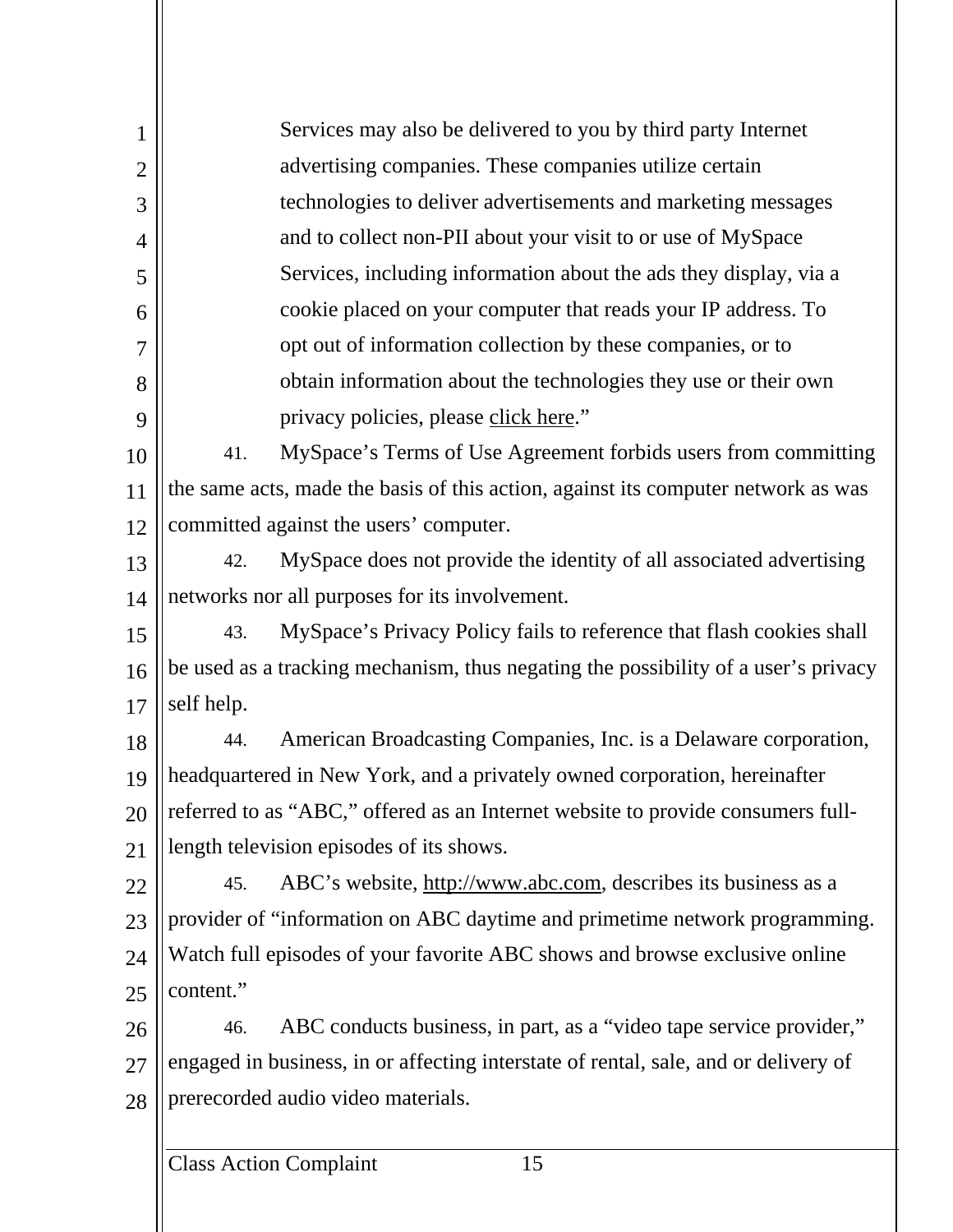| $\mathbf{1}$   | 47. | ABC's "Terms of Service," dated May 6, 2008, states in part:         |
|----------------|-----|----------------------------------------------------------------------|
| $\overline{2}$ |     | The following Rules of Conduct apply to the WDIG Sites. By           |
| 3              |     | using the WDIG Sites, you agree that you will not Distribute         |
| $\overline{4}$ |     | any Submission that:                                                 |
| 5              |     | is defamatory, abusive, harassing, threatening, or an                |
| 6              |     | invasion of a right of privacy of another person;                    |
| $\overline{7}$ |     | infringes or violates any right of a third party including: .        |
| 8              |     | (b) right of privacy (specifically, you must not                     |
| 9              |     | distribute another person's personal information of any              |
| 10             |     | kind without their express permission) or publicity;'                |
| 11             |     | You agree that any action at law or in equity arising out            |
| 12             |     | of or relating to these terms of use or the WDIG Sites shall be      |
| 13             |     | filed, and that venue properly lies, only in state or federal courts |
| 14             |     | located in the borough of Manhattan, New York, New York              |
| 15             | 48. | ABC's "Privacy Policy," dated August 8, 2007, states in part:        |
| 16             |     | "As used in this Privacy Policy, "The Walt Disney Family of          |
| 17             |     | Companies" refers to The Walt Disney Company and its                 |
| 18             |     | subsidiary and affiliated entities, singly or together, including    |
| 19             |     | companies such as ABC and ESPN that generally do not offer           |
| 20             |     | their products and services under the "Disney" brand name, as        |
| 21             |     | well as companies that generally do offer their products and         |
| 22             |     | services under the "Disney" brand name. The Walt Disney              |
| 23             |     | Internet Group (including its subsidiaries) is a member of The       |
| 24             |     | Walt Disney Family of Companies, and is referred to in this          |
| 25             |     | Privacy Policy as "WDIG."                                            |
| 26             |     | This information may include the guest's name, postal                |
| 27             |     | address, e-mail address and telephone number. We also may            |
| 28             |     | collect other types of information such as gender, age, number       |
|                |     |                                                                      |
|                |     | <b>Class Action Complaint</b><br>16                                  |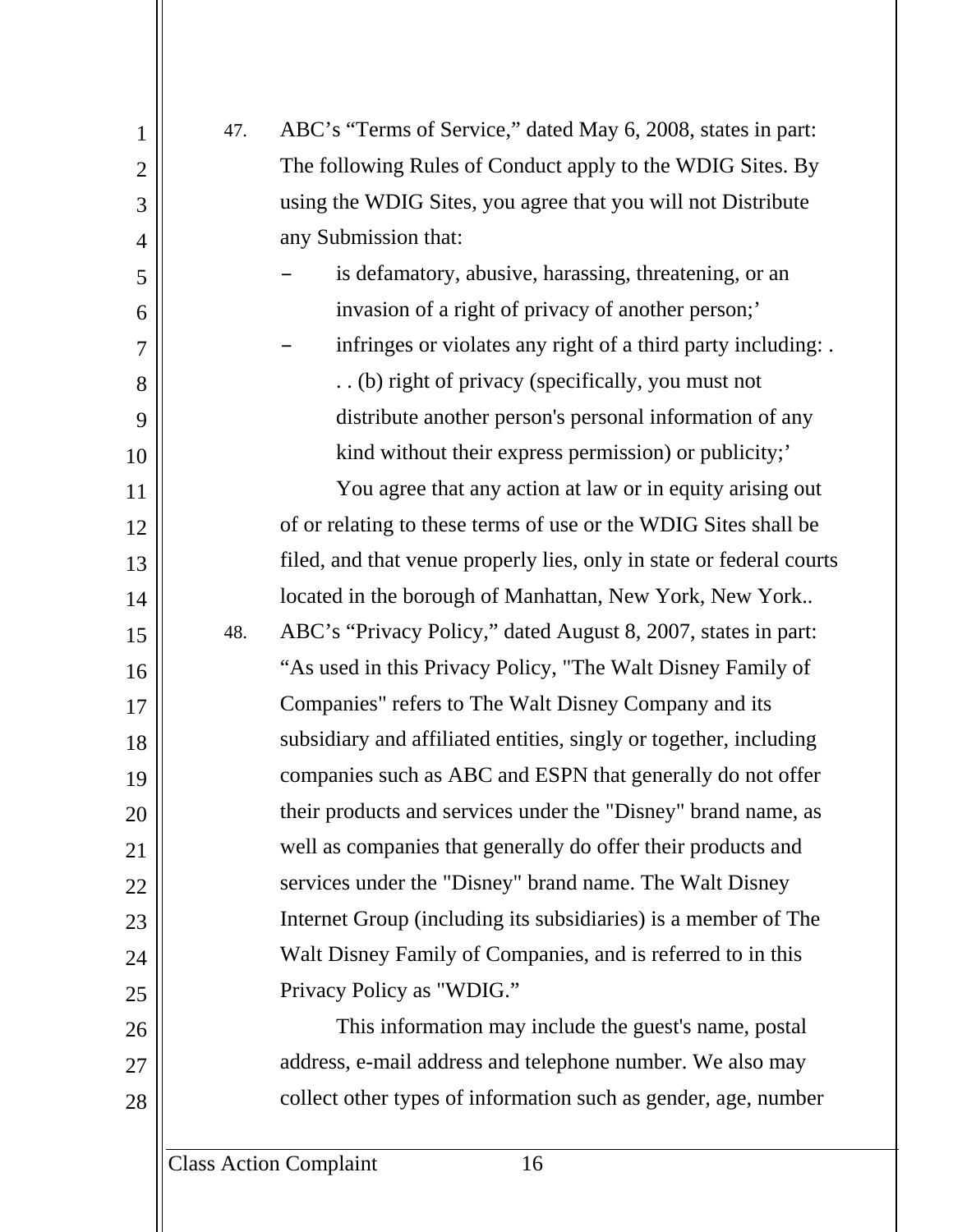| 1              | of children, and personal interests, which we may associate                          |  |
|----------------|--------------------------------------------------------------------------------------|--|
| $\overline{2}$ | with personal information.                                                           |  |
| 3              | Our Web sites collect information through a variety of                               |  |
| $\overline{4}$ | technical methods, including cookies and Web beacons.                                |  |
| 5              | Cookies, web beacons and other technical methods may                                 |  |
| 6              | involve the transmission of information either directly to us or                     |  |
| $\overline{7}$ | to another party authorized by us to collect information on our                      |  |
| 8              | behalf.                                                                              |  |
| 9              | These technical methods may enable us to collect and use                             |  |
| 10             | information in a form that is personally identifiable.                               |  |
| 11             | Many advertisements are managed and placed on our                                    |  |
| 12             | Web sites by third parties. These companies are called "network"                     |  |
| 13             | advertisers." Network advertisers who place advertisements on                        |  |
| 14             | our Web sites may use cookies and Web beacons to collect non-                        |  |
| 15             | personally identifiable information about your visits to our Web                     |  |
| 16             | sites and other Web sites in order to provide advertisements                         |  |
| 17             | about goods and services of interest to you."                                        |  |
| 18             | ABC's Terms of Service forbid users from committing the same acts,<br>49.            |  |
| 19             | made the basis of this action, against its computer network as was committed         |  |
| 20             | against the users' computer.                                                         |  |
| 21             | ABC does not provide the identity of all associated advertising<br>50.               |  |
| 22             | networks nor all purposes for its involvement.                                       |  |
| 23             | ABC's Privacy Policy fails to reference that flash cookies shall be<br>51.           |  |
| 24             | used as a tracking mechanism, thus negating the possibility of a user's privacy self |  |
| 25             | help.                                                                                |  |
| 26             | ESPN, Inc. is a Delaware corporation, headquartered in Connecticut,<br>52.           |  |
| 27             | and a privately owned corporation, hereinafter referred to as "ESPN," which is a     |  |
| 28             | cable television network that offers an Internet website dedicated to broadcasting   |  |
|                | <b>Class Action Complaint</b><br>17                                                  |  |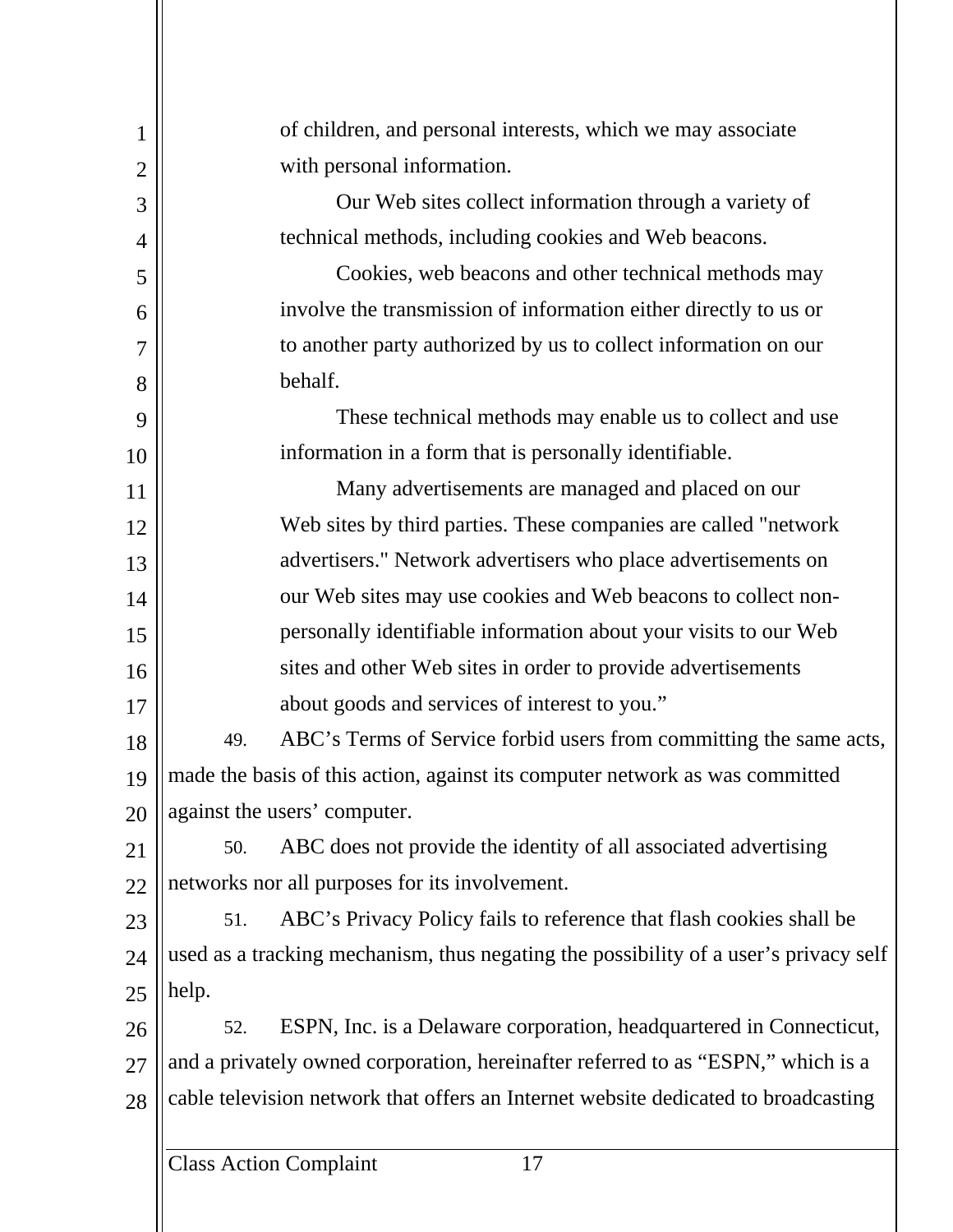1 and producing sports-related content.

 $\mathcal{L}$ 3 4 5 53. ESPN's website, http://www.espn.com, describes its business as the "leading provider of sports on the Internet. ESPN.com provides its users, [] with late breaking news, statistics, schedules, and player updates, in addition to up-tothe minute sports scores from live events."

- 6 7 8 54. ESPN conducts business, in part, as a "video tape service provider," engaged in business, in or affecting interstate of rental, sale, and or delivery of prerecorded audio video materials.
- $\mathbf Q$ 10 11 12 13 14 15 16 55. ESPN's "Terms of Service," dated May 6, 2008, states in part: "The following Rules of Conduct apply to the WDIG Sites. By using the WDIG Sites, you agree that you will not Distribute any Submission that: i is defamatory, abusive, harassing, threatening, or an invasion of a right of privacy of another person;' infringes or violates any right of a third party including: ... b) right of privacy (specifically, you must not
	- distribute another person's personal information of any kind without their express permission) or publicity;'

You agree that any action at law or in equity arising out of or relating to these terms of use or the WDIG Sites shall be filed, and that venue properly lies, only in state or federal courts located in the borough of Manhattan, New York, New York.."

23 24 25 26 27 28 56. ESPN's "Privacy Policy," dated August 8, 2007, states in part: "As used in this Privacy Policy, "The Walt Disney Family of Companies" refers to The Walt Disney Company and its subsidiary and affiliated entities, singly or together, including companies such as ABC and ESPN that generally do not offer their products and services under the "Disney" brand name, as

17

18

19

20

21

22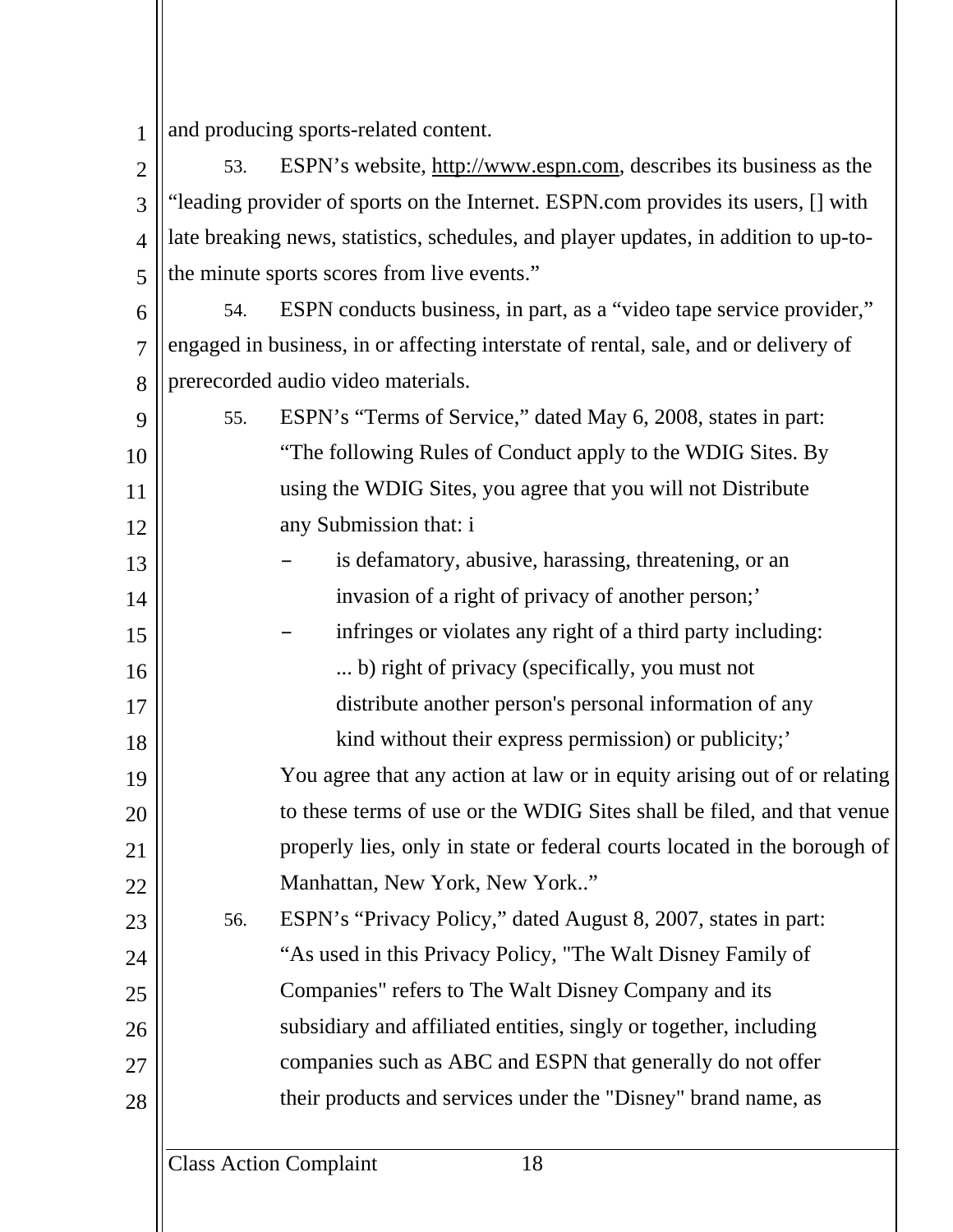| 1              |     | well as companies that generally do offer their products and                       |
|----------------|-----|------------------------------------------------------------------------------------|
| $\overline{2}$ |     | services under the "Disney" brand name. The Walt Disney                            |
| 3              |     | Internet Group (including its subsidiaries) is a member of The                     |
| $\overline{4}$ |     | Walt Disney Family of Companies, and is referred to in this                        |
| 5              |     | Privacy Policy as "WDIG"                                                           |
| 6              |     | This information may include the guest's name, postal                              |
| $\overline{7}$ |     | address, e-mail address and telephone number. We also may                          |
| 8              |     | collect other types of information such as gender, age, number                     |
| 9              |     | of children, and personal interests, which we may associate                        |
| 10             |     | with personal information.                                                         |
| 11             |     | Our Web sites collect information through a variety of technical                   |
| 12             |     | methods, including cookies and Web beacons.                                        |
| 13             |     | Cookies, web beacons and other technical methods may involve the                   |
| 14             |     | transmission of information either directly to us or to another party              |
| 15             |     | authorized by us to collect information on our behalf.                             |
| 16             |     | These technical methods may enable us to collect and use information               |
| 17             |     | in a form that is personally identifiable.                                         |
| 18             |     | Many advertisements are managed and placed on our Web sites by                     |
| 19             |     | third parties. These companies are called "network advertisers."                   |
| 20             |     | Network advertisers who place advertisements on our Web sites may                  |
| 21             |     | use cookies and Web beacons to collect non-personally identifiable                 |
| 22             |     | information about your visits to our Web sites and other Web sites in              |
| 23             |     | order to provide advertisements about goods and services of interest to            |
| 24             |     | you."                                                                              |
| 25             | 57. | ESPN's Terms of Service forbids users from committing the same                     |
| 26             |     | acts, made the basis of this action, against its computer network as was committed |
| 27             |     | against the users' computer.                                                       |
| 28             | 58. | ESPN does not provide the identity of all associated advertising                   |
|                |     | <b>Class Action Complaint</b><br>19                                                |
|                |     |                                                                                    |
|                |     |                                                                                    |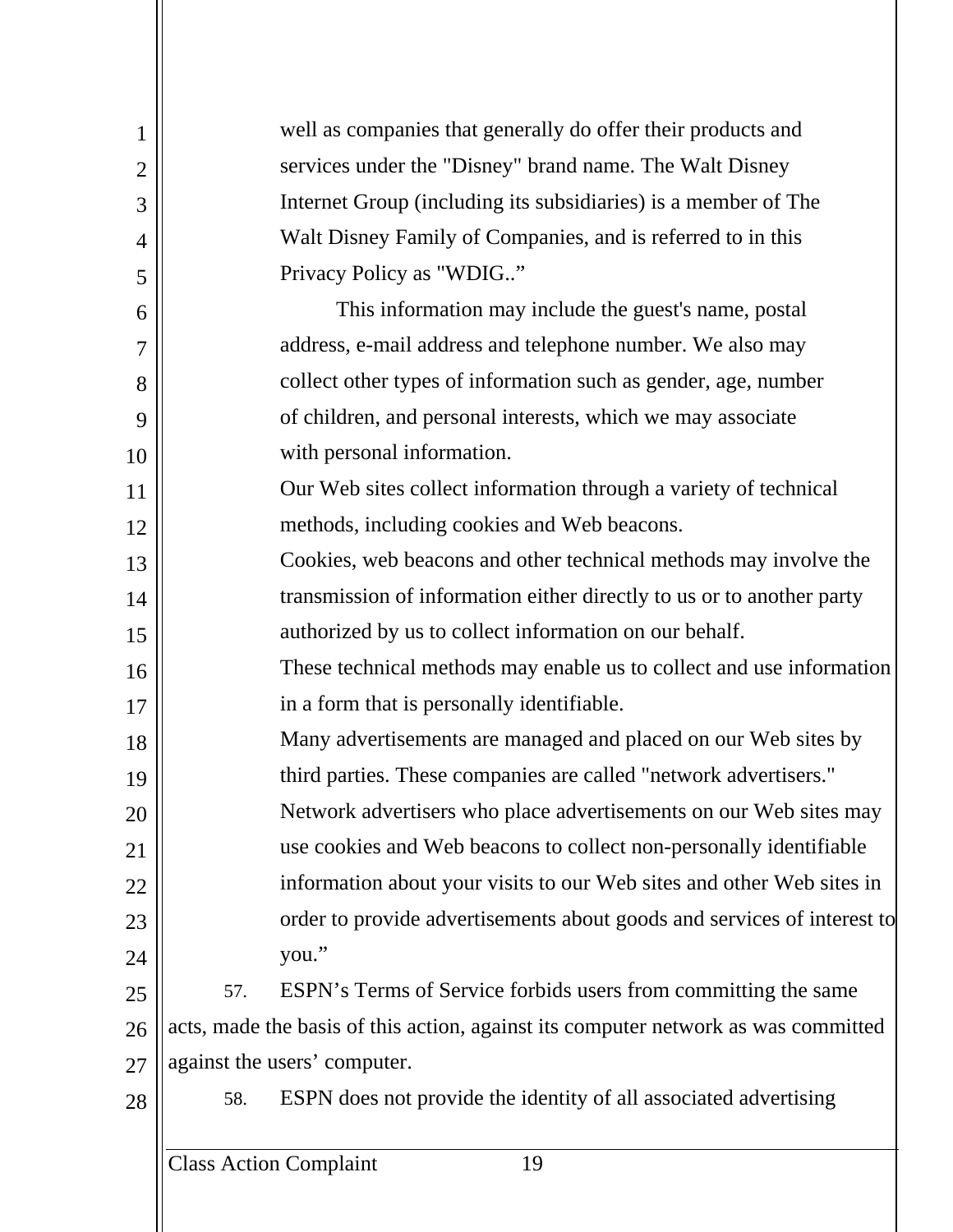1 networks nor all purposes for its involvement.

 $\mathcal{L}$ 3 4 59. ESPN's Privacy Policy fails to reference that flash cookies shall be used as a tracking mechanism, thus negating the possibility of a user's privacy self help.

5 6 7 8 60. Hulu, LLC is a Delaware company, headquartered in California, and a privately owned corporation, hereinafter referred to as "Hulu," offering to consumers commercial-supported streaming video of TV shows and movies from NBC, Fox, ABC, and many other networks and studios.

 $\mathbf Q$ 10 11 12 61. Hulu's website, http://www.hulu.com, describes its business as an online video service that offers hit TV shows, movies and clips at hulu.com and other online destination sites — anytime in the U.S. Hulu allows users to enjoy great videos on hulu.com and on 35 other popular Web sites across the Web.

13 14 15 62. Hulu conducts business, in part, as a "video tape service provider," engaged in business, in or affecting interstate of rental, sale, and or delivery of prerecorded audio video materials.

16 17 18 63. Hulu's "Terms of Service," dated June 26, 2009, states in part: You will not access the Hulu Site or use the Hulu Services in a way that:

19 20 21 22 23 24 25 26 27 – uses technology or other means to access, index, frame or link to the Content or the Hulu Services that is not authorized by Hulu (including by removing, disabling, bypassing, or circumventing any content protection or access control mechanisms intended to prevent the unauthorized download, stream capture, linking, framing, reproduction, access to or distribution of the Content or Hulu Services); – involves accessing the Hulu Services through any automated means, including "robots," "spiders," or "offline readers"

(other than by individually performed searches on publicly

28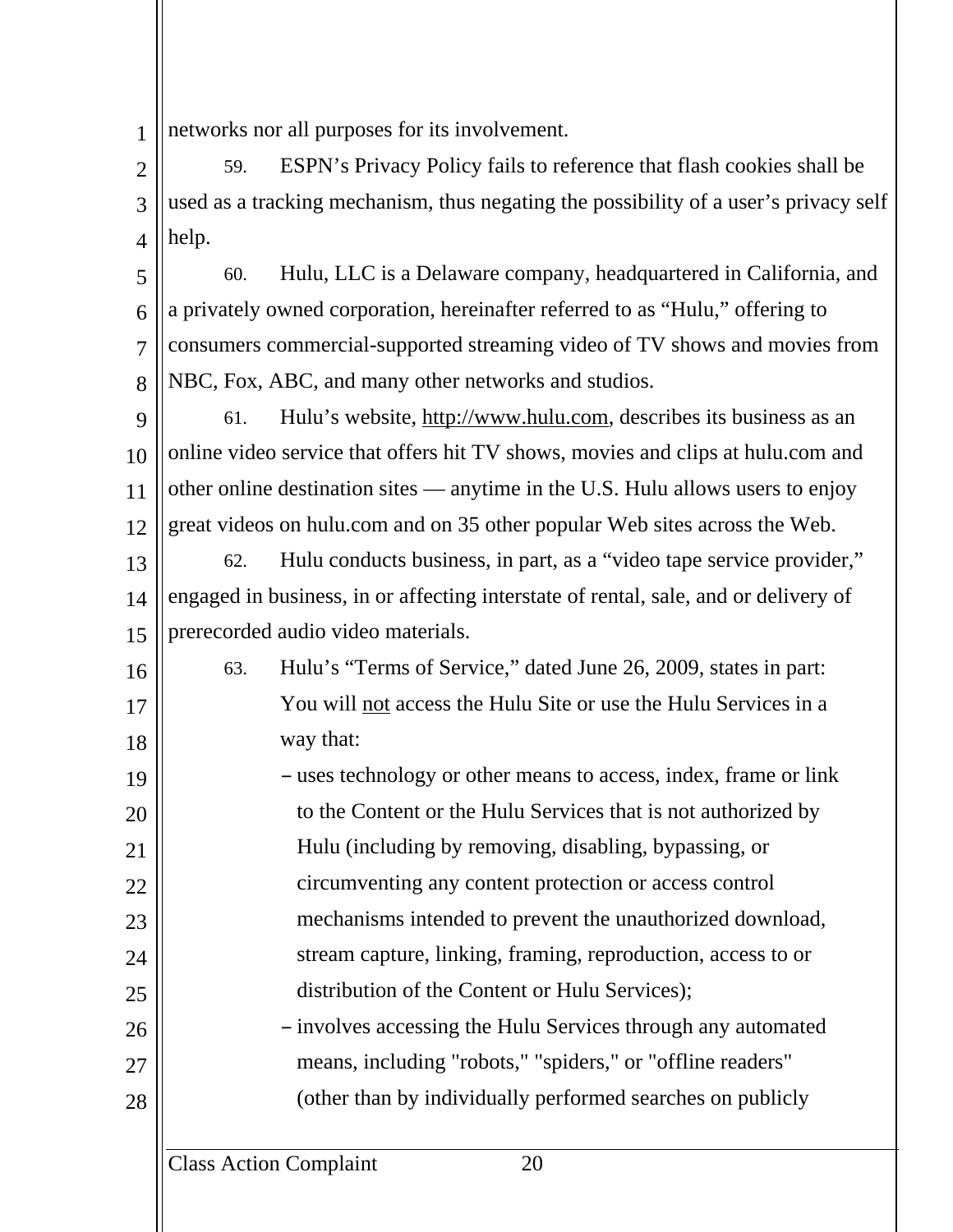| $\mathbf{1}$   | accessible search engines for the sole purpose of, and solely                        |
|----------------|--------------------------------------------------------------------------------------|
| $\overline{2}$ | to the extent necessary for, creating publicly available search                      |
| 3              | indices — but not caches or archives — of the Hulu Services                          |
| $\overline{4}$ | and excluding those search engines or indices that host,                             |
| 5              | promote, or link primarily to infringing or unauthorized                             |
| 6              | content);                                                                            |
| $\overline{7}$ | - introduces viruses or any other computer code, files, or                           |
| 8              | programs that interrupt, destroy, or limit the functionality of                      |
| 9              | any computer software or hardware or telecommunications                              |
| 10             | equipment"                                                                           |
| 11             | Hulu's "Privacy Policy," dated June 26, 2009, states in part:<br>64.                 |
| 12             | "Some of the advertisements that appear in connection with the Hulu                  |
| 13             | Services may be delivered to you by third party Internet advertising                 |
| 14             | companies (also called "ad networks" or "network advertisers"). These                |
| 15             | companies may use cookies, web beacons and other technologies to                     |
| 16             | collect non-personally identifiable information about your visits to the             |
| 17             | Hulu Site in order to deliver advertisements to you, measure their                   |
| 18             | effectiveness, and personalize advertising content. Hulu does not have               |
| 19             | access to or control over cookies, web beacons or other technologies                 |
| 20             | that they may use.'                                                                  |
| 21             | Hulu's Terms of Service forbids users from committing the same<br>65.                |
| 22             | acts, made the basis of this action, against its computer network as was committed   |
| 23             | against the users' computer.                                                         |
| 24             | Hulu does not provide the identity of all associated advertising<br>66.              |
| 25             | networks nor all purposes for its involvement.                                       |
| 26             | Hulu's Privacy Policy fails to reference that flash cookies shall be<br>67.          |
| 27             | used as a tracking mechanism, thus negating the possibility of a user's privacy self |
| 28             | help.                                                                                |
|                |                                                                                      |
|                | <b>Class Action Complaint</b><br>21                                                  |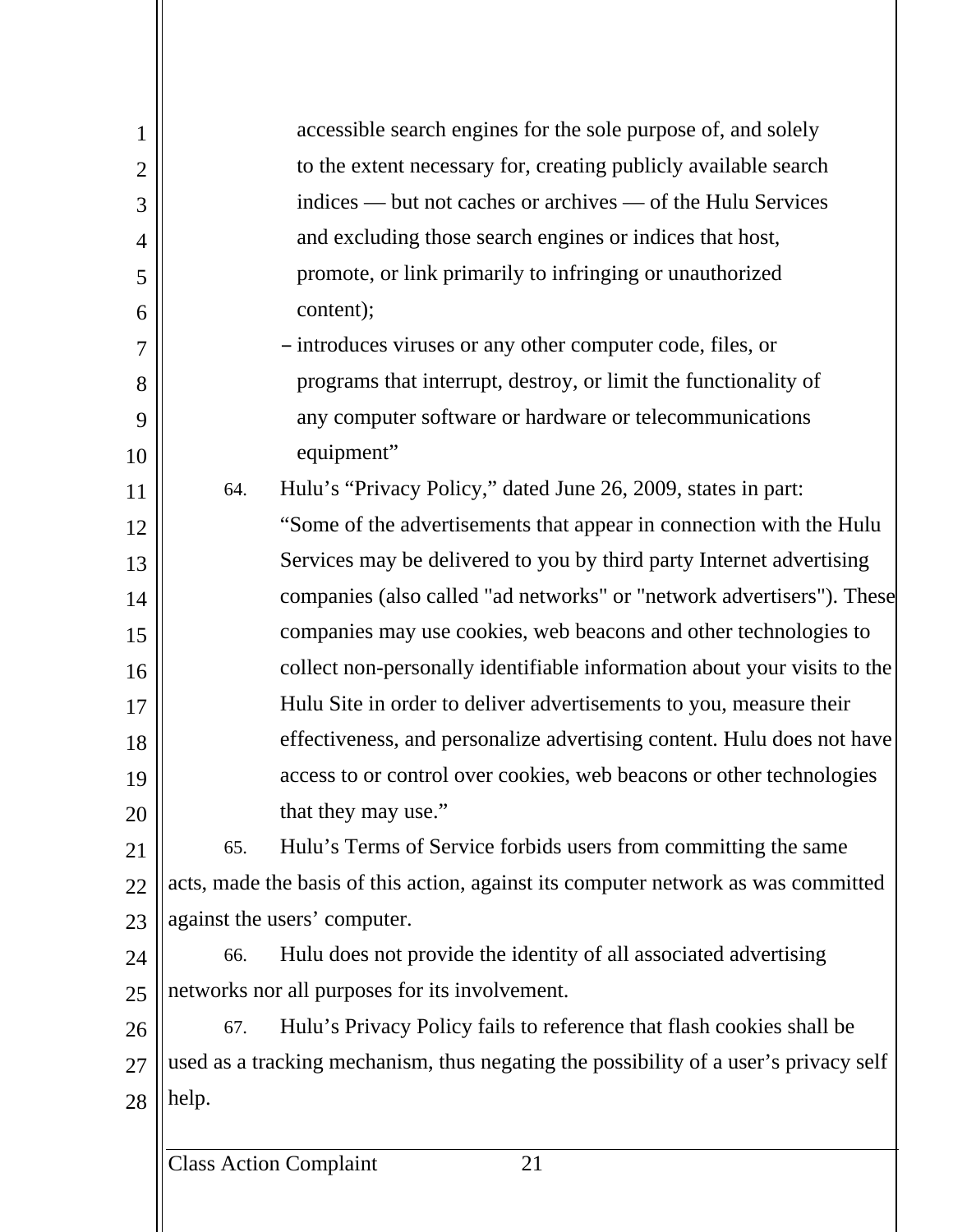| $\mathbf{1}$   | JibJab Media, Inc. is a Delaware corporation, headquartered in<br>68.                |
|----------------|--------------------------------------------------------------------------------------|
| $\overline{2}$ | California, and a privately owned corporation, hereinafter referred to as "JibJab,"  |
| 3              | offering to consumers flash animated videos, cartoons, movies, pictures and jokes    |
| $\overline{4}$ | among other. Users may upload different kind of videos.                              |
| 5              | JibJab's website, http://www.jibjab.com, describes its business as a<br>69.          |
| 6              | corporation that "creates, produces and distributes entertainment content, [] audio, |
| 7              | visual, audiovisual, text, offers users the opportunity to participate in community  |
| 8              | media applications by submitting"                                                    |
| 9              | JibJab conducts business, in part, as a "video tape service provider,"<br>70.        |
| 10             | engaged in business, in or affecting interstate of rental, sale, and or delivery of  |
| 11             | prerecorded audio video materials.                                                   |
| 12             | JibJab's "Terms of Service," dated May 27, 2009, states in part:<br>71.              |
| 13             | User agrees not to:                                                                  |
| 14             | - interfere with or damage any of the JibJab Sites or JibJab                         |
| 15             | Services, including, without limitation, through the use of                          |
| 16             | viruses, cancel bots, Trojan horses, harmful code'                                   |
| 17             | - collect or store any information about any other user other                        |
| 18             | than in the course of the permitted use of the JibJab Sites and                      |
| 19             | JibJab Services'                                                                     |
| 20             | - sell or otherwise transfer any User information'                                   |
| 21             | THE SOLE VENUE AND JURISDICTION FOR DISPUTES                                         |
| 22             | ARISING FROM THIS AGREEMENT SHALL BE THE                                             |
| 23             | APPROPRIATE STATE OR FEDERAL COURT LOCATED                                           |
| 24             | IN THE LOS ANGELES COUNTY, CALIFORNIA, AND                                           |
| 25             | USER AND JIBJAB BOTH IRREVOCABLY AGREE TO                                            |
| 26             | SUBMIT TO THE JURISDICTION OF SUCH COURTS.                                           |
| 27             | JibJab's "Privacy Policy," dated May 27, 2009, states in part:<br>72.                |
| 28             | JibJab collects user submitted information such as name, email                       |
|                |                                                                                      |
|                | <b>Class Action Complaint</b><br>22                                                  |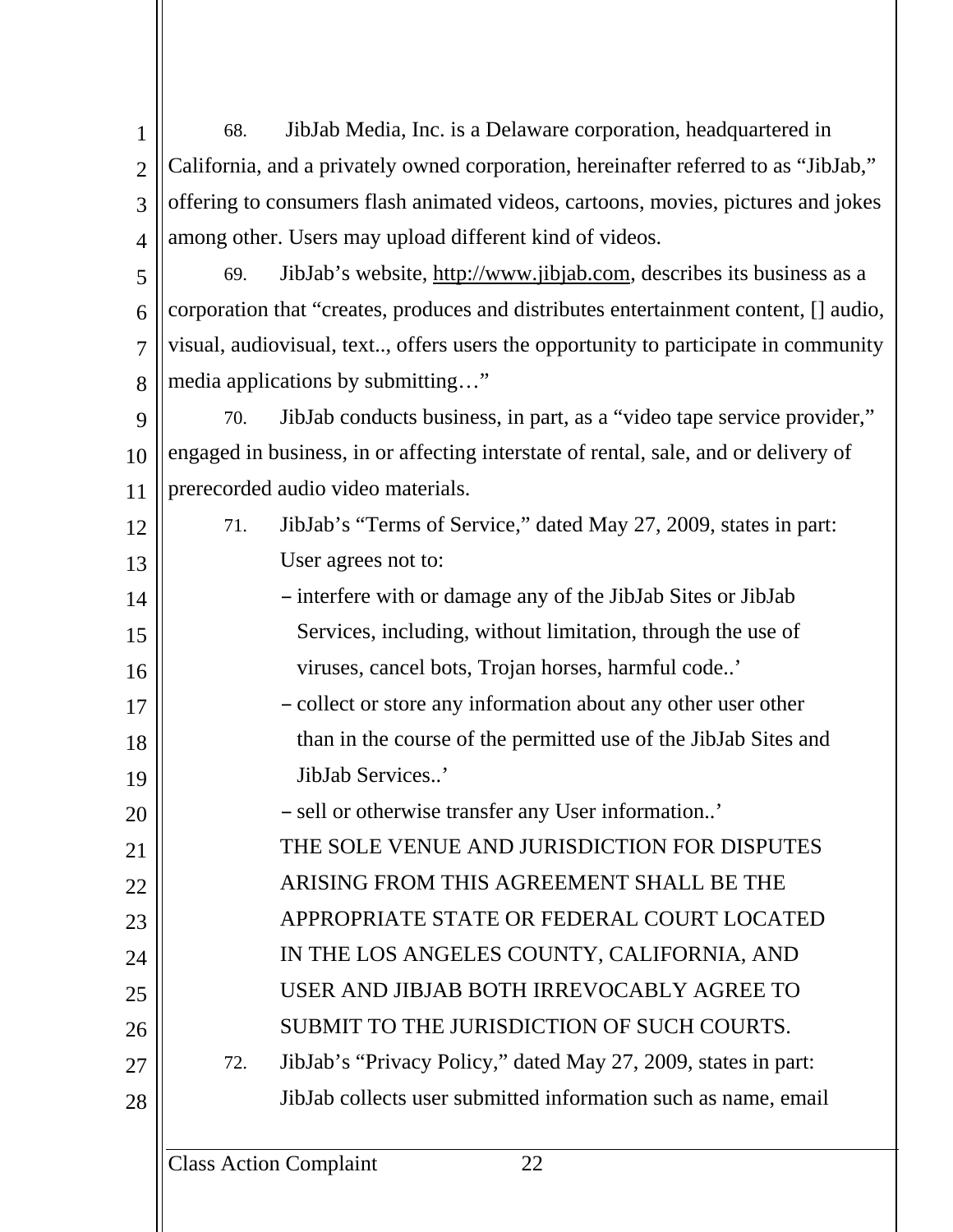| 1              | address, and age JibJab may also collects[sic] other data either                     |
|----------------|--------------------------------------------------------------------------------------|
| $\overline{2}$ | directly or via third-party sign-on services                                         |
| 3              | JibJab uses cookies to store user preferences, account                               |
| 4              | status, traffic origination, and to record session information, for                  |
| 5              | purposes including ensuring that users are not repeatedly                            |
| 6              | offered the same advertisements and to customize newsletter,                         |
| $\overline{7}$ | advertising, and Web page content based on browser type and                          |
| 8              | user profile information.                                                            |
| 9              | JibJab allows 3rd party advertisers that are presenting                              |
| 10             | advertisements on some of our pages to set and access their                          |
| 11             | cookies on your computer. Advertisers' use of cookies is subject                     |
| 12             | to their own privacy policies, not the JibJab Privacy Policy.                        |
| 13             | Our Web advertising partners may set cookies.                                        |
| 14             | JibJab's Terms of Service forbids users from committing the same<br>73.              |
| 15             | acts, made the basis of this action, against its computer network as was committed   |
| 16             | against the users' computer.                                                         |
| 17             | JibJab does not provide the identity of all associated advertising<br>74.            |
| 18             | networks nor all purposes for its involvement.                                       |
| 19             | JibJab's Privacy Policy fails to reference that flash cookies shall be<br>75.        |
| 20             | used as a tracking mechanism, thus negating the possibility of a user's privacy self |
| 21             | help.                                                                                |
| 22             | MTV Networks, Inc. is a Delaware corporation, headquartered in<br>76.                |
| 23             | New York, and a privately owned corporation, hereinafter referred to as "MTV,"       |
| 24             | offered as an Internet website in cooperation with the MTV television channel and    |
| 25             | programming service.                                                                 |
| 26             | MTV's website, http://www.mtv.com, describes its business as an<br>77.               |
| 27             | online video service, "And get this: we've got the actual videos -- not just snips,  |
| 28             | clips or blips, not just sneak peeks. We're talking full-on, start-to-finish music   |
|                | <b>Class Action Complaint</b><br>23                                                  |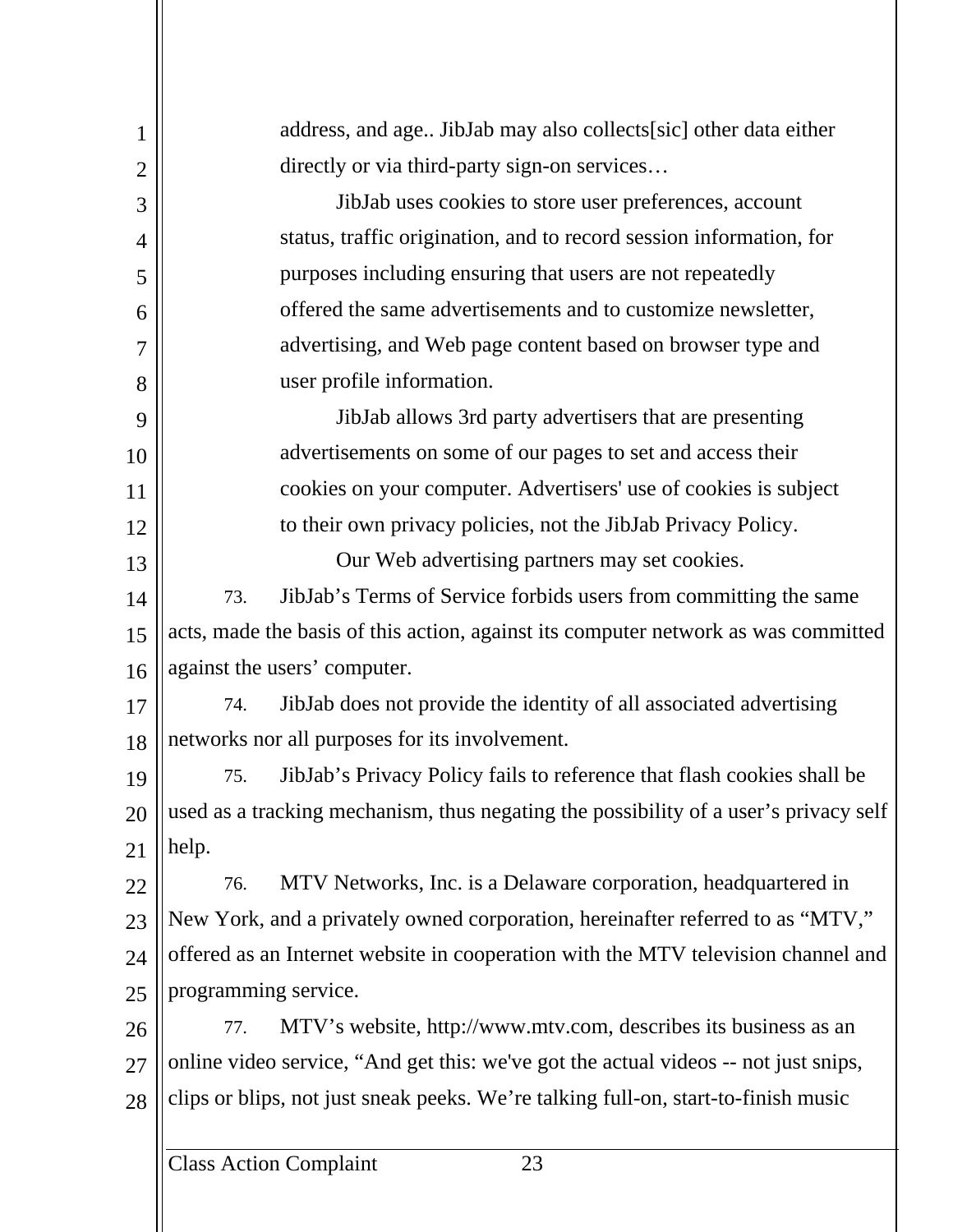$1$  | videos..."

| $\overline{2}$ | 78. | MTV conducts business, in part, as a "video tape service provider,"                 |
|----------------|-----|-------------------------------------------------------------------------------------|
| 3              |     | engaged in business, in or affecting interstate of rental, sale, and or delivery of |
| $\overline{4}$ |     | prerecorded audio video materials.                                                  |
| 5              | 79. | MTV's "Terms of Service," dated October 19, 2009, states in part:                   |
| 6              |     | <b>Rules Of Conduct</b>                                                             |
| 7              |     | You shall not use, allow, or enable others to use the Site, or                      |
| 8              |     | knowingly condone use of this Site by others, in any manner that is,                |
| 9              |     | attempts to, or is likely to:                                                       |
| 10             |     | - transmit, distribute or upload programs or material that contain                  |
| 11             |     | malicious code, such as viruses, timebombs, cancelbots, worms,                      |
| 12             |     | trojan horses, spyware, or other potentially harmful programs or                    |
| 13             |     | other material or information;                                                      |
| 14             |     | - collect, obtain, compile, gather, transmit, reproduce, delete, revise,            |
| 15             |     | view or display any material or information, whether personally                     |
| 16             |     | identifiable or not, posted by or concerning any other person, firm                 |
| 17             |     | or enterprise, in connection with their or your use of the Site, unless             |
| 18             |     | you have obtained the express, prior permission of such other                       |
| 19             |     | person, firm or enterprise to do so.                                                |
| 20             | 80. | MTV's "Privacy Policy," dated October 19, 2009, states in part:                     |
| 21             |     | Information Collected Through Use of Cookies and Other                              |
| 22             |     | Tracking Technologies. The Site and/or third parties may use                        |
| 23             |     | "cookies", "web beacons" (also known as image tags, GIF or                          |
| 24             |     | web bugs), "embedded scripts" and other similar tracking                            |
| 25             |     | technologies (collectively, "Tracking Technologies") to collect                     |
| 26             |     | Other Information automatically as you browse the Site and the                      |
| 27             |     | web.                                                                                |
| 28             |     | This Site may additionally use a variety of third party                             |
|                |     |                                                                                     |
|                |     | <b>Class Action Complaint</b><br>24                                                 |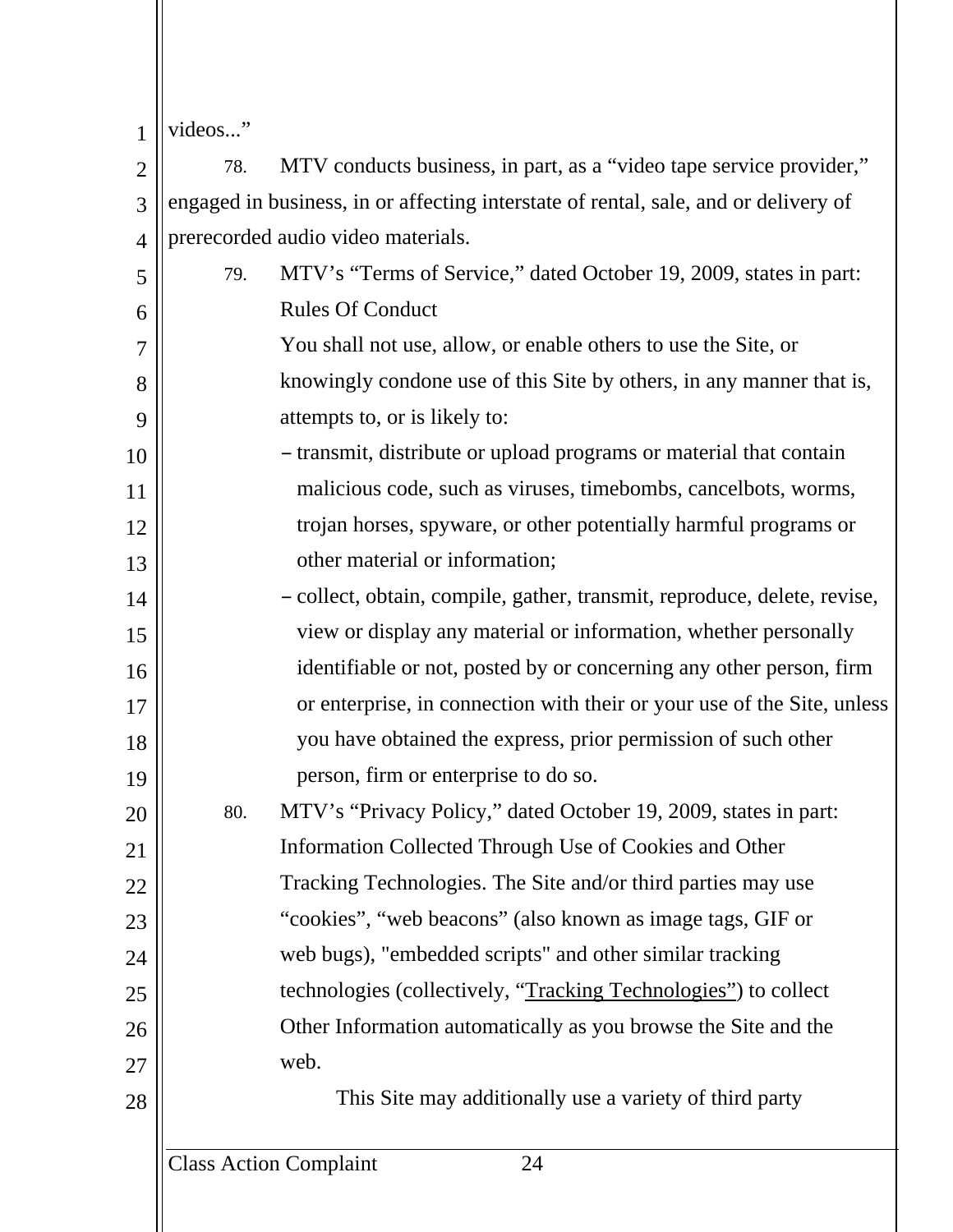1 2 3 4 5 6 7 8 9 10 11 12 13 14 15 16 17 18 19 20 21 22 23 24 25 26 27 28 Class Action Complaint 25 advertising networks, data exchanges, traffic measurement service providers, marketing analytics service providers and other third parties (collectively, "Third Party Advertising Service Providers") to, for example, serve advertisements on the Site, facilitate targeting of advertisements and/or measure and analyze advertising effectiveness and/or traffic on the Site ("Targeting Services"). Although these Third Party Advertising Service Providers do not have access to Tracking Technologies set by the Site, the Third Party Advertising Service Providers, as well as Advertisers, may themselves set and access their own Tracking Technologies on your Device if you choose to have Tracking Technologies enabled in your browser and/or they may otherwise have access to Other Information about you. The use of Tracking Technologies by Third Party Advertising Service Providers and Advertisers is within their control and not ours. Even if we have a relationship with the Third Party Advertising Service Provider or Advertiser, we do not control their websites or their policies and practices regarding your Information. Opting-Out of Use of Certain Other Information Collected by Tracking Technologies. With respect to the Tracking Technologies set by Third Party Advertising Service Providers and Advertisers, you have a number of options: You can choose to delete the Tracking Technologies through the "Internet Options" sub-option of the "Tools" menu option of your browser or otherwise as directed by your browser's support feature."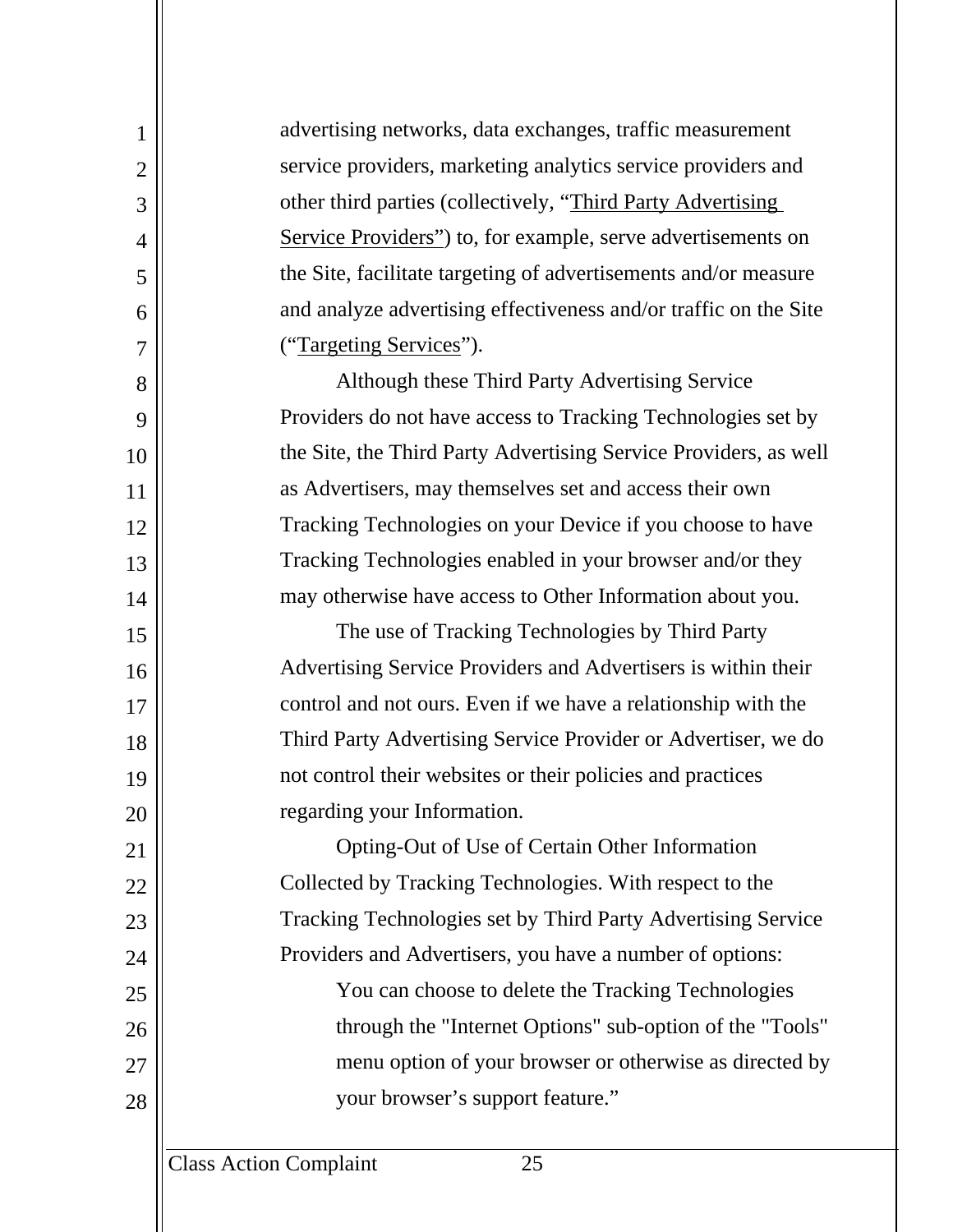1  $\overline{2}$ 3 81. MTV's Terms of Service forbids users from committing the same acts, made the basis of this action, against its computer network as was committed against the users' computer.

4 5 82. MTV does not provide the identity of all associated advertising networks nor all purposes for its involvement.

6 7 8 83. MTV's Privacy Policy fails to reference that flash cookies shall be used as a tracking mechanism, thus negating the possibility of a user's privacy self help.

 $\mathbf Q$ 10 11 12 84. NBC Universal, Inc. is a Delaware corporation, headquartered in New York, and a privately owned corporation, hereinafter referred to as "NBC," offering to consumers television networks, cable channels, local stations, and motion pictures.

13 14 15 85. NBC's website, http://www.nbc.com, describes its business as a "leading media and entertainment company[] in the development, production and marketing of entertainment, news, and information to a global audience."

16 17 18 86. NBC conducts business, in part, as a "video tape service provider," engaged in business, in or affecting interstate of rental, sale, and or delivery of prerecorded audio video materials.

| 19 | 87. | NBC's "Terms of Service," dated September 28, 2001, states in part:  |
|----|-----|----------------------------------------------------------------------|
| 20 |     | It is a condition of your use of the Service that you do not:        |
| 21 |     | post or transmit any information, software or other material that is |
| 22 |     | fraudulent or violates or infringes the rights of others, including  |
| 23 |     | material that violates privacy"                                      |
|    |     |                                                                      |

#### 24 25 26 27 88. NBC's "Privacy Policy," dated August 14, 2007, states in part: Use of Cookies and Similar Technologies: Like many sites, we use "cookies" or other similar technologies to collect AA [aggregate and anonymous] Data.

For more information about these specialized cookies and

28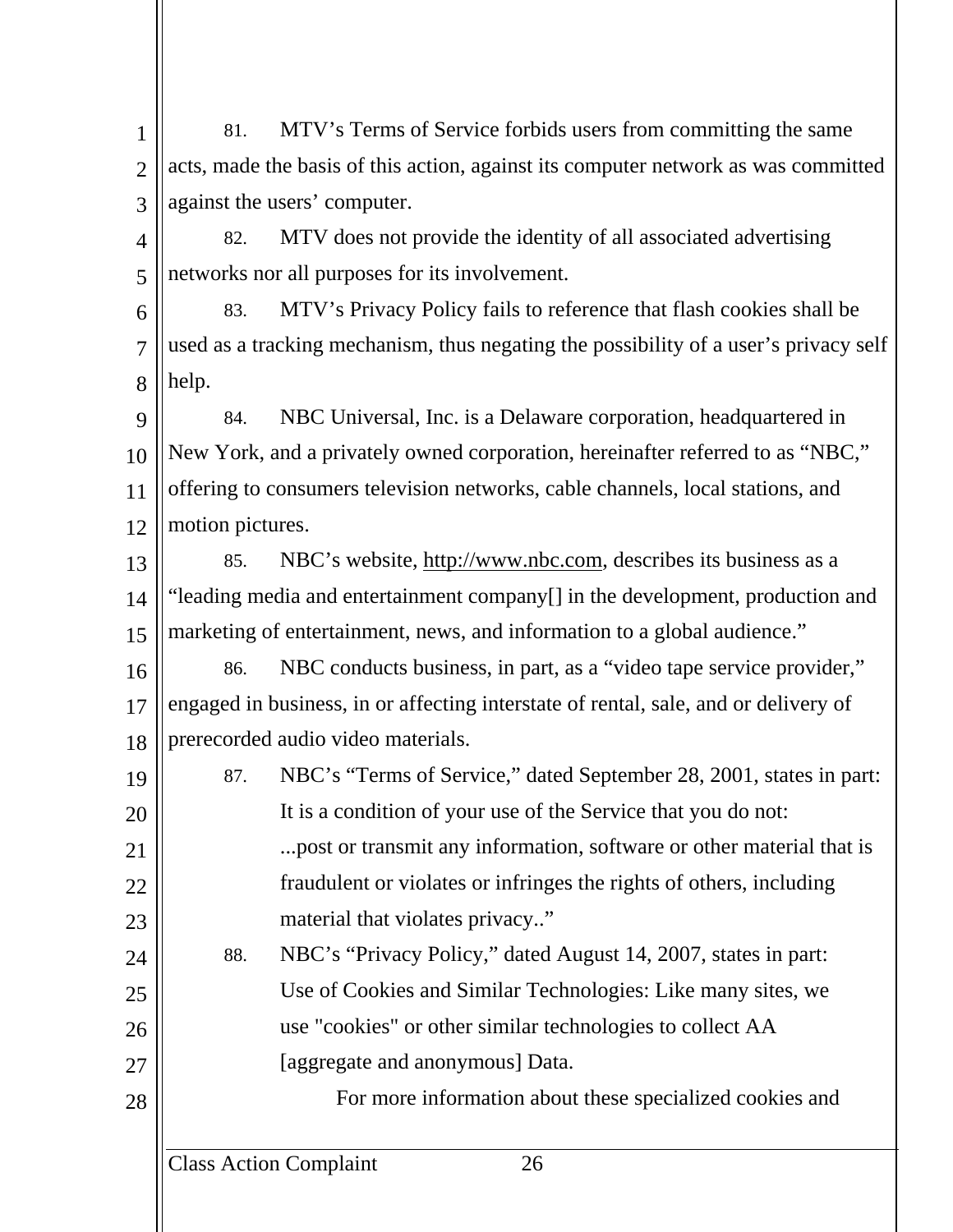| $\mathbf 1$    |                                                                                      | other technologies, and how to "opt out" of information                             |  |
|----------------|--------------------------------------------------------------------------------------|-------------------------------------------------------------------------------------|--|
| $\overline{2}$ |                                                                                      | collection by these companies, we suggest you visit                                 |  |
| 3              |                                                                                      | http://doubleclick.net/privacy_policy or                                            |  |
| $\overline{4}$ |                                                                                      | http://networkadvertising.org/optout_nonppii.asp.                                   |  |
| 5              | 89.                                                                                  | NBC's Terms of Service forbids users from committing the same                       |  |
| 6              | acts, made the basis of this action, against its computer network as was committed   |                                                                                     |  |
| $\overline{7}$ | against the users' computer.                                                         |                                                                                     |  |
| 8              | 90.                                                                                  | NBC does not provide the identity of all associated advertising                     |  |
| 9              | networks nor all purposes for its involvement.                                       |                                                                                     |  |
| 10             | 91.                                                                                  | NBC's Privacy Policy fails to reference that flash cookies shall be                 |  |
| 11             | used as a tracking mechanism, thus negating the possibility of a user's privacy self |                                                                                     |  |
| 12             | help.                                                                                |                                                                                     |  |
| 13             | 92.                                                                                  | Scribd, Inc. is a Delaware corporation, headquartered in California,                |  |
| 14             |                                                                                      | and a privately owned corporation, hereinafter referred to as "Scribd," offering to |  |
| 15             | consumers a document-sharing website which allows users to post documents in         |                                                                                     |  |
| 16             | various formats and embed them into a web page.                                      |                                                                                     |  |
| 17             | 93.                                                                                  | Scribd's website, http://www.scribd.com, describes its business as                  |  |
| 18             | "the largest social publishing and reading site in the world. [] for anyone to share |                                                                                     |  |
| 19             | and discover informative, entertaining and original written content on the web and   |                                                                                     |  |
| 20             | mobile devices."                                                                     |                                                                                     |  |
| 21             | 94.                                                                                  | Scribd's "Terms of Use," dated January 12, 2010, states in part:                    |  |
| 22             |                                                                                      | Prohibited Conduct.                                                                 |  |
| 23             |                                                                                      | BY USING THE SCRIBD PLATFORM YOU AGREE NOT TO:                                      |  |
| 24             |                                                                                      | -  collect, or attempt to collect, personal information about Users or              |  |
| 25             |                                                                                      | third parties without their consent;                                                |  |
| 26             |                                                                                      | –  use any robot, spider, scraper, or other automated means to access               |  |
| 27             |                                                                                      | the Scribd Platform for any purpose'                                                |  |
| 28             |                                                                                      | – 'These Terms will be governed by and construed in accordance with                 |  |
|                |                                                                                      |                                                                                     |  |
|                | <b>Class Action Complaint</b><br>27                                                  |                                                                                     |  |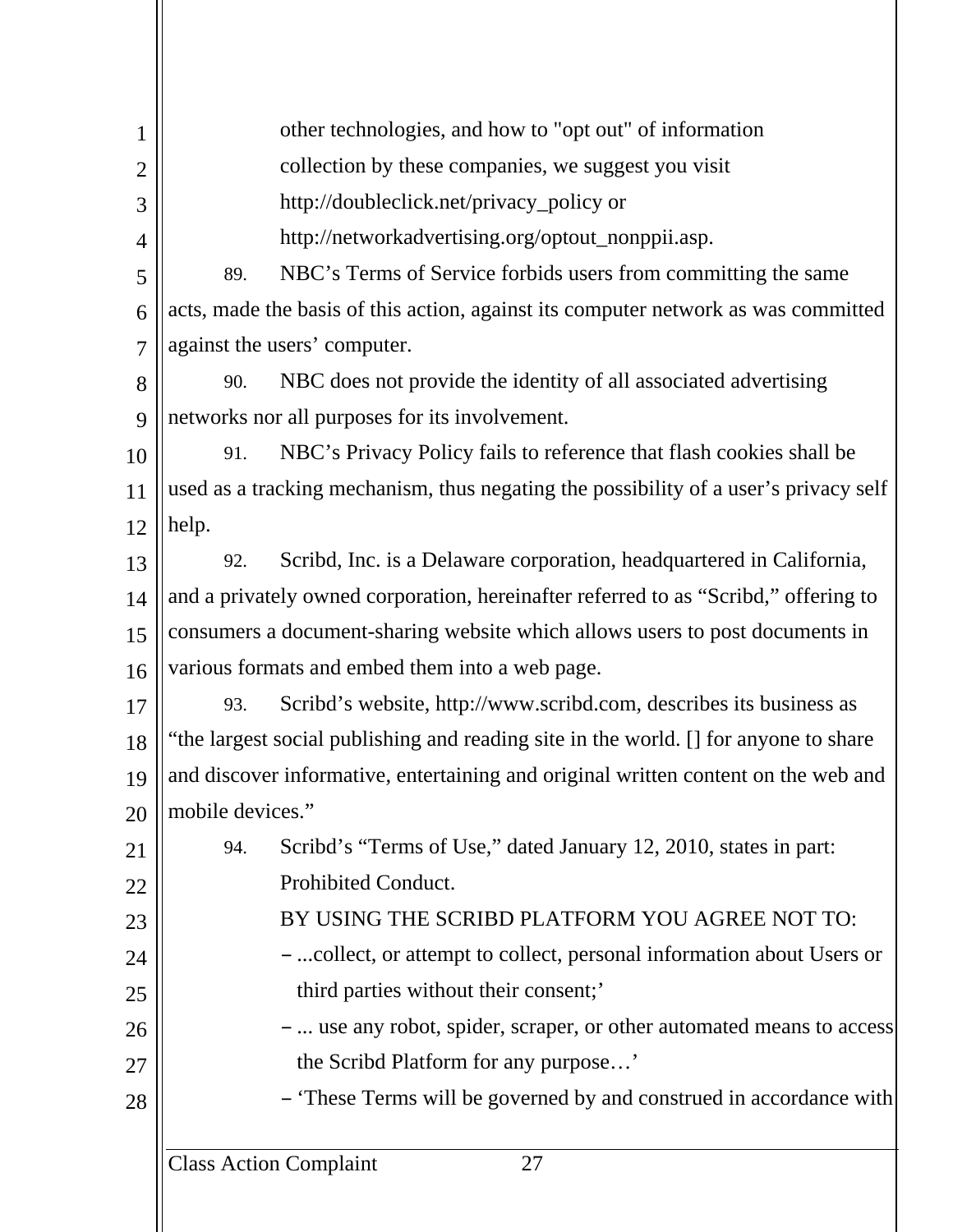| $\mathbf 1$    |                                                                                      | the laws of the State of California, without giving effect to any      |  |
|----------------|--------------------------------------------------------------------------------------|------------------------------------------------------------------------|--|
| $\overline{2}$ |                                                                                      | principles of conflicts of law.'                                       |  |
| 3              |                                                                                      | - You agree that any action at law or in equity arising out of or      |  |
| $\overline{4}$ |                                                                                      | relating to these Terms or Scribd will be filed only in the state or   |  |
| 5              |                                                                                      | federal courts in and for Santa Clara County, California"              |  |
| 6              | 95.                                                                                  | Scribd's "Privacy Policy," dated May 19, 2009, states in part:         |  |
| $\overline{7}$ |                                                                                      | Scribd may use both session cookies and persistent cookies. A session  |  |
| 8              |                                                                                      | cookie disappears after you close your browser.                        |  |
| 9              |                                                                                      | When you access the Scribd Platform or open one of our                 |  |
| 10             |                                                                                      | HTML emails, we may automatically record certain                       |  |
| 11             |                                                                                      | information from your system by using different types of               |  |
| 12             |                                                                                      | tracking technology.                                                   |  |
| 13             |                                                                                      | Scribd does not share your personally identifiable                     |  |
| 14             |                                                                                      | information with other organizations for their marketing or            |  |
| 15             |                                                                                      | promotional uses without your prior express consent.                   |  |
| 16             |                                                                                      | We may disclose User information to affiliated companies"              |  |
| 17             | 96.                                                                                  | Scribd's Terms of Use forbids users from committing the same acts,     |  |
| 18             | made the basis of this action, against its computer network as was committed         |                                                                        |  |
| 19             | against the users' computer.                                                         |                                                                        |  |
| 20             | 97.                                                                                  | Scribd does not provide the identity of all associated advertising     |  |
| 21             | networks nor all purposes for its involvement.                                       |                                                                        |  |
| 22             | 98.                                                                                  | Scribd's Privacy Policy fails to reference that flash cookies shall be |  |
| 23             | used as a tracking mechanism, thus negating the possibility of a user's privacy self |                                                                        |  |
| 24             | help.                                                                                |                                                                        |  |
| 25             | 99.                                                                                  | Defendants Quantcast Flash Cookie Affiliates' privacy documents        |  |
| 26             | omit entirely the actual identity of its association with Quantcast, limiting the    |                                                                        |  |
| 27             | user's awareness of, and an inability to determine accurately, the involvement of    |                                                                        |  |
| 28             | Quantcast, or locate the Quantcast website, compounded further by Quantcast          |                                                                        |  |
|                |                                                                                      |                                                                        |  |
|                |                                                                                      | <b>Class Action Complaint</b><br>28                                    |  |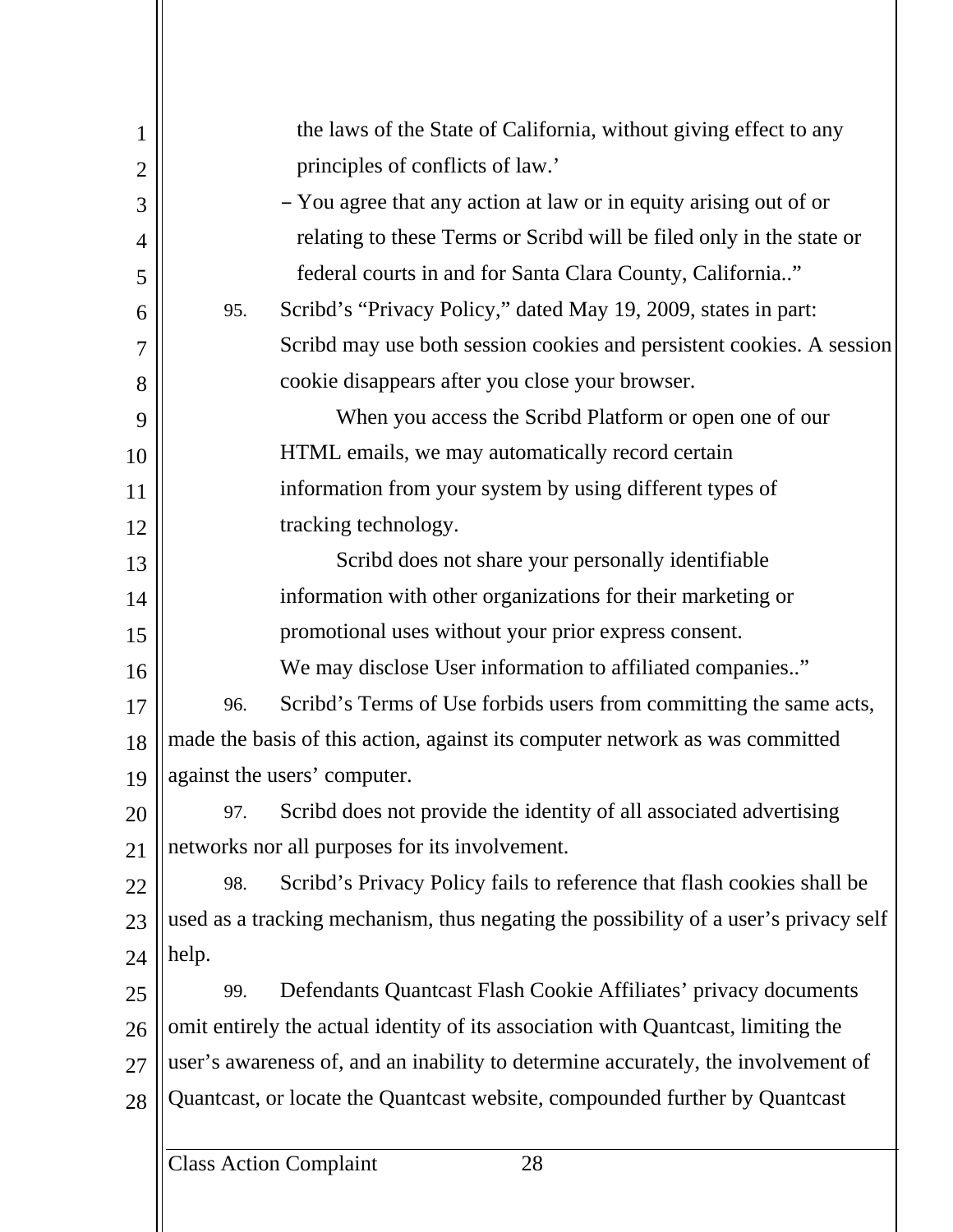1  $\mathcal{D}$ 3 defining its business as a media measurement and web analytics company while the Quantcast Flash Cookie Affiliates' privacy documents refer only to associations involving advertising networks.

4

5

7

6 8 100. Defendants Quantcast Flash Cookie Affiliates' privacy documents describe "associations," misleading the users which interpret such to be associated corporate subsidiaries, withholding accurate information that such includes other entities than advertising networks, such as: data exchanges, traffic measurement service providers, and marketing analytics service providers.

 $\mathbf Q$ 10 11 12 13 14 15 101. Defendant Quantcast Flash Cookie Affiliates' websites are owned by parent companies that have many subsidiaries and fail to provide adequate information about its third-party information sharing, different than its affiliate sharing, which is subject to more restrictions, including opt-in or opt-out consent requirements. These restrictions are based upon the heightened risk associated with sharing information with unrelated entities, which has different incentives than the entity that collected the user data.

- 16 17 18 19 20 21 102. Defendants Quantcast Flash Cookie Affiliates do not make adequate distinctions between sharing with affiliates, contractors, and third parties, vaguely stating, that they do not share user data with unrelated third parties, and vaguely stating a sharing of data with affiliates. Users must interpret an affiliate to be a third party, but given the actual usage of these terms of Quantcast Flash Cookie Affiliates' privacy policies, that assumption would be mistaken.
- 22 23 24 25 26 27 28 103. Defendants Quantcast Flash Cookie Affiliate users are unable to identify the corporate families to which these Defendant websites belong, which makes it difficult for a user to discover exactly who such associated entities are, thus their practices are deceptive. A practice is deceptive for purposes of the Federal Trade Commission Act if it involves a —material representation, omission or practice that is likely to mislead a consumer acting reasonably in the circumstances, to the consumer's detriment [FTC 1983]. The conflicting

Class Action Complaint 29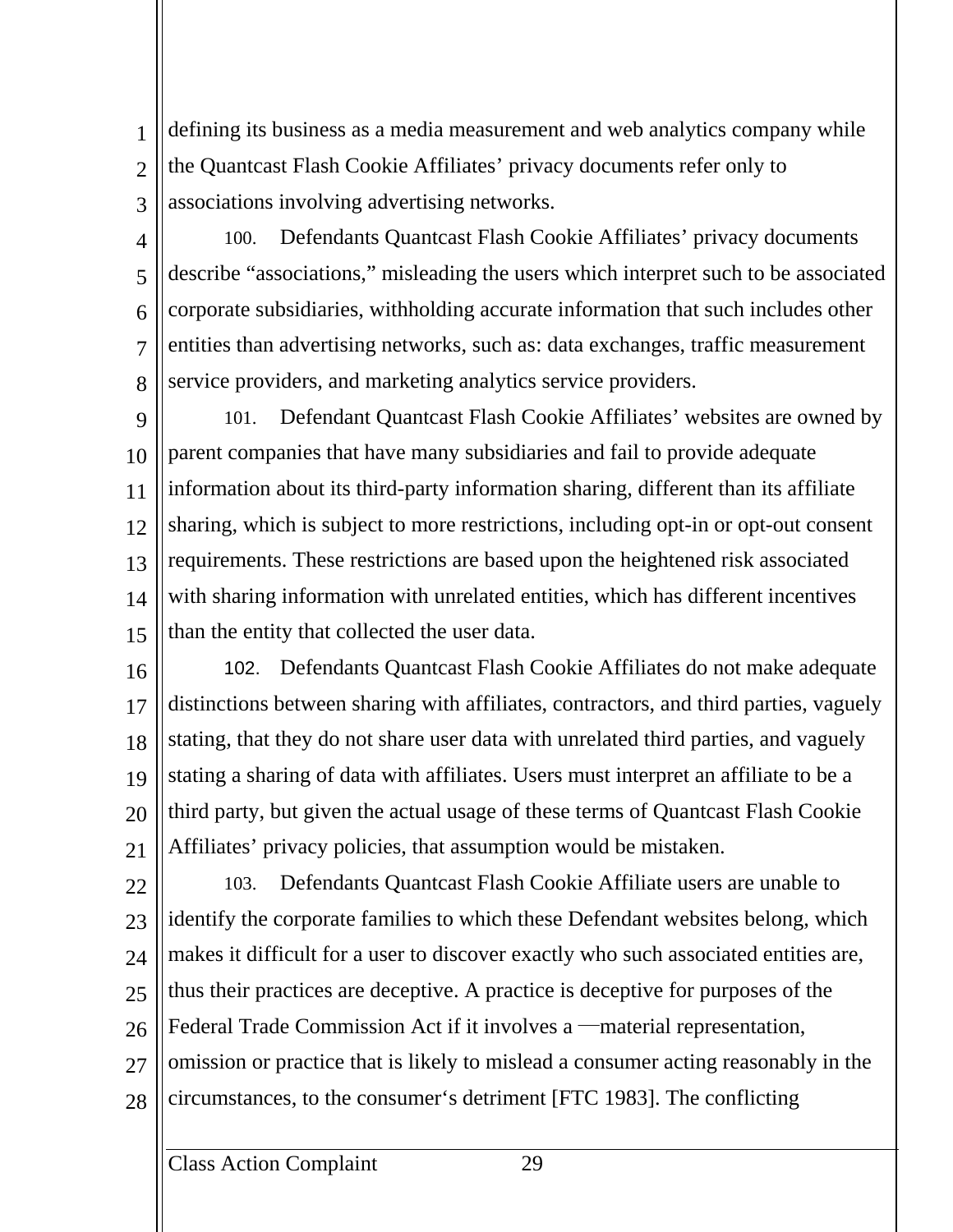1  $\mathcal{D}$ 3 4 statements in the privacy policies would most likely confuse or mislead a reasonable consumer. The confusion would also likely be to their detriment, as surveys indicate that users do not want companies to collect data about them without permission.

5 6 7 8  $\mathbf Q$ 10 104. Defendants Quantcast Flash Cookie Affiliates' privacy documents discuss that the data collection practices of entities associated with their corporation are outside the coverage of the privacy policy. This appears to be an attempt to create a critical loophole used by Defendant Quantcast Flash Cookie Affiliates compounding their attempts to violate the privacy protection of their users.

11 12 13 14 15 16 17 105. Defendants Quantcast Flash Cookie Affiliates' privacy documents fail to provide adequate notice that they allow access to personal behavioral data of their users, including but not limited to, such data embedded with their cookies, to Quantcast, which in turn shares the data with its marketing partners or corporate affiliates and subsidiaries, meaning that user behavior will be profiled by any other entities with whom those sites may choose to share this information. Defendants Quantcast Flash Cookie Affiliates state they do not share data with

18 19 third parties, but they do share data with affiliates, suggesting that they only share data with companies under the same corporate ownership.

20 21 22 23 106. Defendant Quantcast's privacy documents referenced the use of flash cookies, but states such is used only for audience measurement and not behavioral ad targeting. The opt-out is inconspicuous on their privacy page and appears in a small font header in the corner of the page.

24 25 26 27 28 107. Defendant Quantcast's privacy documents do not expressly state that if a Quantcast Flash Cookie Affiliate user opts-out that behavioral information will not be collected and shared but only that the Quantcast Flash Cookie Affiliate user will not receive Internet based advertising content from its "advertising delivery service;" moreover its opt-out "unique cookie value" includes identifying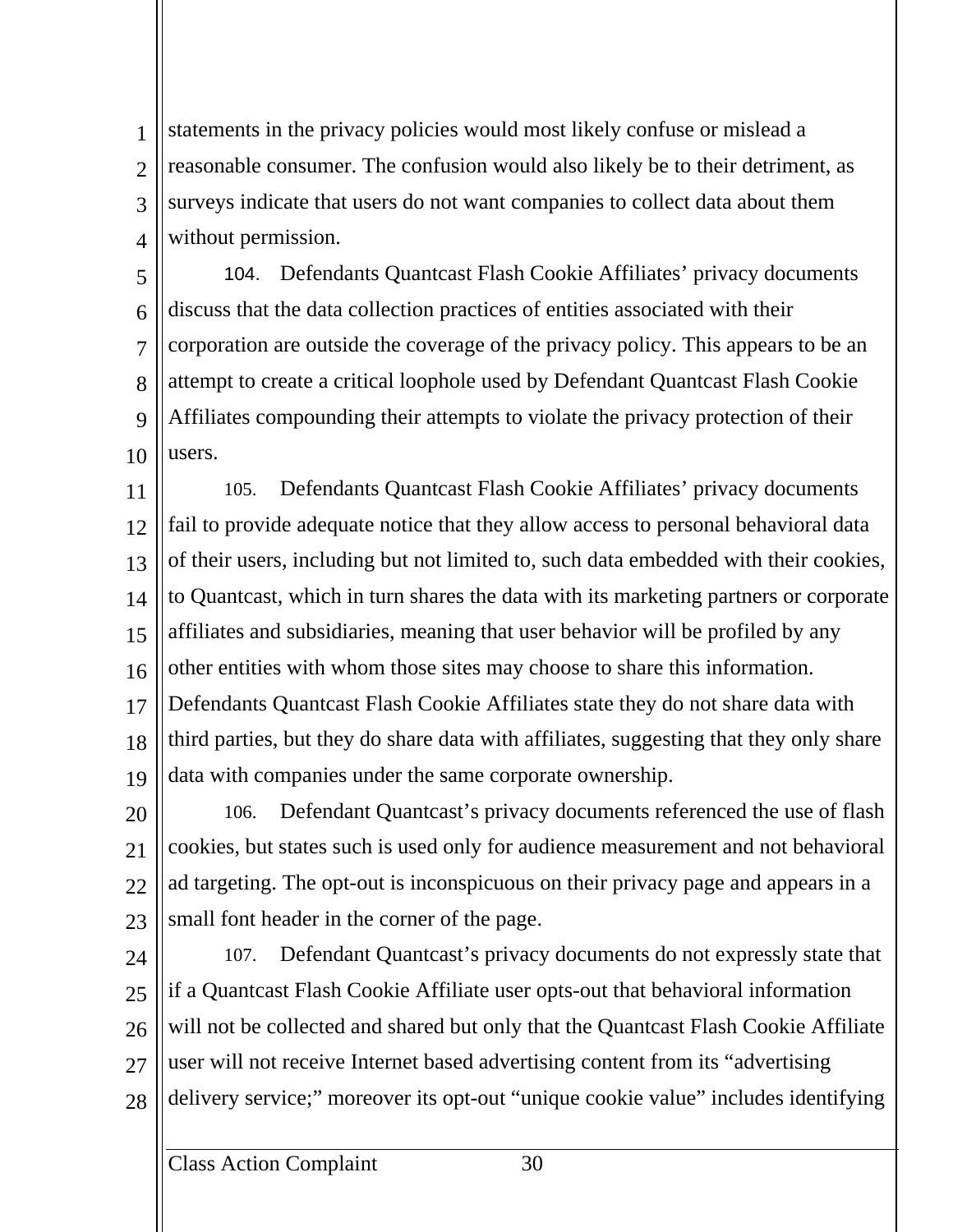1 information which means the cookie is no longer non-unique.

 $\mathcal{L}$ 3 4 5 6 7 8  $\mathbf Q$ 10 11 108. Defendants' privacy documents provide a false privacy protection by implying some level of protection for the user. Defendants' privacy documents intentionally are sufficiently vague so as to refrain from fully disclosing information to its users about what information is collected by the website, its associated entities, how the information is used and the purposes for the collection and use of this information; negating that its users are provided informed and meaningful online consent to these practices. Without adequate notice the potential privacy dangers are not apparent to most users, leaving them unable to exercise control over their personal information even if meaningful choice mechanisms are available.

12 13 14 109. Defendants' privacy documents require college level reading skills for comprehension. They include substantial legalese, ambiguous and obfuscated language, and are designed to confuse, disenfranchise, and mislead the users.

15 16 17 18 19 20 110. Defendants' privacy documents incorporate a multitude of hedging and modality markers so as to obscure their use of covert surveillance technology and data-gathering tools. They send mixed messages related to privacy controls, advising users that to exercise privacy controls would diminish or disable website. At the same time, Defendants claim that all cookies are very small and unobtrusive and pose no threat since "many websites use them."

21 22 23 24 25 26 27 111. Defendants' privacy documents fail to provide an adequate notice and choice regime, predicated on user choice, and informed by privacy policies. Defendants' privacy documents provided nuanced situations that created conditional yes or no answers to basic questions about a site's data collection and sharing practices, thus it was unclear how an average user could ever understand these practices. Choice, therefore, cannot be inferred. A notice and choice regime is favored by the FTC.

28

A U.S. Federal Trade Commission representative delivered a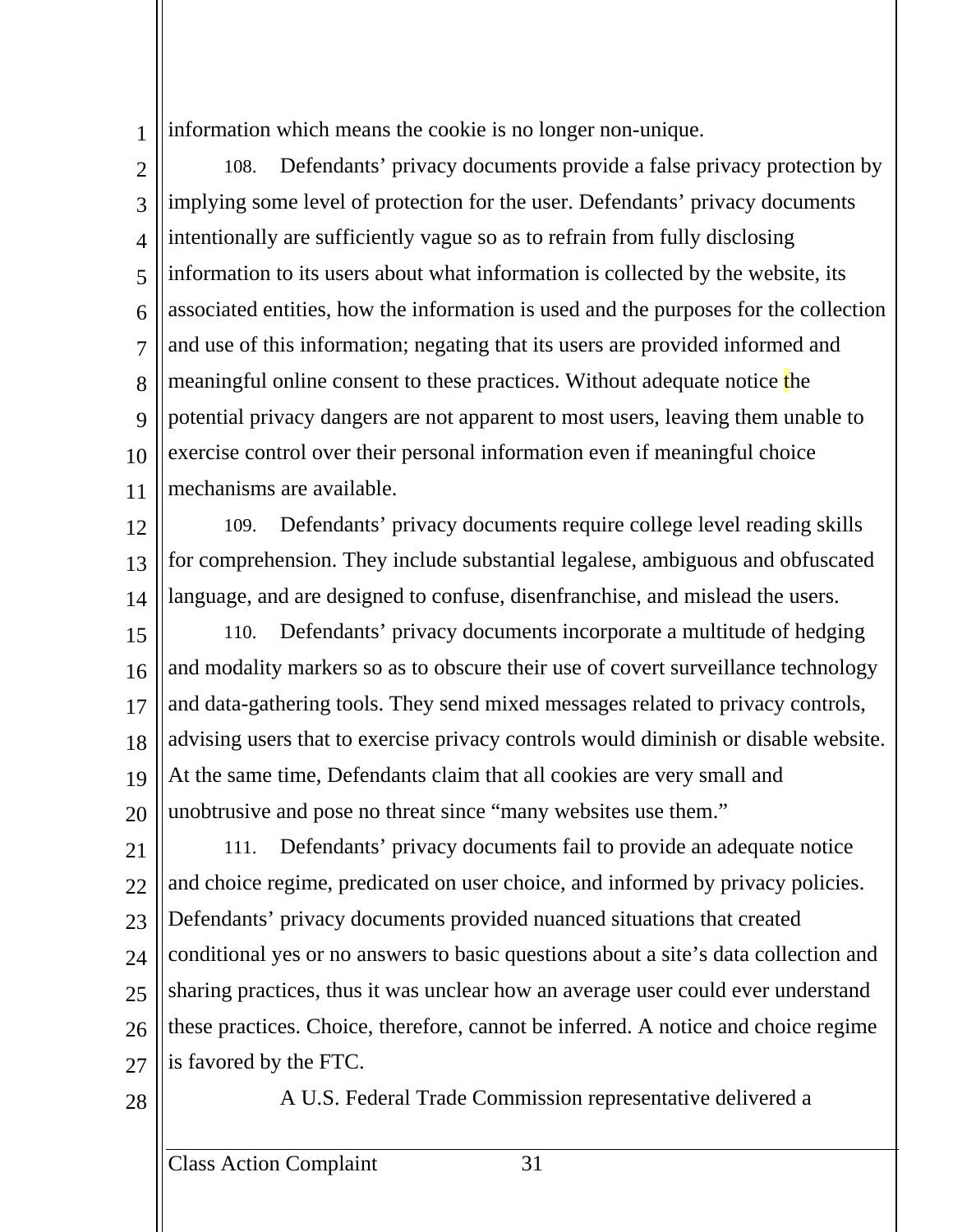| 1              | stern indictment of current privacy laws on Monday, saying                            |
|----------------|---------------------------------------------------------------------------------------|
| $\overline{2}$ | they fail to protect American consumers and instead place too                         |
| 3              | much of a "burden" on them.                                                           |
| 4              | "We've put too much burden on the consumers to                                        |
| 5              | understand these policies."                                                           |
| 6              | "To compare the privacy policies of two companies is an                               |
| 7              | almost impossible task."                                                              |
| 8              | "[T] he current 'notice and choice' model in some very                                |
| 9              | basic sense isn't working "                                                           |
| 10             | "The goal of transparency clearly isn't being met by the                              |
| 11             | way notice is being handled today."                                                   |
| 12             | McCullagh, Declan. "FTC says current privacy laws aren't working." CNET. (June        |
| 13             | 22, 2010) http://news.cnet.com/8301-13578_3-20008422-38.html                          |
| 14             | Defendants' privacy documents fail to provide notice that they<br>112.                |
| 15             | improperly collect, maintain, and disclose personal information from children         |
| 16             | under the age of 13, without parent's consent, in violation of the Children's         |
| 17             | Online Privacy Protection Act ("COPPA") by its activities made the basis of this      |
| 18             | action.                                                                               |
| 19             | Defendants' privacy documents fail to provide notice that their data<br>113.          |
| 20             | storage practices, as they relate to the term user data is stored, has no term period |
| 21             | and is indefinite.                                                                    |
| 22             | Defendants' privacy documents carefully attempt to parse the<br>114.                  |
| 23             | definitions of phrases related to their tracking activity. Their privacy documents    |
| 24             | are more nuanced than such categorized analysis allows for, omitting any direct       |
| 25             | reference to flash cookies, embedding surveillance technology into the user's         |
| 26             | computer hardware, use of user's computer hardware to store data, use of              |
| 27             | technology to allow the perpetual online tracking and surveillance of any and all     |
| 28             | online Internet activity of the Quantcast Flash Cookie Affiliate user. They also      |
|                |                                                                                       |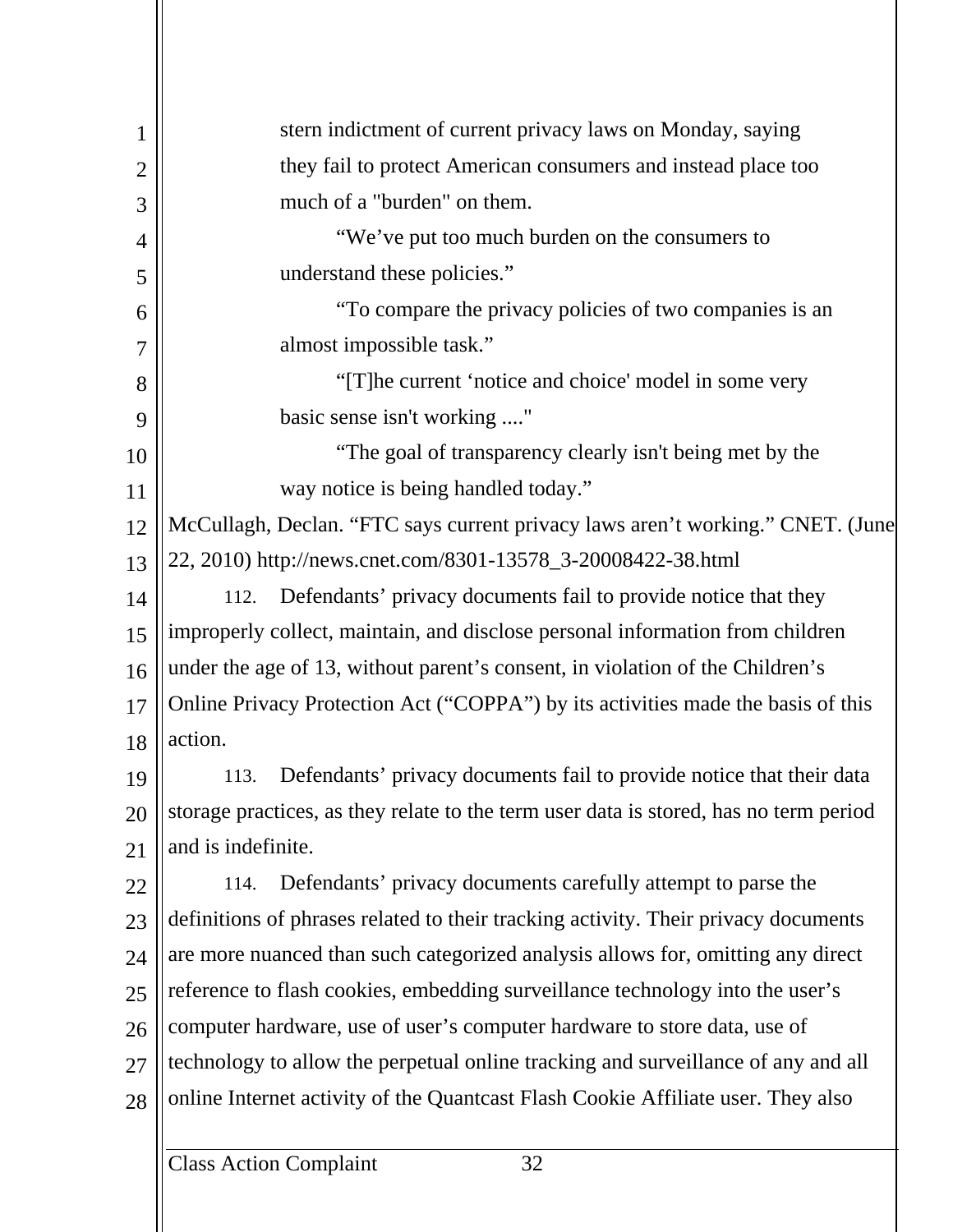1  $\mathcal{D}$ 3 4 5 6 7 refrain from disclosing that the Quantcast Flash Cookie Affiliate would use the user's local storage to back up browser cookies for the purpose of restoring them later without user knowledge and express consent, as evidenced by the attempt to hide its covert activity by referring to their use of "other technologies," or "similar technologies" to cookies and web beacons, in lieu of flash cookies which would have perpetual existence on a user's computer and the ability to respawn, i.e. "zombie cookies."

8 9 10 11 12 13 115. Defendants' privacy document verbiage was deceptive by design. This deception is especially troubling when compared with the obligation imposed upon their online visitors to download, read, and comprehend the vast amount of documents required to protect one's online privacy, complicated by the cumulative effect of such task. This is accentuated by an analysis of MTV's privacy documents:

Quantcast Flash Cookie Affiliate MTV's Privacy Documents:

| 15 | Document:                                | <b>Word Count:</b> | Hard | Copy |
|----|------------------------------------------|--------------------|------|------|
| 16 | Count                                    |                    |      |      |
| 17 | <b>Privacy Policy</b>                    | 11,739             | 18   |      |
| 18 | Terms of Use                             | 12,047             | 16   |      |
| 19 | <b>Copyright Compliance Policy</b>       | 1,483              | 3    |      |
| 20 | <b>Community Guidelines</b>              | 481                |      |      |
| 21 | <b>User Content Submission Agreement</b> | 6,307              | 8    |      |
| 22 | Social Project Privacy Policy            | 5,471              | 9    |      |
| 23 | Social Project Terms of Use              | 6,347              | 10   |      |
| 24 | TOTAL:                                   | 43,875             | 65   |      |

25 26 27 28 116. In addition to downloading, reading and comprehending all of the MTV privacy documents, its users would be required to locate the website for Quantcast and repeat this obligation for Quantcast's privacy documents. To accentuate the improbability of completing this task though, Quantcast Flash

14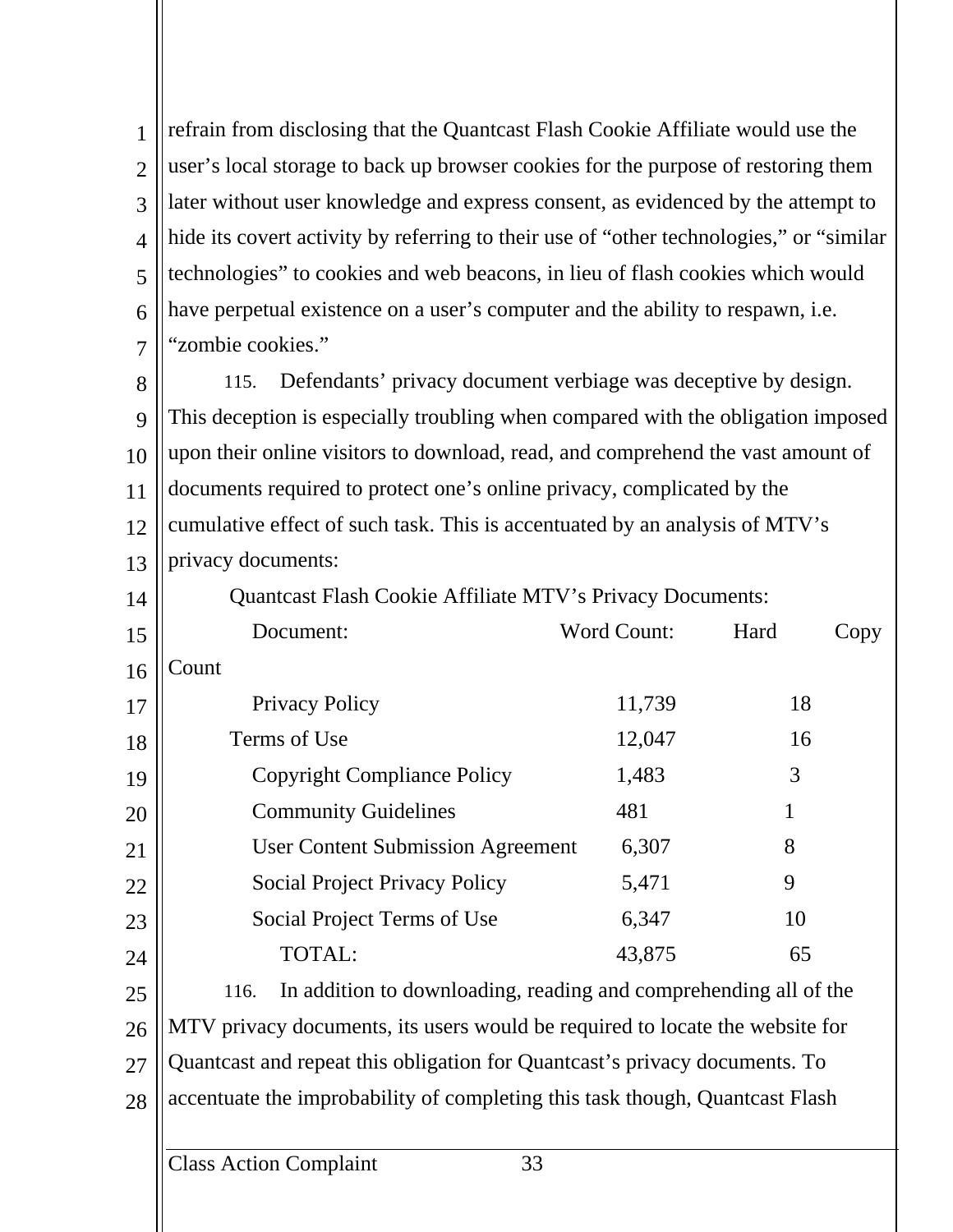| 1              | Cookie Affiliate website visitors were not provided any information of the identity |             |                    |                        |      |
|----------------|-------------------------------------------------------------------------------------|-------------|--------------------|------------------------|------|
| $\overline{2}$ | of Quantcast within MTV, nor any of the Quantcast Flash Cookie Affiliates',         |             |                    |                        |      |
| 3              | Terms of Service and Privacy Policy. For sake of analysis, the Quantcast Flash      |             |                    |                        |      |
| $\overline{4}$ | Cookie Affiliate website visitors' obligation would involve the following:          |             |                    |                        |      |
| 5              | <b>Quantcast Privacy Documents:</b>                                                 |             |                    |                        |      |
| 6              | Document:                                                                           | Word Count: |                    | <b>Hard Copy Count</b> |      |
| 7              | Privacy Policy                                                                      | 2,392       | $\overline{4}$     |                        |      |
| 8              | Terms of Use                                                                        | 2,702       | 5                  |                        |      |
| 9              | TOTAL:                                                                              | 5,094       | 9                  |                        |      |
| 10             | In addition to the MTV and Quantcast privacy documents, a user<br>117.              |             |                    |                        |      |
| 11             | would be obligated to review their flash media player's privacy documents. Some     |             |                    |                        |      |
| 12             | Internet users possess multiple flash media players, and many are not aware of the  |             |                    |                        |      |
| 13             | identity of their flash media player nor are provided information from Defendants   |             |                    |                        |      |
| 14             | as to the identity of the flash media player being apprehended for use by the       |             |                    |                        |      |
| 15             | Quantcast Flash Cookie Affiliate and/or Quantcast. If a user could identify their   |             |                    |                        |      |
| 16             | involved flash media player, and the identity of the corporate entity for the flash |             |                    |                        |      |
| 17             | media player, the user would have additional obligations imposed upon them to       |             |                    |                        |      |
| 18             | download, read, and comprehend the flash media player's privacy documents,          |             |                    |                        |      |
| 19             | such as Adobe's, the largest flash media player provider:                           |             |                    |                        |      |
| 20             | Adobe's Flash Media Player Privacy Documents:                                       |             |                    |                        |      |
| 21             | Document:                                                                           |             | <b>Word Count:</b> | Hard                   | Copy |
| 22             | Count                                                                               |             |                    |                        |      |
| 23             | Privacy Policy                                                                      |             | 3,572              | 6                      |      |
| 24             | Terms of Use                                                                        |             | 4,691              | 10                     |      |
| 25             | Flash Player Help                                                                   |             | 100                | 1                      |      |
| 26             | <b>Settings Manager</b>                                                             |             | 1,891              | $\overline{4}$         |      |
| 27             | <b>Global Privacy Settings Panel</b>                                                |             | 243                | 1                      |      |
| 28             | <b>Global Storage Settings Panel</b>                                                |             | 629                | $\overline{2}$         |      |
|                |                                                                                     |             |                    |                        |      |
|                | <b>Class Action Complaint</b>                                                       | 34          |                    |                        |      |
|                |                                                                                     |             |                    |                        |      |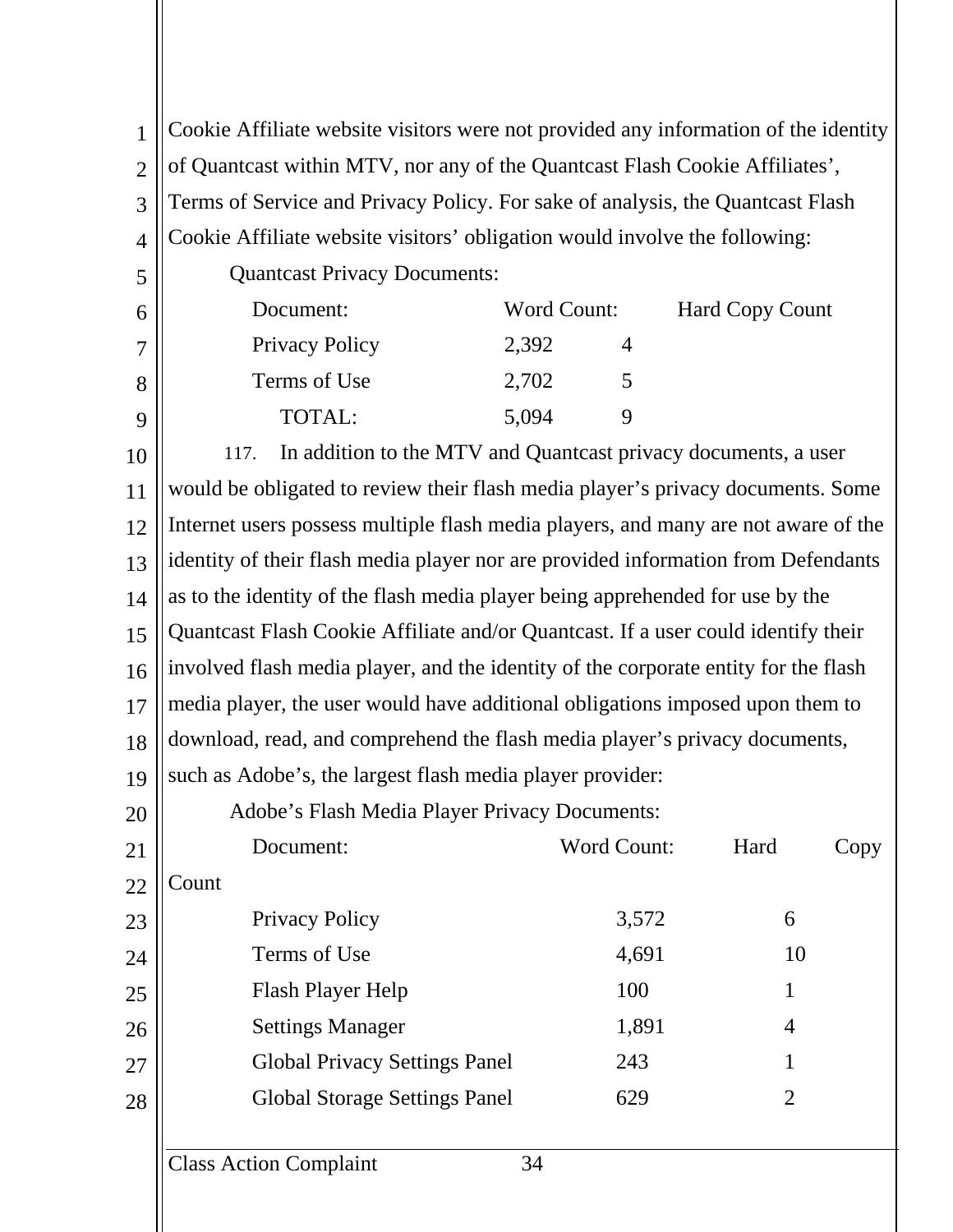| 1              | <b>Global Security Settings Panel</b>                                            | 1,280              | 3              |      |
|----------------|----------------------------------------------------------------------------------|--------------------|----------------|------|
| $\overline{2}$ | <b>Global Notifications Settings Panel</b>                                       | 114                | 1              |      |
| 3              | <b>Website Privacy Settings Panel</b>                                            | 290                | 1              |      |
| 4              | <b>Website Storage Settings Panel</b>                                            | 727                | $\overline{2}$ |      |
| 5              | <b>Display Settings</b>                                                          | 259                | $\overline{2}$ |      |
| 6              | <b>Local Storage Settings</b>                                                    | 1,159              | 3              |      |
| 7              | <b>Microphone Settings</b>                                                       | 370                | $\overline{2}$ |      |
| 8              | <b>Camera Settings</b>                                                           | 298                | $\overline{2}$ |      |
| 9              | <b>Privacy Settings</b>                                                          | 787                | $\overline{2}$ |      |
| 10             | Local Storage Pop-Up Question                                                    | 1,030              | 3              |      |
| 11             | Privacy Pop-Up Question                                                          | 648                | $\overline{2}$ |      |
| 12             | <b>Security Pop-up Question</b>                                                  | 823                | $\overline{2}$ |      |
| 13             | <b>About Updating Flash Player</b>                                               | 749                | $\overline{2}$ |      |
| 14             | TOTAL:                                                                           | 19,660             | 51             |      |
| 15             | Quantcast Flash Cookie Affiliates' users' online privacy protection<br>118.      |                    |                |      |
| 16             | was premised upon imposed requirement to download, read and comprehend the       |                    |                |      |
| 17             | accumulation of all privacy documents of Quantcast Flash Cookie Affiliate,       |                    |                |      |
| 18             | Quantcast, and the user's flash media player, such as Adobe, noting for analysis |                    |                |      |
| 19             | and emphasis, the following:                                                     |                    |                |      |
| 20             | Defendants' Collective Privacy Documents:                                        |                    |                |      |
| 21             | Document:                                                                        | <b>Word Count:</b> | Hard           | Copy |
| 22             | Count                                                                            |                    |                |      |
| 23             | MTV- Privacy Policy                                                              |                    | 11,739         | 18   |
| 24             | MTV-Terms of Use                                                                 |                    | 12,047         | 16   |
| 25             | MTV- Copyright Compliance Policy                                                 |                    | 1,483          | 3    |
| 26             | <b>MTV- Community Guidelines</b>                                                 | 481                |                | 1    |
| 27             | <b>MTV- User Content Submission Agreement</b>                                    |                    | 6,307          | 8    |
| 28             | MTV- Social Project Privacy Policy                                               |                    | 5,471          | 9    |
|                | <b>Class Action Complaint</b><br>35                                              |                    |                |      |
|                |                                                                                  |                    |                |      |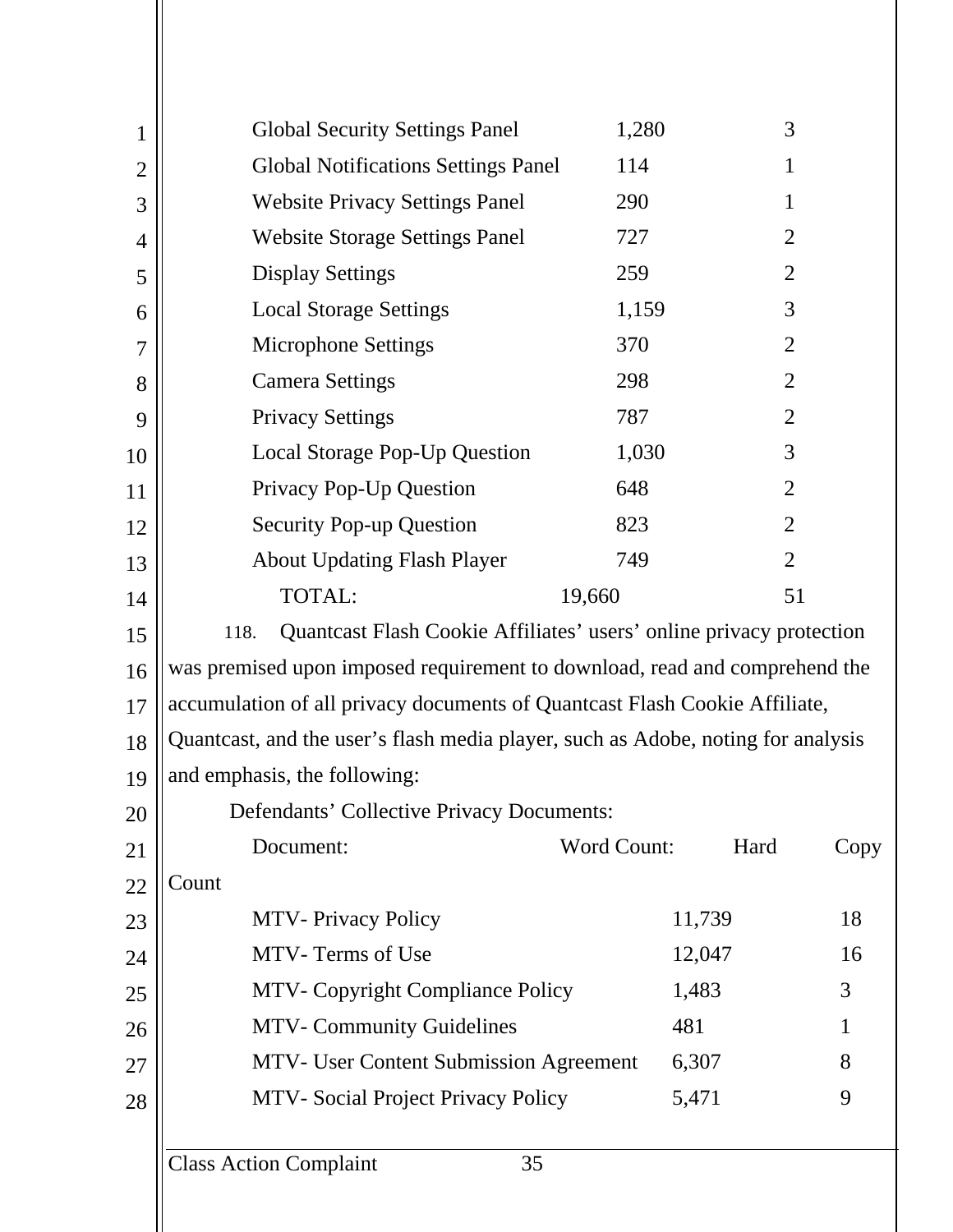| 1              | MTV-Social Project Terms of Use                                                | 6,347 | 10             |
|----------------|--------------------------------------------------------------------------------|-------|----------------|
| $\overline{2}$ | <b>Quantcast-Privacy Policy</b>                                                | 2,392 | $\overline{4}$ |
| 3              | <b>Quantcast-Terms of Use</b>                                                  | 2,702 | 5              |
| 4              | <b>Adobe-Privacy Policy</b>                                                    | 3,572 | 6              |
| 5              |                                                                                |       |                |
| 6              | Adobe-Terms of Use                                                             | 4,691 | 10             |
| 7              | Adobe- Flash Player Help                                                       | 100   | $\mathbf{1}$   |
| 8              | <b>Adobe- Settings Manager</b>                                                 | 1,891 | $\overline{4}$ |
| 9              | <b>Adobe- Global Privacy Settings Panel</b>                                    | 243   | $\mathbf{1}$   |
| 10             | Adobe- Global Storage Settings Panel                                           | 629   | $\overline{2}$ |
| 11             | <b>Adobe- Global Security Settings Panel</b>                                   | 1,280 | 3              |
| 12             | Adobe- Global Notifications Settings Panel                                     | 114   | $\mathbf{1}$   |
| 13             | <b>Adobe- Website Privacy Settings Panel</b>                                   | 290   | $\mathbf{1}$   |
| 14             | Adobe- Website Storage Settings Panel                                          | 727   | $\overline{2}$ |
| 15             | <b>Adobe- Display Settings</b>                                                 | 259   | $\overline{2}$ |
| 16             | <b>Adobe-Local Storage Settings</b>                                            | 1,159 | 3              |
| 17             | <b>Adobe-Microphone Settings</b>                                               | 370   | $\overline{2}$ |
| 18             | <b>Adobe- Camera Settings</b>                                                  | 298   | $\overline{2}$ |
| 19             | <b>Adobe-Privacy Settings</b>                                                  | 787   | $\overline{2}$ |
| 20             | Adobe-Local Storage Pop-Up Question                                            | 1,030 | 3              |
| 21             | <b>Adobe-Privacy Pop-Up Question</b>                                           | 648   | 2              |
| 22             | <b>Adobe- Security Pop-up Question</b>                                         | 823   | $\overline{2}$ |
| 23             | <b>Adobe- About Updating Flash Player</b>                                      | 749   | $\overline{2}$ |
| 24             |                                                                                |       |                |
| 25             | TOTAL:<br>68,629                                                               |       | 125            |
| 26             |                                                                                |       |                |
| 27             | A millisecond was the time allotted to an online visitor opening a<br>119.     |       |                |
| 28             | Quantcast Flash Cookie Affiliates' webpage, before a flash cookie was embedded |       |                |
|                |                                                                                |       |                |
|                | 36<br><b>Class Action Complaint</b>                                            |       |                |
|                |                                                                                |       |                |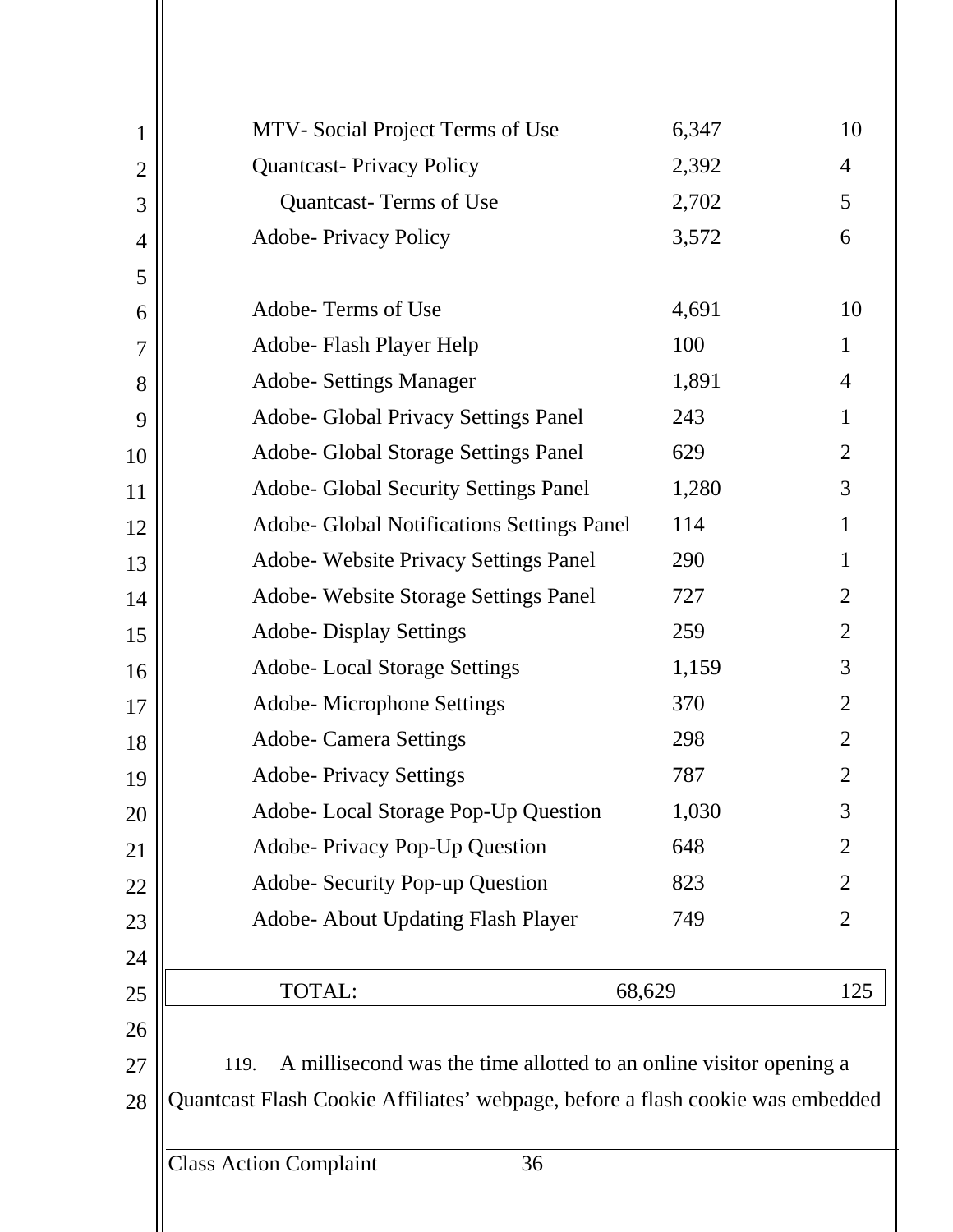1  $\mathcal{D}$ 3 4 5 6 7 8  $\mathbf Q$ within their computer and data collected immediately, without their awareness, knowledge or consent to such actions. Such occurred without the benefit of being provided adequate time to access, read, and attempt to comprehend the Terms of Service/Use and Privacy Policy for Quantcast Flash Cookie Affiliates' website, Quantcast's, and the website of the user's flash media player. While only the most technically savvy online users were familiar with cookies, a finite amount of individuals even knew about flash cookies, let alone could possibly comprehend the technical aspects of flash cookies inherent within the 68,629 words and 125 hard copy pages.

10 11 12 13 14 15 16 17 120. To put matters in perspective, a Herculean task would be required, and equate in word count to reading, in a millisecond, either the United States Constitution eleven (11) times, Plaintiffs' complaint twice (based on 35,765 words), one (1) of the following novels: The Great Gatsby by F. Scott Fitzgerald; The Catcher in the Rye by J. D. Salinger; The Adventures of Tom Sawyer by Mark Twain; Of Mice and Men by John Steinbeck, or your choice between one (1) of George Orwell's novels Animal Farm, or more appropriately, Nineteen Eighty-Four:

18 19 20 21 22 23 24 25 "There was of course no way of knowing whether you were being watched at any given moment. How often, or on what system, the Thought Police plugged in on any individual wire was guesswork. It was even conceivable that they watched everybody all the time. But at any rate they could plug in your wire whenever they wanted to. You had to live—did live, from habit that became instinct—in the assumption that every sound you made was overheard, and, except in darkness, every movement scrutinized."

26 **A.** Traditional Online Advertising

> "Contrary to what many marketers claim, most adult Americans (66%) do not want marketers to tailor advertisements to their interests.

27

28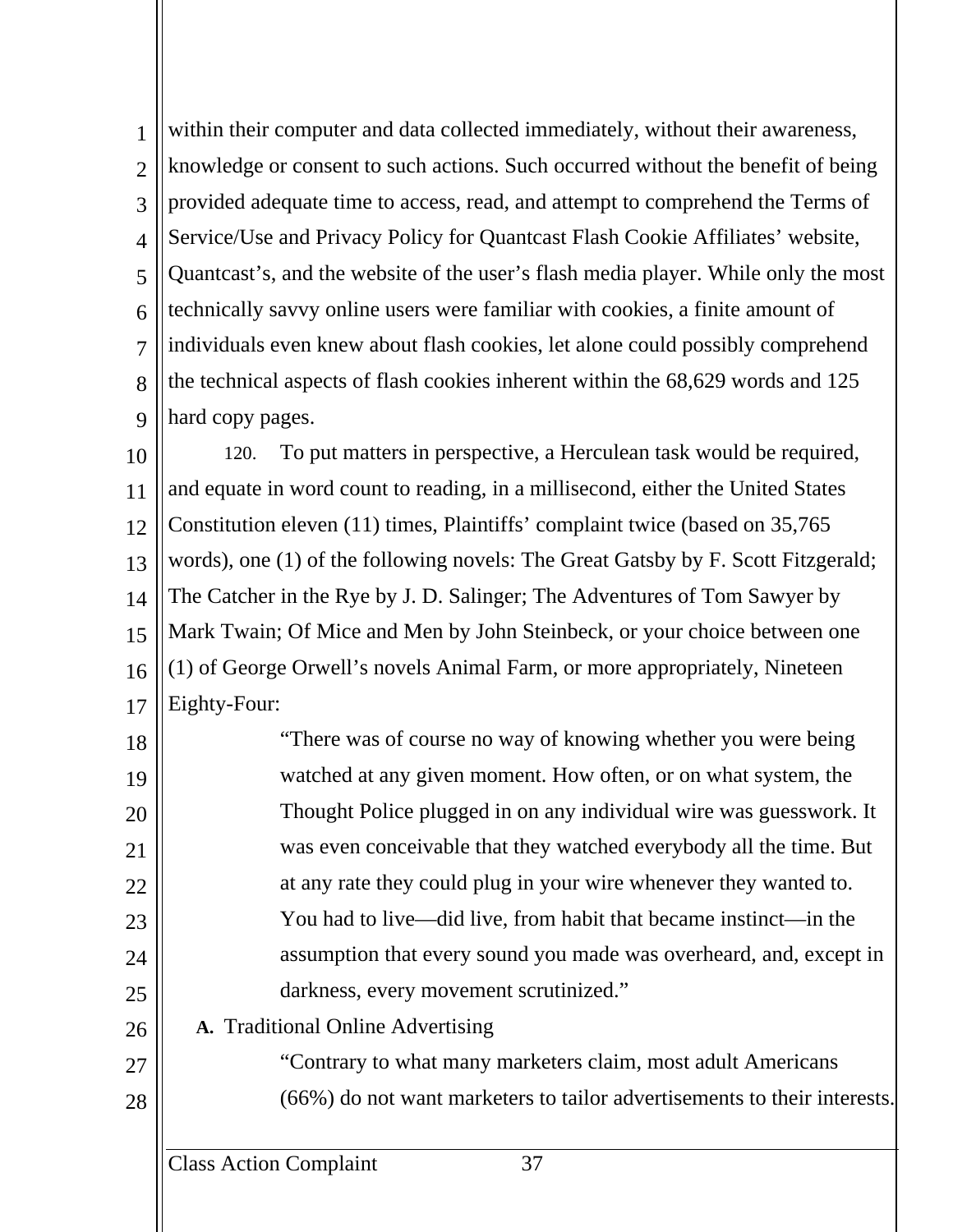| $\mathbf{1}$   | Moreover, when Americans are informed of three common ways that                        |
|----------------|----------------------------------------------------------------------------------------|
| $\overline{2}$ | marketers gather data about people in order to tailor ads, even higher                 |
| 3              | percentages - between 73% and 86% - say they would not want such                       |
| $\overline{4}$ | advertising."                                                                          |
| 5              | Turow, Joseph, King, Jennifer, Hoofnagle, Chris Jay, Bleakley, Amy                     |
| 6              | and Hennessy, Michael, Americans Reject Tailored Advertising and                       |
| 7              | Three Activities that Enable It (September 29, 2009).                                  |
| 8              | http://ssrn.com/abstract=1478214                                                       |
| 9              | Although a comprehensive description of the online advertising<br>121.                 |
| 10             | industry is unnecessary to address the allegations raised in this complaint, a         |
| 11             | rudimentary grasp of traditional online advertising, the Internet's architecture, and  |
| 12             | browser engineering is important.                                                      |
| 13             | Originally advertising on websites evolved based upon the business<br>122.             |
| 14             | model used by the newspaper industry, in that they relied on traditional               |
| 15             | advertising in order to provide content to their subscribers at a reduced rate for the |
| 16             | cost of the content. Subscribers would read the content and advertisers hoped their    |
| 17             | ad would attract the reader.                                                           |
| 18             | Commercial websites, such as Quantcast Flash Cookie Affiliates<br>123.                 |
| 19             | MySpace, ABC, ESPN, Hulu, JibJab, MTV, NBC, and Scribd, use online                     |
| 20             | advertising in order to promote content to the consumers without charge and            |
| 21             | require online advertising to support this objective. Commercial websites, known       |
| 22             | as "publishers" allow portions of their web page to be sold to online advertising      |
| 23             | networks, which act as an intermediary between "publishers" and the                    |
| 24             | "advertisers."                                                                         |
| 25             | Most commercial websites that are advertising supported, allow the<br>124.             |
| 26             | ad images to be served directly from the servers of the advertisers or an              |
| 27             | advertising network, and do not keep their advertisements locally. Rather, they        |
| 28             | subscribe to a media service that places those ads for them. This is accomplished      |
|                |                                                                                        |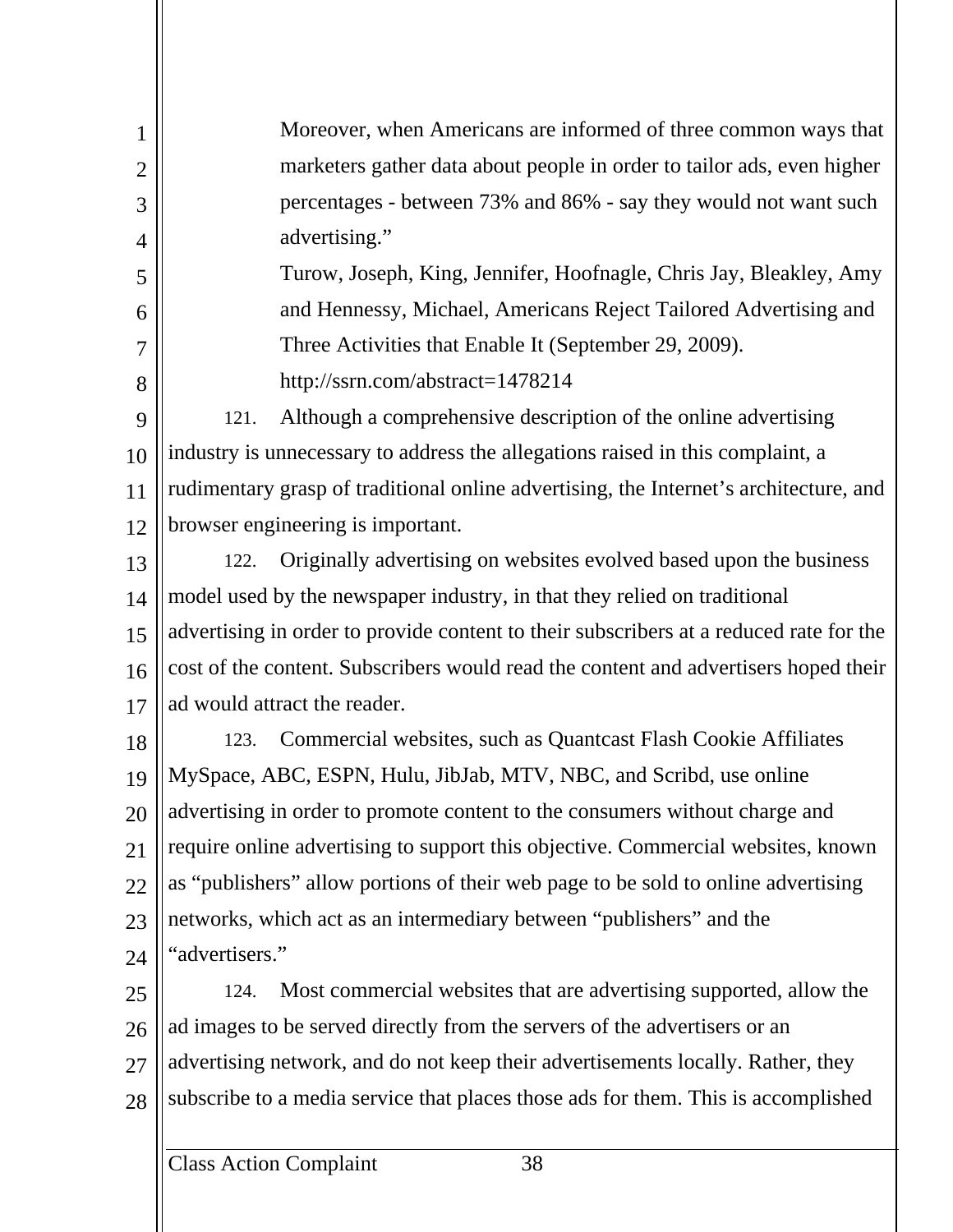1 by a media service.

 $\mathcal{L}$ 3 4 5 6 7 8  $\mathbf Q$ 10 125. Web advertisements provided by "third-party ad servers" inject their advertisements into hosting web pages. The web page upon which an advertisement will appear reserves a blank space in the page's layout with a URL containing a third-party advertising server address. Whenever that page is displayed, the user's web browser will read the page, discover the URL address of the advertising server, and request a web page asset from it. This could be an image, flash animation, video, or other resource from the third-party server. When the advertising asset is received by the browser, it will be inserted into the page to appear in the reserved location and become part of the delivered page.

11 12 13 14 15 126. Publishers desiring to identify and track users while they were on their site; embed "first party" tracking devices, "session cookies," used to facilitate a user's activities within the selected website while actively on that site, and "persistent cookies," which exist beyond the period of the initial website session and provides tracking technology while a users visits all websites.

16 17 18 19 20 21 22 23 24 127. Online advertising companies desired a tracking system to gauge their advertising activity while the user navigated online in and out of their advertising network, and "third-party cookies" accomplished this goal. In the process of advertising placement/injection, advertisers can place cookies on the user's machine. Since the advertisers place ads on multiple sites, the cookie allows the advertiser to observe the user's browsing behavior across many websites. Large ad-serving agents span significant portions of the World Wide Web and thereby acquire extensive behavioral data. The net result is that the user gets a cookie from the media service without ever having visited it.

25 26 27 28 128. Online advertising companies created a network of publishers linked by a common ad server. Third-party cookies feed into the clickstream data of the consumer by the publisher and/or advertising network providing the ability to monitor the consumer's online activity.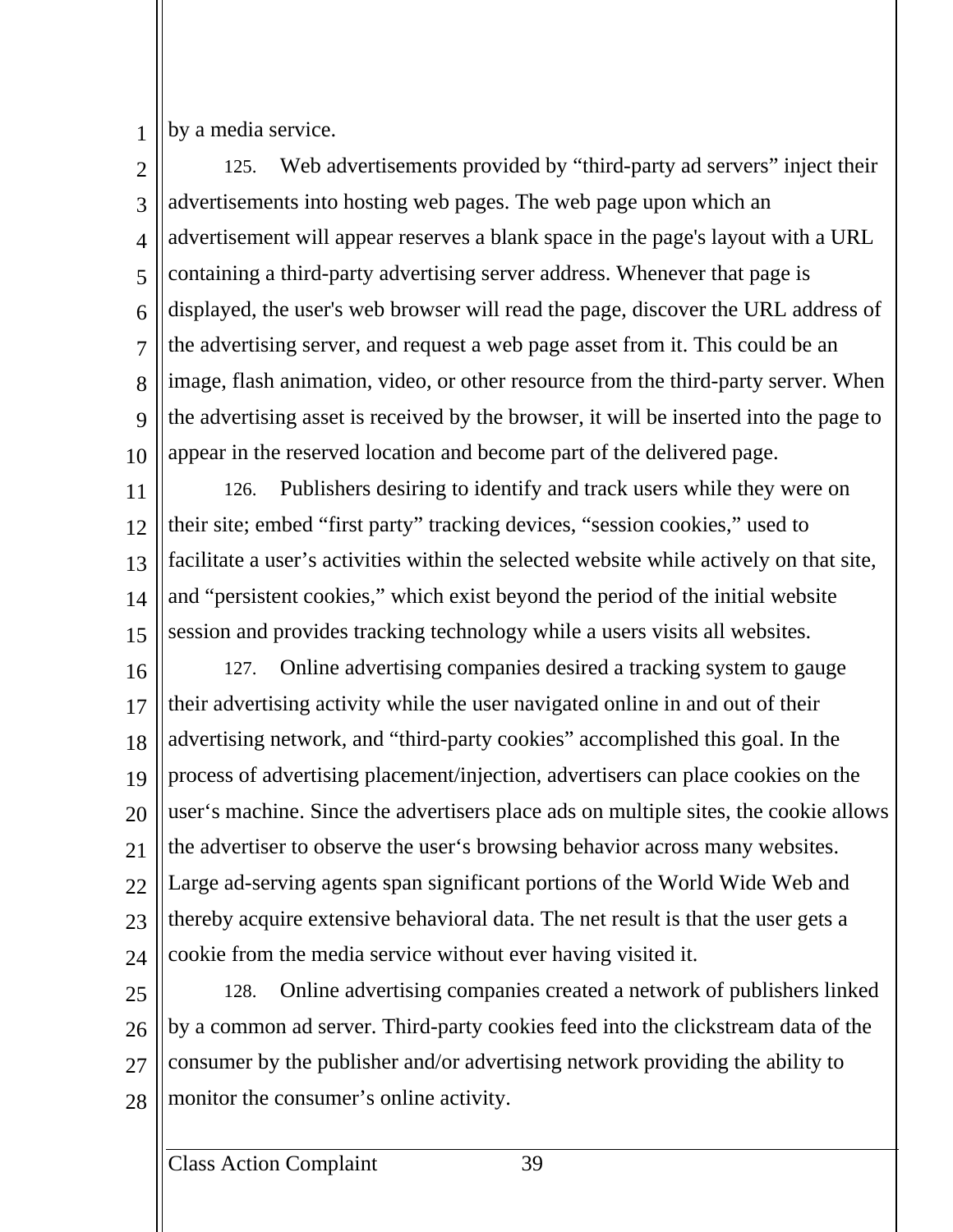1  $\overline{2}$ 3 4 129. Defendants Quantcast's involvement in the network advertising industry relates in whole, or part, to media measurement and web analytics, analyzing Internet websites in order to obtain usage statistics relating to their online users.

5 6 7 130. The online advertising industry sought to maximize the benefit of ad placement by developing two (2) advertising models to analyze consumer's interest: "Contextual Advertising" and "Behavioral Advertising."

8  $\mathbf Q$ 10 11 131. Contextual Advertising matched ads to the content of the webpage the consumer was viewing. For example, if the consumer was visiting a car site, which was within the advertising network of sites, car ads would be placed on that site for the consumer to view.

12 13 14 15 132. Behavioral Advertising analyzed the consumer's interest over a period of time, attempting to gauge a pattern of behavior relating to online searches. If the consumer was visiting multiple car sites over a period of time, and then searched for a sports site, car ads would appear on the sports site.

16 17 18 19 20 21 22 23 133. Behavioral targeting involves the collection of information about a consumer's online activities in order to deliver advertising targeted to their potential upcoming purchases. It is conducted by companies that are generically identified as advertising networks. By observing the web activities of millions of consumers, advertising networks can closely match advertising to potential customers. The clear intent of behavioral targeting is to track consumers over time, to build up digital dossiers of their interests and shopping activities, tagging consumers with a unique identifier used to aggregate their web activity.

24 25 26 27 28 134. "Online behavioral tracking" as defined by the Federal Trade Commission defines such as "tracking consumers' online activities over time … in order to deliver advertising that is targeted to the individual consumer's interests. This definition is not intended to include 'first party' advertising, where no data is shared with third parties, or contextual advertising, where an ad is based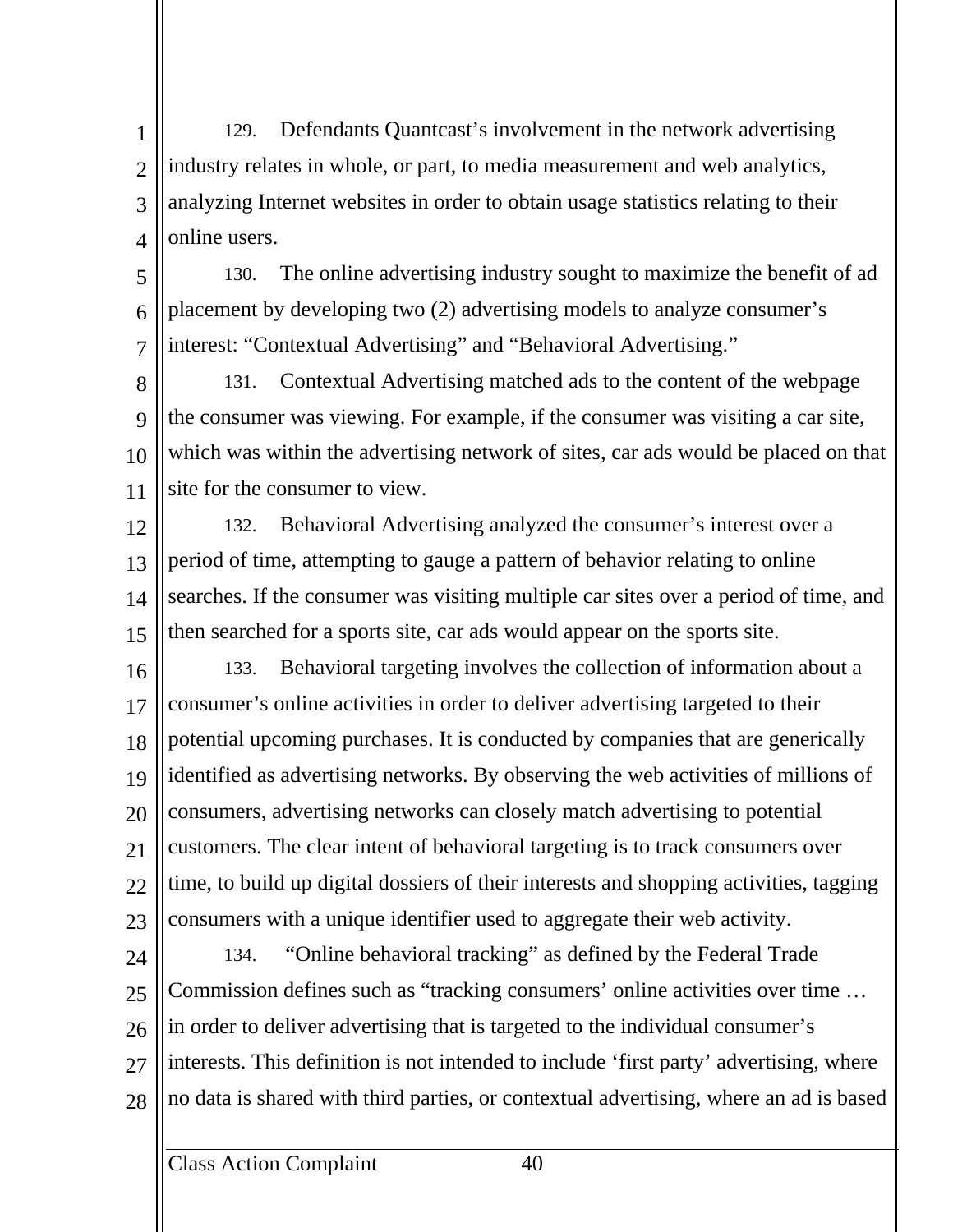1  $\mathcal{D}$ 3 on a single visit to a web page or single search query." Federal Trade Commission, FTC Staff Revises Online Behavioral Advertising Principles (February 2009), online: http://www.ftc.gov/opa/2009/02/behavad.shtm.

4

5

6

7

8

135. The ultimate goal for online advertising networks became to obtain a complete digital dossier of all consumers, including all data pertaining to their sensitive information, personal identifying information and non-personal identifying information; however growing awareness of privacy risks led to an increase in blocking cookies.

 $\mathbf Q$ 10 11 12 13 14 15 16 17 18 19 20 21 136. Online advertisements, targeted or otherwise, were disfavored by consumers. As software programs that filtered online activity and deleted browser cookies developed in sophistication and availability, the consumer gained control over advertising strategies and advertiser attempts at data collection. Without the ability to maintain the accurate collection of user data, online advertising, contextual or behavioral, was not accurate. This diminished the effectiveness of cookies for behavioral targeting, so that other methods needed to be developed to further the objective of advertising network's covert surveillance. The answer to the network advertising industry's dilemma would come from an unlikely source, flash media products. Starting in 2006, the improvement to, and evolution of flash media products, would provide an unforeseen and indirect benefit to the network advertising industry. The exploitation of a user's web browser and the flash media development provided the mechanism.

22

- 23
- 24

25

**B.** The Internet and Web Browsers

"People should have dominion over their computers … The current,

don't ask, don't tell" in online tracking and profiling has to end."

FTC Chairman Jon Leibowitz, November 5, 2007.

26 27 28 137. The World-Wide-Web (WWW, or simply, "the web"), is a subset of the Internet, a computer network that allows users on one computer to access information stored on other computers through a world-wide network.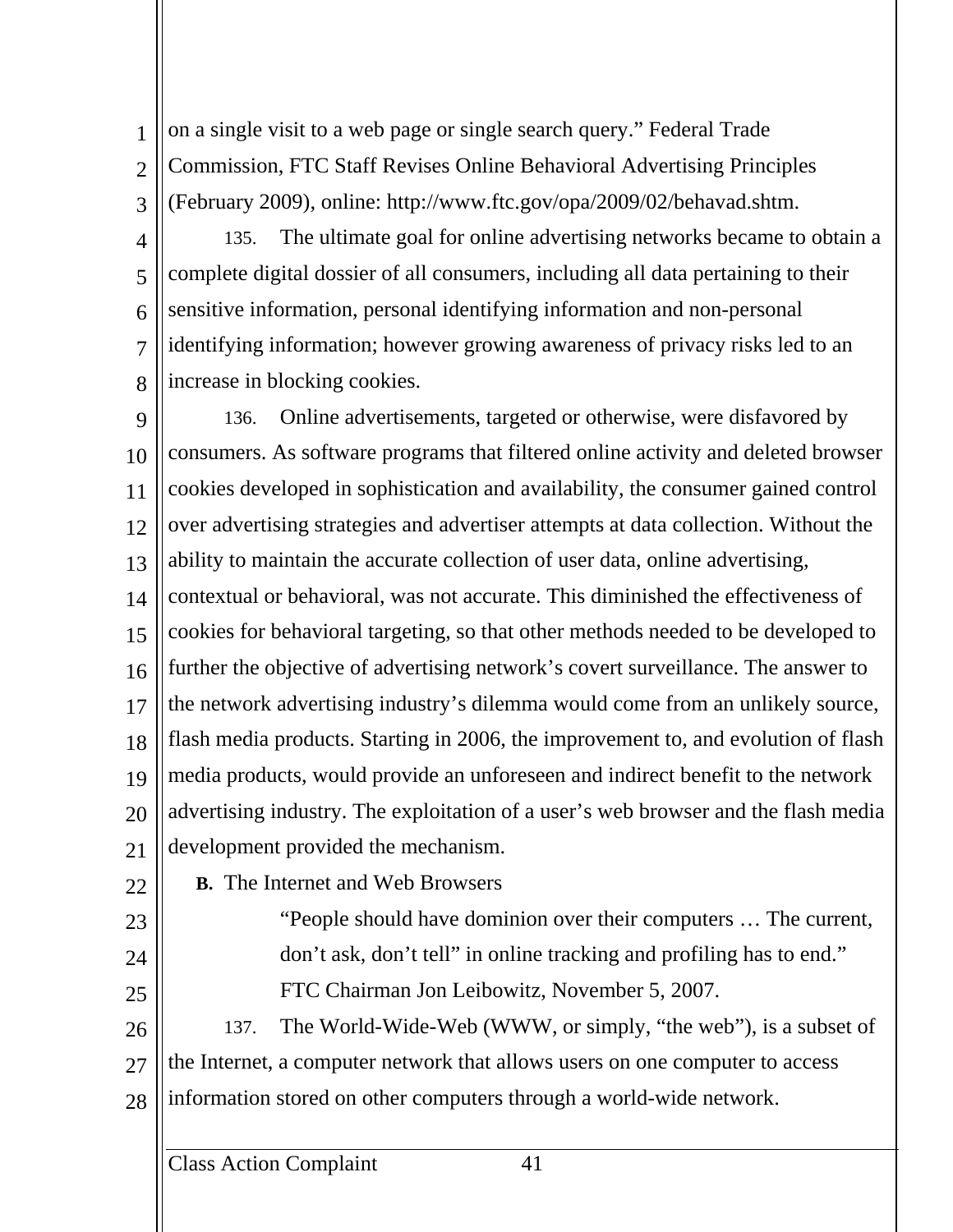1  $\mathcal{D}$ 3 4 5 6 138. Computer networks are composed of individual computers connected together to share information consisting of a vast, decentralized collection of documents containing text, visual images, audio clips, and other informative media. Computers known as "servers" store web documents and make them available over the Internet through a set of standard operating and transmission protocols that define and structure the Web's operation and organization.

7 8  $\mathbf Q$ 10 11 12 13 14 15 16 139. The Internet connects hundreds of thousands of independent networks into a vast global "network of networks," which has been simplified and commercialized for mass-market use, all speaking the same computer language, the Internet Protocol (IP). Every computer connected to the Internet has an IP address, a unique numeric identifier that can be "static", i.e. unchanging, or may be "dynamically" assigned, such that your computer's address changes with each new Internet session. This means that every new Internet connection means a new IP address. This address is essential to identify a PC on the Internet. The server only knows the address to which it should send the data requested, not the person who exists behind the address.

17 18 19 20 21 140. More sophisticated networking protocols may be "layered" on top of the IP protocol, enabling different types of Internet communications. For instance, World Wide Web (Web) communications are transmitted via the HyperText Transfer Protocol (HTTP) and e-mails via the Simple Mail Transport Protocol (SMTP).

22 23 24 25 26 27 28 141. These additional protocols use their own types of addresses, apart from IP addresses. For example, to download a webpage, you need its Web address, known as a Uniform Resource Locator (URL) (e.g., http://www.abc.org). To exchange e-mails, both the sender and recipient need e-mail addresses (e.g., user@emailprovider.com). Web sites are groups of related documents that reside on one or more servers. Uniform Resource Locators or ("URLs") are addresses that indicate the precise location of specific Web documents on a server.

Class Action Complaint 42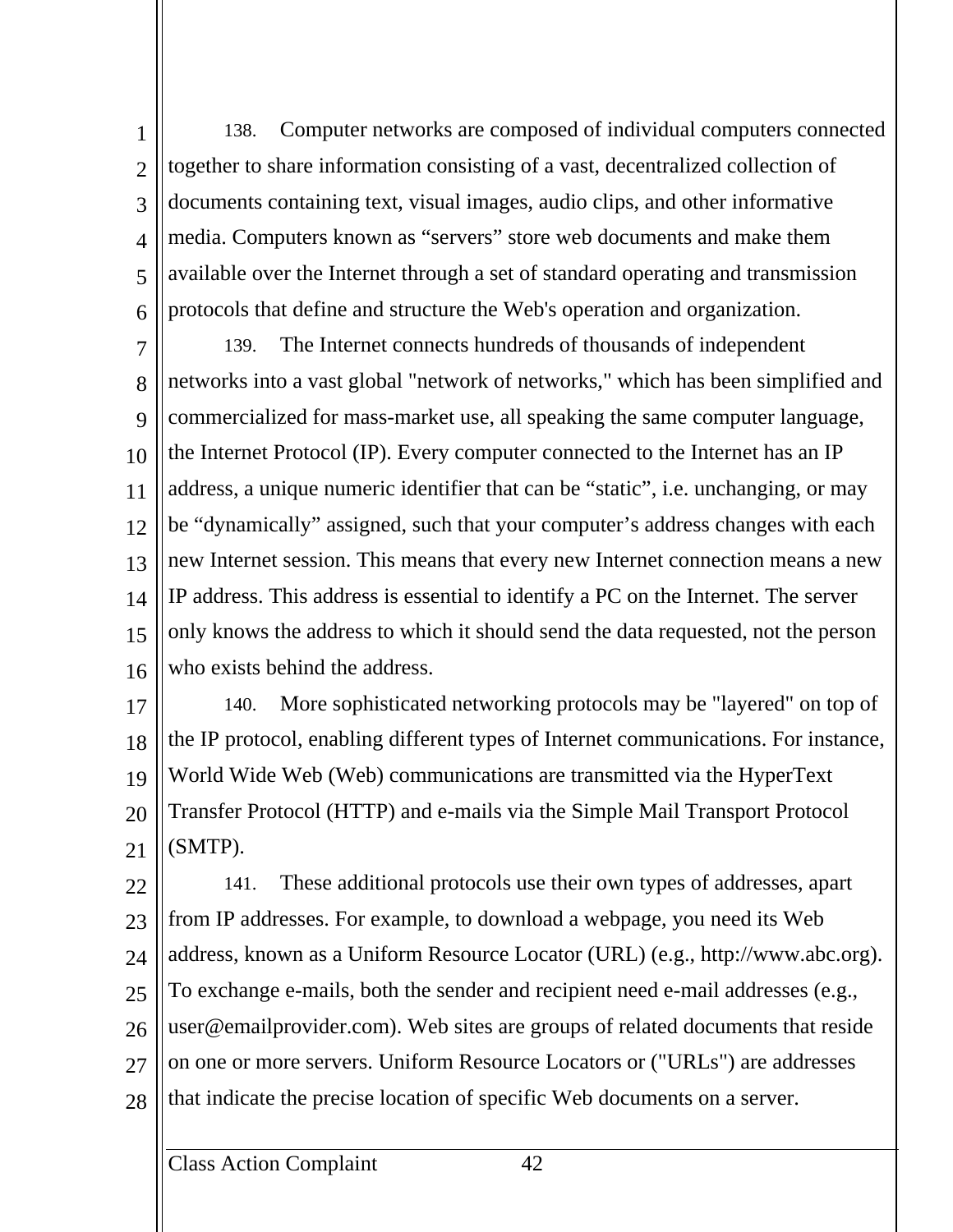1  $\mathcal{D}$ 3 4 5 142. Web page persistence occurs by having a unique address or Uniform Resource Locator (URL) for each Web page, which is displayed in the address bar at the top of your browser as you browse the web. For example, http://www.abc.org is a simple URL pointing to a specific Web page. Every user that types in that URL in their browser header will be taken to the exact same

6

page.

7 8  $\mathbf Q$ 10 143. URLs can be used to uniquely identify individual users and allow stateful sessions, but unless a user bookmarks the URL containing their unique identifier, there is no way for the site to associate the same unique identifier with the same user on subsequent visits.

11 12 13 14 15 16 17 18 19 20 21 22 144. Consumers access the Internet though an Internet service provider ("ISP"). Whether the ISP offers Internet connectivity through dial-up; DSL (typically Asymmetric Digital Subscriber Line, ADSL); broadband wireless; cable modem; fiber to the premises (FTTH); or Integrated Services Digital Network (ISDN), the ISP is the 'gateway' through which all consumer communications must pass in order to take advantage of the benefits of the Internet. All email sent by the consumer is routed through the ISP in order to be delivered to its ultimate recipient. All web-based interactions similarly are routed from the user's computer through the ISP and passed along to the relevant website. All communications from any website to the consumer must pass though the ISP. Anything that the consumer does that involves the Internet passes through the conduit that the ISP provides.

23 24 25 26 27 28 145. The web is built on a very simple, but powerful premise. All material on the web is formatted in a general, uniform format called HTML (Hypertext Markup Language), and all information requests and responses conform to a similarly standard protocol. When someone accesses a server on the Web, the user's Web browser will send an information request to that website's computer. This computer is called a web server. The web server will respond to the request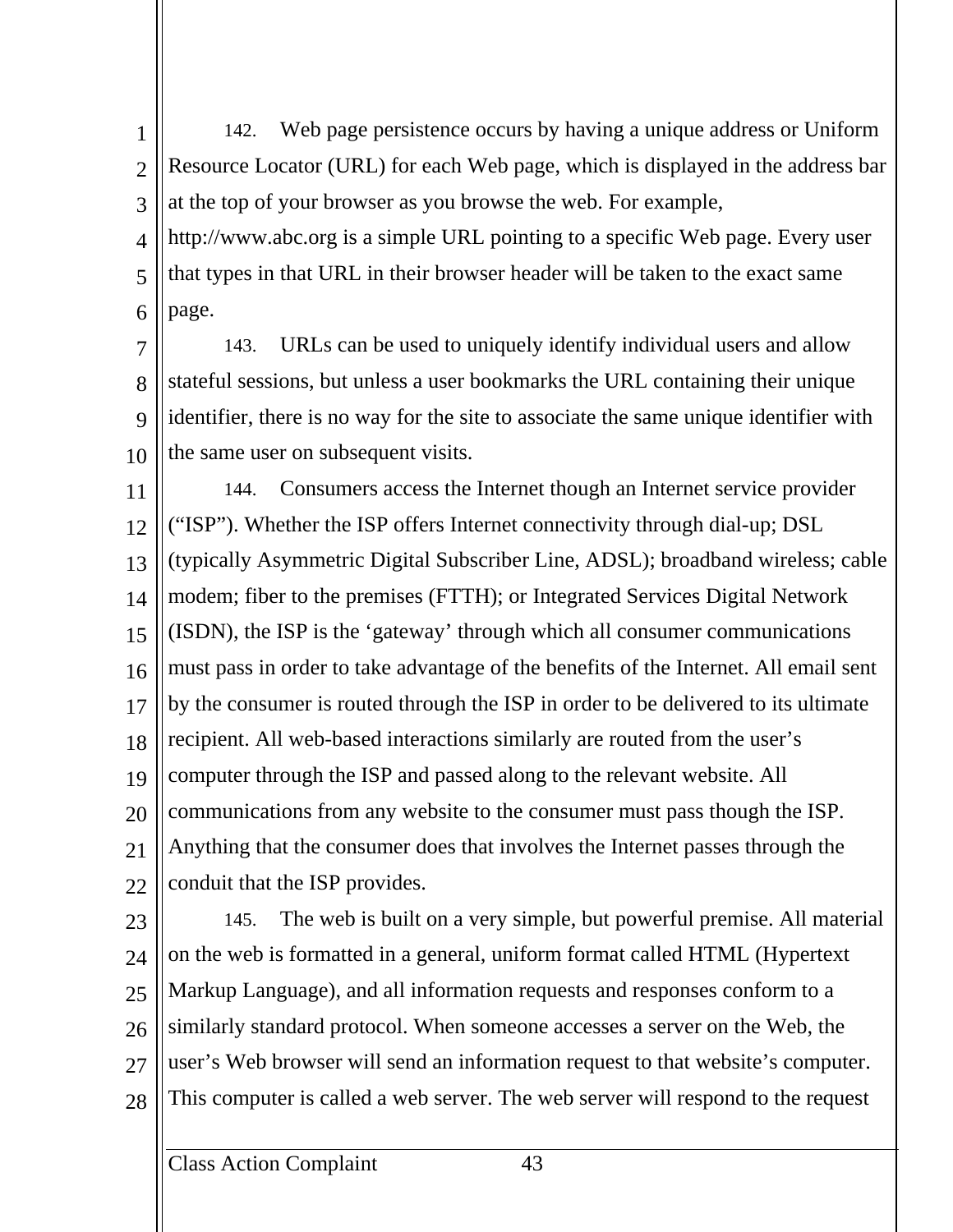1  $\mathcal{D}$ to that website's computer. There, the user's browser will display the received information on the user's screen.

3 4 5 6 7 8  $\mathbf Q$ 10 11 12 13 14 146. Web servers respond to each client request without relating that request to previous requests. There was no need to remember what other pages the user had requested because the requests were for static pages. But if you've used a Web-based email system like Gmail, Hotmail, Yahoo! Mail, etc., you know that once you log in, the service remembers who you are as you click from message to message. When a website can keep track of a user as they move from page to page within a site it is called a "stateful session." The website doesn't necessarily need to know anything about the user, it just needs to be able to distinguish that particular user from all other users. If you leave the site before buying anything and then go back an hour later, it's possible that the site will have completely forgotten about you. In that case, the unique identifier persists during your "session" on the site, but it doesn't persist between sessions.

15 16 17 18 19 20 21 147. Although web browsers display whole scrollable pages, each of the many different pieces used to compose a single page — the text, pictures, photos, diagrams, animations, advertisements and so on — actually exist on the Internet as individual web page "assets," or individual web page assets are anything web pages display or use, such as the page's textual content, page layout and formatting information, executable scripts, images, animations, videos, advertisements, and so on.

22 23 24 25 26 27 28 148. A web browser's "operation model" is simple and straightforward; it is just a series of individual queries and replies. The key concept is that individual page assets exist separately on remote servers, and each must be requested separately by the web browser. Since each individual page asset must be separately requested from remote web servers, pages are literally built-up and assembled by requesting, receiving, and accumulating many separate assets onto a single page.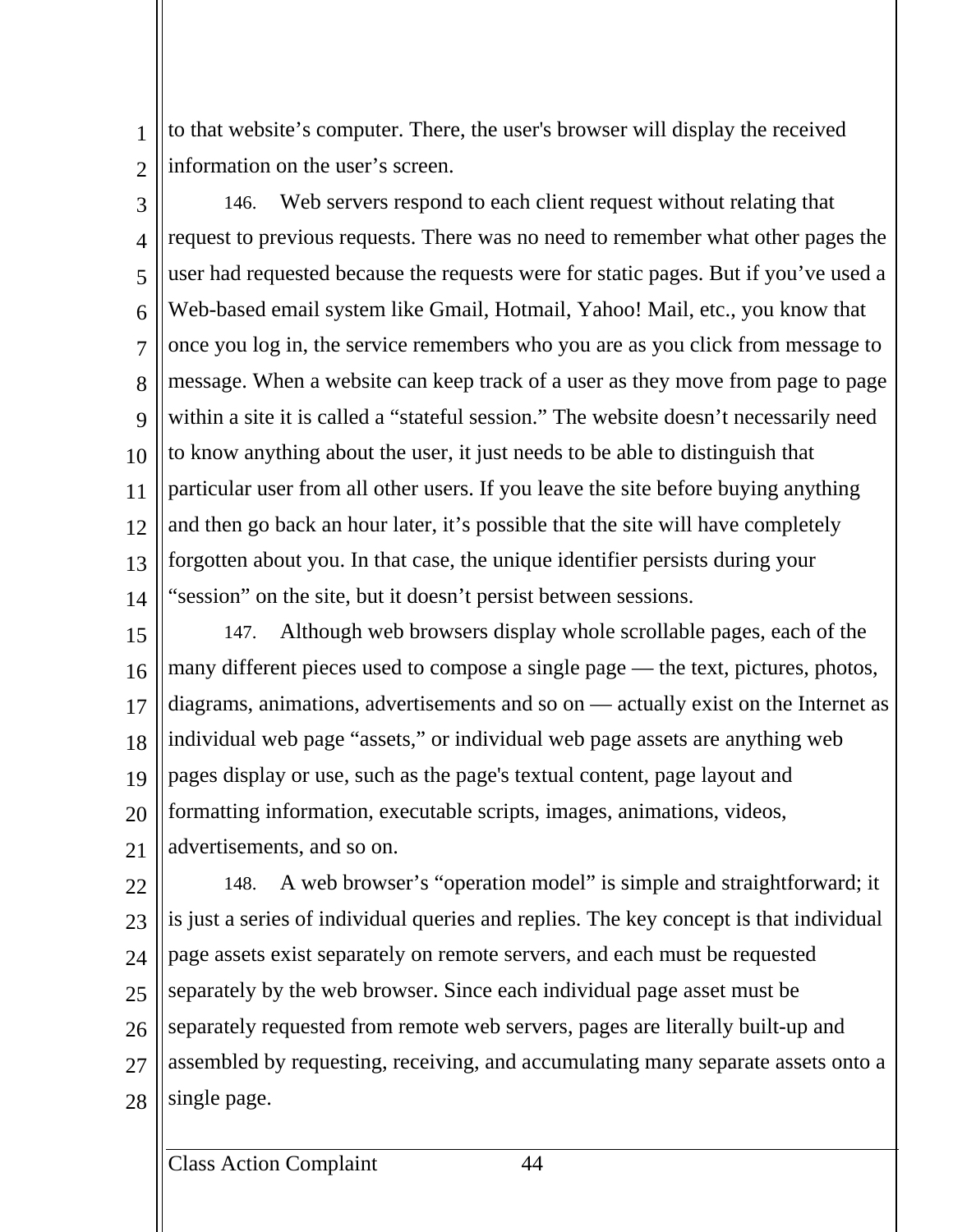1  $\overline{2}$ 3 4 149. The main "body" of the page is first retrieved from a remote web server. After receiving the page's text, the web browser searches for all references to additional assets contained on the page and sends out a second wave of requests for each of the page's additional assets.

5 6 7 8  $\mathbf Q$ 150. Web browser queries are composed of a series of lines of information, with each line containing a "name" and a "value." Not all queries contain all of the same items. Some may contain additional "name:value pairs," and you can probably infer much of the intent from the names and values themselves.

10 11 12 13 14 15 16 17 18 151. Modem web browsers and browser plug-ins provide a rich set of interfaces for web sites to store information on end-users' systems. This data is used for credentials (username/passwords and equivalents), tracking users, storing preferences (interface customizations, volume controls), site data (security questions, images, cached data), identifying tokens, or other data. User's desire to control tracking data (and other data third-parties store on their systems) has lead to a number of browser features, but the effectiveness of these tools is difficult for the average consumer to gauge, and provide a wealth of user data for online behavioral targeted advertising.

19 20 21 22 23 24 25 26 152. Web pages that contain links to files which the web browser can't play or display, such as no sound or animation files, required a plug-in or a helper application, such as a flash media player; however this widely accepted and trusted add-on provided a "hiding place" on the user's computer for Defendants to perpetuate their covert surveillance of user's online activities. Defendants would need initially to gain unauthorized access to the Quantcast Flash Cookie Affiliate users' flash media technology, requiring the use not of browser cookies, but an emerging technology, flash cookies.

27 **C.** Browser Cookies

28

The World Wide Web is an exciting new marketplace for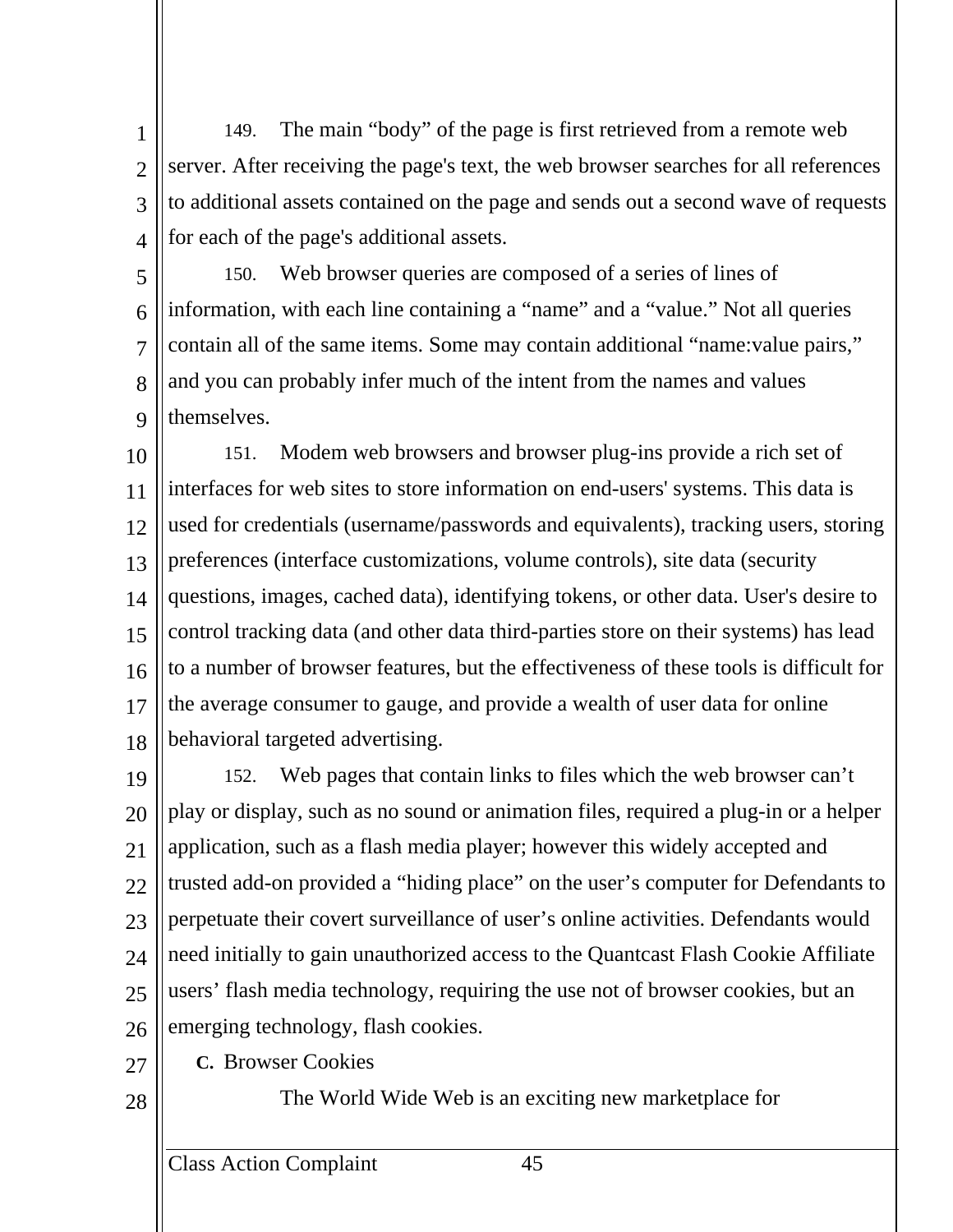| $\mathbf{1}$   | consumers. It offers easy access not only to a vast array of                          |
|----------------|---------------------------------------------------------------------------------------|
| $\overline{2}$ | goods and services, but also to rich sources of information that                      |
| 3              | enable consumers to make better-informed purchasing                                   |
| $\overline{4}$ | decisions. It also offers the convenience of shopping from the                        |
| 5              | office or home. This information-rich medium also serves as a                         |
| 6              | source of vast amounts of personal information about                                  |
| $\overline{7}$ | consumers. Commercial Web sites collect personal information                          |
| 8              | explicitly through a variety of means, including registration                         |
| 9              | pages, user surveys, and online contests, application forms, and                      |
| 10             | order forms. Web sites also collect personal information                              |
| 11             | through means that are not obvious to consumers, such as                              |
| 12             | "cookies."                                                                            |
| 13             | http://www.ftc.gov/reports/privacy3/history.shtm                                      |
| 14             | In the mid-1990s, technology was developed that enabled a small text<br>153.          |
| 15             | file to be deposited on a hard drive of an individual computer. The text file itself  |
| 16             | typically occupied less than four kilobytes of memory, and was referred to as a       |
| 17             | "cookie."                                                                             |
| 18             | A "cookie" is a small text file that a website sends to a visitor's<br>154.           |
| 19             | computer. Originally, the purpose of cookies was to gives a website a means to        |
| 20             | tell that a "click" it received was from the same user that had clicked on a previous |
| 21             | page, or to retain information such as which zip code to use in displaying weather    |
| 22             | reports to a user. The cookie text files themselves consist of strings of "name-      |
| 23             | value" pairs that reduce to code various pieces of information about an               |
| 24             | individual's computer, the browsing choices a person makes while accessing a          |
| 25             | website and any additional information a person discloses during a particular visit.  |
| 26             | While some cookies may contain minimal information, others may record a wide          |
| 27             | array of user-profiling information, IP numbers, shopping cart contents, user IDs,    |
| 28             | user-selected preferences, serial numbers, frequencies of contact with companies,     |
|                |                                                                                       |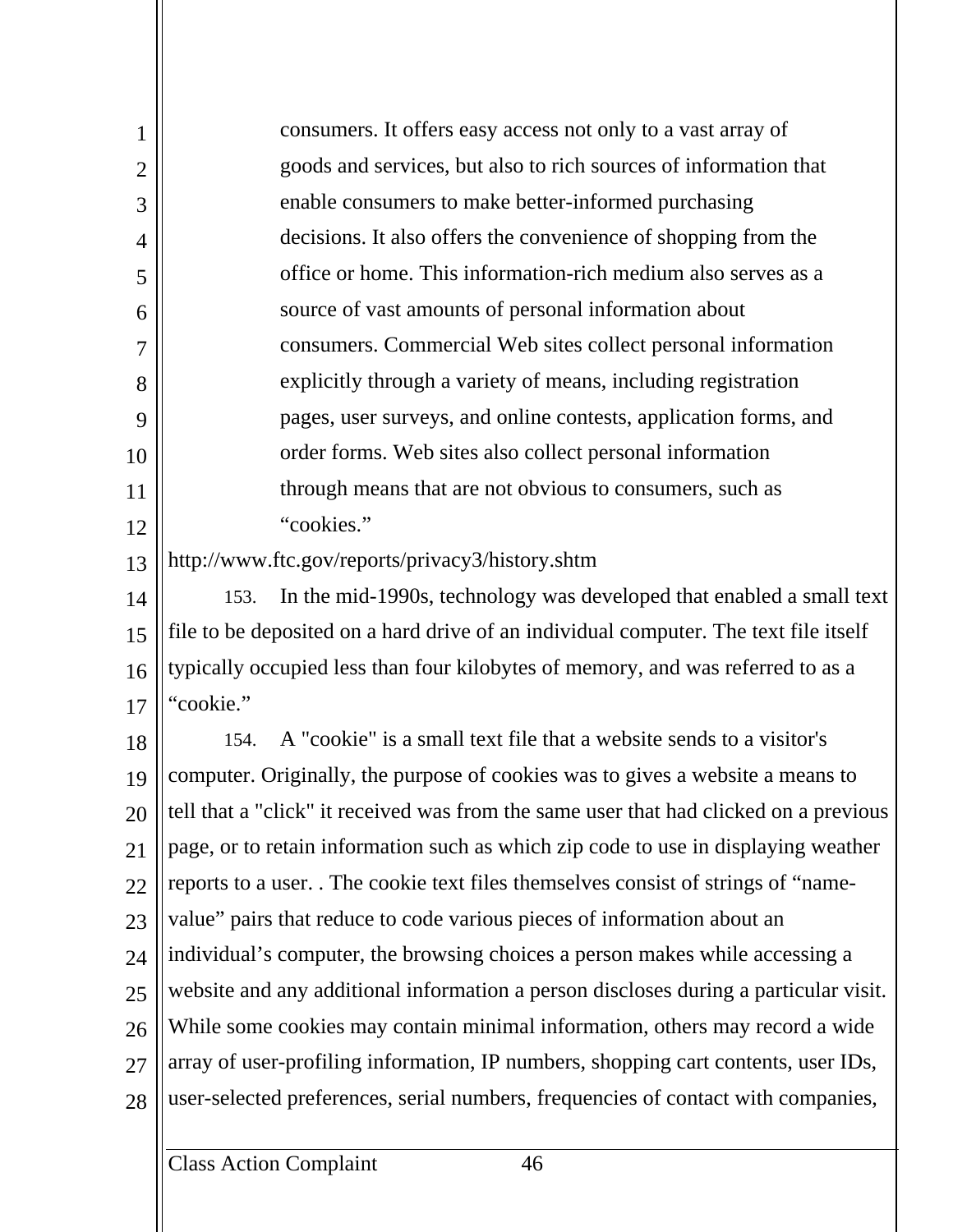1  $\mathcal{D}$ 3 4 5 demographics, purchasing histories, credit-worthiness, social security numbers and other personal identifiers, credit card numbers, phone numbers, and addresses. In addition to that user specific information, the name-value pairs include basic parameters regarding the range of servers and sites that can access the cookie from an individual's hard drive as well as the cookie expiration date.

6

7

8

 $\mathbf Q$ 

21

22

23

24

25

26

27

28

155. Cookies accumulate each time the property is set. Once the maximum pair limit is reached, subsequent set will push older name=value pair off in favor of the new name=value pair. As text, browser cookies are not executable. Because they are not executed, they cannot replicate themselves.

10 11 12 13 14 15 156. Cookies are based on a two-stage process. First the cookie is stored in the user's computer. The web server creates a specific cookie, which is essentially a string of text containing the user's preferences, and it transmits this cookie to the user's computer. The user's web browser receives the cookie and stores it in a special file called a cookie list. As a result, personal information is formatted by the web server, transmitted, and saved by the user's computer.

16 17 18 19 20 157. During the second stage, the cookie is clandestinely and automatically transferred from the user's machine to a web server. Whenever users direct their web browser to display a certain web page from the server, the browser will, without user knowledge, transmit the cookie containing personal information to the web server.

158. Cookie setting by advertising networks occurs as follow:

a) User visits a Quantcast Flash Cookie Affiliate website that includes a banner or script of the Defendant Quantcast advertising network. The visit then creates a new cookie and assigns a previously unused unique id, i.e. 12345. The cookie content (whether flash or http or both could now be id=12345). The database of the advertising network would now contain an entry 12345 with content time and date of access, website visited, category of product that was displayed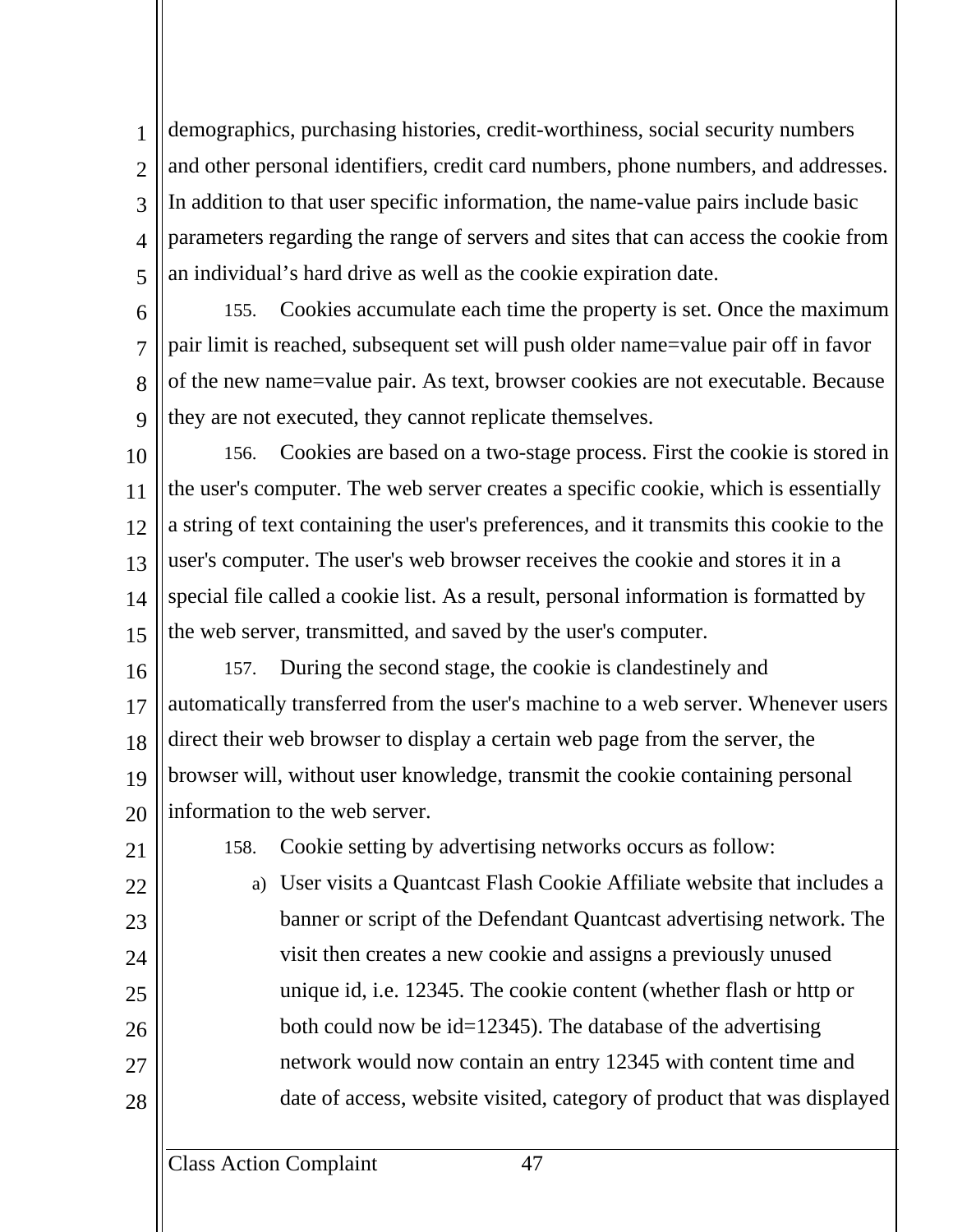| $\mathbf{1}$   | if applicable, language setting of the browser, ip address, location of                |  |
|----------------|----------------------------------------------------------------------------------------|--|
| $\mathfrak{2}$ | user, etc.                                                                             |  |
| 3              | b) User later visits another site that includes the same advertising                   |  |
| $\overline{4}$ | network. The cookie value 12345 is therefore sent to that site. The site               |  |
| 5              | now retrieves the info in its database under the id 12345 and maybe                    |  |
| 6              | displays another more relevant ad according to what it knows and                       |  |
| $\overline{7}$ | amends the database with the new information, same than above.                         |  |
| 8              | Cookies are normally only sent to the server setting them or a server<br>159.          |  |
| 9              | in the same domain (e.g., a cookie set by mail.google.com could be shared with         |  |
| 10             | calendar.google.com). These are called first-party cookies because they're set by      |  |
| 11             | the site displayed in the address bar of the Web browser. Third-party cookies, on      |  |
| 12             | the other hand, are typically used by advertising networks to track users across       |  |
| 13             | multiple websites where the networks have placed advertising–which allows the          |  |
| 14             | advertising network to target subsequent advertisements to the user's presumed         |  |
| 15             | interests and also to limit the number of times a user is shown a particular ad.       |  |
| 16             | Normal Internet cookies are limited in their size to 4kb. This was part<br>160.        |  |
| 17             | of the RFC 2109 limitations standard that is conformed to by both Internet             |  |
| 18             | Explorer and Netscape and was compiled by The Internet Engineering Task Force          |  |
| 19             | (IETF). These standards limit total cookies that can be saved on a web user's          |  |
| 20             | machine at one time to 300. Additionally there is a per domain limit of 20 cookies.    |  |
| 21             | Cookies may hold text or array data yet are still limited to a size of 4kb each.       |  |
| 22             | Normally cookies begin their lives in the memory of the browser and only if a          |  |
| 23             | cookie is given a longer life span than the life of the browser will it then be        |  |
| 24             | written to disk. Cookie specifications suggest that browsers should be able to save    |  |
| 25             | and send back a minimal number of cookies. In particular, an Internet browser is       |  |
| 26             | expected to be able to store at least 300 cookies of four kilobytes each, and at least |  |
| 27             | 20 cookies per server or domain. The cookie setter can specify a deletion date, in     |  |
| 28             | which case the cookie will be removed on that date. If the cookie setter does not      |  |
|                |                                                                                        |  |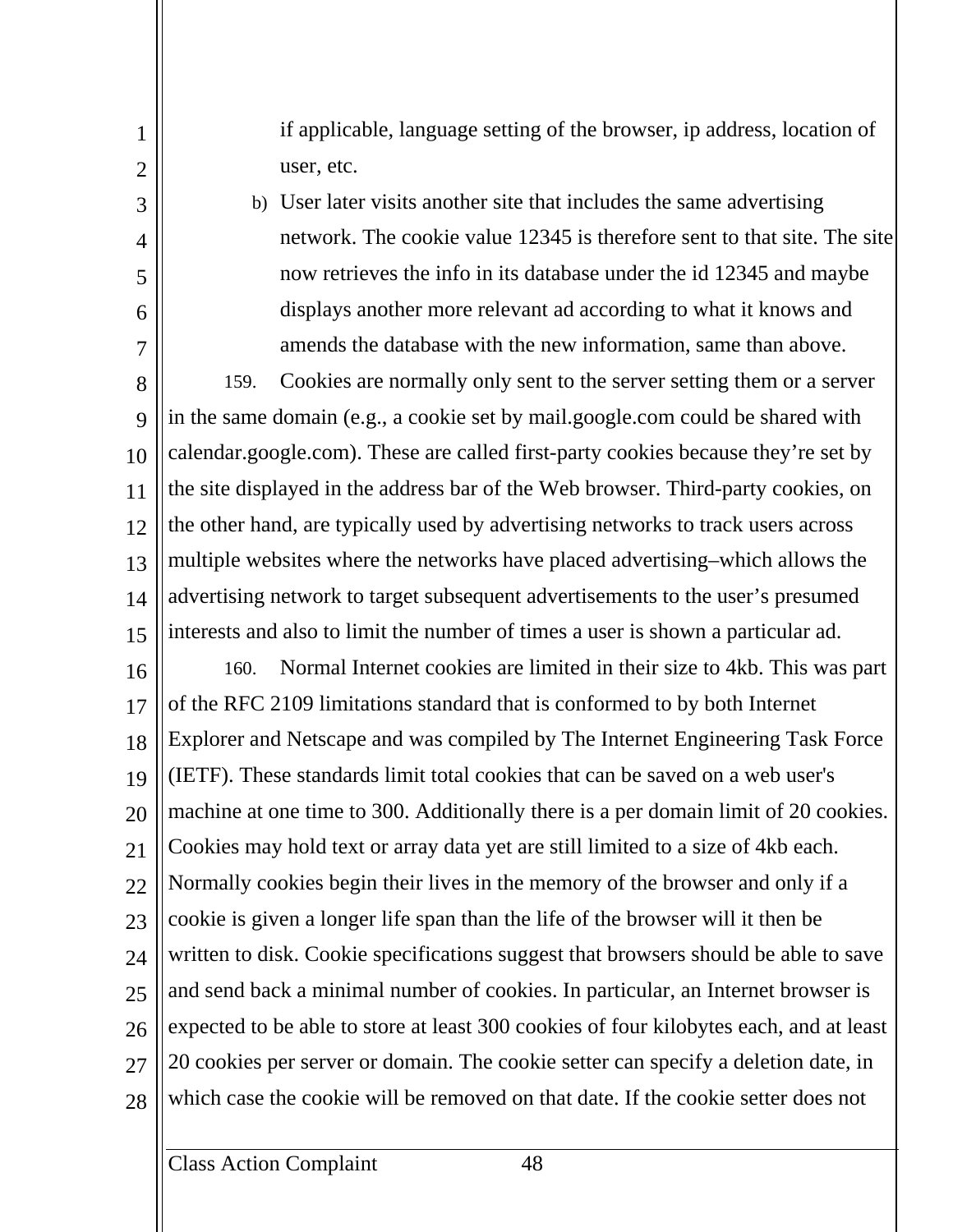1  $\mathcal{D}$ 3 specify a date, the cookie is removed once the user quits his or her browser. As a result, specifying a date is a way for making a cookie survive across sessions. For this reason, cookies with an expiration date are called persistent.

4

5 6 7 8 161. Whenever a web browser loads a web page or component of a web page, it will include in its request for that component any cookies already stored on the user's computer that are associated with the domain hosting the content. The web server, in turn, can send a cookie or update a cookie already existing on the user's computer.

 $\mathbf Q$ 10 11 162. Upon each visit to a web site or a page within that site, a person's computer leaves certain electronic tracks or markers. Taken together, those markers create a trail of information commonly referred to as "clickstream data."

12 13 14 15 16 17 18 19 20 21 22 23 24 163. Clickstream data may include basic information, such as the type of computer an individual used to access the Internet, the kind of Internet browser utilized and the identification of each site or page visited. In addition, were an individual to disclose certain information during the visit, the clickstream data may also include more personalized details, such as passwords, e-mail addresses, credit card numbers, name, address, date of birth, gender, or zip code. Centralized website servers, however, simply lack the capacity to store and sift through the vast amounts of clickstream data generated by every visitor to a site. In an effort to sidestep the need for centralized data storage, "cookies," were developed as a means for a website to collect and store clickstream data on the hard drive of each visitor's computer. By accessing, reading and editing the cookies that a website stores on an individual's computer, a website can maintain detailed records about a particular individual over a period of time.

25

26

27

28

164. The session context encapsulates the total time a visitor is on the site. The nature of HTTP protocol is that is connections are not maintained. Once all the content for a page request is transferred, the connection is terminated. When a visitor first enters a site, they are given a unique id in a cookie. When they return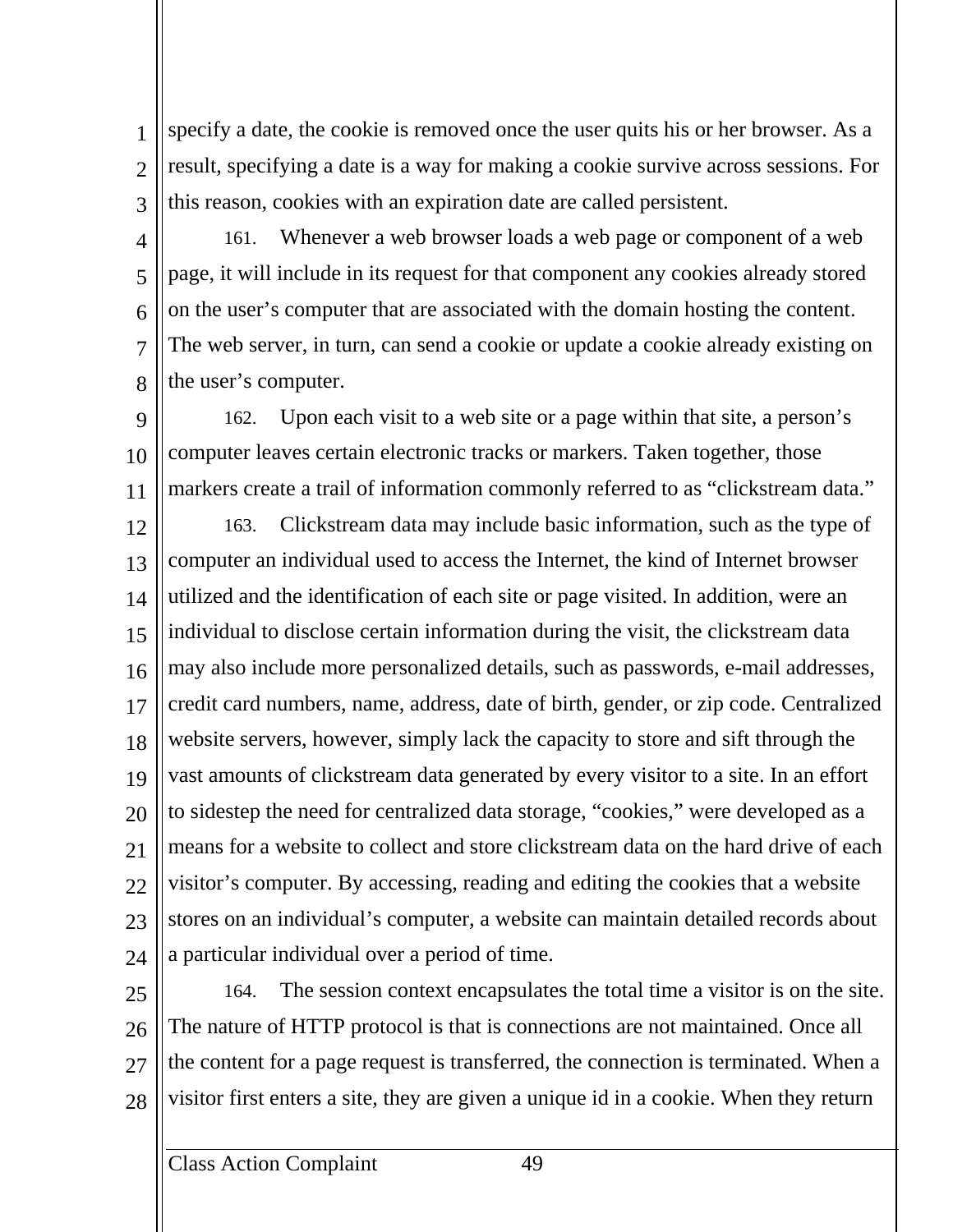1  $\mathcal{D}$ within a fixed amount of time, the cookie is returned, making it possible for the server to identify them as the same visitor. This technique is useless if a visitor's browser has cookie support turned off.

3

4 5 6 7 8  $\mathbf Q$ 10 11 12 165. Used in combination with cookies, a web beacon is an oftentransparent graphic image, usually no larger than 1 pixel x 1 pixel, that is placed on a website or in an e-mail that is used to monitor the behavior of the user visiting the website or sending the e-mail. Alternative names are bug, web bug, action tag, tracking bug, tracking pixel, pixel tag,  $1\times1$  gif, and clear gif. When the HTML code for the Web beacon points to a site to retrieve the image, at the same time it can pass along information such as the IP address of the computer that retrieved the image, the time the Web beacon was viewed and for how long, the type of browser that retrieved the image and previously set cookie values.

13 14 15 16 17 18 19 20 21 22 166. The bug is one of the ingredients of the page, just like other images and text, except it is very small and/or clear such that it is effectively invisible. Web pages and graphical e-mails use presentation code that tells your computer what to do when a page is opened. This code usually contains the text of the page, but it typically also contains a number of instructions that cause your computer to ask either the website's server or another server to send you further content, such as an image. Web bugs are images retrieved in this way. The action of calling the material from another server allows the event to be counted. They are a convenient way of gathering statistics and managing cookies within a complex network.

23 24 25 26 27 28 167. Web bugs also use the HTML IFrame, style, script, input link, embed, object, and other tags to track usage. Whenever the user opens the page with a graphical browser or e-mail reader, the image or other information is downloaded. This download requires the browser to request the image from the server storing it, allowing the server to take notice of the download. As a result, the organization running the server is informed when the HTML page has been

Class Action Complaint 50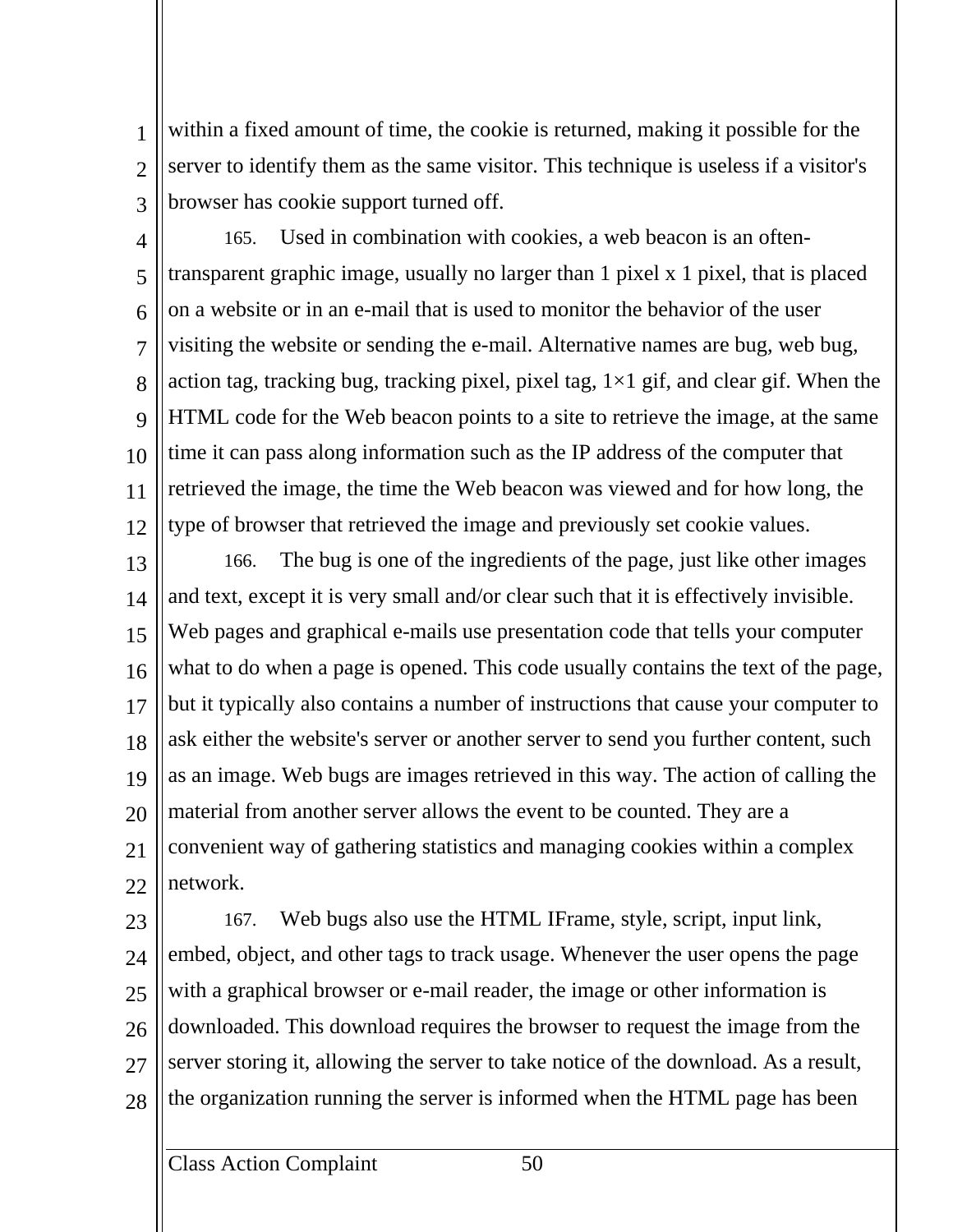1 viewed.

 $\mathcal{L}$ 3 4 5 6 168. Web bugs are typically used by third parties to monitor the activity of customers at a site. Turning off a browser's cookies can prevent some web bugs from tracking a customer's specific activity. The website logs will still record a page request from the customer's IP address, but unique information associated with a cookie cannot be recorded.

7 8  $\mathbf Q$ 10 11 12 13 169. Cookies exist because the underlying HTTP protocol is "stateless" each request from your browser is completely separate from the next one, so the server needs a way to keep track of what request belongs to what visitor. By storing a small bit of information in a cookie, the web site can determine that your page view belongs to your user account. The browser feature that allows a website to store "**state**" on the user can be abused for tracking, and co-operative tracking by websites, and is essentially impossible to defend against.

14 15 16 17 18 19 20 21 22 23 24 25 26 170. Once an individual's hard drive contains a cookie for a particular website, each time a person navigates through that site and requests a different page, the server gains access to the current cookie text. In essence, the contents of the cookie file are attached to every subsequent request back to the server for a different webpage. Upon receiving the cookie contents that get embedded into the browser's request, the server may alter the cookie text to reflect new or updated information (such as the new page visited or any personal details disclosed on the page prior to sending the request). Along with the new page the user requested, the server would send a revised cookie file that replaces the old text. Thus, once deposited on a user's computer, cookies facilitate a flow of communication back and forth between an individual's computer and the server that maintains a website. Internet users' privacy concerns outweighed interest for functionality and a need existed to develop cookie management.

27 **D.** Web Browser Security

28

171. Computers are used for everything from banking and investing to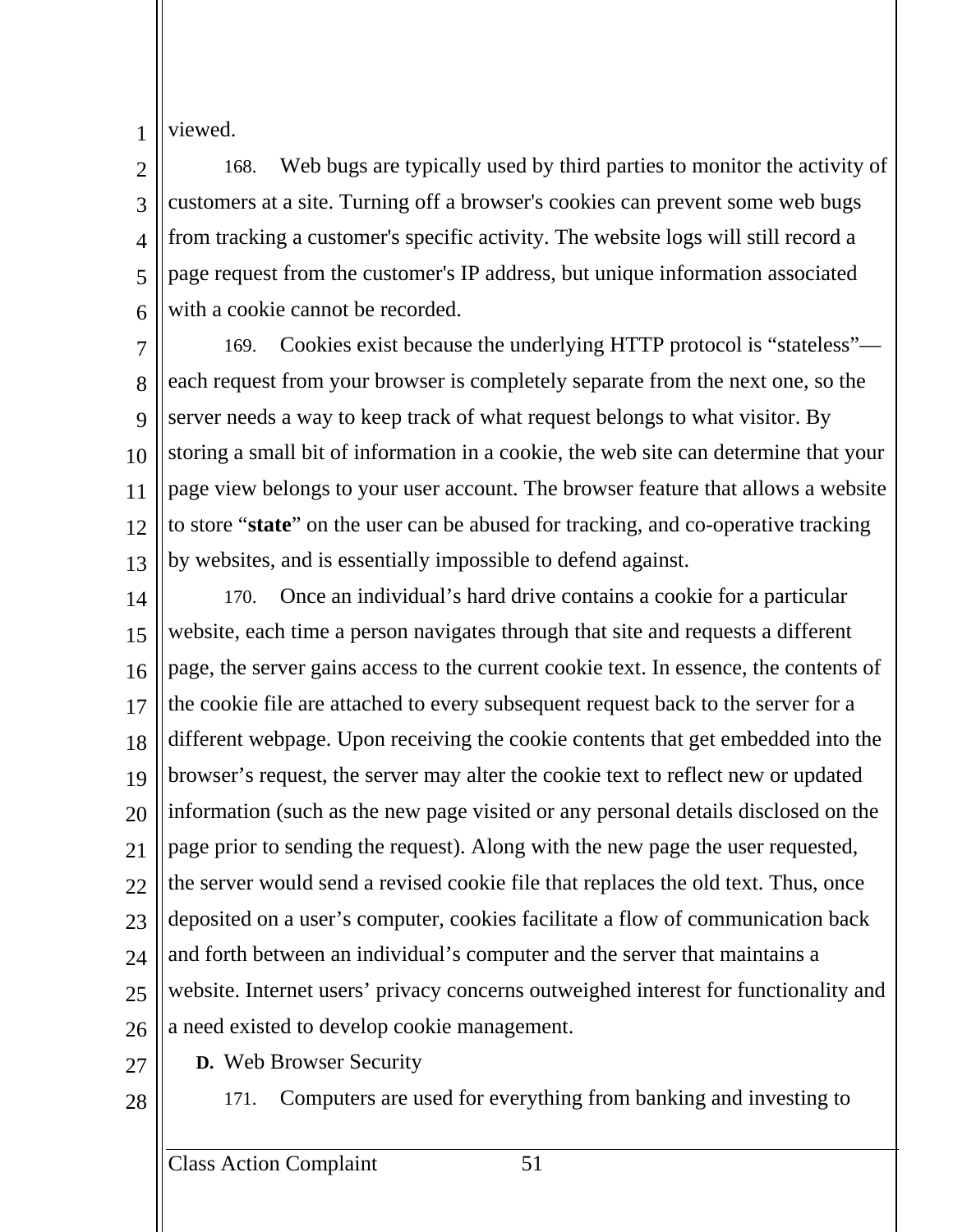1 shopping and communicating with others through email or chat programs.

 $\mathcal{D}$ 3 4 5 Although online communications may not be considered "top secret," online users do not want third parties reading their email, or examining personal information stored on their computer (such as financial statements), or downloading software, such as flash cookies, without their knowledge or consent.

6 7 8  $\mathbf Q$ 10 11 12 172. Individuals have a reasonable expectation of privacy in their personal computer, the integrity of their computers, and the confidentiality of their communications with the Internet websites that they visit, using their Internet connection to transmit and receive personal and private data, including but not limited to, personal emails, personal Internet research and viewing, credit card information, banking information, personal identifiable information such as social security number, date of birth, and medical information.

13 14 15 16 17 173. Web browser security is the process of preventing and detecting unauthorized use of a computer. Prevention measures help stop unauthorized users (also known as "intruders") from accessing any part of a computer system. Detection helps to determine whether or not someone attempted to break into a system, if they were successful, and what they may have done.

- 18 19 20 21 174. Attackers focus on exploiting client-side systems through various vulnerabilities, using these vulnerabilities to take control of a computer, downloading software, stealing information, and destroying a user's files. A lowcost way attackers do this is by exploiting vulnerabilities in web browsers.
- 22 23 24 25 26 27 175. The security threat from software attacks on vulnerable web browsers is increased by many factors, such as: configuring web browsers to increase functionality, or web sites requiring users to enable features or install additional software. Users unaware of how to configure their web browsers in any manner, let alone securely, are vulnerable to having unscrupulous entities exploit the user's computer due to their lack of knowledge in this area.
- 28

176. Most computers are sold with a web browser installed; however the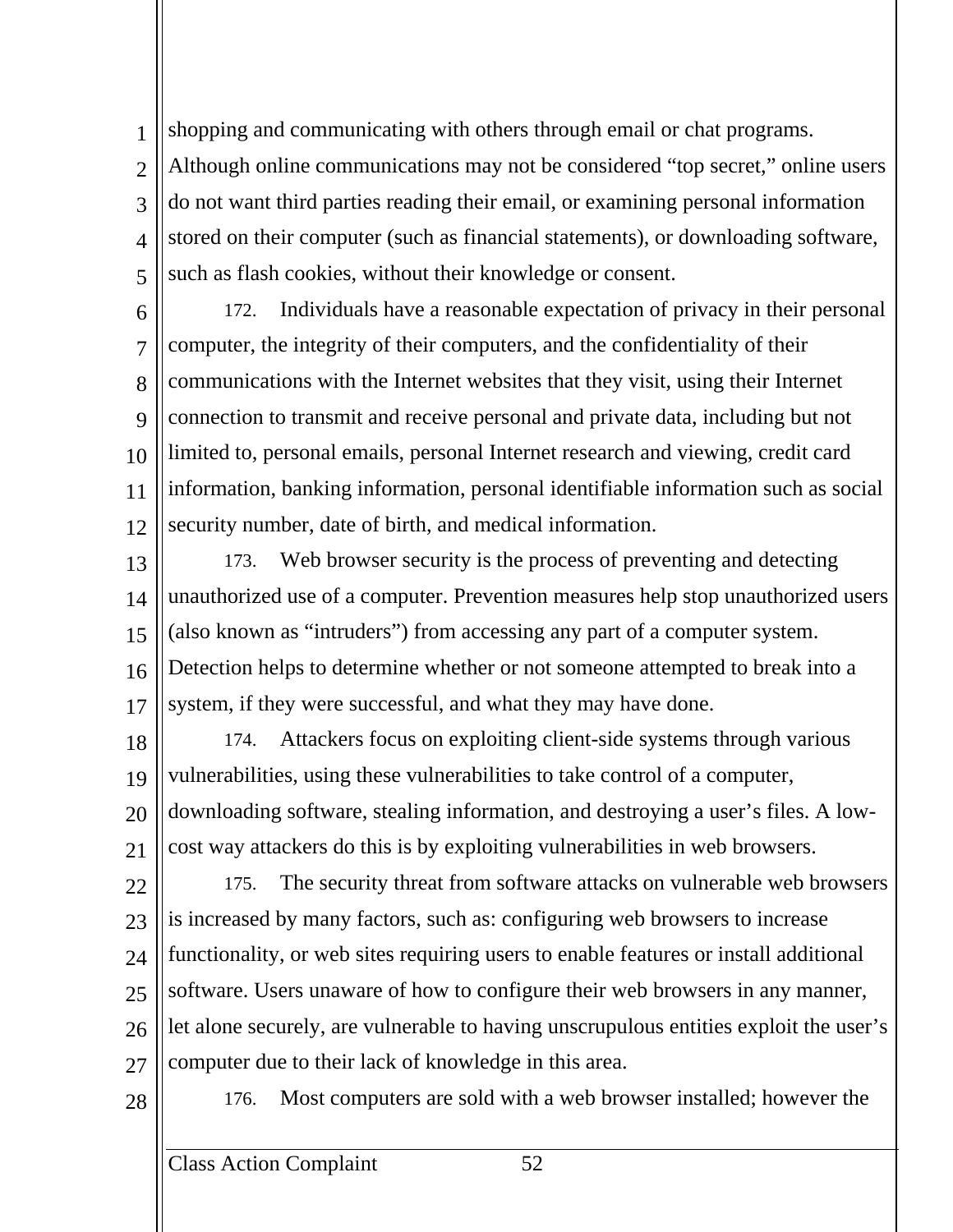1  $\mathcal{D}$ 3 operating system is not setup up in a secure default configuration. The software is installed by the computer manufacturer, operating system maker, Internet service provider, or by the retail store.

4 5 6 7 8  $\mathbf Q$ 10 11 12 13 177. Multiple web browsers may be installed on a computer. Software applications on a computer, such as email clients or document viewers, may use a different browser than the one a user normally uses to access the web. Also, certain file types may be configured to open with a different web browser. Using one web browser for manually interacting with web sites does not mean other applications will automatically use the same browser. For this reason, it is important to securely configure each web browser that may be installed on a computer. One advantage to having multiple web browsers is that one browser can be used for only sensitive activities such as online banking, and the other can be used for general purpose web browsing.

14 15 16 17 18 178. With some web browsers, users have the option of turning off or deleting their cookies. When this happens, web servers are unable to track users or set up customized content for users. If the website requires login or registration information, it can correlate personally identifiable information (PII) with browsing behavior.

19 20 21 22 23 24 25 26 27 179. Spyware, Adware, Trojans, Worms, Keyloggers, Toolbar Hijackers, and other harmful programs are all tracking programs that secretly install onto user's computer. Once infected with these malicious programs, privacy and personal information are at risk. Spyware, as well as other malicious programs, can go from dangerous, stealing your passwords and credit card information, to simply annoying you with their excessive popups. These malicious programs can track your surfing habits, abuse your Internet connection by sending this data to a third party, profile your shopping preferences, hijack your browser, and alter important system files – all without your knowledge or permission.

28

180. Within the last decade, software developers have produced a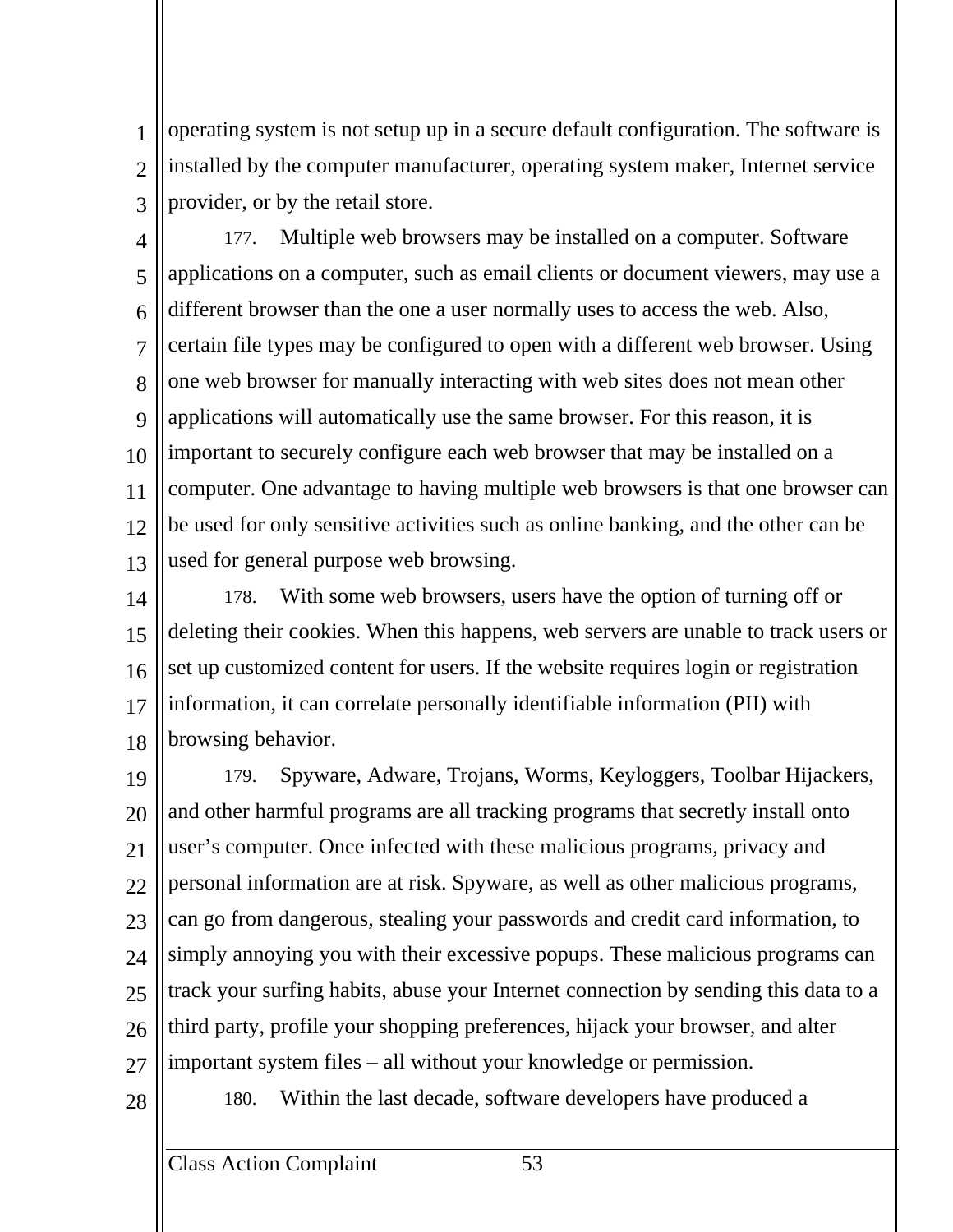1  $\mathcal{D}$ 3 substantial number of cookie cleaners which provide additional protection from unwanted cookies being set by websites; furthermore browser developers have added a multitude of options for cookie management.

4 5 6 7 8  $\mathbf Q$ 10 11 12 181. Since some companies that used Cookies have figured methods of tracking users when users visit various sites, most modern browsers allow users to set whether to allow or disallow HTML Cookies, by setting a browser to accept all cookies, to reject all cookies, or to notify you whenever a cookie is offered so that you can decide each time whether to accept it. When the user is prompted, the contents of the cookie can be viewed and the user can select whether to Deny, Allow for Session, or Allow the cookie. This gives the user more information about what sites are using cookies and also gives more granular control of cookies as opposed to globally enabling them.

13 14 15 16 17 18 19 20 21 182. Browser cookie controls and preference settings provide greater user privacy control. The purpose of a browser privacy mode is to allow users to browse the Internet without leaving data tracks. Browsers save visited websites in the browsing history, downloaded files in the download history, search terms in the search history, and data typed into online registration forms including cached version of such files. Cookie controls allow the user to decide which cookies can be stored on their computer and transmitted to websites, and using parental controls to block specific content by adjusting the tabs located within the user's browser.

22 23 24

183. The Advanced tab contains settings that apply to all of the security zones. Disabling the Enable third-party browser extensions option, limiting tool bars and Browser Helper Objects (BHOs), provide greater privacy controls. A user may evaluate the originating site to determine whether they wish to accept or deny the cookie, and what action to take (allow or block, with the option to remember the decision for all future cookies from that web site).

28

27

25

26

184. The Privacy tab contains settings for cookies. The Advanced button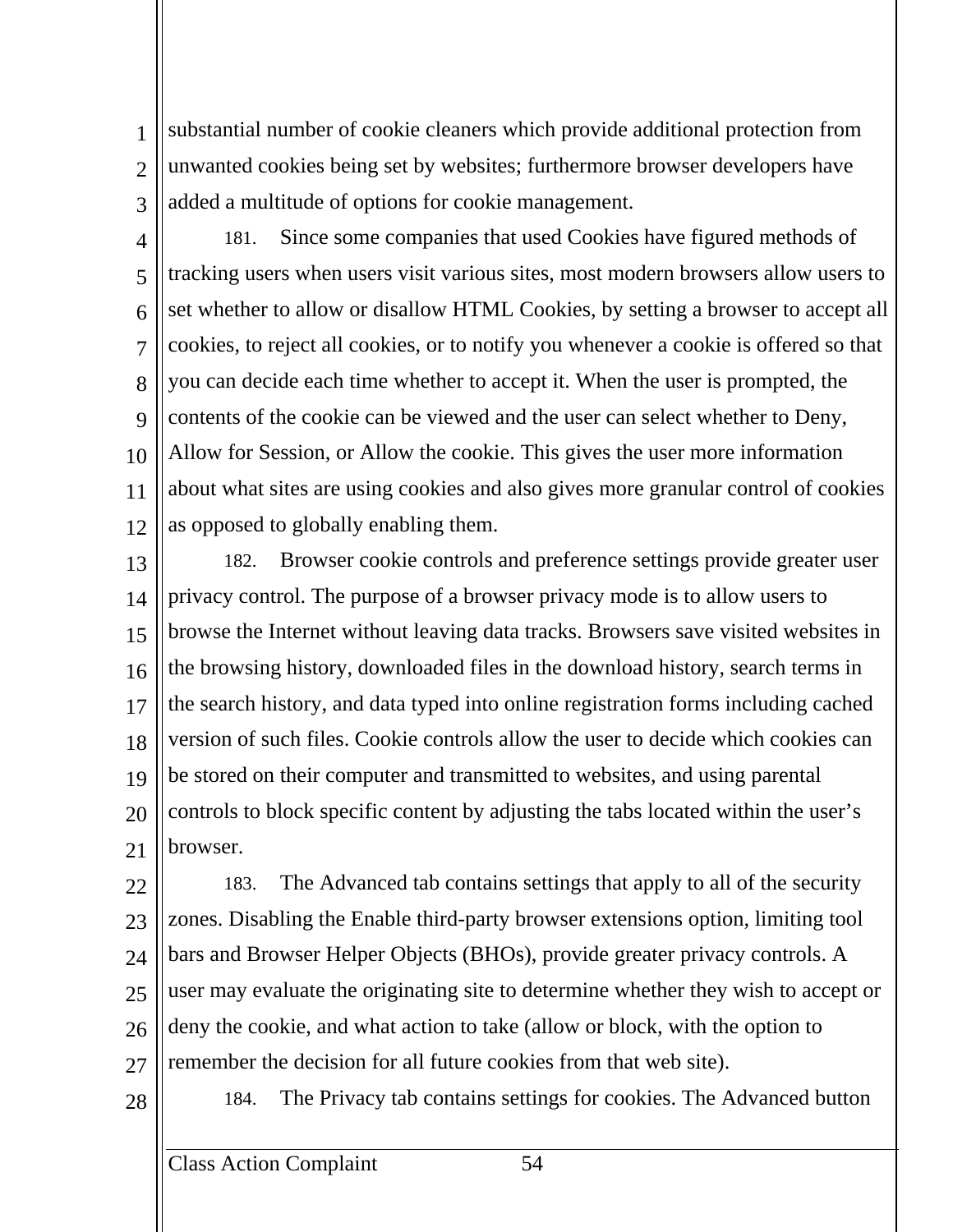1  $\overline{2}$ 3 and Override automatic cookie handling allows a user to select Prompt for added protection from both first and third-party cookies. This will prompt a user each time a site tries to place a cookie on their machine.

4 5 6 7 8  $\mathbf Q$ 10 185. The Security tab lists the various security zones that Internet Explorer uses. For each of these zones, a user can customize their Custom Level of protection. The Internet zone is where all sites initially start out. The security settings for this zone apply to all the web sites that are not listed in the other security zones. By selecting the High security setting, several features, including ActiveX, Active scripting, and Java will be disabled. With these features disabled, the browser will be more secure.

11 12 13 14 15 186. The Trusted sites zone is a security zone for sites that a user thinks are safe to visit, and can be trusted not to contain malicious content. For a more fine-grained control over what features are allowed in the zone, a user clicks the Custom Level button to control the specific security options that apply to the current zone.

16 17 18 19 20 21 22 23 24 187. When a browser is set in private browsing mode (during a private browsing "session"), the web browser stores several types of information only temporarily. Once the session ends, the browser will delete that data, including the record of online visits to websites in the browser's history, cookies, and cached image files. This keeps browsing session private from other people that may use the same computer. This contrasts with normal browsing, where the browser remembers history that can be used even after restarting the browser. Private browsing allows users to browse the web without storing any browsing history on the user's computer.

25 26 27 28 188. Blocking third party cookies is difficult. One defense is to disable third-party cookies, thereby limiting the types of information they can collect and associate with personally identifiable information. However, not all browsers have this functionality. Furthermore, blocking third-party cookies does not remove the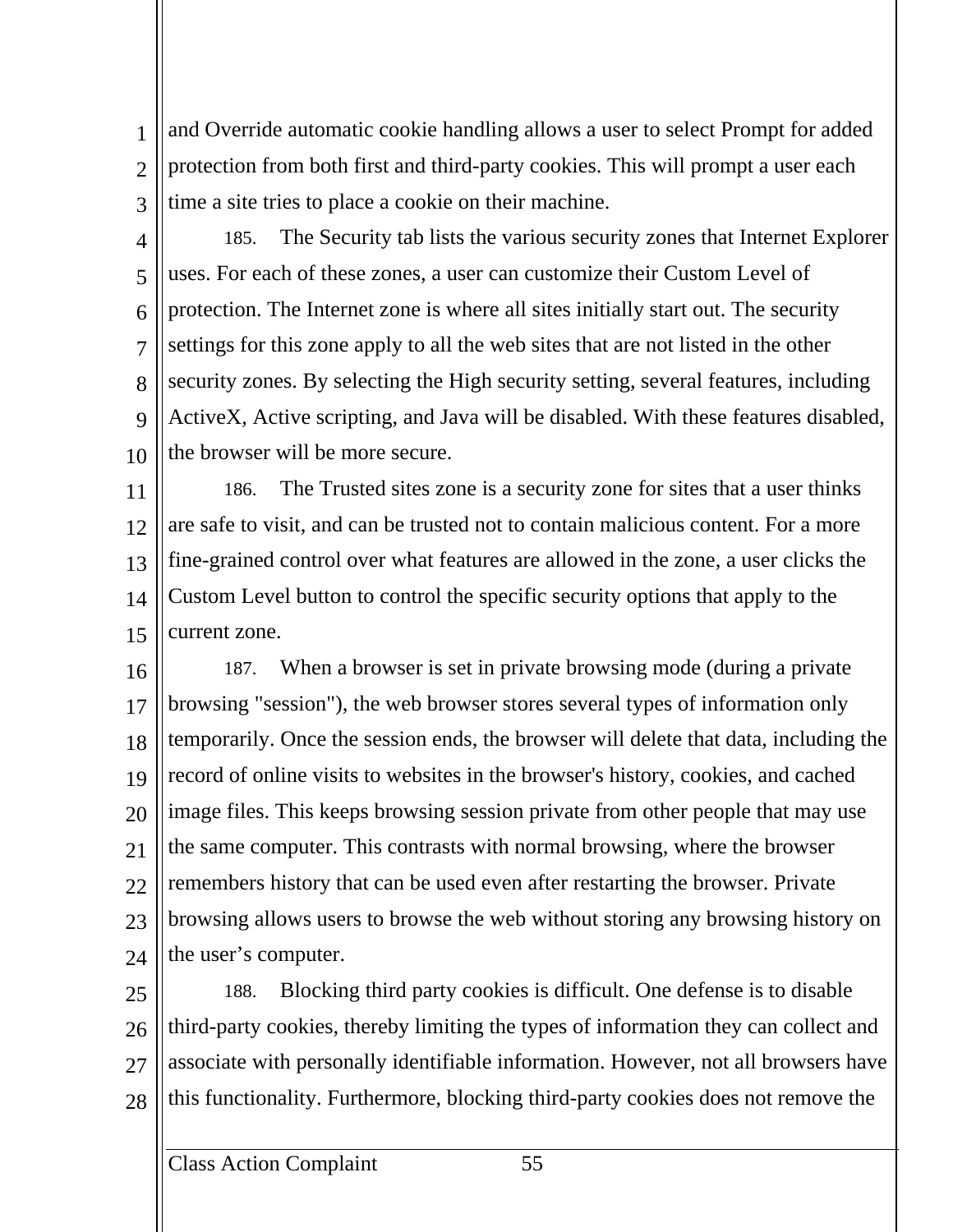1  $\mathcal{D}_{\alpha}$ 3 4 web bug itself, since it is part of the web page and not the cookie, and has the capability to track navigation data using IP address as an identifier. In cases where a user maintains a static IP, that may be all that is necessary match a profile to an individual user.

- 5 6 7 189. Flash media players, such as the Macromedia flash media player (Adobe), operate outside the boundaries of a user's browser and flash content acts independently, relying on a security model within itself.
	- "How do I use the Settings Manager to manage third-party content storage settings?

10 11 12 13 14 15 16 17 18 19 The Flash Player Settings Manager lets you manage privacy settings, storage settings, security settings, and automatic notification settings by clicking the tabs. Your first experience with Flash Player settings might have been while visiting a site with Flash content, when a popup menu asked you questions about privacy or storage space, or by right-clicking on content to see the Settings option in the context menu. Selecting the Help icon or clicking the Advanced button within the Settings dialog box in Flash Player opens a browser to the Settings Manager on Adobe.com, or you can access the Settings Manager directly.

20 21 22 23 24 25 26 27 28 The third-party content setting can be found in the Global Storage Settings panel in the Settings Manager. You can prevent all third parties from storing information on your computer by deselecting the "Allow third-party Flash content option." If you disable all third-party content storage, Flash Player will not allow information to be read or written by Flash content unless the address of the content matches the address displayed in your browser's address bar. Flash Player remembers your setting and blocks third-party content storage for all sites you visit.

8

9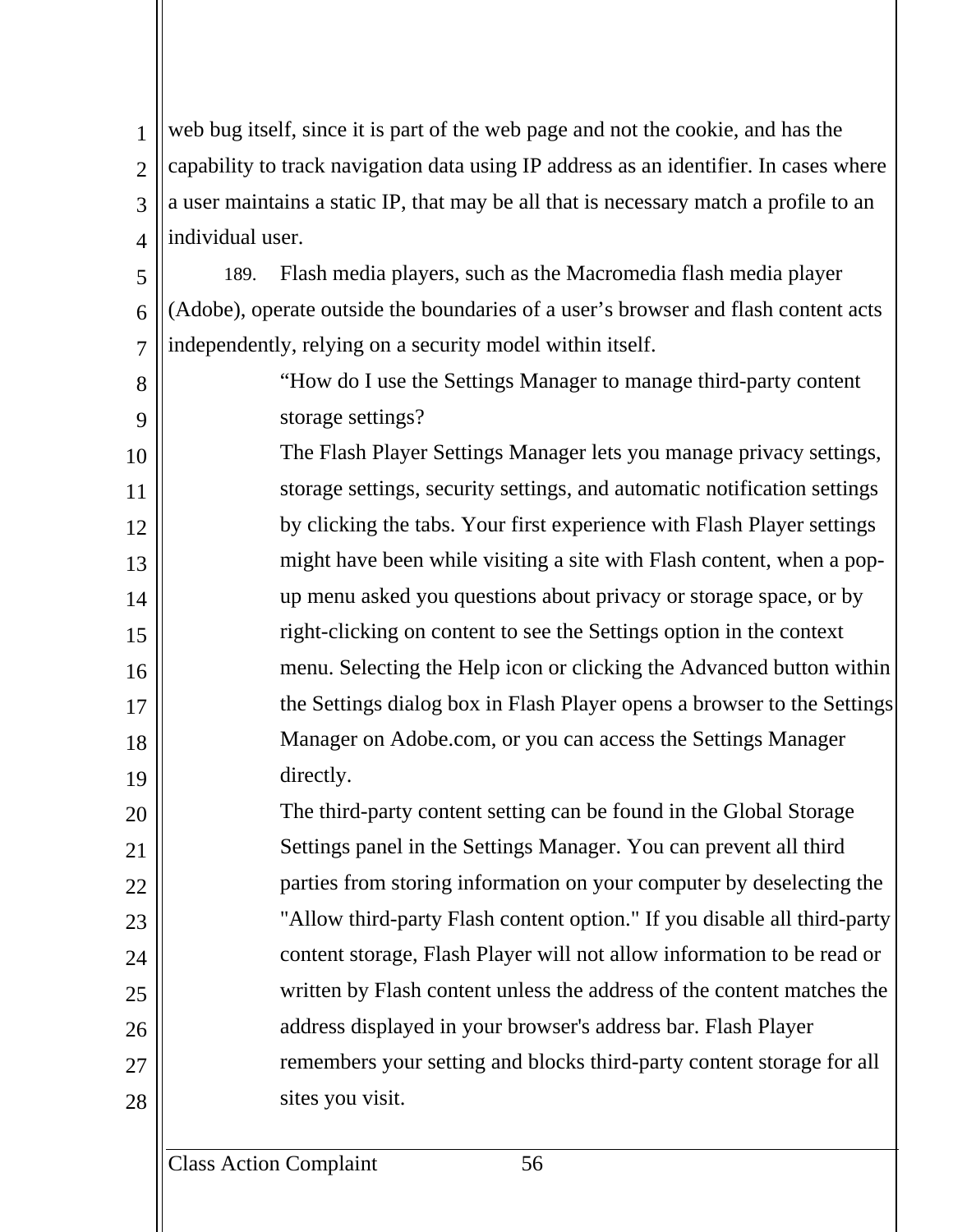Conclusion

| $\mathbf{1}$   | Conclusion                                                                         |
|----------------|------------------------------------------------------------------------------------|
| $\mathfrak{2}$ | Like browser cookies, Flash Player local shared objects are used to                |
| 3              | create great web experiences for users, but they might be misused by               |
| $\overline{4}$ | some advertisers and websites."                                                    |
| 5              | http://www.adobe.com/products/flashplayer/articles/thirdpartylso/                  |
| 6              | Within the flash environment, "flash cookies," properly known as<br>190.           |
| $\overline{7}$ | "local shared objects," emerged as a tracking device, due to the culmination of a  |
| 8              | few factors, including but not limited to: individual's awareness of privacy       |
| 9              | implications from their use of the Internet, development of the flash media player |
| 10             | and LSO; new industry developing software to protect online user's privacy,        |
| 11             | improvements to the web browser, storage limitation of user data, and the demise   |
| 12             | of the benefits of using cookies due to performance problems related to response   |
| 13             | times.                                                                             |
| 14             | HTTP requests require all associated cookies that have been set for<br>191.        |
| 15             | that domain and path to be sent collectively, thus such factors as the http header |
| 16             | request and cookie size delays the response time to download the webpage           |
| 17             | resulting in significant effects on abandonment, and reduced overall traffic.      |
| 18             | Excluding a reduction of cookie size, the advertising industry sought a means to   |
| 19             | conduct covert surveillance while gaining the ability to ignore user's privacy     |
| 20             | preferences. Flash media players, and local stored objects provided the means to   |
| 21             | this end.                                                                          |
| 22             | E. Flash Player- Cookies-LSO                                                       |
| 23             | http://www.ftc.gov/os/comments/privacyroundtable/544506-<br>192.                   |
| 24             | 00085.pdf                                                                          |
| 25             | A Brief History of Flash Player                                                    |
| 26             | In 1995, the Web was all about text. There was no easy way to create<br>193.       |
| 27             | rich and engaging graphics and animation for display in Web browsers. The          |
| 28             | creators of FutureSplash, the ancestor of today's Flash Player, had originally     |
|                |                                                                                    |
|                | <b>Class Action Complaint</b><br>57                                                |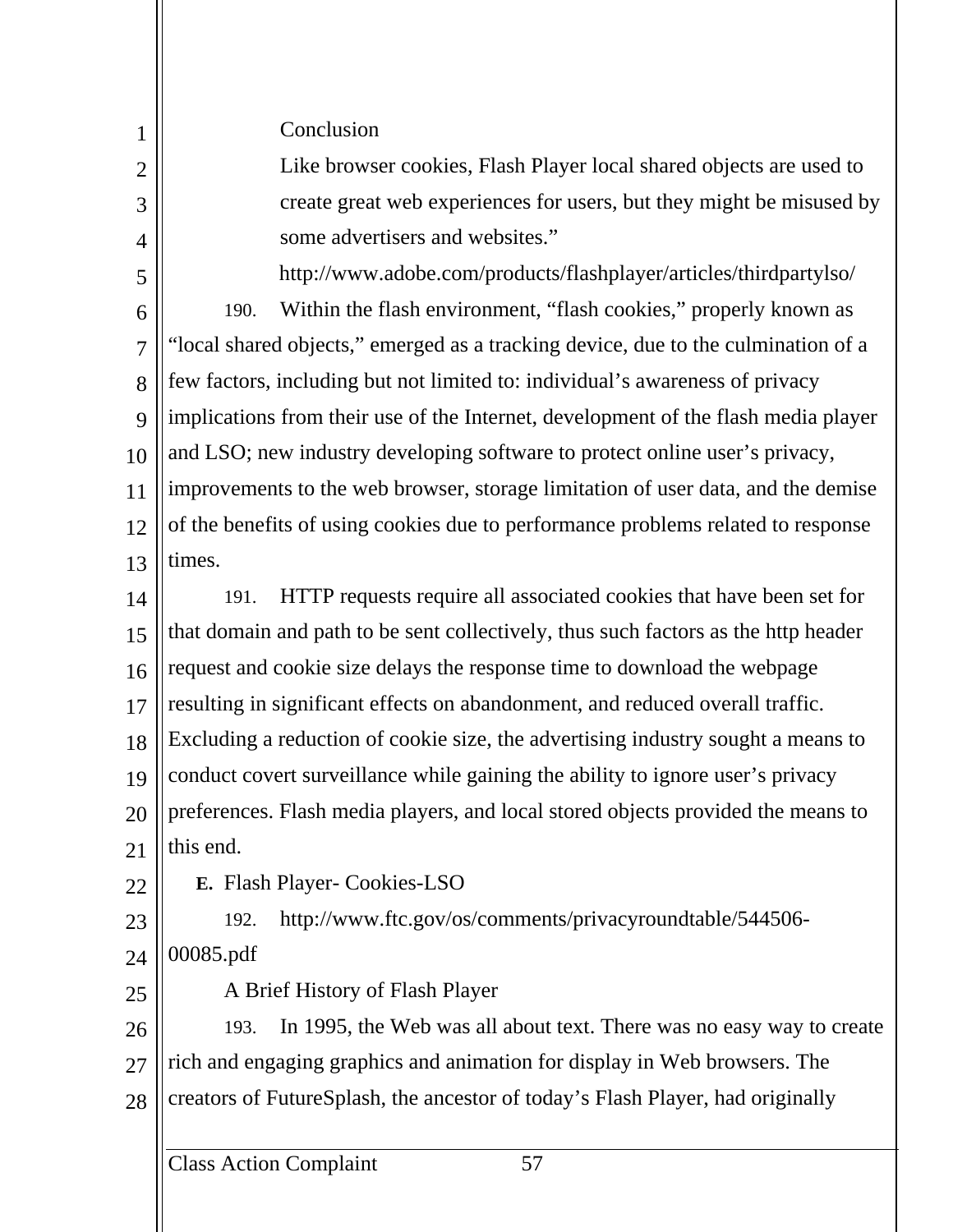1  $\mathcal{D}$ 3 4 5 6 7 8 created a graphics technology for pen computing tablets, but this technology was ahead of its time. The team looked for other ways to distribute this technology. In 1996, Netscape introduced a browser technology that allowed developers to extend the browser and FutureSplash was brought to the Web via this technology. The first big success of the new technology came in August of 1996, when Microsoft used FutureSplash to create the most TV-like experience on the Internet at that time with MSN. This was quickly followed by Disney's use of FutureSplash for the animation and user interface for the Disney Daily Blast.

 $\mathbf Q$ 10 11 12 13 194. Macromedia acquired FutureSplash in 1996 and released it as Macromedia Flash 1.0. Over the next few years, Macromedia added innovative new capabilities, such as sound, simple scripting to create interactive Web experiences, and video. The technology gained in popularity for websites, casual games, and rich media advertising.

14 15 16 17 18 19 20 21 195. As Flash Player increased in sophistication, so did the content built using Flash technology. In 2002, Macromedia launched Flash Player 6 and coined the term "rich Internet application" (RIA) to describe a more robust Web application that could be deployed across different types of browsers and operating systems, and that offered users, including enterprises, a more compelling and interactive experience than was previously unavailable on the Web. In December 2005, Adobe acquired Macromedia and continued the development of Flash Player to offer richer experiences on the web.

- 22 23 24 25 26 27 28 196. Today, over 75 percent of online videos viewed worldwide are delivered using the Flash technology, making it the No.1 platform for video on the web. According to an Adobe internal survey, over 70 percent of web-based games are built using flash technology. One flash game developer did his own research into the space in July 2007 and found more than 14,000 games spread across 30,000 game portals with hundreds of new games launching every month. Local Storage in Flash Player
	- Class Action Complaint 58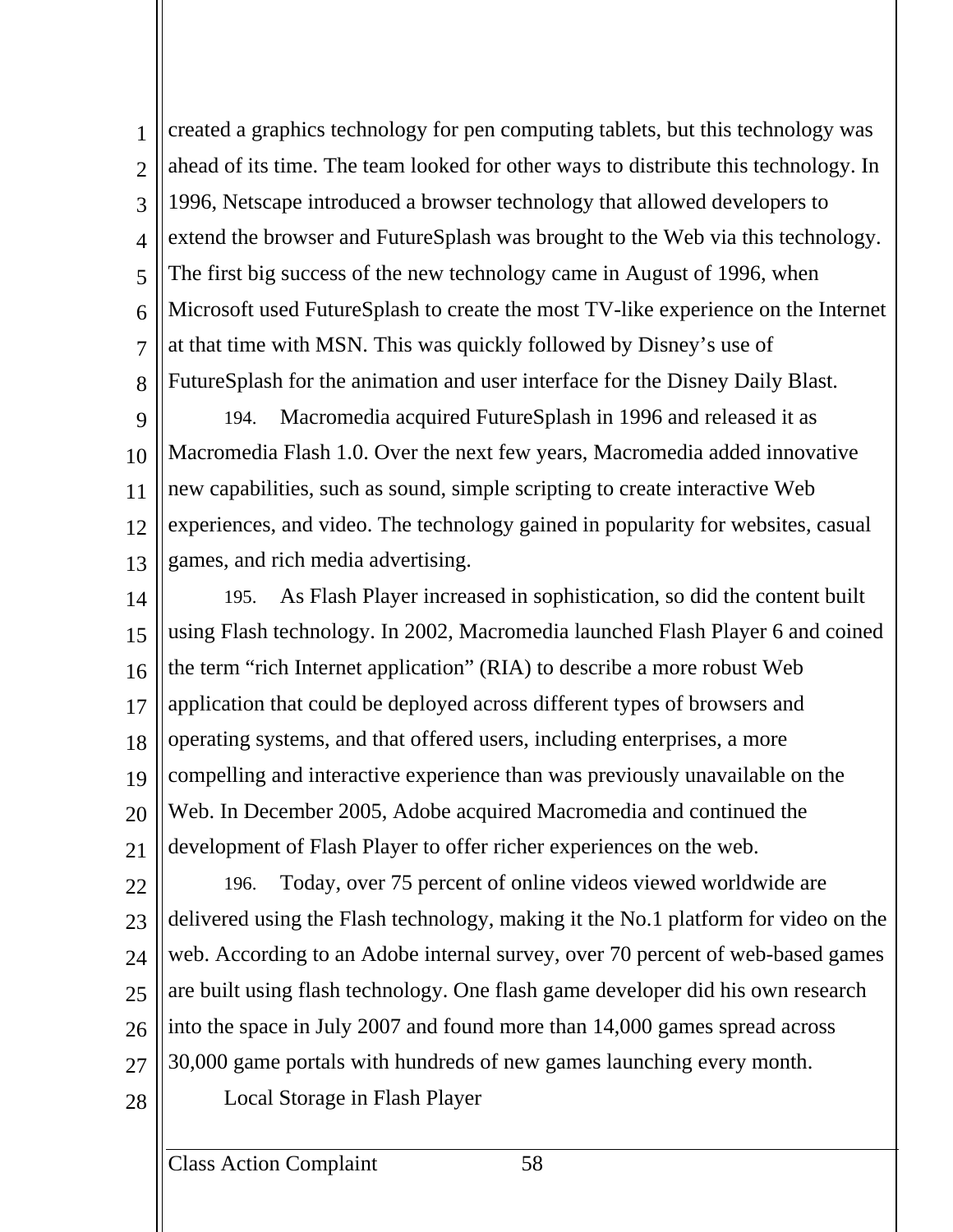1  $\mathcal{D}$ 3 4 5 6 7 197. To build a platform that could support the development of robust applications, a number of new capabilities were added to flash player. The addition of local storage was a feature designed to support RIAs. Web applications require the ability to store information so that once the application is closed by the user, the information (such as user preferences) can be retrieved the next time the user loads the application. This information is stored locally on the user's computer, and is available only to the domain that stored it.

8  $\mathbf Q$ 10 11 12 13 198. Local storage allows websites with applications built to run in Flash player to store data associated with those applications on the user's computer for use when the user revisits that site. Many websites use this feature to save information such as the user's work, online game progress or high scores, login data, and/or preferences. Local storage can improve the browsing experience by eliminating the need for users to reenter information each time they visit a site.

14 15 16 17 18 199. Local storage can store simple text as well as more complex data. Local storage, by itself, cannot do anything to or with the data on a computer. The storage is just a container to hold information such as user preferences which the web developer deems appropriate to help make the user experience easy, intuitive, and consistent with the user's expectations in context.

19 20 200. There are many use cases for local storage. The following are some of the most common ones:

> Application preferences – The ability for an application to remember a user's choices made while visiting a Website. These can range from a convenience feature to a critical aspect of the application. For example, many video websites will use Local Storage to store the volume preference for the video playback experience. Once a user

adjusts the volume setting, it is remembered so that the user does not need to reset it when moving from one video to the next or upon future visits to the same video site. By using Local Storage for this

21

22

23

24

25

26

27

28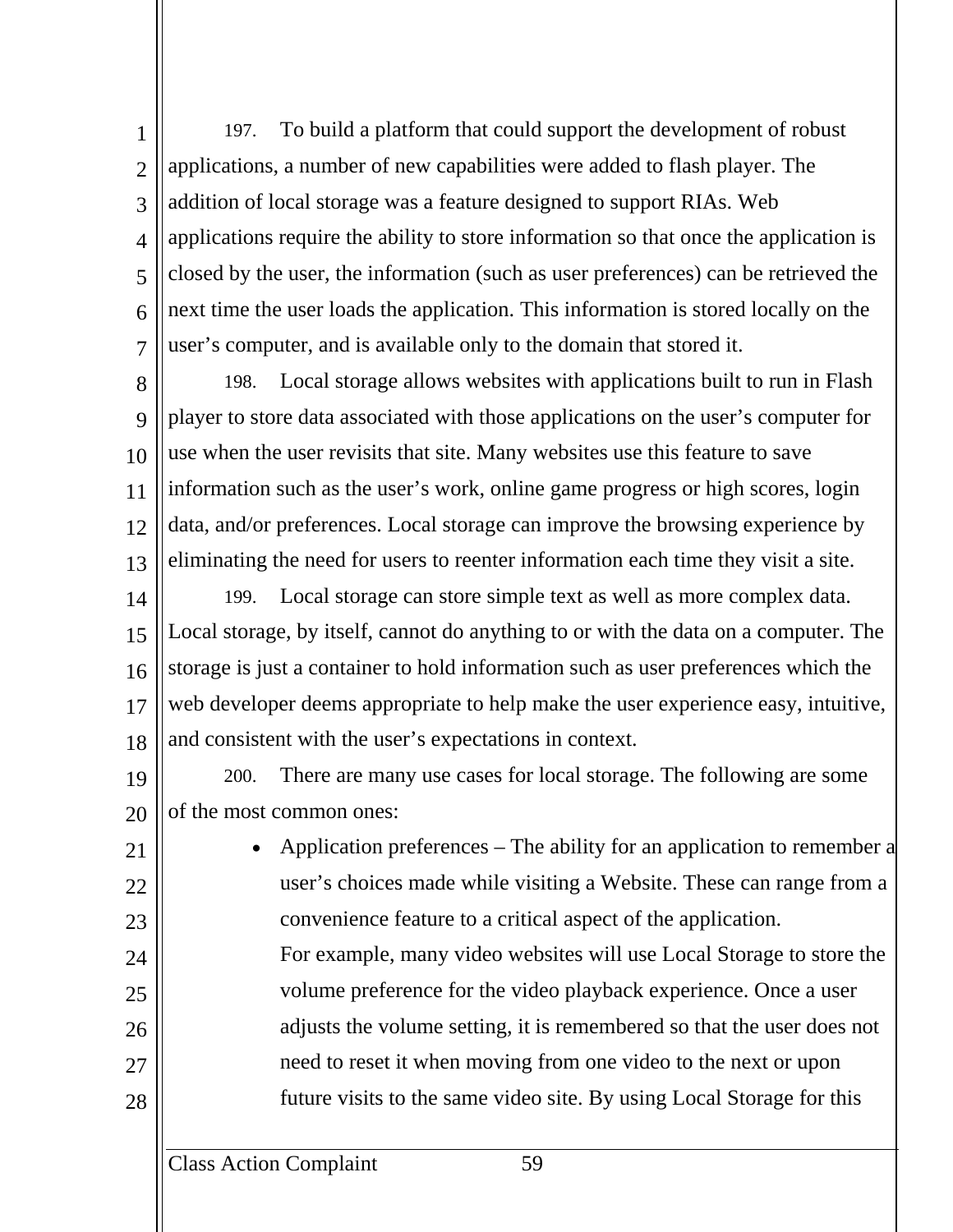| 1              | purpose, the user experience becomes faster because the user is not                |
|----------------|------------------------------------------------------------------------------------|
| $\overline{2}$ | required to first create a user account that would then be used to                 |
| 3              | associate the user with user-specific volume setting.                              |
| $\overline{4}$ | Without the ability to store preferences, more sophisticated                       |
| 5              | applications would not be able to provide the quality Web experience               |
| 6              | users have come to expect. For example, if the user did not have the               |
| $\overline{7}$ | ability to store his choice of a custom dictionary in an online word               |
| 8              | processor, he would need to select it each time he visited the site. As            |
| 9              | another example, other websites or Web applications that use Flash                 |
| 10             | Player may allow the user to configure or customize her own user                   |
| 11             | interface. That information can be stored in local storage and used by             |
| 12             | the application the next time the user visits the site, as the user would          |
| 13             | expect.                                                                            |
| 14             | Caching - Many online applications consist of a large number of files<br>$\bullet$ |
| 15             | and data that need to be downloaded during each visit, to load user                |
| 16             | preferences, such as language preferences or other user-specific                   |
| 17             | application data. By storing this data in Local Storage, the local data            |
| 18             | can be used instead of requesting it from the server every time the                |
| 19             | application is loaded. This optimization results in a faster start-up time         |
| 20             | for the user when she visits the site.                                             |
| 21             | Saved Data – Applications generally need to "maintain state" for the<br>$\bullet$  |
| 22             | user, so the application can be returned to the same point where the               |
| 23             | user left it. Games are a good example of this and are one of the most             |
| 24             | recognizable types of content that run in Flash Player. Many large-                |
| 25             | scale games are designed to be played across multiple sessions or                  |
| 26             | visits. In most games, Local Storage is updated regularly with the                 |
| 27             | progress. Thus, the user can leave the game, return to it at a later time,         |
| 28             | and continue from where he left off, just as he would expect.                      |
|                |                                                                                    |
|                | <b>Class Action Complaint</b><br>60                                                |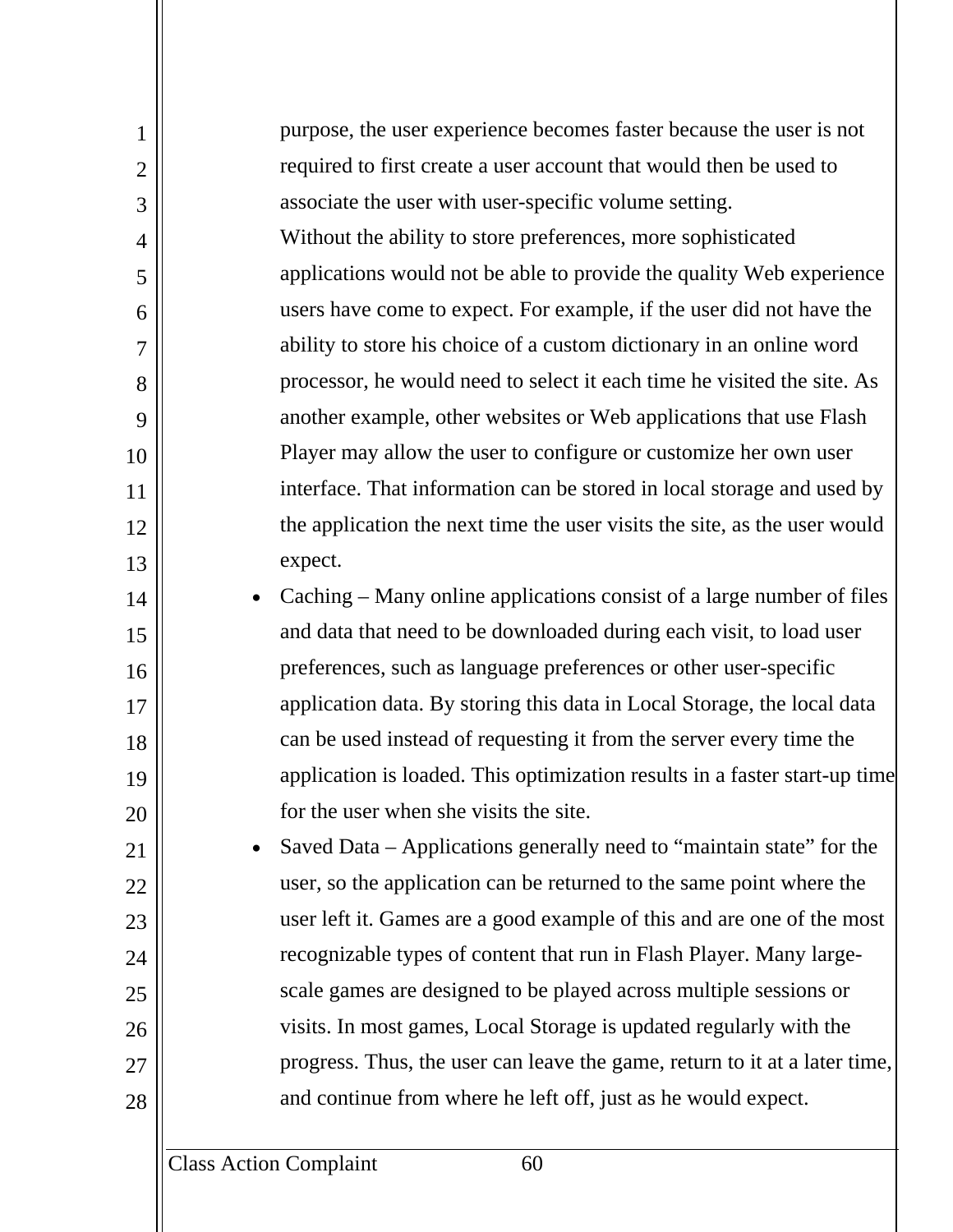| 1              | Temporary Data – Web applications and websites that don't require                  |
|----------------|------------------------------------------------------------------------------------|
| $\overline{2}$ | the reloading of a page or that don't require the user to navigate the             |
| 3              | page through links have become common, yet, the browser navigation                 |
| 4              | model has struggled to keep up. As a result, using the browser                     |
| 5              | navigation (e.g. the "Forward" and "Back" buttons) may accidentally                |
| 6              | take the user away from a site or an application she was using. Most               |
| $\overline{7}$ | often, once the Web page is gone, so is the unsaved data in the                    |
| 8              | application. Many Flash applications address this problem by storing               |
| 9              | temporary data in Local Storage so that the user can return and                    |
| 10             | continue where she left off.                                                       |
| 11             | For example, many users employ online photo editing sites to manage                |
| 12             | images before sharing them with friends. What happens when a user                  |
| 13             | makes changes to an image, but accidentally hits the browser's                     |
| 14             | "Back" button before saving the changes? Often, those changes will                 |
| 15             | be lost. By using Local Storage, the application can save all the                  |
| 16             | changes the user made so that she can pick up where she left off                   |
| 17             | instead of requiring her to start from scratch.                                    |
| 18             | The flash player is software for viewing animations and movies using<br>201.       |
| 19             | computer programs such as a web browser. Flash player is a widely distributed      |
| 20             | proprietary multimedia and application player created by Macromedia and now        |
| 21             | developed and distributed. Flash player runs SWF files that can be created by the  |
| 22             | flash authoring tool, or by a number of other Macromedia and third party tools.    |
| 23             | Flash refers to both a multimedia authoring program and the flash<br>202.          |
| 24             | player that uses vector and raster graphics, a native scripting language called    |
| 25             | ActionScript and bidirectional streaming of video and audio. Strictly speaking,    |
| 26             | flash is the authoring environment and flash player is the virtual machine used to |
| 27             | run the flash files, but in colloquial language these have become mixed: "Flash"   |
| 28             | can mean either the authoring environment, the player, or the application files.   |
|                |                                                                                    |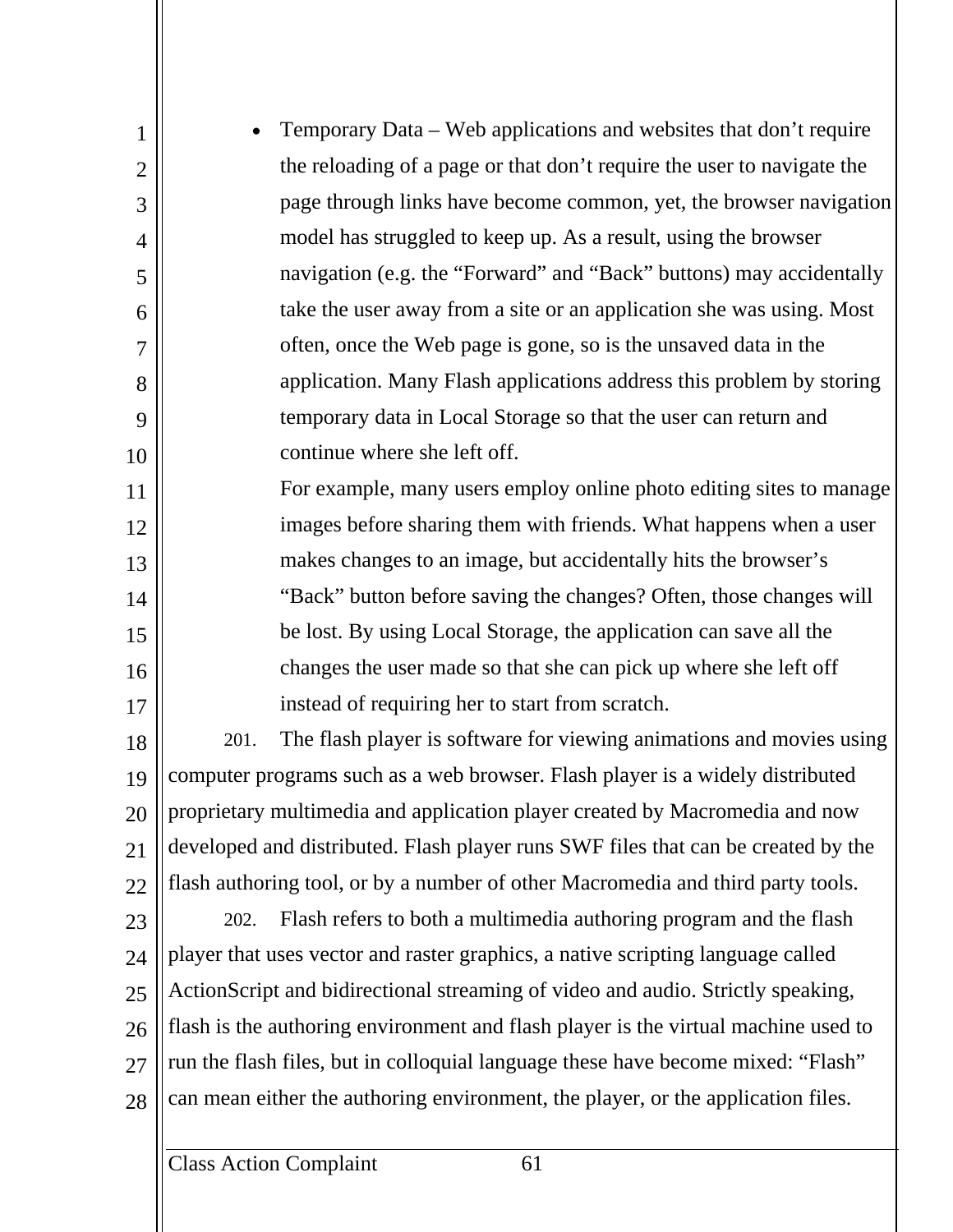1  $\mathcal{D}$ 3 4 5 203. The Flash Player was originally designed to display 2-dimensional vector animation, but has since become suitable for creating rich Internet applications and streaming video and audio. It uses vector graphics to minimize file size and create files that save bandwidth and loading time. Flash is a common format for games, animations, and GUIs embedded into web pages.

6 7 8  $\mathbf Q$ 10 11 12 204. Flash Player is an application that, while running on a computer that is connected to the Internet, is designed to contemporaneously interact with websites containing Flash content that are being visited online. As such, under certain configurations the application has the potential to silently compromise its users' Internet privacy, and do so without their knowledge. When stored on a user's computer, (.sol) files are capable of sending personally sensitive data back out over the Internet without the user's knowledge to one or more third parties.

13 14 15 16 17 18 19 205. Flash cookies are not transferred from the client back to the server like HTTP cookies. Instead, downloaded Flash objects that run locally in the web browser [locally stored/run objects] read and write these cookie like files. Using JavaScript, this data can be pulled out of the Flash objects and then used like any other data by the web application. It is not necessary to have any visible signs that a Flash object is running on a given page. In fact, it would be difficult to reliably detect if an application were using flash cookies.

20 21 22 206. When you drill down in each domain's directory, you will eventually find a "SOL" file. This file contains the data that is stored and used as the flash cookie.

23 24 25 26 207. DOM Storage is often compared to HTTP cookies. Like cookies, web developers can store per-session or domain-specific data as name/value pairs on the client using DOM Storage. However, unlike cookies, DOM Storage makes it easier to control how information stored by one window is visible to another.

27 28 208. Functionally, client storage areas are quite different from cookies. DOM Storage doesn't transmit values to the server with every request as cookies

Class Action Complaint 62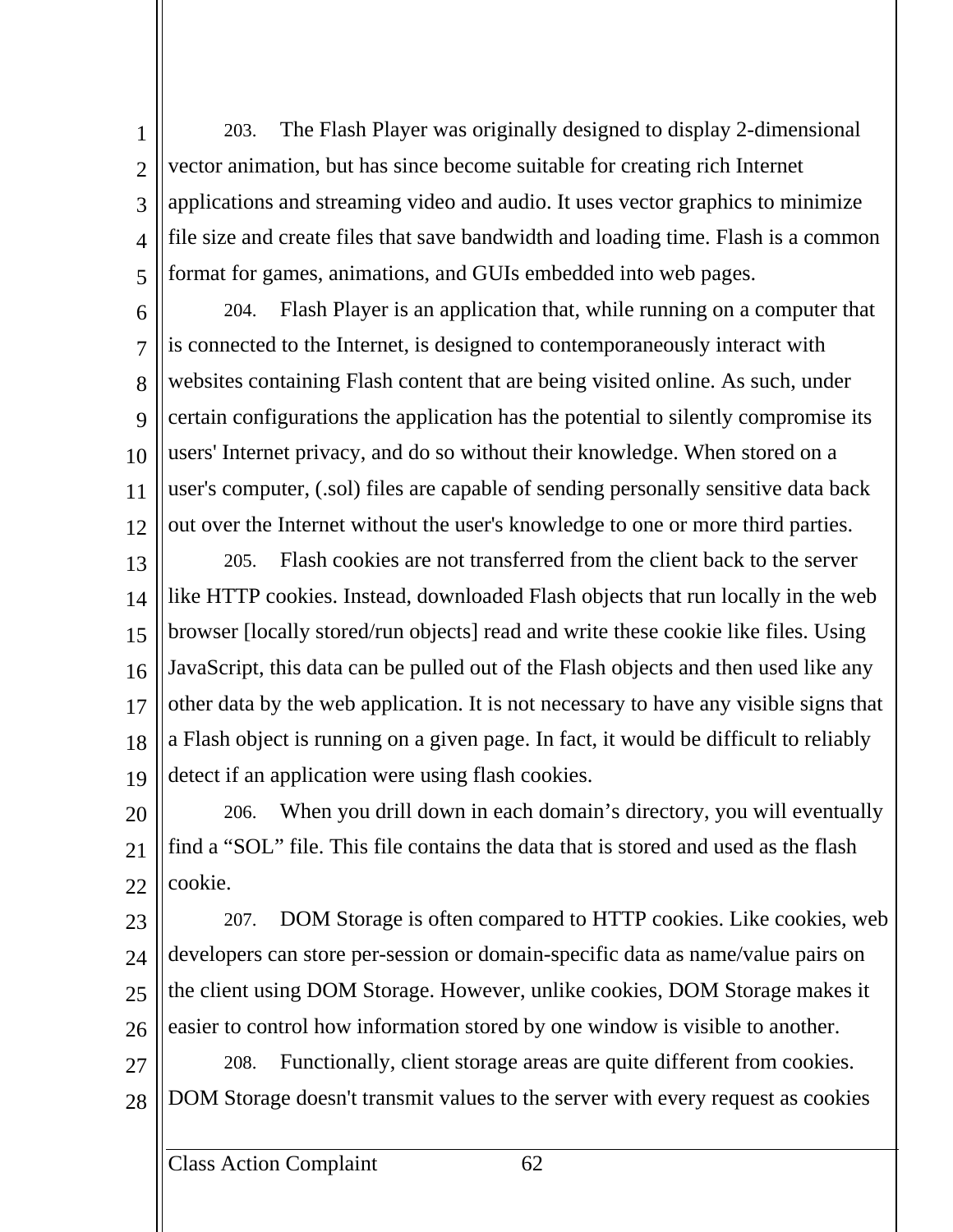1  $\mathcal{D}$ 3 4 5 6 do, nor does the data in a local storage area ever expire. And unlike cookies, it is easy to access individual pieces of data using a standard interface that has growing support among browser vendors. If objects are stored in a Local Object Repository then these are available to specific actions but not to all the actions. But if these objects are stored in one or more Shared Object Repositories then multiple actions or tests can use them.

7 8  $\mathbf Q$ 10 11 12 13 14 15 16 17 18 19 20 21 22 23 209. A local shared-object can only be read by the same domain that originates the shared object. Currently, using a local shared-object is the only way to instruct a Flash movie to write data to the user's hard drive directly from within the movie. On Windows, local shared-objects are stored in Documents and Settings\userName\Application Data\Macromedia\Flash Player\#SharedObjects. According to the Macromedia docs, local shared-objects has a file extension of .SO, but saved with .SOL extension on Windows XP. Unlike cookies that are capable of storing only text values, Local Shared Objects can store many data types including Number, String, Boolean, XML, Date, Array & Object. 210. Flash LSO cookies properties: • SOL files are stored outside of the browser's cache, and removed when a web browser's cache is cleared. By default they offer storage of 100 KB (compare: Usual cookies 4 KB). Browsers are not aware of flash cookies, and LSO's usually cannot be removed by browsers. Flash can access and store highly specific personal and technical

- information (system, user name, files...). Ability to send the stored information to the appropriate server,
- without user's permission.
	- Flash applications do not need to be visible
	- There is no easy way to tell which flash-cookie sites are tracking you.

24

25

26

27

28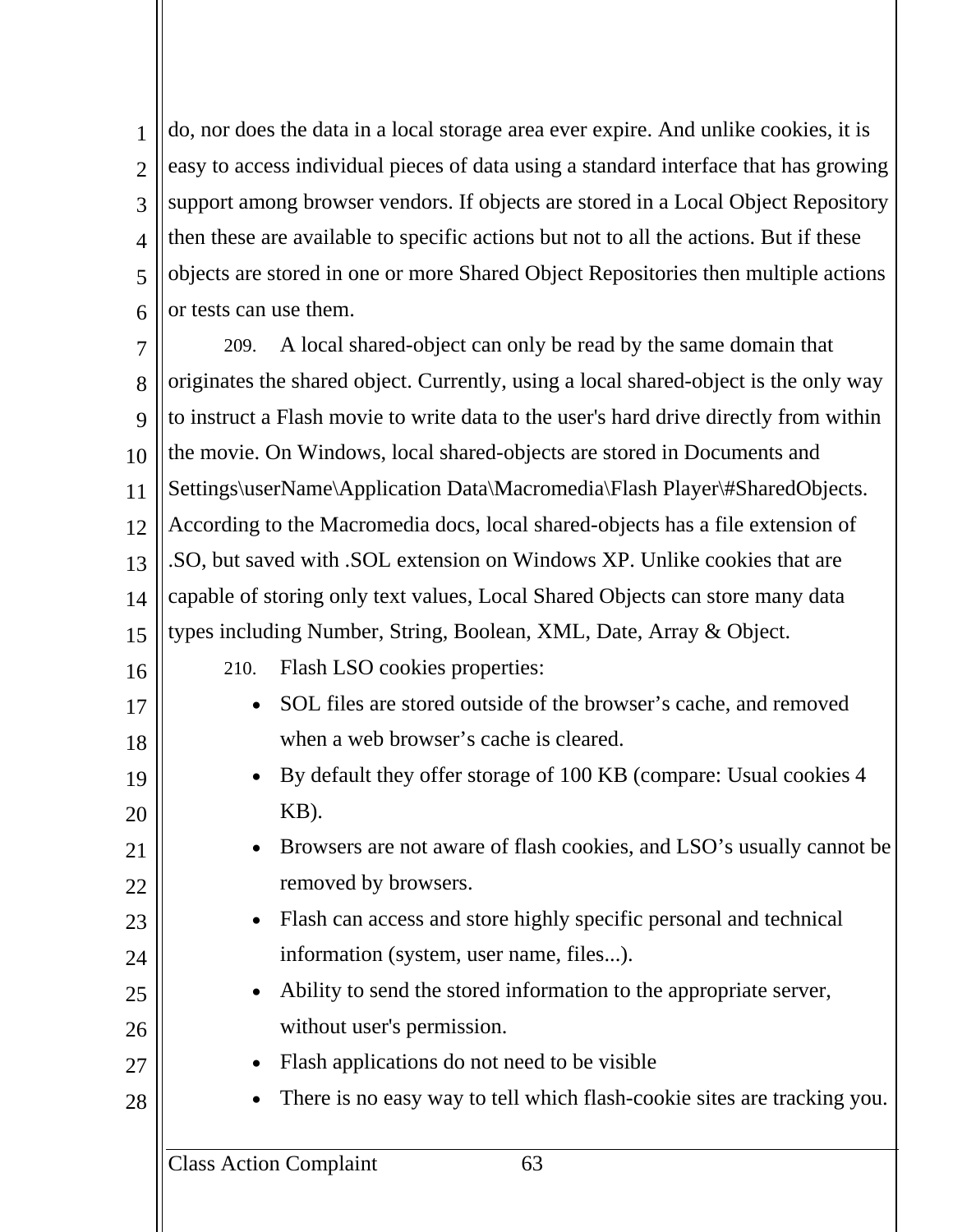1 2

3

4

5

6

- Shared folders allow cross-browser tracking
- There is currently no mechanism to force a shared-object to "expire". Browser cookies have an expiration mechanism built in.

 $\Box$  User can only disable local shared-object by disallowing a particular site to write to the user's hard drive. This can be done in the Macromedia player Setting window.

7 8  $\mathbf Q$ 10 11 12 13 14 211. Since Flash runs independently from the browser, it needs its own temporary storage area for web sites to store information related to the Flash movie, saving objects, in either the local and shared object repositories. The data is split into two folders: "#SharedObjects" and "macromedia.com". The content located inside the "macromedia.com" is set by the site and controls settings for the site visited, while the content located inside "#SharedObjects" is created by the site visited or a third party company and contains the cookie values we are researching.

15 16 17 18 19 20 21 22 23 24 25 26 212. The flash cookie setting process is a system, method and computer readable medium configured to track Internet users as they browse web-sites when cookies are disabled or deleted. A web-site receives a request for content from the computing-device. After obtaining information about the computing-device, the tracking-server assesses the request for content from the computing-device. If the computing-device has an available flash plug-in, the tracking-server transmits a flash applet to the computing-device. The flash applet is configured to: determine whether a unique flash identifier has been assigned to the computing-device, generate the unique flash identifier if no unique flash identifier has already been assigned to the computing-device, transmit the unique flash identifier to a tracking server, and store the unique flash identifier in local flash storage. The process also stores a cookie at the computing-device when no flash plug-in is available.

27 28 213. While the flash media industry was developing the tools required to accommodate the needs of its users, these same innovations became an "attractive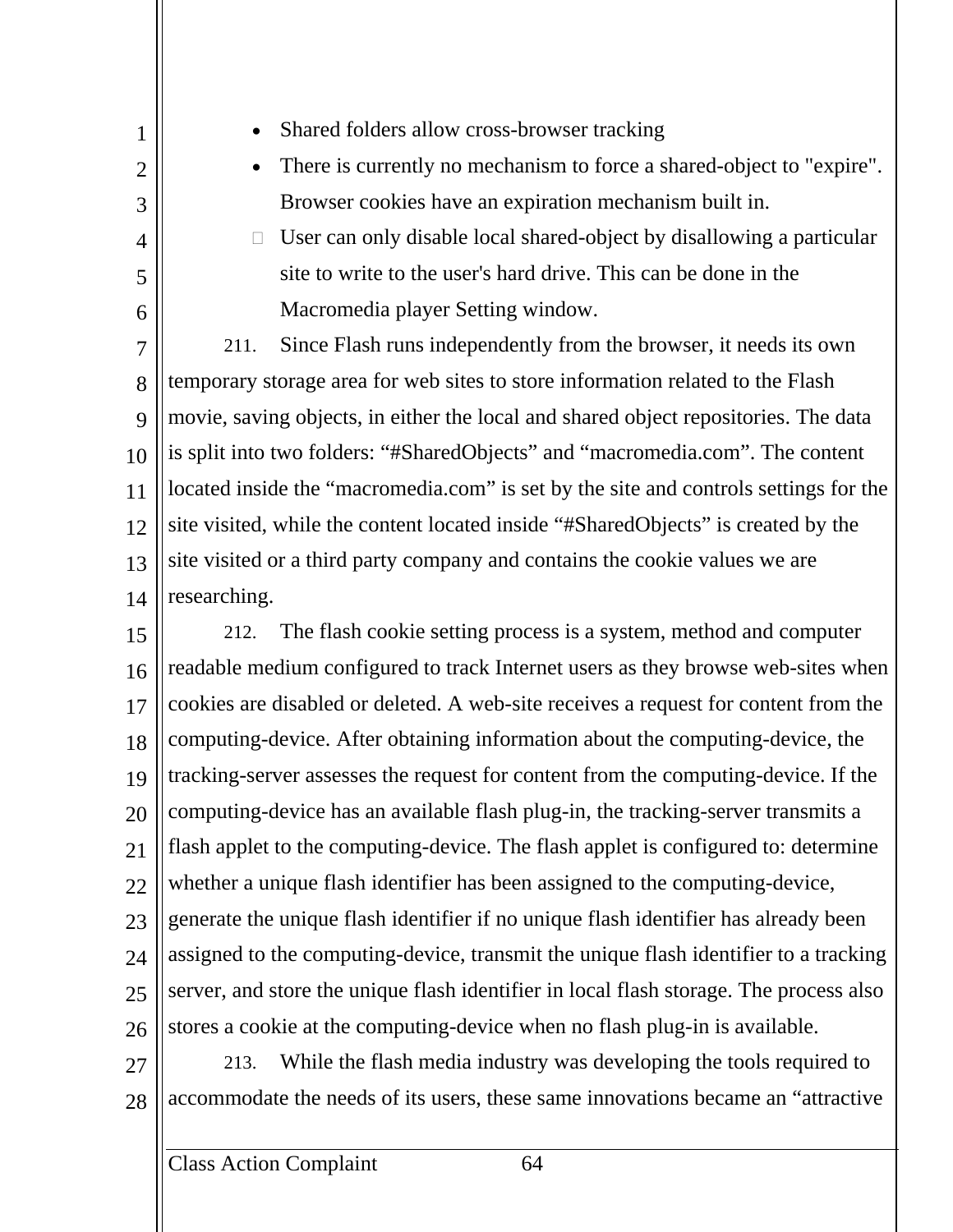| $\mathbf{1}$   | nuisance" to those in the advertising industry. Such entities, including the         |
|----------------|--------------------------------------------------------------------------------------|
| $\overline{2}$ | Defendants, rather than taking the lawful and ethical path to building businesses    |
| 3              | that respect the privacy rights of Internet users, have sought their fortunes by     |
| $\overline{4}$ | brazenly exploiting digital technology. This has been compounded by the FTC's        |
| 5              | policy of self-regulation of the advertising industry, a policy akin to: "the fox    |
| 6              | guarding the hen house." Using the leverage of the Internet, the Defendants          |
| $\overline{7}$ | reduced the flash media industry's innovations to the level of a mere spy tool. The  |
| 8              | Defendants' brazen disregard of privacy rights fundamentally threatens not just      |
| 9              | Plaintiffs and Class members but the economic underpinnings of one of the most       |
| 10             | important sections of the United States economy. Although "the fox has raided the    |
| 11             | hen house," the basis of this class action shall let it be known: the "chickens have |
| 12             | come home to roost."                                                                 |
| 13             | F. Flash Cookies, Privacy, and the "Elephant in the Room"                            |
| 14             | "If users don't want to be tracked and there is a problem with tracking,             |
| 15             | then we should regulate tracking, not regulate cookies."                             |
| 16             | Ashkan Soltani                                                                       |
| 17             | Singel, Ryan. "You Deleted Your Cookies? Think Again." Wired.                        |
| 18             | (August 10, 2009) http://www.wired.com/epicenter/2009/08/you-                        |
| 19             | deleted-your-cookies-think-again/                                                    |
| 20             | Elephant in the Hard Drive CIRCA: 2005                                               |
| 21             | Cohn, Michael. "Flash Player Worries Privacy Advocates"<br>$\Box$                    |
| 22             | InternetWeek. (April 15, 2005)                                                       |
| 23             | http://www.informationweek.com/news/showArticle.jhtml?articleI                       |
| 24             | $D=160901743$                                                                        |
| 25             | "Macromedia's Flash media player is raising concerns among                           |
| 26             | privacy advocates for its little-known ability to store computer                     |
| 27             | users' personal information and assign a unique identifier to their                  |
| 28             | machines.                                                                            |
|                |                                                                                      |
|                | <b>Class Action Complaint</b><br>65                                                  |
|                |                                                                                      |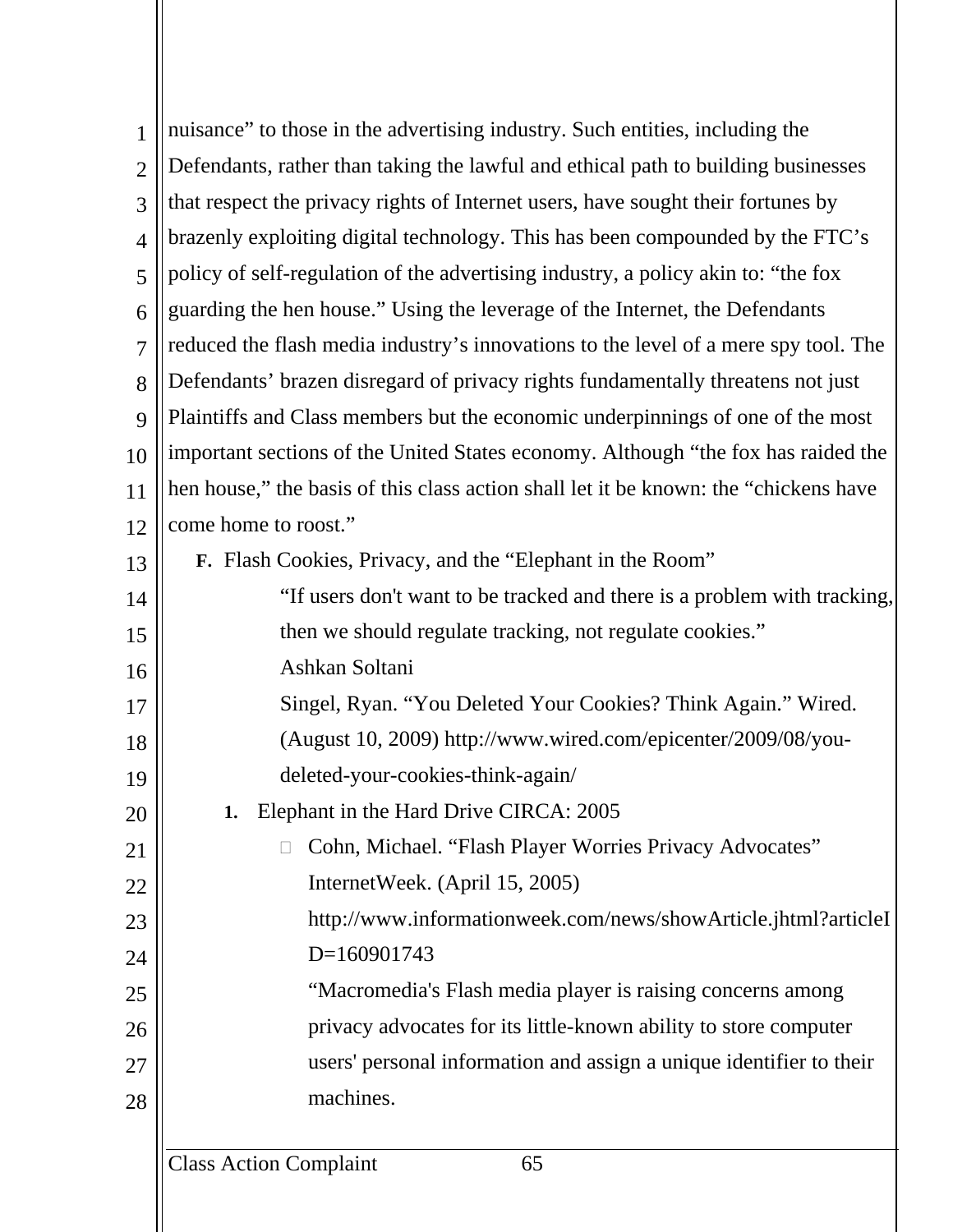| $\mathbf{1}$   |                               | Macromedia emphasized that Flash only stores personal                 |
|----------------|-------------------------------|-----------------------------------------------------------------------|
| $\overline{2}$ |                               | information if computer users elect to fill in the information on a   |
| 3              |                               | website.                                                              |
| $\overline{4}$ |                               | While websites are supposed to safeguard the personal information     |
| 5              |                               | they gather according to the dictates of their privacy policies, many |
| 6              |                               | sites, nevertheless, share customer information widely."              |
| $\overline{7}$ |                               | Wegert, Tessa. "The Web Cookie is crumbling- and marketers feel       |
| 8              |                               | the fallout" The Globe and Mail. (July 21, 2005)                      |
| 9              |                               | http://www.theglobeandmail.com/news/technology/article891541.e        |
| 10             |                               | ce                                                                    |
| 11             |                               | "A recent study by international research advisory organization       |
| 12             |                               | JupiterResearch has found that nearly 60 per cent of American         |
| 13             |                               | Internet users have deleted cookies from their primary computers,     |
| 14             |                               | with 39 per cent doing so on a monthly basis. According to the        |
| 15             |                               | report, as more and more people block or delete cookies, it could     |
| 16             |                               | cause the long-term measurement of consumer Web surfing               |
| 17             |                               | behaviour to be "severely compromised."                               |
| 18             |                               | "The attitude is there is something wrong with [cookies], when        |
| 19             |                               | really they are benign," he says.                                     |
| 20             |                               | Jeff Fox, senior project editor with Consumer Reports Magazine,       |
| 21             |                               | agrees. "Cookies aren't spybots hanging around people's               |
| 22             |                               | computers," he says. "They are passive data files. Their only         |
| 23             |                               | problem is that there's nothing to stop marketers in the future from  |
| 24             |                               | associating anonymous information with personal information."         |
| 25             |                               | JupiterResearch analyst Mr. Peterson says that besides making         |
| 26             |                               | things easier for marketers and research companies, there are         |
| 27             |                               | spin of benefits for Web surfers if they stop deleting cookie files.  |
| 28             |                               | "Cookies are just designed to help marketers make better              |
|                |                               |                                                                       |
|                | <b>Class Action Complaint</b> | 66                                                                    |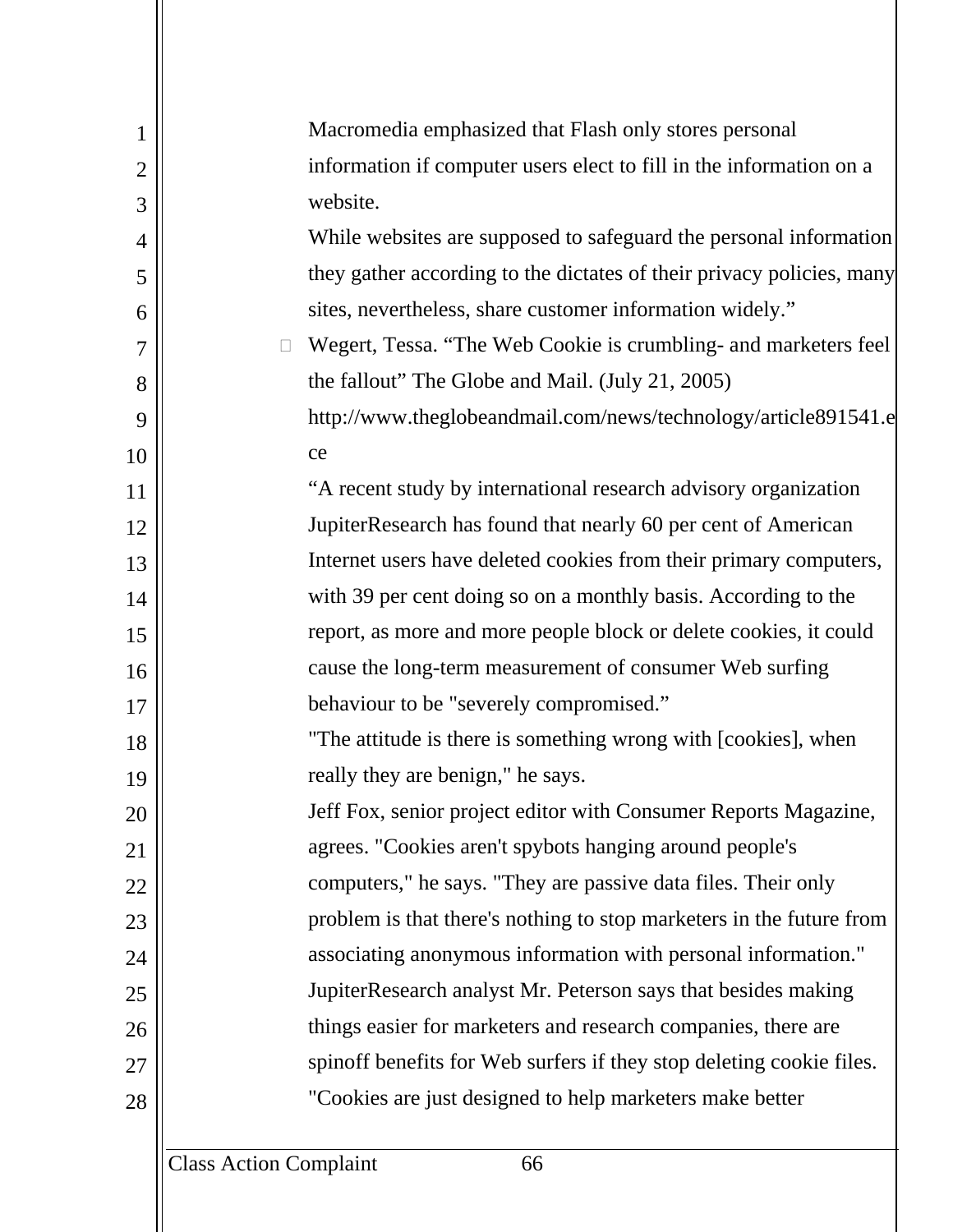websites," he maintains.

| $\mathbf{1}$   | websites," he maintains.                                                    |
|----------------|-----------------------------------------------------------------------------|
| $\overline{2}$ | The Internet marketing industry hopes Internet users will bite."            |
| 3              | 2. "Elephant is Out of the Room" CIRCA: 2009                                |
| $\overline{4}$ | "We find that more than 50 percent of the sites in our sample are<br>$\Box$ |
| 5              | using flash cookies to store information about the user. Some are           |
| 6              | using it to 'respawn' or re-instantiate HTTP cookies deleted by the         |
| 7              | user. Flash cookies often share the same values as HTTP cookies,            |
| 8              | and are even used on government websites to assign unique values            |
| 9              | to users. Privacy policies rarely disclose the presence of Flash            |
| 10             | cookies, and user controls for effectuating privacy preferences are         |
| 11             | lacking."                                                                   |
| 12             | Ashkan Soltani, Shannon Canty, Quentin Mayo, Lauren Thomas,                 |
| 13             | Chris Jay Hoofnagle, "Flash Cookies and Privacy" (10 August 2009),          |
| 14             | online: http://papers.ssrn.com/sol3/papers.cfm?abstract_id=1446862.         |
| 15             | "The following are my questions (in bold) and Mrs. Rasmussen's              |
| 16             | responses verbatim. Flash Local Shared Objects (LSOs) have been             |
| 17             | around for a long-time and I have been aware of their use as a              |
| 18             | "backup" for browser cookies for reset and other calculations for a         |
| 19             | few years. What made you write your letter to the FTC now? Was              |
| 20             | there a specific event or occurrence?                                       |
| 21             | The topic of respawning browser cookies using Flash local storage           |
| 22             | was publicized after research conducted by UC Berkeley on the               |
| 23             | subject was published in August 2009. The topic was also raised at          |
| 24             | the FTC's First Privacy Roundtable in December, so when the                 |
| 25             | FTC announced that its Second Roundtable would focus on                     |
| 26             | Technology and Privacy, we felt it was the appropriate opportunity          |
| 27             | for Adobe to describe the problem and state our position on the             |
| 28             | practice."                                                                  |
|                |                                                                             |
|                | <b>Class Action Complaint</b><br>67                                         |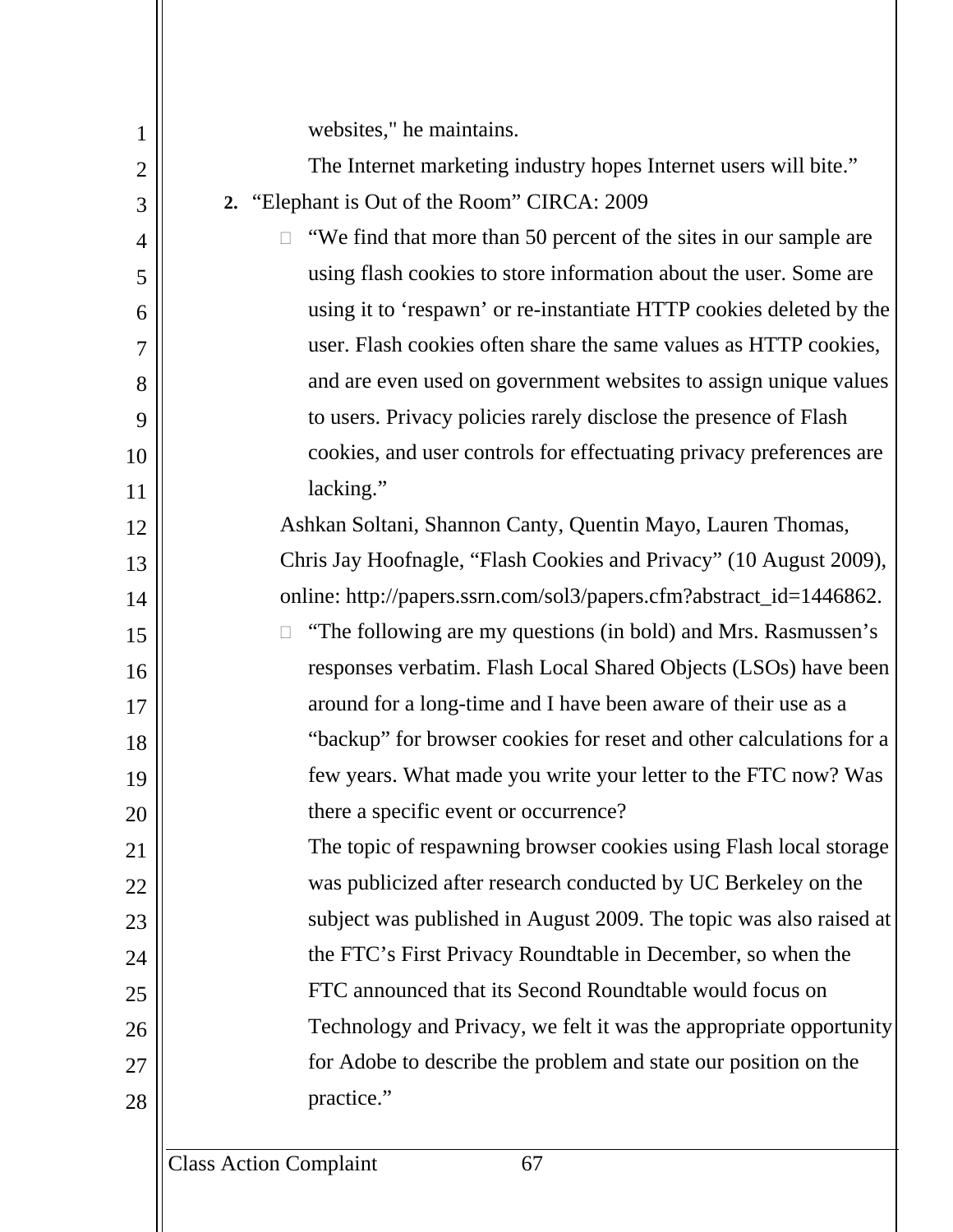| 1              | Peterson, Eric. "My Interview with Adobe Chief Privacy Officer"                     |
|----------------|-------------------------------------------------------------------------------------|
| $\overline{2}$ | Web Analytics Demystified. (April 2010)                                             |
| 3              | http://blog.webanalyticsdemystified.com/weblog/2010/04/my-                          |
| 4              | interview-with-adobe-chief-privacy-officer.html                                     |
| 5              | "Flash Cookies and Privacy" - Berkeley Study<br>3.                                  |
| 6              | A study released by researchers at the University of California,<br>214.            |
| $\overline{7}$ | Berkeley and other universities, submitted to the federal government for            |
| 8              | consideration as part of a new policy on the use of tracking technologies, revealed |
| 9              | the details of a consumer online privacy invasion of such epidemic proportions      |
| 10             | that the FTC finally took notice of the advertising networks' deceptive practices.  |
| 11             | Ashkan Soltani et al., "Flash Cookies and Privacy" (10 August 2009),                |
| 12             | online: http://papers.ssrn.com/sol3/papers.cfm?abstract_id=1446862.                 |
| 13             | A.Introduction:                                                                     |
| 14             | In 2005, United Virtualities (UV), an online advertising company,<br>$\Box$         |
| 15             | exclaimed, "All advertisers, websites and networks use [HTTP]                       |
| 16             | cookies for targeted advertising, but cookies are under attack." The                |
| 17             | company announced that it had, "developed a backup ID system                        |
| 18             | for cookies set by web sites, ad networks and advertisers, but                      |
| 19             | increasingly deleted by users. UV's 'Persistent Identification                      |
| 20             | Element' (PIE) is tagged to the user's browser, providing each with                 |
| 21             | a unique ID just like traditional cookie coding. However, PIEs                      |
| 22             | cannot be deleted by any commercially available antispyware, mal-                   |
| 23             | ware, or adware removal program. They will even function at the                     |
| 24             | default security setting for Internet Explorer."                                    |
| 25             | United Virtualities' PIE leveraged a feature in Adobe's Flash MX:                   |
| 26             | the "local shared object," also known as the "flash cookie."                        |
| 27             | Erasing HTTP cookies, clearing history, erasing the cache, or<br>$\Box$             |
| 28             | choosing a delete private data option within the browser does not                   |
|                |                                                                                     |
|                | <b>Class Action Complaint</b><br>68                                                 |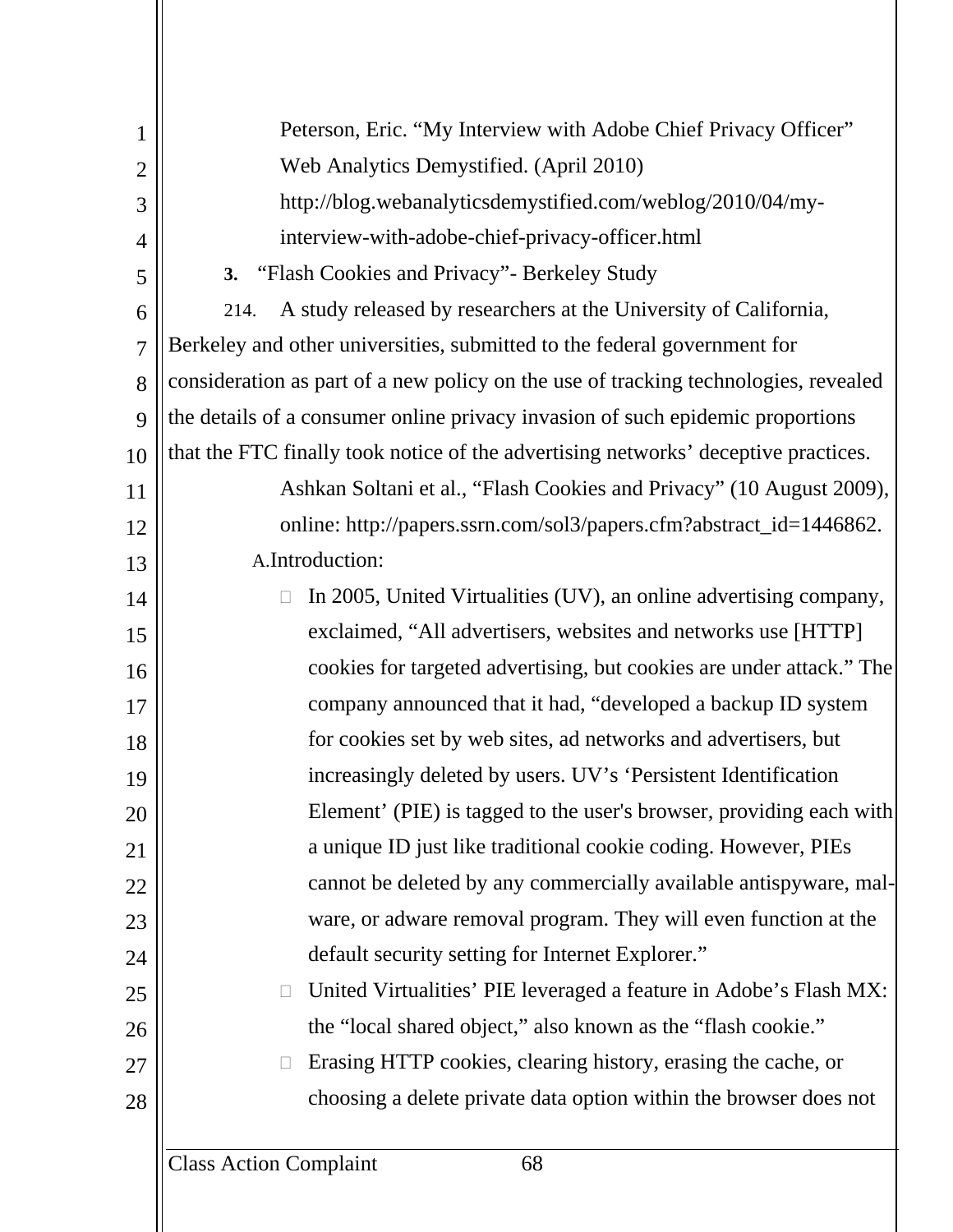| 1              | affect Flash cookies. Even the 'Private Browsing' mode recently           |
|----------------|---------------------------------------------------------------------------|
| $\overline{2}$ | added to most browsers such as Internet Explorer 8 and Firefox 3          |
| 3              | still allows Flash cookies to operate fully and track the user.           |
| $\overline{4}$ | $\Box$ We surveyed the top 100 websites to determine which were using     |
| 5              | Flash cookies, and explored the privacy implications. We                  |
| 6              | examined these sites' privacy policies to see whether they                |
| $\overline{7}$ | discussed Flash cookies.                                                  |
| 8              | From a privacy perspective, this is problematic, because in               |
| 9              | addition to storing user settings, many sites stored the same values      |
| 10             | in both HTTP and Flash cookies, usually with telling variable             |
| 11             | names indicating they were user ids or computer guids (globally           |
| 12             | unique identifiers). We found that top 100 websites are using Flash       |
| 13             | cookies to "respawn,"1 or recreate deleted HTTP cookies. This             |
| 14             | means that privacy-sensitive consumers who "toss" their HTTP              |
| 15             | cookies to prevent tracking or remain anonymous are still being           |
| 16             | uniquely identified online by advertising companies. Few websites         |
| 17             | disclose their use of Flash in privacy policies"                          |
| 18             | A Flash cookie can be set when a websites embeds first party or<br>$\Box$ |
| 19             | third party Flash content on a page. For instance, a website may          |
| 20             | include animated Flash banner advertisements served by a                  |
| 21             | company that leases the advertising space or they may embed a             |
| <u>22</u>      | hidden SWF used solely to provide metrics on the user. Thus,              |
| 23             | merely visiting some websites (without actually clicking on an            |
| 24             | advertisement or video) can cause Flash data from a third party           |
| 25             | advertiser to be stored on the user's computer, often unbeknownst         |
| 26             | to the user. [How done? Tricks?]                                          |
| 27             | <b>B.Results and Discussion:</b>                                          |
| 28             | We encountered Flash cookies on 54 of the top 100 sites. These 54         |
|                | <b>Class Action Complaint</b><br>69                                       |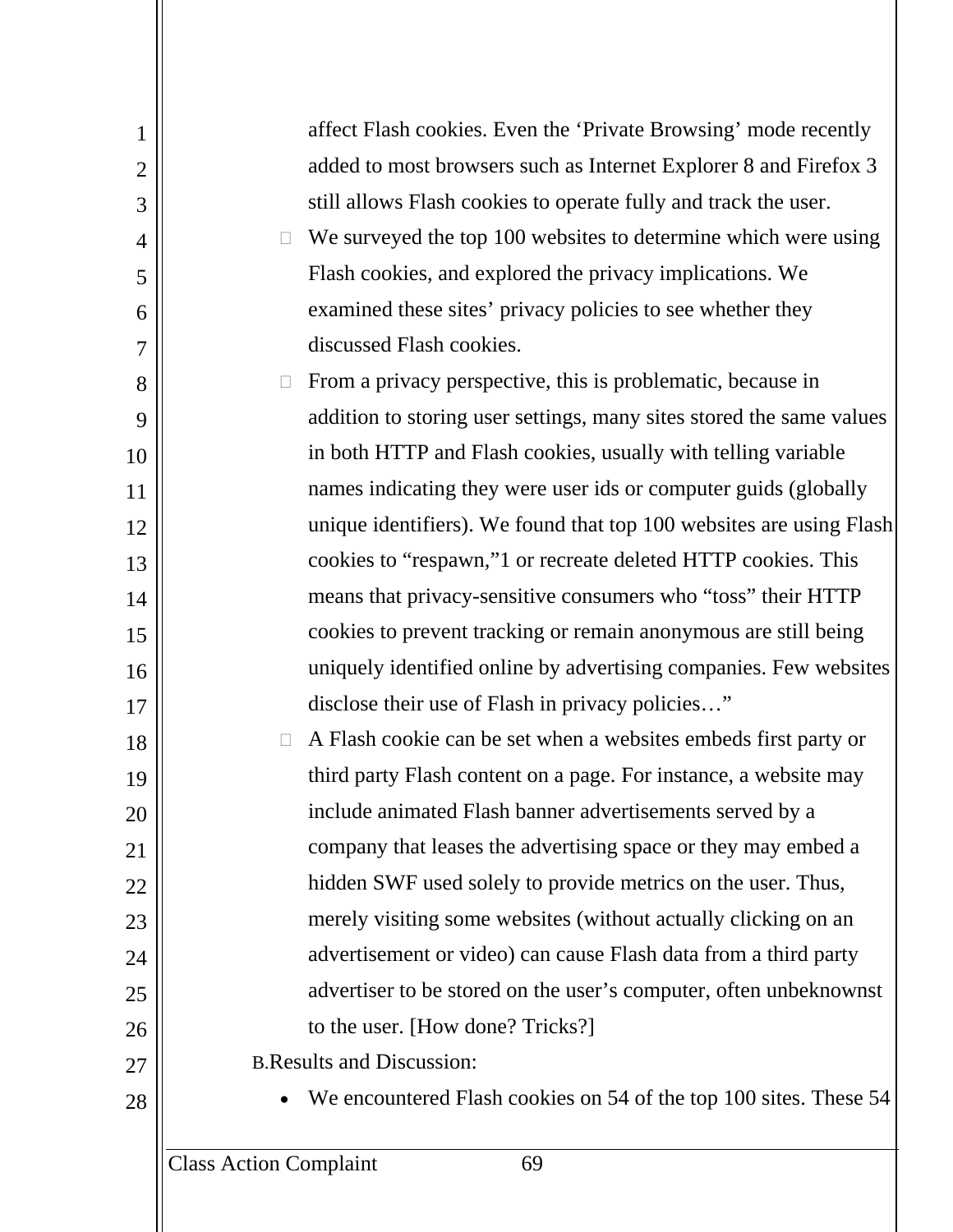| 1              | sites set a total of 157 Flash shared objects files yielding a total of |
|----------------|-------------------------------------------------------------------------|
| $\overline{2}$ | 281 individual Flash cookies. Ninety-eight of the top 100 sites set     |
| 3              | HTTP cookies (only wikipedia and wikimedia.org lacked HTTP              |
| $\overline{4}$ | cookies in our tests). These 98 sites set a total of 3,602 HTTP         |
| 5              | cookies. Thirty-one of these sites carried a TRUSTe Privacy Seal.       |
| 6              | Of these 31, 14 were employing Flash cookies.                           |
| $\overline{7}$ | • We found that taking the privacy-conscious step of deleting HTTP      |
| 8              | cookies to prevent unique tracking could be circumvented through        |
| 9              | "respawning." The Flash cookie value would be rewritten in the          |
| 10             | standard HTTP cookie value, thus subverting the user's attempt to       |
| 11             | prevent tracking.                                                       |
| 12             | We also found HTTP cookie respawning across domains.                    |
| 13             | "The NAI (Network Advertising Initiative) is a cooperative of           |
| 14             | online marketing and analytics companies committed to building          |
| 15             | consumer awareness and establishing responsible business and            |
| 16             | data management practices and standards." Since some of the sites       |
| 17             | using Flash cookies also belong to the NAI, we tested the               |
| 18             | interaction of Flash cookies with the NAI opt-out cookie.               |
| 19             | We found that persistent Flash cookies were still used when the         |
| 20             | NAI opt-out cookie for QuantCast was set. Upon deletion of              |
| 21             | cookies, the Flash cookie still allowed a respawn of the QuantCast      |
| 22             | HTML cookie (see Figures 4-7). It did not respawn the opt-out           |
| 23             | cookie. Thus, user tracking is still present after individuals opt out. |
| 24             | Adobe Flash settings files (those in the Macromedia.com folder)         |
| 25             | were set by Flash player in visits to 89 of the top 100 sites. A total  |
| 26             | of 201 settings files were present among these 89 sites. This is        |
| 27             | relevant, because each settings file is stored in its own directory,    |
| 28             | labeled by domain. This creates a type of history file parallel to the  |
|                |                                                                         |
|                | <b>Class Action Complaint</b><br>70                                     |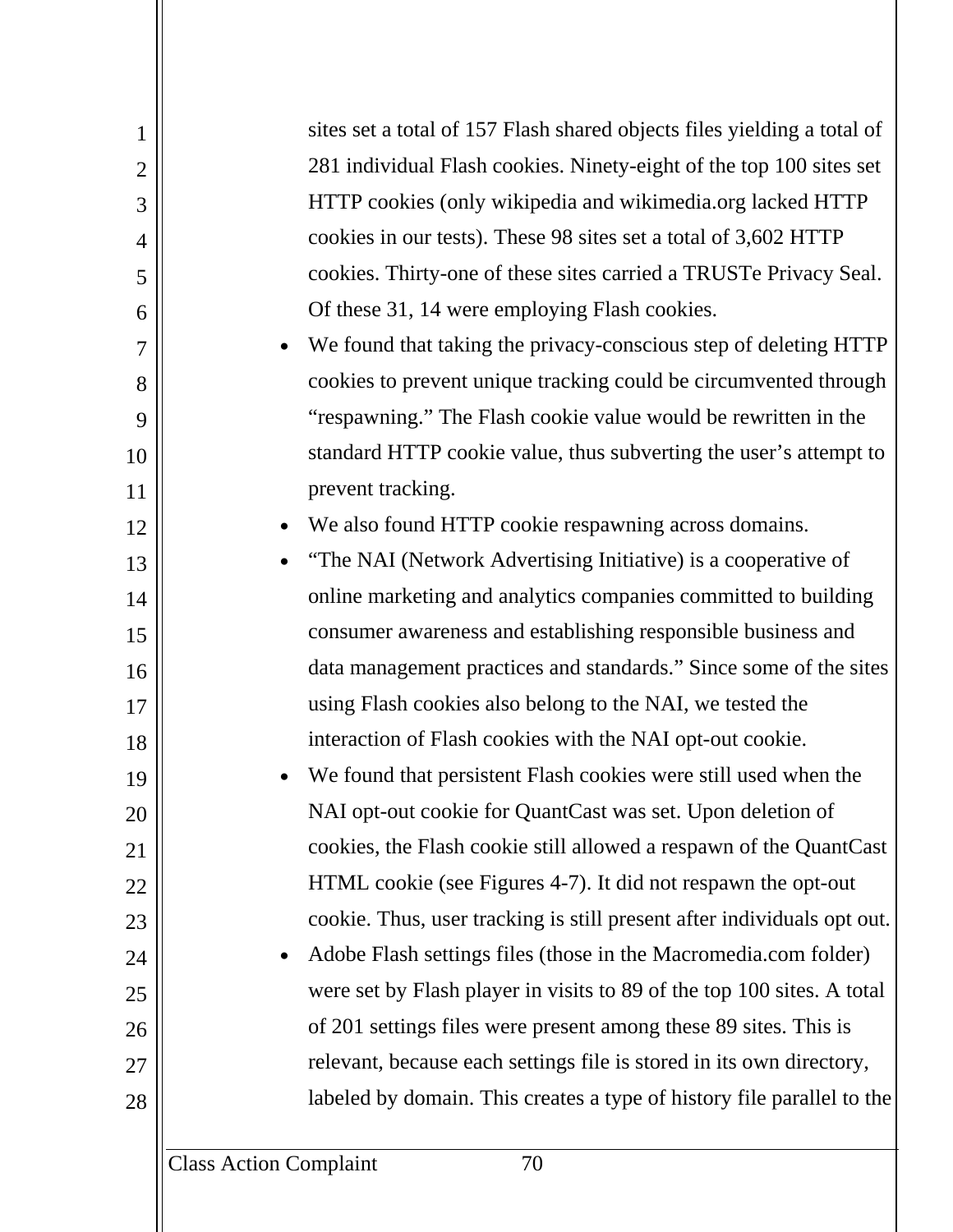| $\mathbf{1}$   | one created by the browser.                                                        |
|----------------|------------------------------------------------------------------------------------|
| $\overline{2}$ | However, the Flash history is not deleted when browser controls                    |
| 3              | are used to erase information about sites previously visited. This                 |
| $\overline{4}$ | means that users may falsely believe that they have fully cleared                  |
| 5              | their history when using the standard browser tools.                               |
| 6              | We searched the privacy policies of the top 100 sites, looking for                 |
| 7              | terms such as "Flash," "PIE," or "LSO." Only 4 mentioned the use                   |
| 8              | of Flash as a tracking mechanism. Given the different storage                      |
| 9              | characteristics of Flash cookies, without disclosure of Flash                      |
| 10             | cookies in a privacy policy, it is unclear how the average user                    |
| 11             | would even know of the technology. This would make privacy                         |
| 12             | self-help impossible except for sophisticated users.                               |
| 13             | When disabling third party content, we found that 84 of the sites                  |
| 14             | had no functionality issues after third-party Flash content was                    |
| 15             | disabled. Sixteen sites stored some type of Flash data.                            |
| 16             | G. Overlapping Values                                                              |
| 17             | "QuantCast changed its code and updated its servers Tuesday                        |
| 18             | afternoon after Wired.com published a story about the research,                    |
| 19             | according to spokeswoman Christina Cubeta."                                        |
| 20             | "Quantcast no longer restores deleted cookies using values stored in               |
| 21             | Flash," Cubeta said, describing the behavior as an "unintended effect"             |
| 22             | of trying to have better web-traffic measurement."                                 |
| 23             | Singel, Ryan. "Flash Cookie Researchers Spark Quantcast Change"                    |
| 24             | Wired. (August 12, 2009)                                                           |
| 25             | http://www.wired.com/epicenter/2009/08/flash-cookie-researchers-                   |
| 26             | spark-quantcast-change/#ixzz0nepIEDlb                                              |
| 27             | The "Flash Cookies and Privacy," study attempted to infer the<br>215.              |
| 28             | potential use of flash cookies by examining the variable name for each cookie i.e. |
|                |                                                                                    |
|                | <b>Class Action Complaint</b><br>71                                                |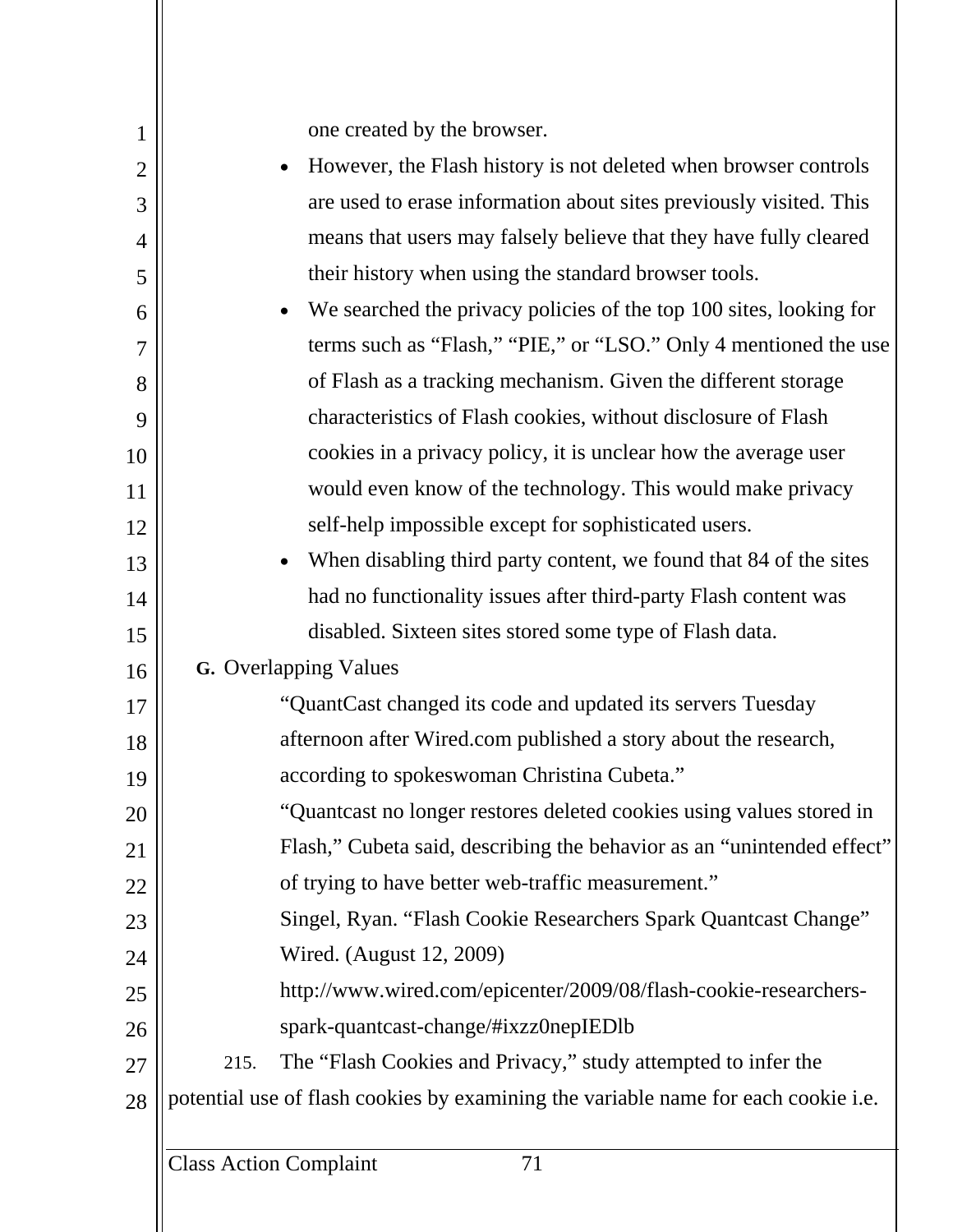1 2 3 volume, userid, user, referred to as a "unique identifier;" however without access to the Defendants' server and database, such flash cookie forensics to determine whether the flash cookie is benign or not, cannot be definitive.

| $\overline{4}$ | "Flash cookie forensics" related to the expiration date of cookie<br>216.               |
|----------------|-----------------------------------------------------------------------------------------|
| 5              | information and the entropy of the information contained in the cookie provides         |
| 6              | limited information. If the entropy is low (e.g. content is "volume $=5$ ") then it can |
| $\overline{7}$ | be assumed to be a legitimate setting to be saved. If the entropy is high (e.g.         |
| 8              | "userId = $b56574ce78d2f110b1gd522"$ ) then it is more likely than not a tracking       |
| 9              | id connected to a background database of user information, i.e. a user goes to a        |
| 10             | website wherein the algorithm locates a normal cookie stored by an advertising          |
| 11             | network, then the algorithm searched for repeating keys. Every character (at least      |
| 12             | in a charset like ASCII) counts one byte, thus counting the number of characters        |
| 13             | in "id=344499284532" which are 15 and in "volume_level=98,                              |
| 14             | language=English" which are 32.                                                         |
| 15             | The analysis of both HTTP and flash cookies for key identifiers<br>217.                 |
| 16             | revealed undisputable correlations including overlapping values.                        |
| 17             | "It's also worth mentioning that '_tpf' and '_fpf' were found to also                   |
| 18             | contain unique identifiers which were also found to contain                             |
| 19             | overlapping values as the ones found in HTML cookies for 'uid' or                       |
| 20             | 'userid."                                                                               |
| 21             | "Of the top 100 websites, 31 had at least one overlap between a HTTP                    |
| 22             | and Flash cookie. For instance, a website might have an HTTP cookie                     |
| 23             | labeled "uid" with a long value such as 4a7082eb-775d6-d440f-dbf25.                     |
| 24             | There were 41 such matches on these 31 sites. Most Flash cookies                        |
| 25             | with matching values were served by third-party advertising networks.                   |
| 26             | That is, upon a visit to a top 100 website, a third party advertising                   |
| 27             | network would set both a third party HTTP cookie and a third party                      |
| 28             | Flash cookie."                                                                          |
|                |                                                                                         |
|                | Tass Action Complaint<br>72                                                             |

 $\text{Class } \text{Action } \text{Complant}$  /2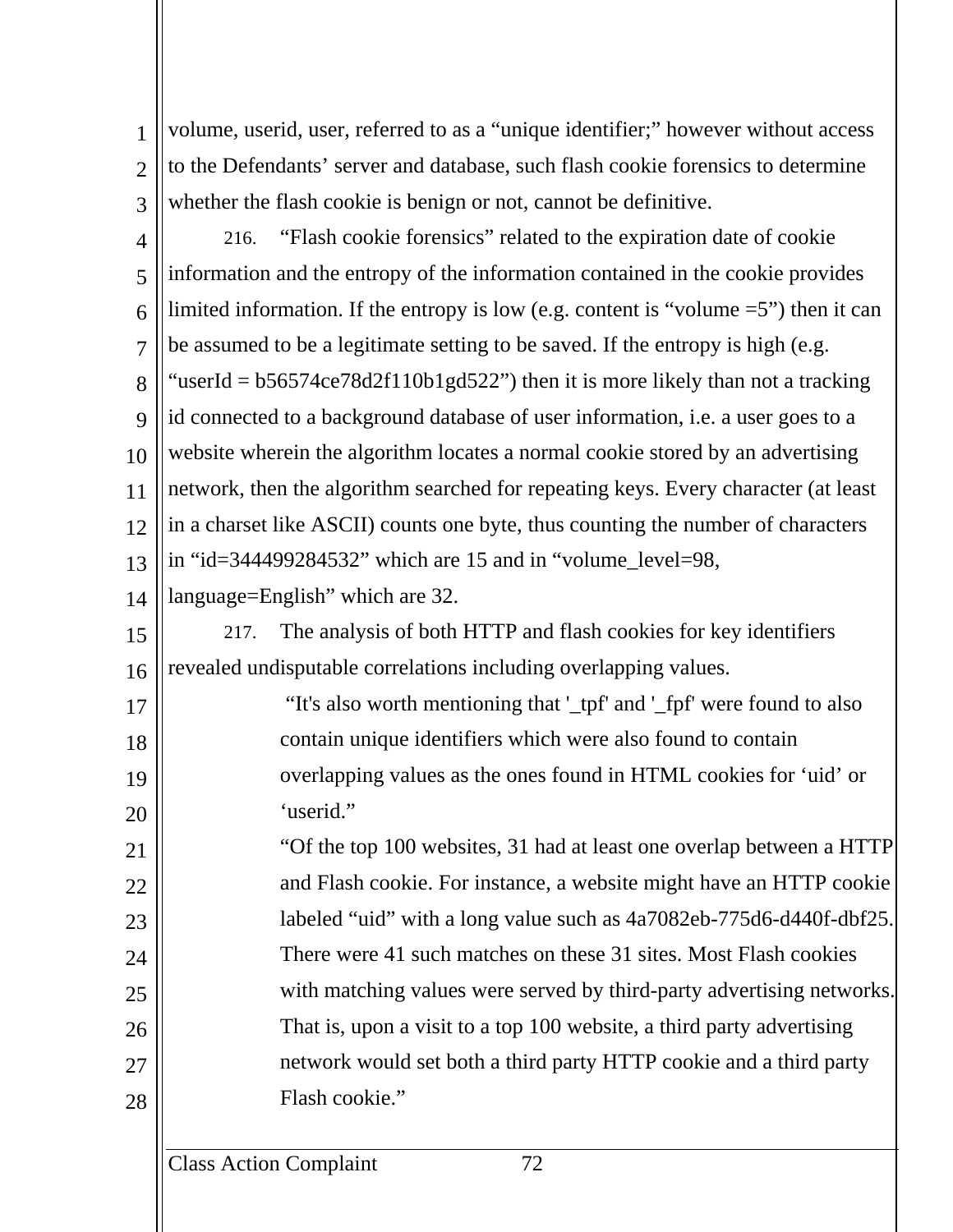| $\mathbf{1}$   | Researchers were able to identify a high number of cookies similarly<br>218.         |
|----------------|--------------------------------------------------------------------------------------|
| $\overline{2}$ | labeled such as: "user ID." These cookies stored unique identifiers which allowed    |
| 3              | user tracking; however unlike HTTP cookies used for tracking these cookies had       |
| $\overline{4}$ | overlapping values. This respawning was because the flash cookies, provided by       |
| 5              | Quantcast, had the same data values as the HTTP cookies, provided by the             |
| 6              | Quantcast Flash Cookie Affiliates, so in effect the flash cookies acted as a back-up |
| $\overline{7}$ | on the computer systems once the HTTP cookies had been removed. If users             |
| 8              | simply deleted cookies without clearing the browser cache, the identifiers in the    |
| 9              | deleted browser cookies still returned to the cookies, more than likely, using       |
| 10             | information stored in the cache.                                                     |
| 11             | When HTML cookies are deleted, the users would get a new value<br>219.               |
| 12             | when visiting the site. But when Flash cookies and HTML cookies are given the        |
| 13             | same value, as they were on 31 of the top 100 websites, "it will restore the value   |
| 14             | of your original cookie, and thereby nullifies the deletion of the HTML cookies,"    |
| 15             | Soltani said                                                                         |
| 16             | Moscaritolo, Angela. "Top Websites using Flash cookies to track user                 |
| 17             | behavior." SC Magazine. (August 11, 2009)                                            |
| 18             | http://www.scmagazineus.com/top-websites-using-flash-cookies-to-                     |
| 19             | track-user-behavior/article/141486/                                                  |
| 20             | Defendants implanted identical code in the Plaintiffs and Class members'             |
| 21             | computers resulting in a uniform action to set redundant unique identifiers          |
| 22             | used to identify and track users overlapping values, as evident by the               |
| 23             | computer logs from Class representative Edward Valdez:                               |
| 24             | "userPrefs.sol" would be HTTP cookies set by a Quantcast Flash<br>220.               |
| 25             | Cookie Affiliate MTV on 10/22/2009, with a size of 434, using a "shared object"      |
| 26             | path, so as to store users' preferences, such as volume control.                     |
| 27             | "com.quantserve.sol," set by Defendant Quantcast, in concert with<br>221.            |
| 28             | Defendant MTV (media.mtvnservices.com/player/release) on 10/28/2009, with a          |
|                |                                                                                      |
|                | <b>Class Action Complaint</b><br>73                                                  |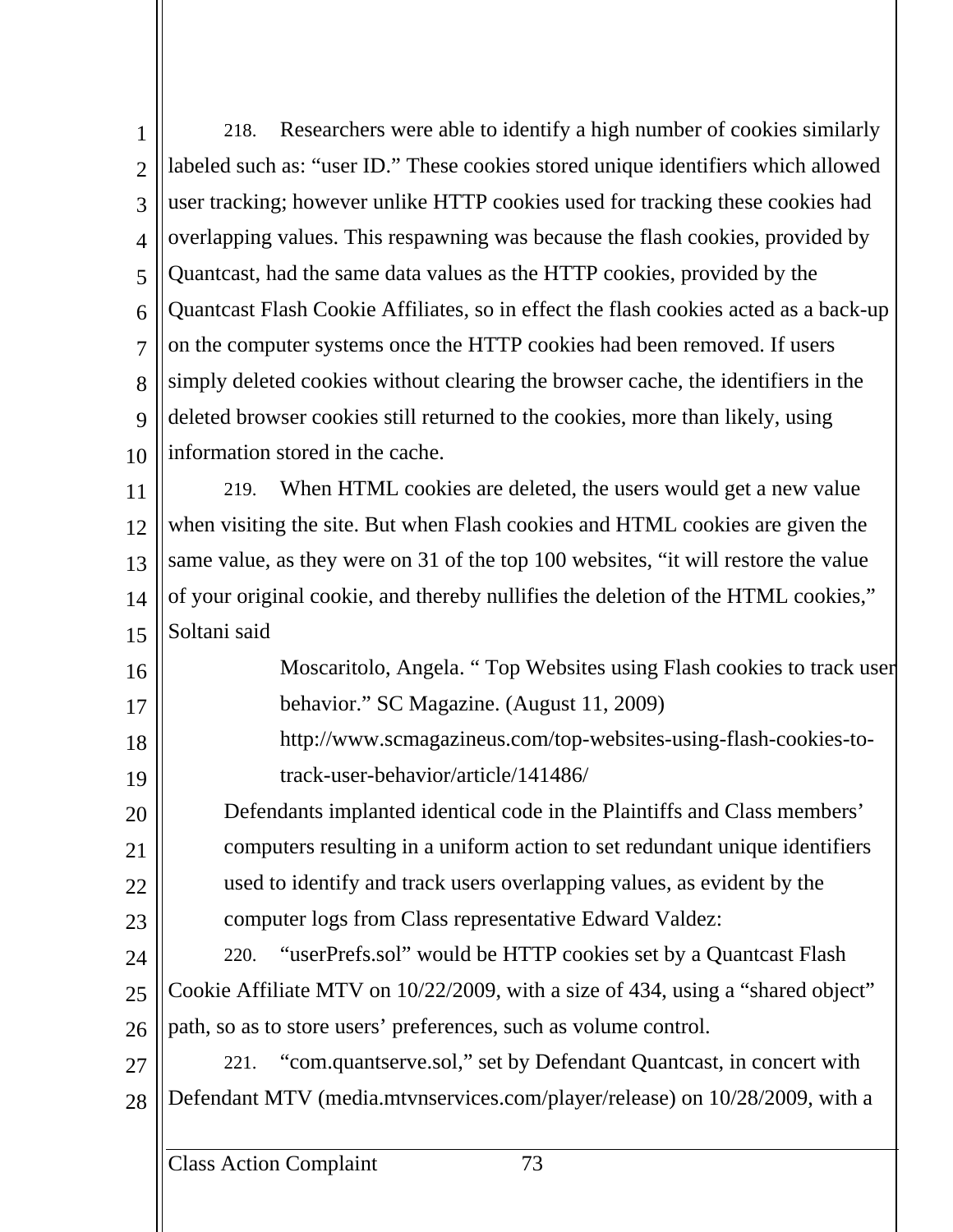|  | $\frac{1}{2}$ size of 72, provides the tracking mechanism. |  |
|--|------------------------------------------------------------|--|
|--|------------------------------------------------------------|--|

| $\overline{2}$ | Cookie Name                                                                | Date       | <b>Size</b> | Path                                                                             | User | Domain |  |
|----------------|----------------------------------------------------------------------------|------------|-------------|----------------------------------------------------------------------------------|------|--------|--|
| 3              |                                                                            | Created/   |             |                                                                                  | ID   |        |  |
| $\overline{4}$ |                                                                            | Changed    |             |                                                                                  |      |        |  |
| 5              |                                                                            | 10/22/2009 | 434         | C:\Users\Owner\App N2A   media.mtvns                                             |      |        |  |
| 6              | http://media.m $9:26:09 \text{ PM}$                                        |            |             | Data\Roaming\MacroMUE ervices.com                                                |      |        |  |
| 7              | tynservices.co  11/5/2009                                                  |            |             | media\Flash                                                                      | DE   |        |  |
| 8              | m/player/relea  12:03:06                                                   |            |             | Player\#SharedObject                                                             |      |        |  |
| 9              | se                                                                         | PM         |             | $S\setminus$                                                                     |      |        |  |
| 10             | userPrefs.sol                                                              |            |             |                                                                                  |      |        |  |
| 11             |                                                                            | 10/28/2009 | 72          | $C:\Upsilon\to\Omega$ media.mtvns                                                |      |        |  |
| 12             | http://media.m $ 10:16:12$ PM                                              |            |             | Data\Roaming\MacroMUE ervices.com                                                |      |        |  |
| 13             | tynservices.co  10/28/2009                                                 |            |             | media\Flash                                                                      | DE   |        |  |
| 14             | $m$ com.quantse 10:16:12 PM                                                |            |             | Player\#SharedObject                                                             |      |        |  |
| 15             | rve.sol                                                                    |            |             |                                                                                  |      |        |  |
| 16             | 222.                                                                       |            |             | Such issues, taken individually, would be of limited consequence, but            |      |        |  |
| 17             |                                                                            |            |             | analyzed collectively, with an overlapping value set by a common domain,         |      |        |  |
| 18             | provided a record of Defendants' activity, located on Plaintiffs and Class |            |             |                                                                                  |      |        |  |
| 19             |                                                                            |            |             | members' hard drive, and permanent documentation that Defendants cannot          |      |        |  |
| 20             | control or delete.                                                         |            |             |                                                                                  |      |        |  |
| 21             | 223.                                                                       |            |             | The identical "userID" "N2AMUEDE," evidences that Quantcast                      |      |        |  |
| 22             |                                                                            |            |             | Flash Cookie Affiliates acted independently and in concert with Quantcast to set |      |        |  |
| 23             | tracking devices.                                                          |            |             |                                                                                  |      |        |  |
| 24             | 224.                                                                       |            |             | The identical "domain" "media.mtvnservices.com," provided the                    |      |        |  |
| 25             |                                                                            |            |             | Defendants data management capabilities without limitation of the "same-origin   |      |        |  |
| 26             |                                                                            |            |             | security policy." This is an invitation for cross-site mayhem involving          |      |        |  |
| 27             |                                                                            |            |             | crossdomain.xml. Using actionscript dynamic applications have broad capabilities |      |        |  |
| 28             |                                                                            |            |             | to load code and data over the Internet. Entities allowed to bypass the web      |      |        |  |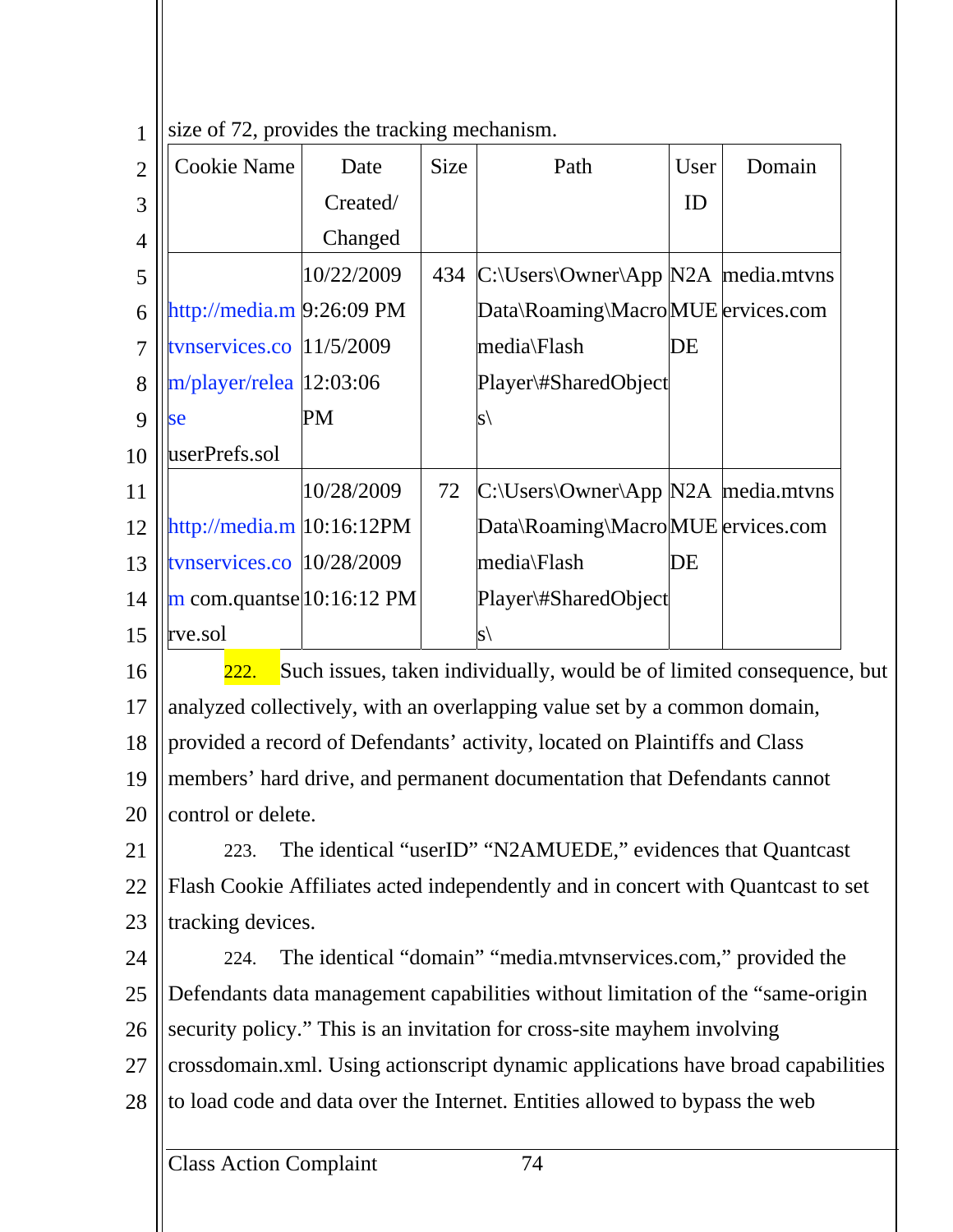1  $\mathcal{L}$ browser's same-origin security policy allows one domain to read data or code hosted on another.

3

**H.** "flashcookie","/movies/mymovie.swf" (VPPA Defendants)

4 5 6 7 8 9 225. Flash media player does not require permission from the user for flash content, i.e. movies/video to store data locally, thus permission to access content from the same origin that the user has provided permission, grants broader powers, such as to any content allowed by the crossdomain.xml file, in addition to the use of identical domain by Defendant Quantcast and Defendants Quantcast Flash Cookie Affiliates.

10 11 12 13 1 $\Lambda$ 226. Flash cookie data regarding audio visual material downloaded from VPPA Defendants'' websites, and viewed by Plaintiffs and Class members was saved within their LSO. While the localpath content helps to organize this option, it was possible without it by storing all user data in one (1) LSO readable by any page on that domain.

| $1 +$ | $\mu$ a $\sim$ on that going $\mu$ .                                   |
|-------|------------------------------------------------------------------------|
| 15    | http://kb2.adobe.com/cps/161/tn_16194.html                             |
| 16    | Creating the Shared Object                                             |
| 17    | "Create a Shared Object with the getLocal method of Shared Object.     |
| 18    | The movie above sets a variable (myLocalSO) and assigns a Shared       |
| 19    | Object with the name of "flashcookie" with the following               |
| 20    | ActionScript:                                                          |
| 21    | //create the local Shared Object myLocal_so =                          |
| 22    | sharedobject.getLocal("flashcookie");                                  |
| 23    | If a Shared Object with the name "flashcookie" does not already exist, |
| 24    | then the Macromedia Flash Player will create a Shared Object with      |
| 25    | that name.                                                             |
| 26    | An optional parameter called local Path can also be specified for the  |
| 27    | Shared Object. This local Path parameter allows some control over      |
| 28    | where the Shared Object is stored on the client machine. This path     |
|       |                                                                        |
|       | <b>Class Action Complaint</b><br>75                                    |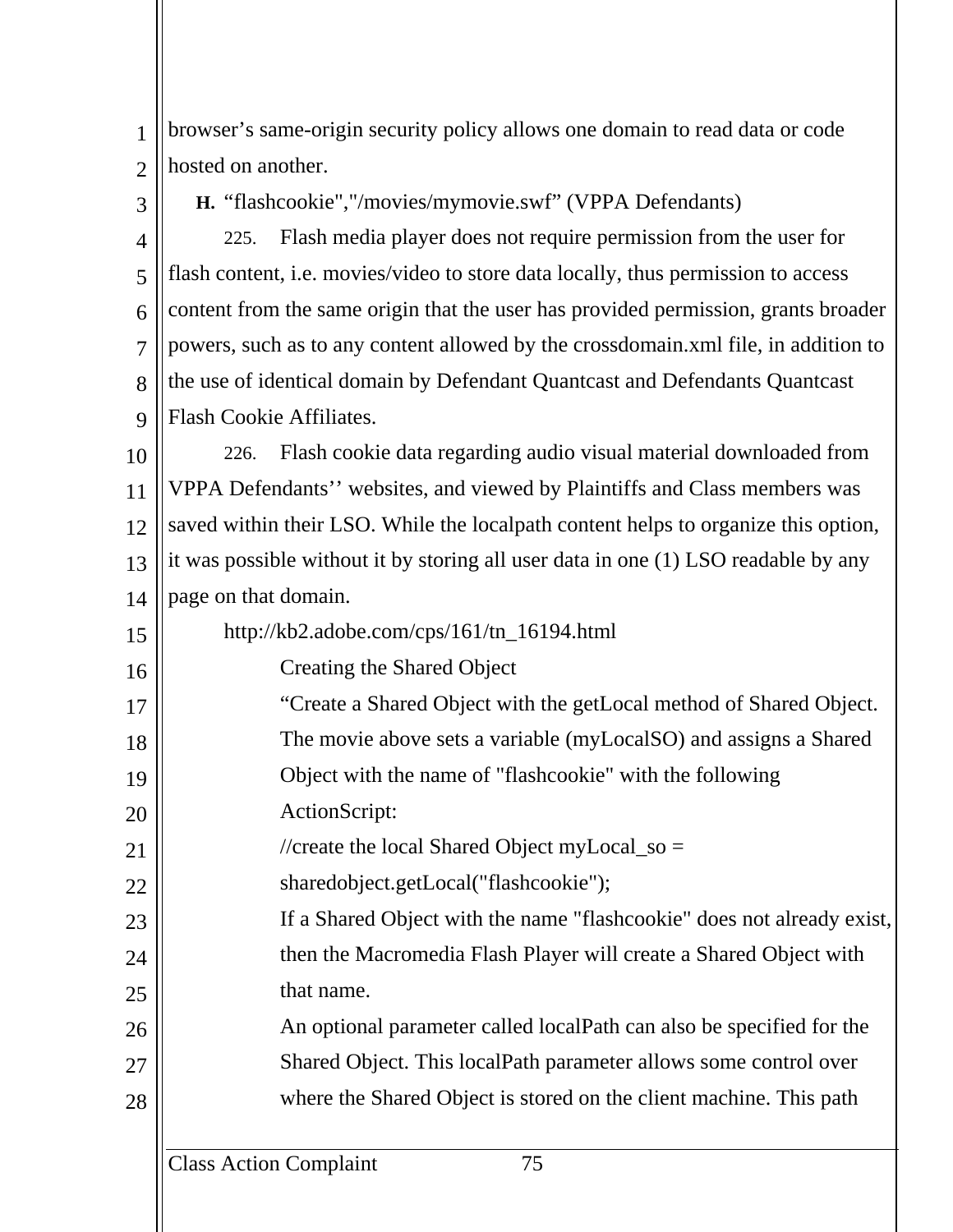|                                                                                                               |                               |      | match or be contained within the URL that the SWF came from. |                               |                                                                                                                                                                                                                                                                                                                                                                                                                                                                                                                                                                                                                                                                                                                                                                                                                                                                                           |  |  |  |
|---------------------------------------------------------------------------------------------------------------|-------------------------------|------|--------------------------------------------------------------|-------------------------------|-------------------------------------------------------------------------------------------------------------------------------------------------------------------------------------------------------------------------------------------------------------------------------------------------------------------------------------------------------------------------------------------------------------------------------------------------------------------------------------------------------------------------------------------------------------------------------------------------------------------------------------------------------------------------------------------------------------------------------------------------------------------------------------------------------------------------------------------------------------------------------------------|--|--|--|
|                                                                                                               |                               |      |                                                              |                               |                                                                                                                                                                                                                                                                                                                                                                                                                                                                                                                                                                                                                                                                                                                                                                                                                                                                                           |  |  |  |
| Therefore, if the movie that creates the Shared Object on the client                                          |                               |      |                                                              |                               |                                                                                                                                                                                                                                                                                                                                                                                                                                                                                                                                                                                                                                                                                                                                                                                                                                                                                           |  |  |  |
| machine is at http://www.mydomain.com/movies/mymovie.swf then                                                 |                               |      |                                                              |                               |                                                                                                                                                                                                                                                                                                                                                                                                                                                                                                                                                                                                                                                                                                                                                                                                                                                                                           |  |  |  |
| the localPath parameter can be set                                                                            |                               |      |                                                              |                               |                                                                                                                                                                                                                                                                                                                                                                                                                                                                                                                                                                                                                                                                                                                                                                                                                                                                                           |  |  |  |
| $\overline{4}$<br>tohttp://www.mydomain.com/movies/mymovie.swf,/,/movies,<br>5<br>or/movies/mymovie.swf.<br>6 |                               |      |                                                              |                               |                                                                                                                                                                                                                                                                                                                                                                                                                                                                                                                                                                                                                                                                                                                                                                                                                                                                                           |  |  |  |
|                                                                                                               |                               |      |                                                              |                               |                                                                                                                                                                                                                                                                                                                                                                                                                                                                                                                                                                                                                                                                                                                                                                                                                                                                                           |  |  |  |
| $myLocal_s$ =                                                                                                 |                               |      |                                                              |                               |                                                                                                                                                                                                                                                                                                                                                                                                                                                                                                                                                                                                                                                                                                                                                                                                                                                                                           |  |  |  |
|                                                                                                               |                               |      |                                                              |                               |                                                                                                                                                                                                                                                                                                                                                                                                                                                                                                                                                                                                                                                                                                                                                                                                                                                                                           |  |  |  |
|                                                                                                               |                               |      |                                                              |                               |                                                                                                                                                                                                                                                                                                                                                                                                                                                                                                                                                                                                                                                                                                                                                                                                                                                                                           |  |  |  |
|                                                                                                               |                               |      |                                                              |                               |                                                                                                                                                                                                                                                                                                                                                                                                                                                                                                                                                                                                                                                                                                                                                                                                                                                                                           |  |  |  |
|                                                                                                               |                               |      |                                                              |                               |                                                                                                                                                                                                                                                                                                                                                                                                                                                                                                                                                                                                                                                                                                                                                                                                                                                                                           |  |  |  |
|                                                                                                               |                               |      |                                                              |                               |                                                                                                                                                                                                                                                                                                                                                                                                                                                                                                                                                                                                                                                                                                                                                                                                                                                                                           |  |  |  |
|                                                                                                               |                               |      |                                                              |                               |                                                                                                                                                                                                                                                                                                                                                                                                                                                                                                                                                                                                                                                                                                                                                                                                                                                                                           |  |  |  |
|                                                                                                               |                               |      |                                                              |                               |                                                                                                                                                                                                                                                                                                                                                                                                                                                                                                                                                                                                                                                                                                                                                                                                                                                                                           |  |  |  |
|                                                                                                               |                               |      |                                                              |                               |                                                                                                                                                                                                                                                                                                                                                                                                                                                                                                                                                                                                                                                                                                                                                                                                                                                                                           |  |  |  |
|                                                                                                               |                               |      |                                                              |                               |                                                                                                                                                                                                                                                                                                                                                                                                                                                                                                                                                                                                                                                                                                                                                                                                                                                                                           |  |  |  |
|                                                                                                               |                               |      |                                                              |                               |                                                                                                                                                                                                                                                                                                                                                                                                                                                                                                                                                                                                                                                                                                                                                                                                                                                                                           |  |  |  |
|                                                                                                               |                               |      |                                                              |                               |                                                                                                                                                                                                                                                                                                                                                                                                                                                                                                                                                                                                                                                                                                                                                                                                                                                                                           |  |  |  |
|                                                                                                               |                               |      |                                                              |                               |                                                                                                                                                                                                                                                                                                                                                                                                                                                                                                                                                                                                                                                                                                                                                                                                                                                                                           |  |  |  |
| Cookie                                                                                                        | Date                          | Size | Path                                                         | User                          | Domain                                                                                                                                                                                                                                                                                                                                                                                                                                                                                                                                                                                                                                                                                                                                                                                                                                                                                    |  |  |  |
| Name                                                                                                          | Created/                      |      |                                                              | ID                            |                                                                                                                                                                                                                                                                                                                                                                                                                                                                                                                                                                                                                                                                                                                                                                                                                                                                                           |  |  |  |
|                                                                                                               | Changed                       |      |                                                              |                               |                                                                                                                                                                                                                                                                                                                                                                                                                                                                                                                                                                                                                                                                                                                                                                                                                                                                                           |  |  |  |
|                                                                                                               |                               |      |                                                              |                               |                                                                                                                                                                                                                                                                                                                                                                                                                                                                                                                                                                                                                                                                                                                                                                                                                                                                                           |  |  |  |
|                                                                                                               |                               |      |                                                              |                               |                                                                                                                                                                                                                                                                                                                                                                                                                                                                                                                                                                                                                                                                                                                                                                                                                                                                                           |  |  |  |
|                                                                                                               |                               |      |                                                              |                               |                                                                                                                                                                                                                                                                                                                                                                                                                                                                                                                                                                                                                                                                                                                                                                                                                                                                                           |  |  |  |
|                                                                                                               |                               |      |                                                              |                               |                                                                                                                                                                                                                                                                                                                                                                                                                                                                                                                                                                                                                                                                                                                                                                                                                                                                                           |  |  |  |
|                                                                                                               |                               |      |                                                              |                               |                                                                                                                                                                                                                                                                                                                                                                                                                                                                                                                                                                                                                                                                                                                                                                                                                                                                                           |  |  |  |
|                                                                                                               |                               |      |                                                              |                               |                                                                                                                                                                                                                                                                                                                                                                                                                                                                                                                                                                                                                                                                                                                                                                                                                                                                                           |  |  |  |
|                                                                                                               |                               |      |                                                              |                               |                                                                                                                                                                                                                                                                                                                                                                                                                                                                                                                                                                                                                                                                                                                                                                                                                                                                                           |  |  |  |
|                                                                                                               | <b>Class Action Complaint</b> |      | 76                                                           |                               |                                                                                                                                                                                                                                                                                                                                                                                                                                                                                                                                                                                                                                                                                                                                                                                                                                                                                           |  |  |  |
|                                                                                                               |                               |      |                                                              | of the text field as follows: | sharedobject.getLocal("flashcookie","/movies/mymovie.swf");<br>This is useful when more than one local Shared Object is used on a<br>site. For instance, all movies from a certain domain can access a user<br>name stored in a local Shared Object created at the root level (set the<br>localPath to "/") while other information specific to an individual<br>movie can be stored in a Shared Object whose localPath parameter is<br>specific to that movie (set the localPath to"/movies/mymovie.swf").<br>Set the value of the Shared Object Information is stored in the Shared<br>Object by assigning attributes to the data property of the Shared<br>Object. In the above movie, the user name entered in the text field is<br>stored in the Shared Object by assigning a name attribute to the data<br>property of the local shared object and setting it equal to the contents |  |  |  |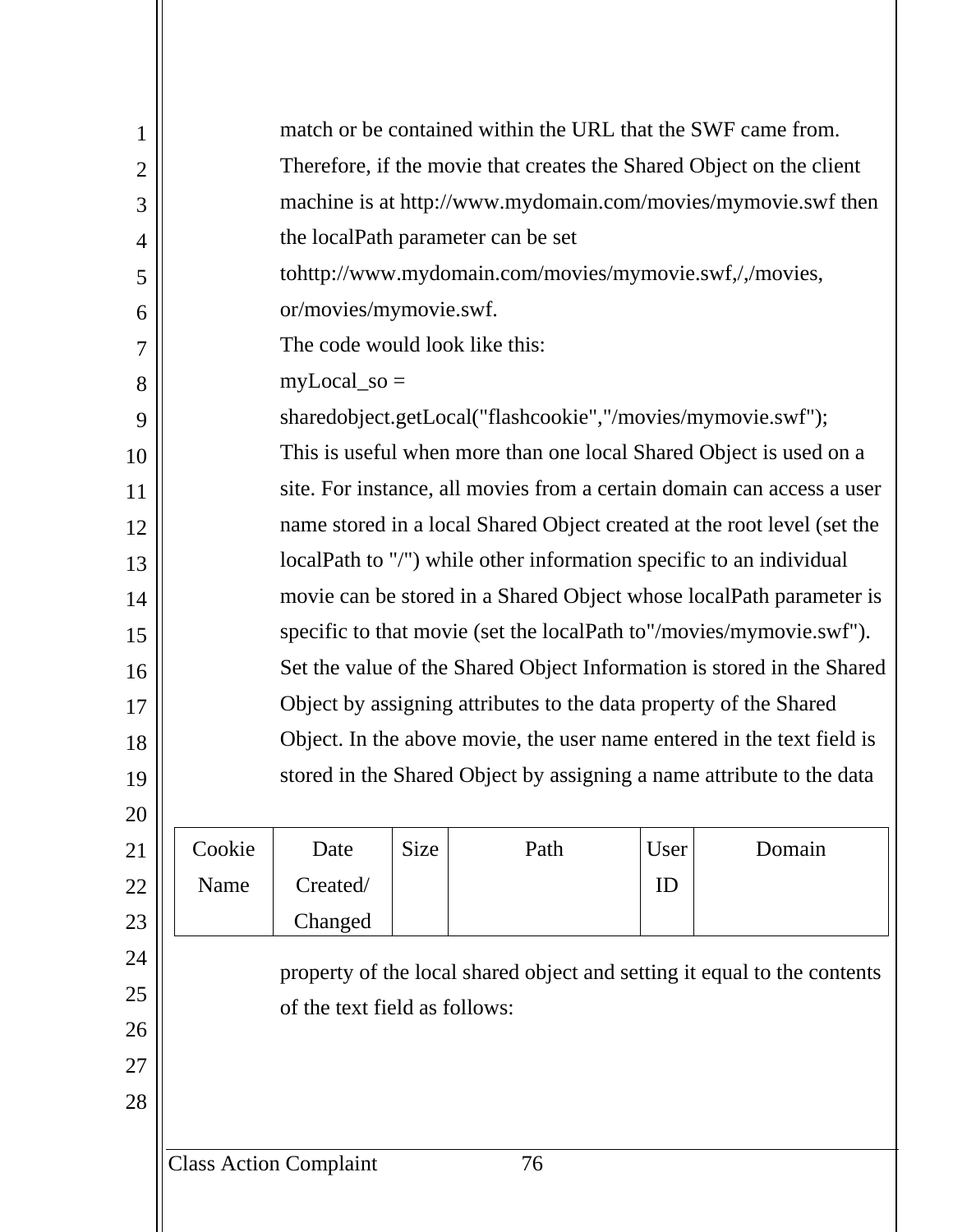| $\mathbf{1}$   |             | 10/12/2009                       | 60 |                                                                    |    | C:\Users\Owner\App N2A  media.mtvu.com\[[IM                             |
|----------------|-------------|----------------------------------|----|--------------------------------------------------------------------|----|-------------------------------------------------------------------------|
| $\overline{2}$ |             | http://medi $4:33:28 \text{ PM}$ |    | Data\Roaming\MacroMUEPORT]]\media.mtvns                            |    |                                                                         |
| 3              | a.mtvu.co   | 10/28/2009                       |    | media\Flash                                                        | DE | ervices.com                                                             |
| $\overline{4}$ |             | m/[[IMPO   10:14:43 PM           |    | Player\#SharedObject                                               |    |                                                                         |
| 5              | RT]]/medi   |                                  |    | $S\setminus$                                                       |    |                                                                         |
| 6              | a.mtvnserv  |                                  |    |                                                                    |    |                                                                         |
| $\overline{7}$ | ices.com/p  |                                  |    |                                                                    |    |                                                                         |
| 8              | layer/relea |                                  |    |                                                                    |    |                                                                         |
| 9              | se DownS    |                                  |    |                                                                    |    |                                                                         |
| 10             | hiftHistory |                                  |    |                                                                    |    |                                                                         |
| 11             | .sol        |                                  |    |                                                                    |    |                                                                         |
| 12             |             |                                  |    | //set the variable "name" equal to the text property //of the      |    |                                                                         |
| 13             |             |                                  |    | textfield"userName" myLocal_so.data.name = userName.text;          |    |                                                                         |
| 14             |             |                                  |    | //increase the variable counter by one for each visit              |    |                                                                         |
| 15             |             | myLocal_so.data.counter++;       |    |                                                                    |    |                                                                         |
| 16             |             |                                  |    | The data is written to the Shared Object when the movie is removed |    |                                                                         |
| 17             |             |                                  |    |                                                                    |    | from the Macromedia Flash Player. To write the data immediately the     |
| 18             |             |                                  |    | methodflushcan be used as follows:                                 |    |                                                                         |
| 19             |             | myLocal_so.flush();              |    |                                                                    |    |                                                                         |
| 20             |             |                                  |    |                                                                    |    | Return the value of the Shared Object When a user returns to the page   |
| 21             |             |                                  |    | the Shared Object is read and its values are displayed.            |    |                                                                         |
| 22             |             |                                  |    |                                                                    |    | userName.text = $myLocal\_so.data.name$ ; $numVisits.text = "You have$  |
| 23             |             |                                  |    | been here " + myLocal_so.data.counter + " times."                  |    |                                                                         |
| 24             |             |                                  |    |                                                                    |    | Because the Shared Object "flashcookie" has already been created on     |
| 25             |             |                                  |    | the client machine, myLocalSO =                                    |    |                                                                         |
| 26             |             |                                  |    |                                                                    |    | sharedobject.getLocal("flashcookie"); will get the data from the Shared |
| 27             |             |                                  |    | Object, which can be used to display the user name and number of   |    |                                                                         |
| 28             |             | visits."                         |    |                                                                    |    |                                                                         |
|                |             | <b>Class Action Complaint</b>    |    | 77                                                                 |    |                                                                         |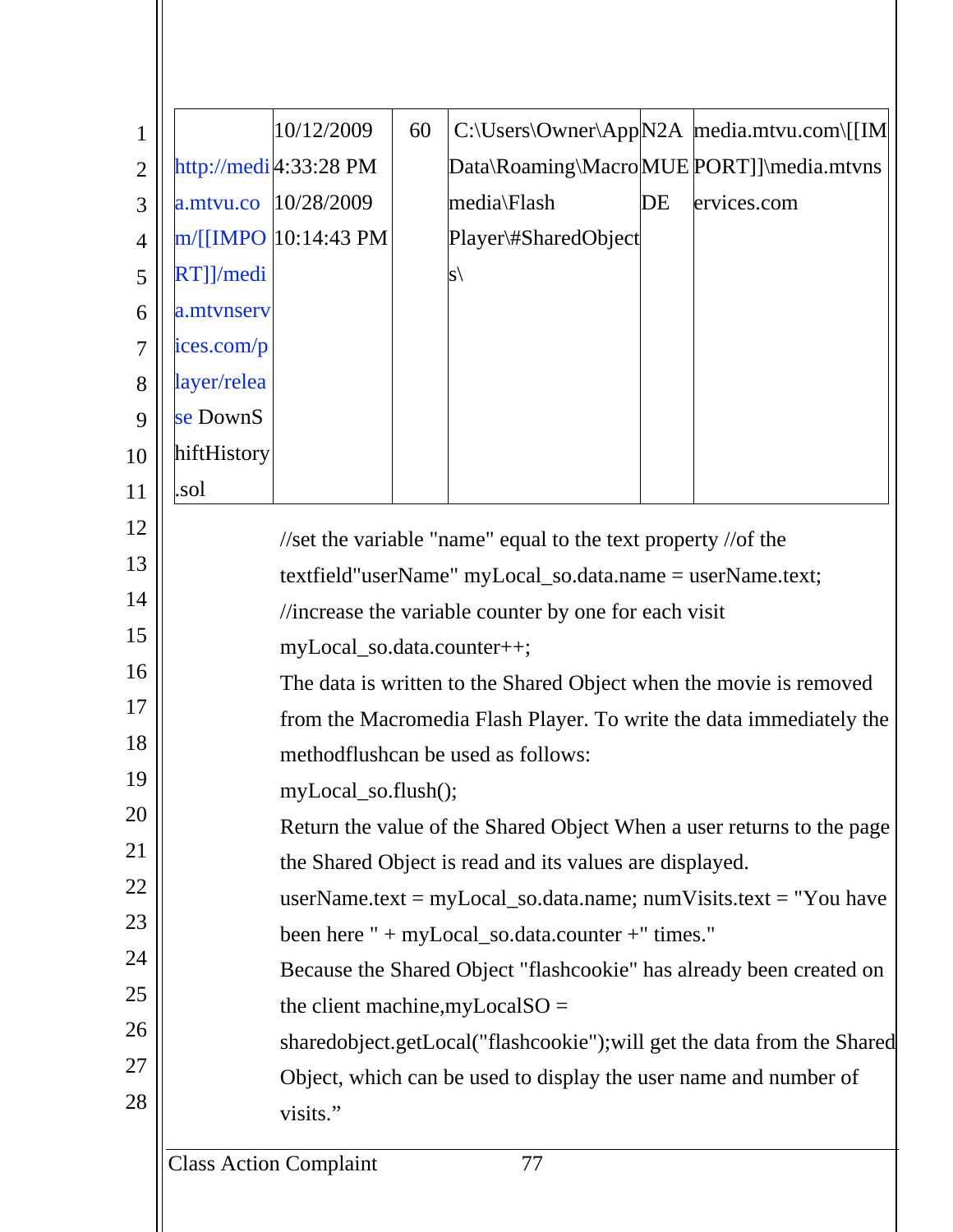| 1              | Such vulnerabilities provided the Defendants the method and means<br>227.             |
|----------------|---------------------------------------------------------------------------------------|
| $\overline{2}$ | to perpetrate its scheme, made the basis of this action, which will include           |
| 3              | anticipated discovery, related in part, to additional flash cookies forensics located |
| $\overline{4}$ | on Class representative Edward Valdez's computer:                                     |
| 5              | Personal Identifying Information<br>$\mathbf{I}$ .                                    |
| 6              | "We see that people are getting more and more privacy aware lately,                   |
| $\overline{7}$ | which is important as cookie use is spiraling out of control. While this              |
| 8              | increases the demand for cookie managing software, browsers                           |
| 9              | supporting the new web standard HTML5 will, in the further future,                    |
| 10             | definitely bring a change; and in my opinion render Flash useless. On                 |
| 11             | the other hand, new plug-ins will emerge and with a tighter coupling                  |
| 12             | of online and offline information, could make keeping one's privacy                   |
| 13             | more and more difficult."                                                             |
| 14             | Jenkins, George. "A Conversation with Jens Muller, CTO at Maxa                        |
| 15             | Research." I've Been Mugged. (June 10, 2010)                                          |
| 16             | http://ivebeenmugged.typepad.com/my_weblog/2010/06/interview-                         |
| 17             | jens-muller.html                                                                      |
| 18             | Defendants' interception of electronic communications, while<br>228.                  |
| 19             | Plaintiffs and Class members visited non-Quantcast Flash Cookie Affiliate             |
| 20             | websites, provided personal identifying information. A user's actions on two          |
| 21             | websites that work with the same advertising network - like logging into a social     |
| <u>22</u>      | network in one site and buying a book in another – can be cross-referenced by         |
| 23             | Defendants to learn more about the user and create a profile about his or her         |
| 24             | online habits. This would allow any entity with access to that LSO to know of the     |
| 25             | viewing interests and habits of the user. The names of the audio visual materials     |
| 26             | viewed can be stored in clean text in the LSO, in addition to, user ID, and any       |
| 27             | additional user data, albeit allegedly anonymized.                                    |
| 28             | Some Quantcast Flash Cookie Affiliates required users that registered<br>229.         |
|                |                                                                                       |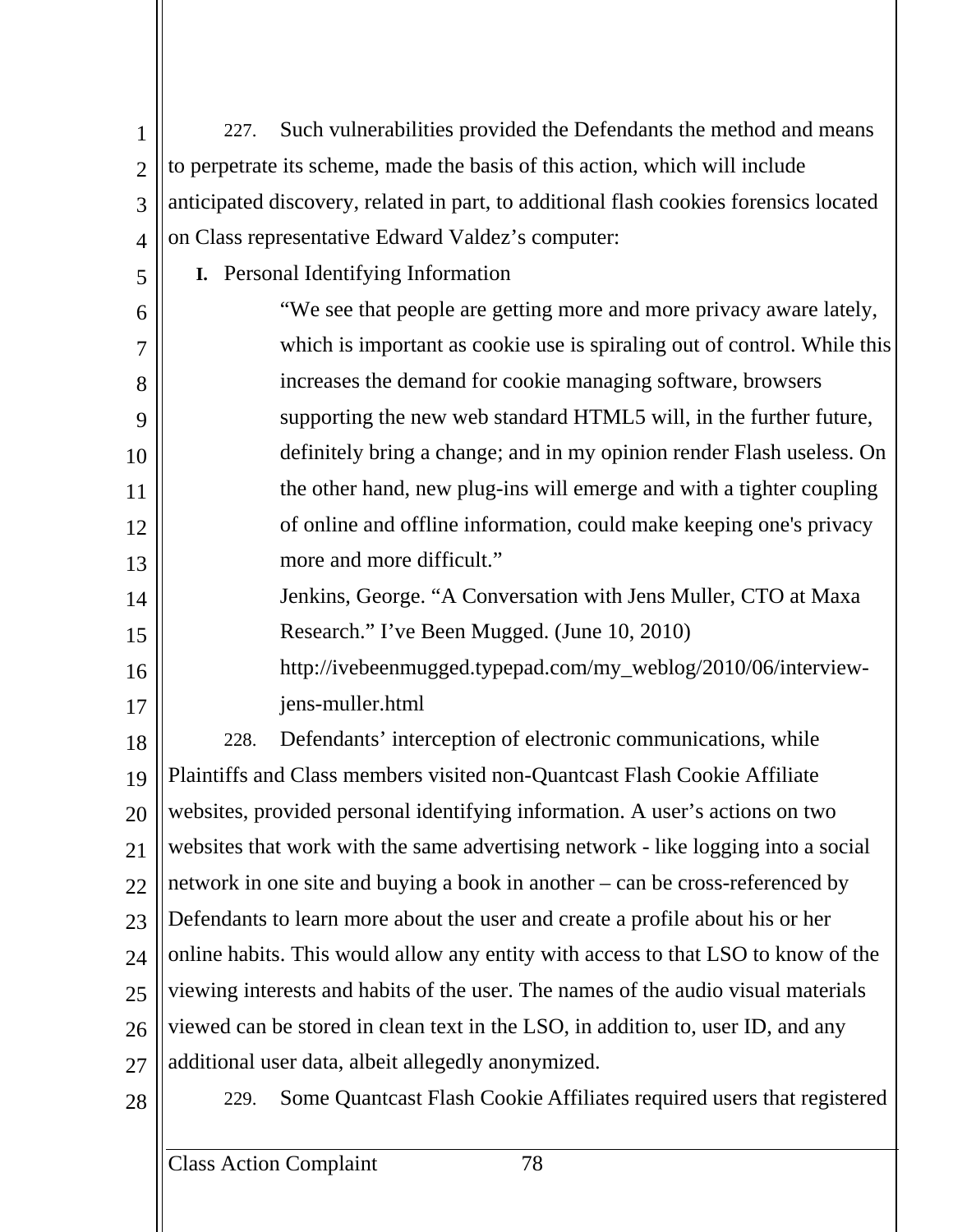1  $\mathcal{D}$ 3 4 5 6 7 8  $\mathbf Q$ 10 11 12 13 14 15 16 17 18 19 20 21 22 23 24 25 26 27 28 Class Action Complaint 79 as a member to provide their name and email address, but most required date of birth, gender, and zip code, thus providing Quantcast access to uniquely indentifying personal information of Quantcast Flash Cookie Affiliate users. There are well reported occurrences of de-anonymization of databases including, but not limited to: the "Massachusetts Data Release," wherein The Massachusetts Group Insurance Commission release of state hospital records was re-anonymized by using 1990 census data that showed 87% (216 million of 248 million) of the United States population reported characteristics that made them uniquely identifiable using only three pieces of data: 5-digit ZIP, gender, date of birth, fiftythree percent of the U.S. population could be uniquely identified using only gender, location (city, town, or municipality), and date of birth, and at the county level approximately 18% of the U.S. population could be uniquely identified. L. Sweeney. Uniqueness of Simple Demographics in the U.S. Population, LIDAP-WP4. Carnegie Mellon University, Laboratory for International Data Privacy, Pittsburgh, PA: 2000 (available at http://privacy.cs.cmu.edu/dataprivacy/papers/LIDAP-WP4abstract.html) 230. "In our analysis of anonymized data from around half a million distinct browsers, 84% had unique configurations. Among browsers that had Flash or Java installed, 94% were unique, and only 1% had fingerprints that were seen more than twice. However, our experiment only studied a limited number of variables, and the companies that offer specialized fingerprinting services are likely to use a wider and therefore more powerful range of measurements." https://panopticlick.eff.org/browser-uniqueness.pdf **J.** Flash Cookie Vulnerability "Thoughts on Flash," Steve Jobs (April 2010) Symantec recently highlighted Flash for having one of the worst security records in 2009. We also know first hand that Flash is the number one reason Macs crash.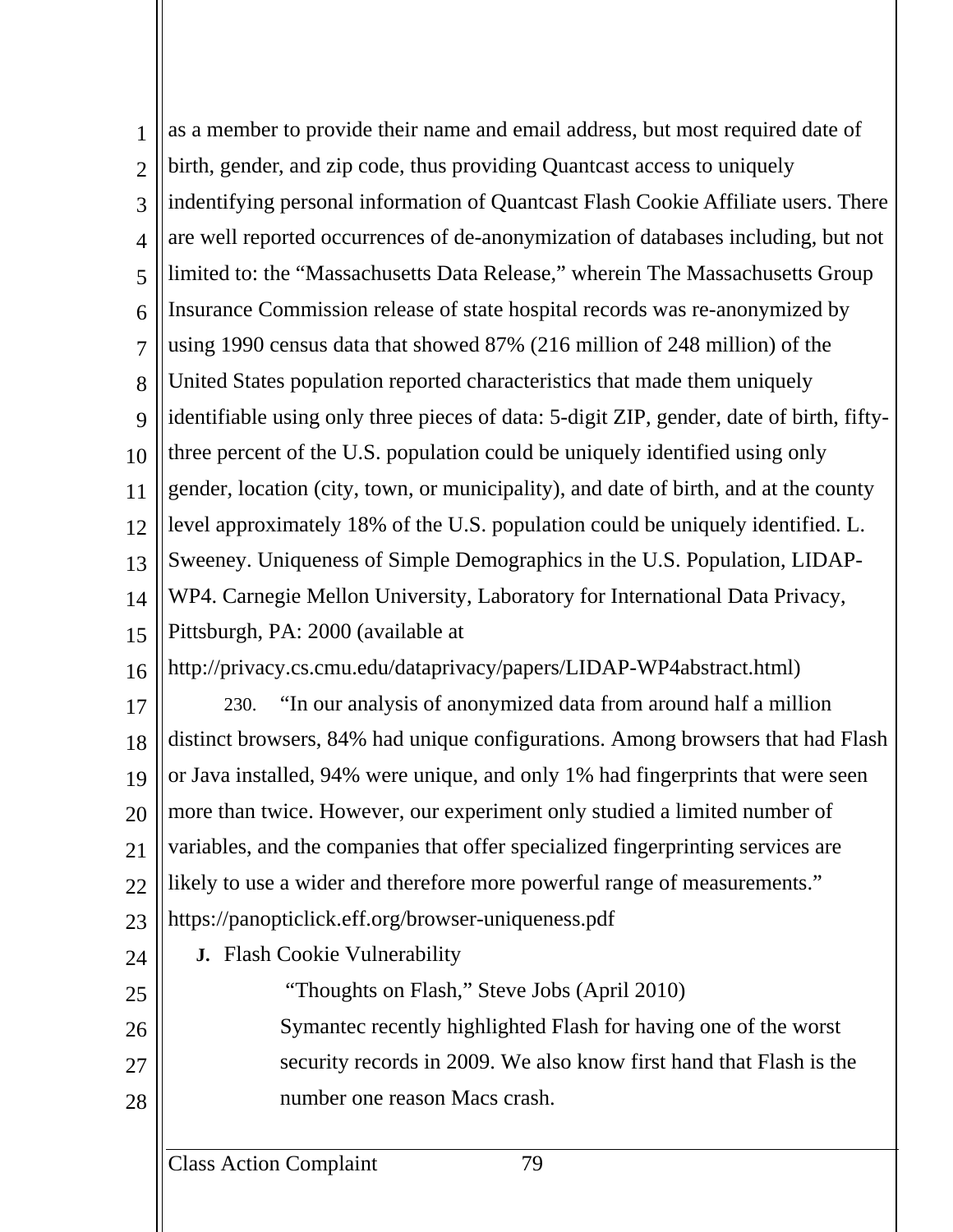| 1              | http://www.apple.com/hotnews/thoughts-on-flash/                                     |
|----------------|-------------------------------------------------------------------------------------|
| $\overline{2}$ | Symantec Global Internet Security Threat Report Trends for 2009<br>231.             |
| 3              | Volume XV, Published April 2010                                                     |
| 4              | Of the top-attacked vulnerabilities that Symantec observed in 2009,                 |
| 5              | four of the top five being exploited were client-side vulnerabilities               |
| 6              | that were frequently targeted by Web-based attacks (table 2). Two of                |
| $\overline{7}$ | these vulnerabilities were in Adobe.                                                |
| 8              | National Cyber Alert System Technical Cyber Security Alert TA10-<br>$\bullet$       |
| 9              | 159A Adobe Flash, Reader, and Acrobat Vulnerability Original                        |
| 10             | release date: June 08, 2010 Last revised: June 11, 2010 Source: US-                 |
| 11             | CERT http://www.us-cert.gov/cas/techalerts/TA10-159A.html                           |
| 12             | Overview                                                                            |
| 13             | According to Adobe, there is a vulnerability in Adobe Flash. This                   |
| 14             | vulnerability affects Flash Player, Reader, Acrobat, and possibly other             |
| 15             | products that support Flash. A remote attacker could exploit this                   |
| 16             | vulnerability to execute arbitrary code."                                           |
| 17             | K. Defendants' Business Practices                                                   |
| 18             | Signaling frustration over privacy issues, Americans are inclined                   |
| 19             | toward strict punishment of information offenders. 70% suggest that a               |
| 20             | company should be fined more than the maximum amount suggested                      |
| 21             | (\$2,500) "if a company purchases or uses someone's information                     |
| 22             | illegally.                                                                          |
| 23             | Turow, Joseph, King, Jennifer, Hoofnagle, Chris Jay, Bleakley, Amy and              |
| 24             | Hennessy, Michael, Americans Reject Tailored Advertising and Three                  |
| 25             | that Enable It (September 29, 2009). http://ssrn.com/abstract=1478214<br>Activities |
| 26             | Defendant Quantcast's activities with Quantcast Flash Cookie<br>232.                |
| 27             | Affiliates occurred throughout the United States. They have secretly obtained       |
| 28             | personal and private information from Plaintiffs and the Class - a course of action |
|                | <b>Class Action Complaint</b><br>80                                                 |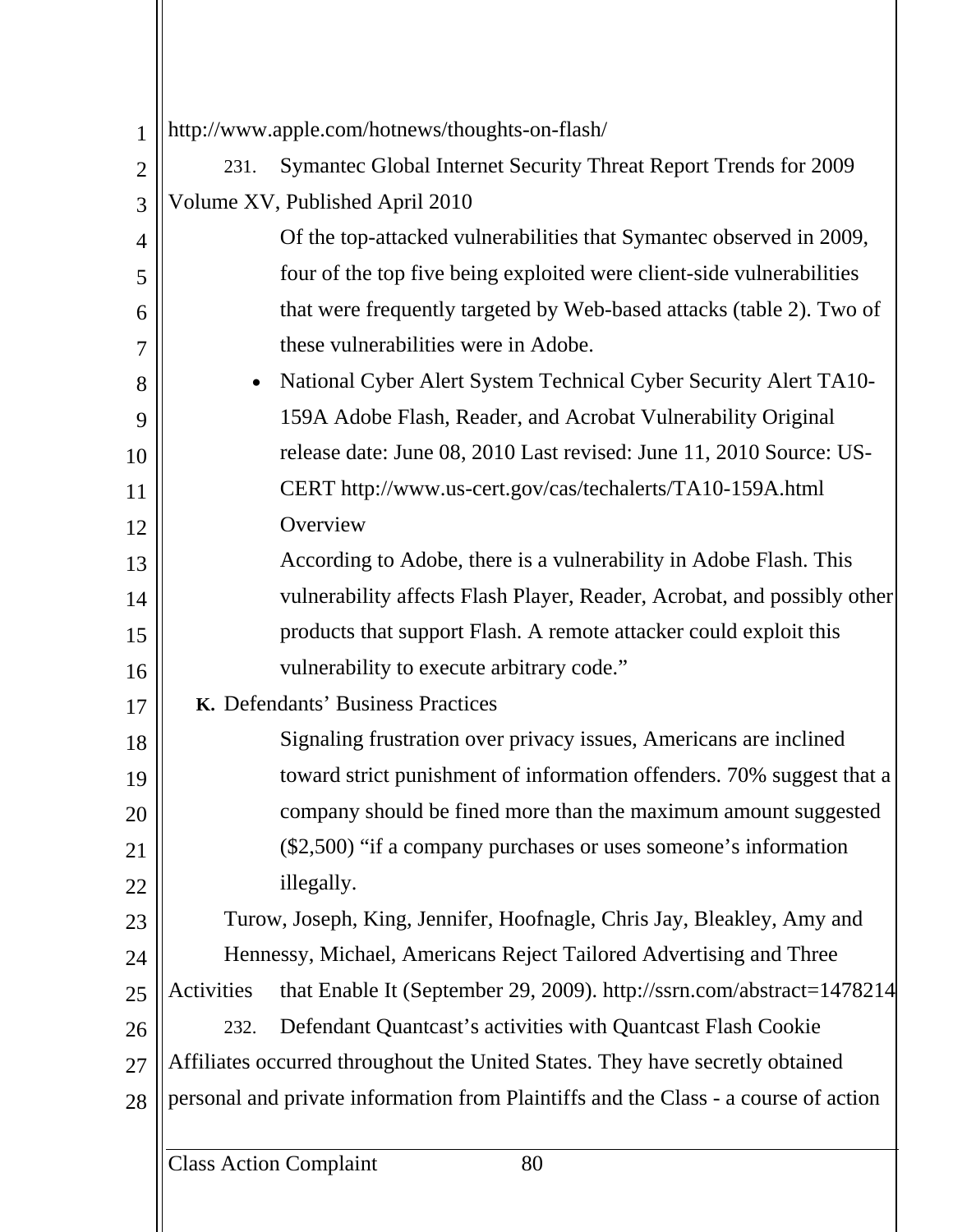1  $\overline{2}$ and a body of information that is protected from interception, access, and disclosure by federal law.

3 4 5 6 7 8  $\mathbf Q$ 233. Defendants used, interfered with, and intermeddled with Class members' ownership of their personal property, namely, their computers, by, directly or indirectly, secretly depositing cookies on their computers, secretly accessing their computers to obtain information contained in and enabled by the cookie, and secretly collecting personal data and information regarding each Class members' Internet surfing habits contained in electronic storage on his/her computer.

10 11 12 13 14 15 16 234. At all relevant times, Defendants' advertising technology has contained secret information-gathering capacities that were not disclosed to or known by Plaintiffs or the Class and which permitted Defendants to surreptitiously, in an unauthorized manner, and for tortious and unlawful purposes, intercept and access Plaintiffs' and the Class members' personal and private information, monitor their Internet activity, and create detailed personal profiles based on such information.

17 18 19 20 21 22 23 24 25 235. At all relevant times, Plaintiffs and the Class, as part of their normal Internet browsing and usage, visited websites that, unbeknownst to them Defendants utilized and/or facilitated tracking and profiling technology. Since they were doing so in the privacy of their own homes or offices, and since Defendants did not display any warning or indication that they were collecting or transmitting personal and private information to or from their computer systems, Plaintiffs and the Class had a reasonable expectation of privacy as to the nature of their activity and the contents of any information they provided to or obtained from a particular website.

26 27 28 236. Defendants have used those cookies and other surreptitious datacollection methods to secretly intercept and access computer users' personal data and web browsing habits and have transmitted this information to Defendants for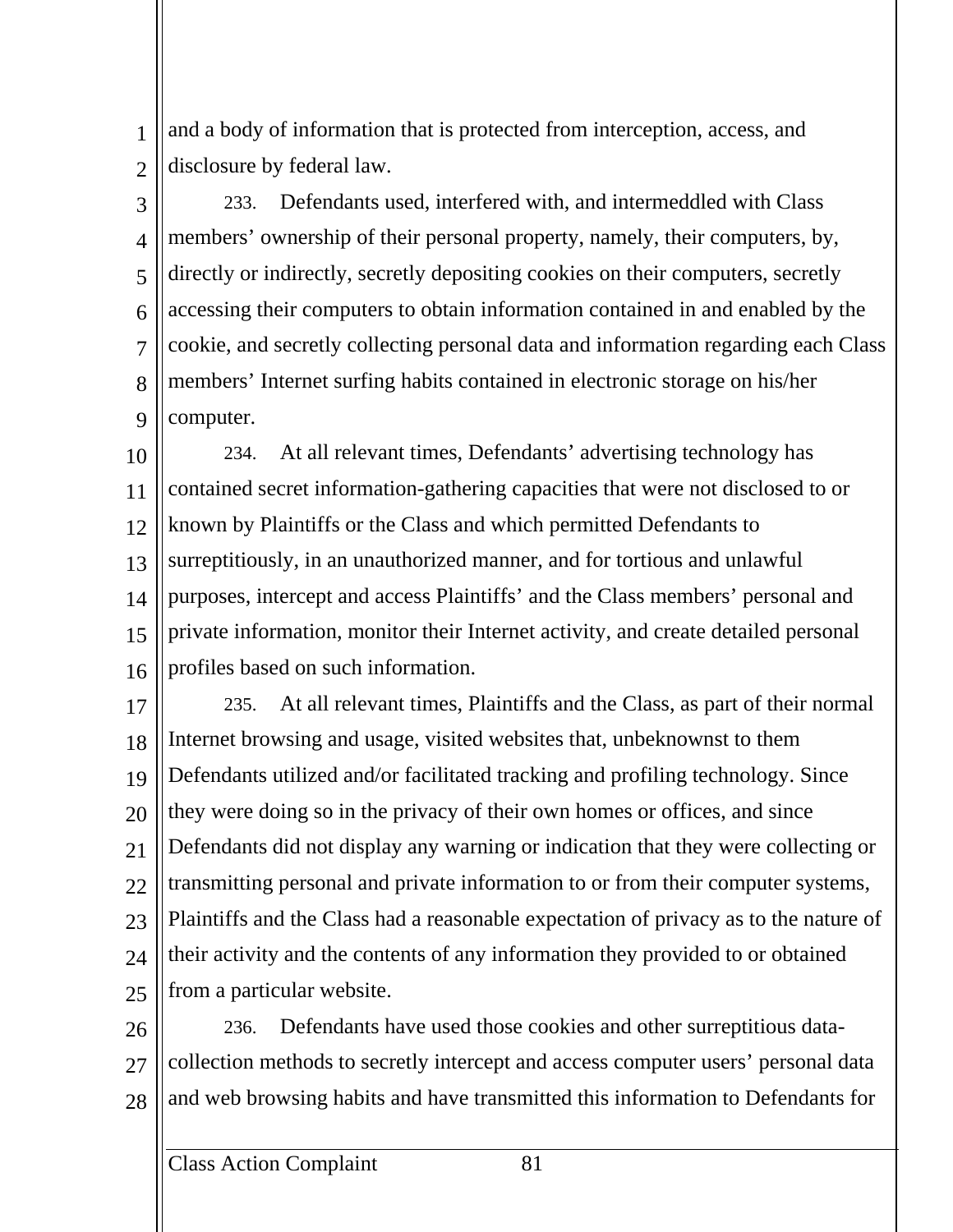1 their own commercial benefit.

 $\mathcal{L}$ 3 4 237. Defendants collected and/or disclosed covered information of Class members about all or substantially all of their online activity, including across websites.

5 6 7 8  $\mathbf Q$ 238. Defendant Quantcast did not only engage in online tracking and profiling activities, but further boasts on its website that due to the depth and breadth of the online profiles of Internet users that it surreptitiously compiles and creates, it is able to create detailed, user-specific behavioral profiles of the Internet users.

10 11 12 13 239. Defendant Quantcast's profiling, and tracking technologies, coupled with its behavioral data compilation tools, allowed Internet website publishers and advertisers to target Class members based on personal profiling and data collection technology.

14 15 16 17 18 19 20 21 22 23 24 25 26 27 240. Defendants' business practice unfairly wrests control from users who choose to delete their cookies in order to avoid being tracked. Advertising networks use unique IDs to identify the same user or computer across many different websites. Users who are aware of this may delete their cookies periodically, believing that the new cookies they receive will contain new unique identifiers, thus hindering the ability of advertising networks to track their behavior across sites. Using flash cookies to re-identify users overrides this control, with little available redress for users. Although users may arguably protect themselves by periodically deleting their Flash cookies as well, the means for doing so are extremely obscure and difficult even for savvy consumers to use. Flash specifically attempts to obfuscate data within each LSO by controlling the format and forcing a binary serialization of any stored data, thus bypassing the web browser's same-origin security policy, allowing an application hosted on one domain to read data or code hosted on another.

28

241. Defendants failed to disclose that its applied technologies also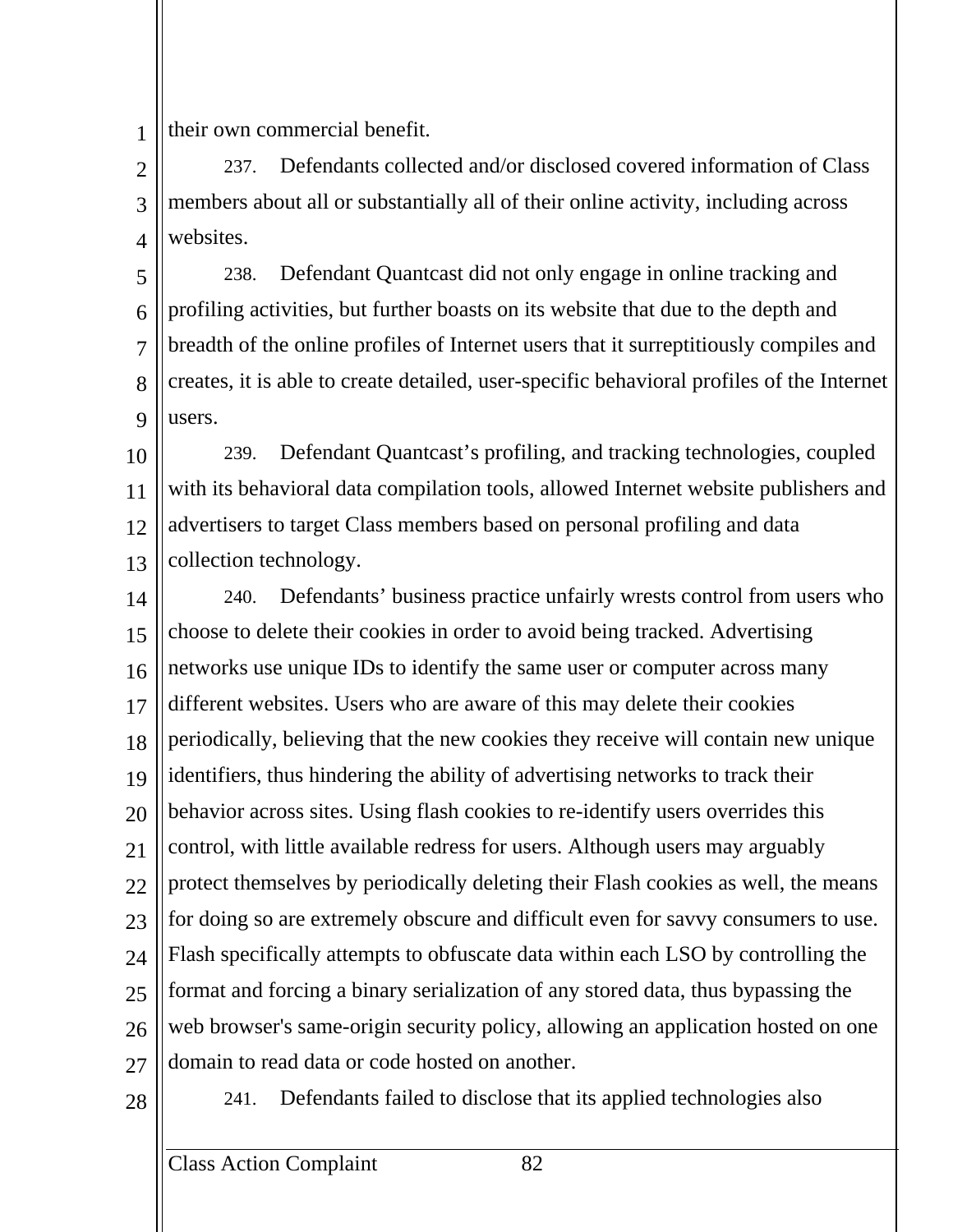| $\mathbf{1}$   | provide Defendants with the ability to surreptitiously intercept, access, and collect |  |  |  |  |
|----------------|---------------------------------------------------------------------------------------|--|--|--|--|
| $\overline{2}$ | electronic communications and information from unsuspecting Internet users –          |  |  |  |  |
| 3              | including Plaintiffs and the Class. This sensitive information may include such       |  |  |  |  |
| $\overline{4}$ | things as what the web user looked at and what he/she bought, the materials           |  |  |  |  |
| 5              | he/she read, details about his/her financial situation, his/her sexual preference,    |  |  |  |  |
| 6              | health conditions and even more specific information like his/her name, home          |  |  |  |  |
| $\overline{7}$ | address, e-mail address and telephone number.                                         |  |  |  |  |
| 8              | Defendants intercepted Class members' electronic communications<br>242.               |  |  |  |  |
| 9              | for the purpose of committing a tortious or criminal act, and violated the            |  |  |  |  |
| 10             | constitutional rights of Plaintiffs and Class members.                                |  |  |  |  |
| 11             | Defendants failed to post clearly and conspicuously on their website,<br>243.         |  |  |  |  |
| 12             | including but not limited to the following:                                           |  |  |  |  |
| 13             | The identity of the covered entity collecting the covered information.<br>a.          |  |  |  |  |
| 14             | b. A description of any covered information collected by the covered                  |  |  |  |  |
| 15             | entity.                                                                               |  |  |  |  |
| 16             | How the covered entity collects covered information.<br>c.                            |  |  |  |  |
| 17             | The specific purposes for which the covered entity collects and uses<br>d.            |  |  |  |  |
| 18             | covered information.                                                                  |  |  |  |  |
| 19             | e. How the covered entity stores covered information.                                 |  |  |  |  |
| 20             | How the covered entity may merge, link, or combine covered<br>f.                      |  |  |  |  |
| 21             | information collected about the individual with other information                     |  |  |  |  |
| 22             | about the individual that the covered entity may acquire from                         |  |  |  |  |
| 23             | unaffiliated parties.                                                                 |  |  |  |  |
| 24             | How long the covered entity retains covered information in<br>g.                      |  |  |  |  |
| 25             | identifiable form.                                                                    |  |  |  |  |
| 26             | h. How the covered entity disposes of or renders anonymous covered                    |  |  |  |  |
| 27             | information after the expiration of the retention period.                             |  |  |  |  |
| 28             | The purposes for which covered information may be disclosed, and<br>i.                |  |  |  |  |
|                |                                                                                       |  |  |  |  |
|                | <b>Class Action Complaint</b><br>83                                                   |  |  |  |  |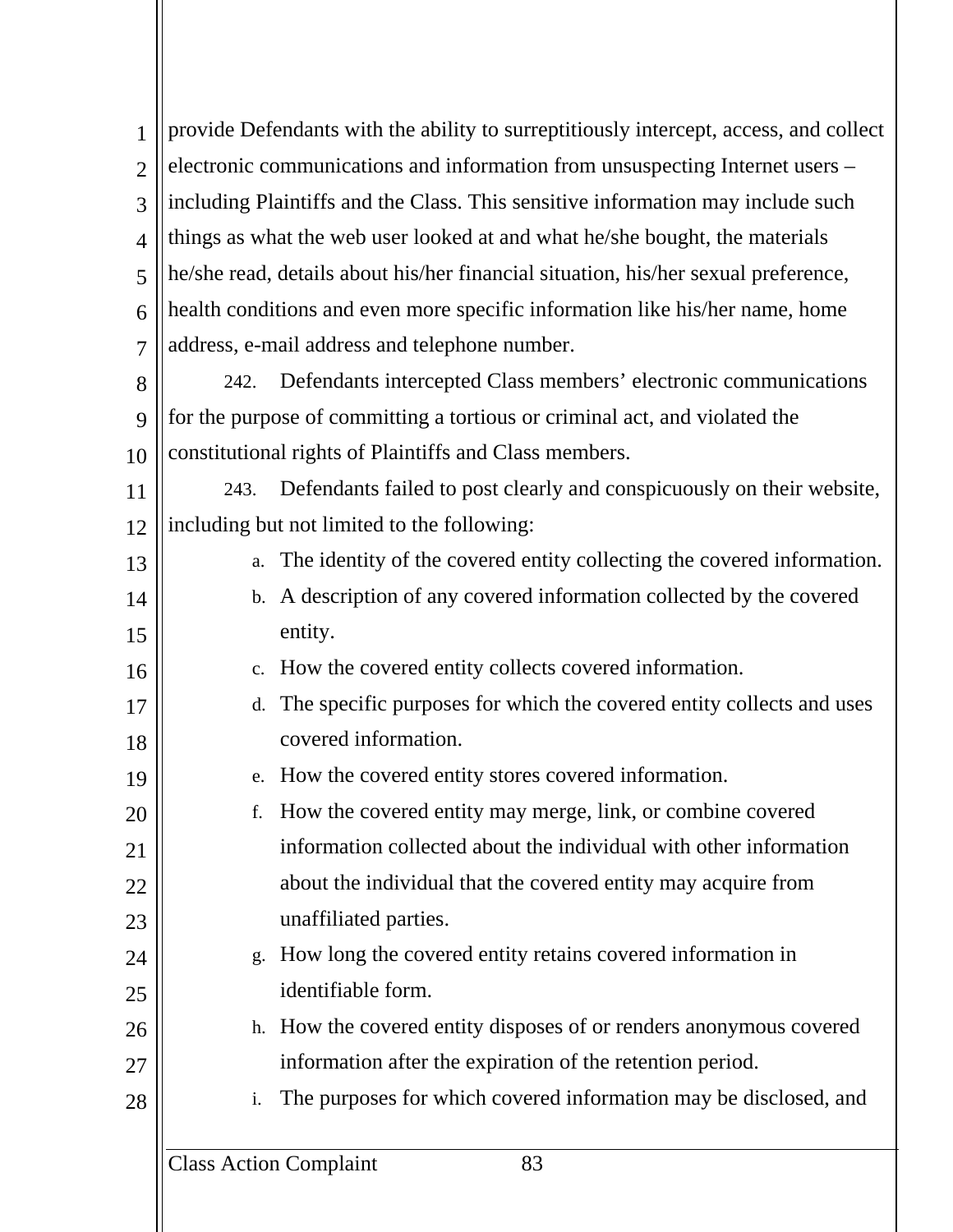| 1              |             | the categories of unaffiliated parties who may receive such                        |
|----------------|-------------|------------------------------------------------------------------------------------|
| $\overline{2}$ |             | information for each such purpose.                                                 |
| 3              | j.          | The choice and means the covered entity offers individuals to limit or             |
| $\overline{4}$ |             | prohibit the collection and disclosure of covered information, in                  |
| 5              |             | accordance with this section.                                                      |
| 6              |             | k. The means by and the extent to which individuals may obtain access              |
| $\overline{7}$ |             | to covered information that has been collected by the covered entity in            |
| 8              |             | accordance with this section.                                                      |
| 9              | 1.          | A means by which an individual may contact the covered entity with                 |
| 10             |             | any inquiries or complaints regarding the covered entity's handling of             |
| 11             |             | covered information.                                                               |
| 12             |             | m. The process by which the covered entity notifies individuals of                 |
| 13             |             | material changes to its privacy notice.                                            |
| 14             | n.          | A hyperlink to or a listing of the Federal Trade Commission's online               |
| 15             |             | consumer complaint form or the toll-free telephone number for the                  |
| 16             |             | <b>Commission's Consumer Response Center.</b>                                      |
| 17             | 244.        | In all cases where some notice was provided, that notice was                       |
| 18             |             | insufficient, misleading, and inadequate. Consent under such circumstances was     |
| 19             | impossible. |                                                                                    |
| 20             | 245.        | In no case as alleged in this complaint, was adequate, informed notice             |
| 21             |             | provided to any class member of the true nature and function of the Defendant's    |
| 22             | service.    |                                                                                    |
| 23             | 246.        | In any case where the opportunity of 'opting out' of the Defendant's               |
| 24             |             | service was provided, such 'opt out' rights were misleading, untrue, and           |
| 25             | deceptive.  |                                                                                    |
| 26             | 247.        | In no case was the collection of all Internet communication data of                |
| 27             |             | the consumer halted or affected in any way. All data was still collected. The 'opt |
| 28             |             | out' only affected what advertisements the consumer was shown. Thus, the           |
|                |             | <b>Class Action Complaint</b><br>84                                                |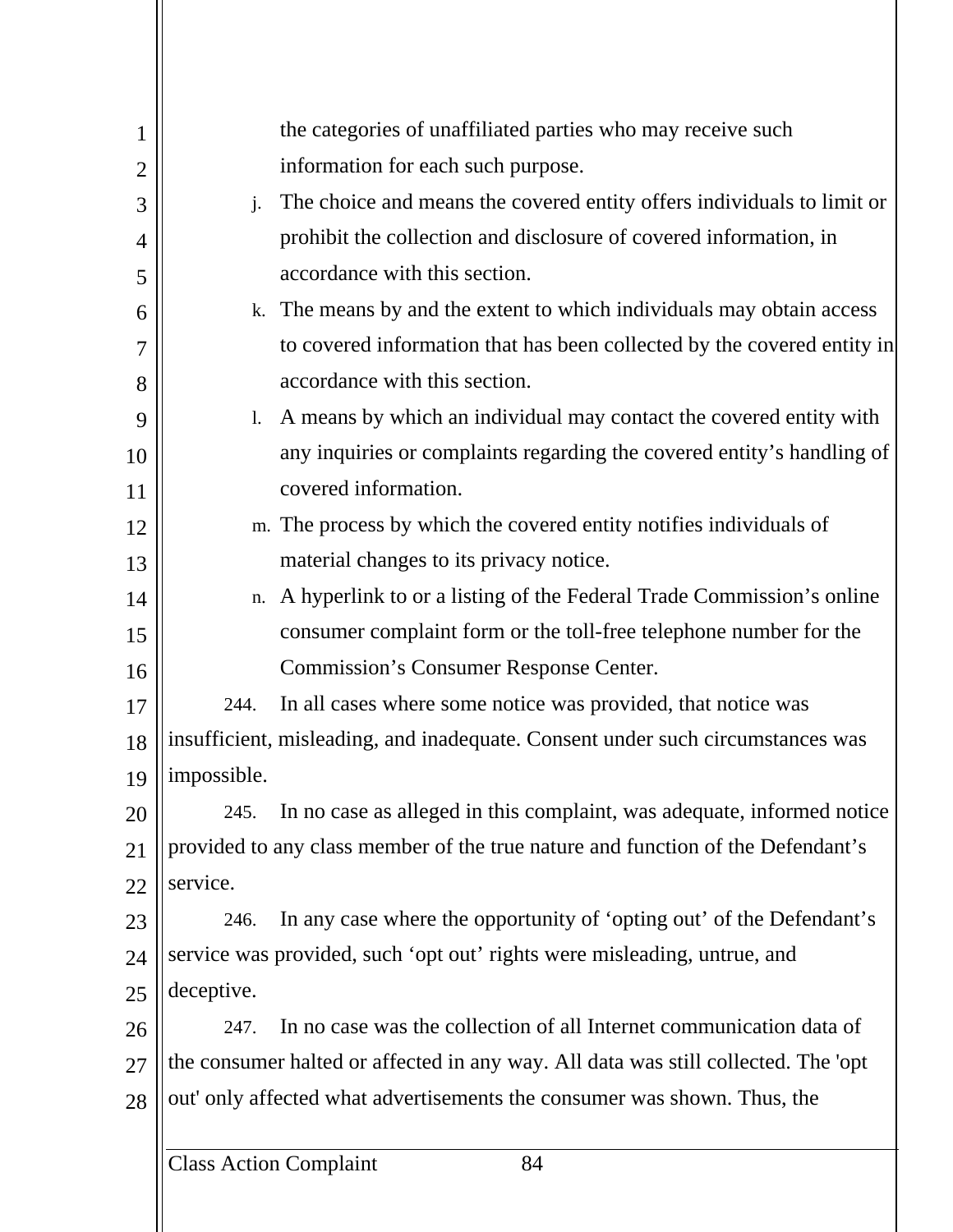1 provision of the opportunity for opting out was, itself, totally misleading.

 $\mathcal{L}$ 3 4 5 6 7 8 9 248. Plaintiffs and the Class members did not voluntarily disclose their personal and private information, including their Internet surfing habits, to Defendants - and indeed never even knew that Defendant Quantcast existed or conducted data collection and monitoring activities upon and across its clients' websites. Plaintiffs and the Class members provided such information, and had their Internet habits monitored, without their knowledge or consent, and would not have consented having their personal and private information, including their online profiles, used for Defendants' commercial gain.

10 11 12 249. Defendants did not obtain consent from Plaintiffs and Class members for any collection or use of their data and was not allowed to decline consent at the time such statement was presented to the Class members.

13 14 15 16 250. Defendants did not obtain consent from Plaintiffs and Class members for any disclosure of covered information to unaffiliated parties and was not allowed to decline consent at the time such statement was presented to the Class members.

17 18 19 20 21 251. Defendants have covertly, without consent, and in an unauthorized, deceptive, invasive, unfair, and deceptive manner implanted Internet "flash cookies" upon Internet users' computer hard disk drives to use its local storage within the flash media player to back up browser cookies for the purposes of restoring them later.

22 23 24 252. Defendant intentionally accessed Plaintiffs and Class members' computers without authorization or exceeded authorized access to obtain information from protected computers involved in interstate communications.

25 26 27 253. Defendants sold, shared, and/or otherwise disclosed covered information of Class members to an unaffiliated party without first obtaining the consent of the Class members to whom the covered information related.

254. At all relevant times, Plaintiffs and Class Members' personal and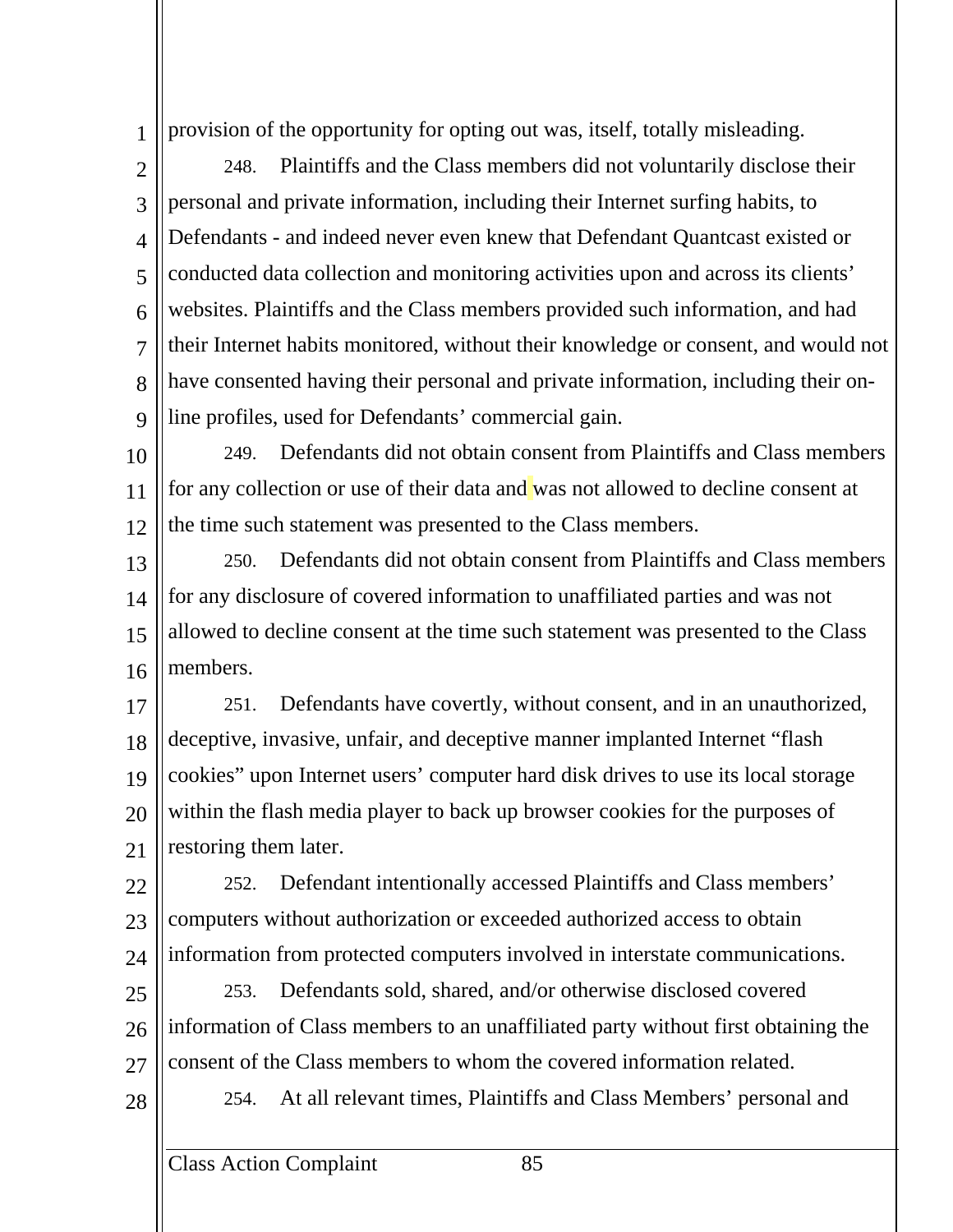1  $\mathcal{D}$ 3 4 5 6 private information was intercepted by and/or accessed by Defendants and transmitted to them on a regular basis, without alerting Internet users in any manner. As a result, Defendants were able to and did access Plaintiffs' and Class Members' computer systems and/or intercept their electronic communications without authorization. Defendants have obtained, compiled, and used this personal information for their own commercial purposes.

7 8  $\mathbf Q$ 10 11 12 13 14 255. Defendants intercepted Class members' electronic communications for the purposes of implanting unauthorized flash cookies on Class members' computers; repeatedly accessing electronic communications without Class members' knowledge and consent so as to profile such persons' web browsing habits, secretly tracking Class members' activities on the Internet and collecting personal information about consumers and profiting from the use of the illegally obtained information, all to Defendants' benefit and Class members' detriment. 256. Defendants intentionally intercepted, endeavored to intercept, or

15 16 procured another person to intercept or endeavor to intercept the electronic communication of Plaintiffs and Class members.

17 18 19 20 21 22 23 257. Defendant has, either directly or by aiding, abetting and/or conspiring to do so, knowingly, recklessly, or negligently disclosed, exploited, misappropriated and/or engaged in widespread commercial usage of Plaintiffs' and the Class' private and sensitive information for Defendants' own benefit without Plaintiffs' or the Class' knowledge, authorization, or consent. Such conduct constitutes a highly offensive and dangerous invasion of Plaintiffs' and the Class' privacy.

24 25 26 258. Defendants used and consumed the resources of the Plaintiffs and Class members' computers and substantially increased their Internet bandwidth by gathering user information and transferring such to Defendants.

27 28 259. Defendants caused harm and damages to Plaintiffs and Class members' computers finite resources, depleted and exhausted its memory, thus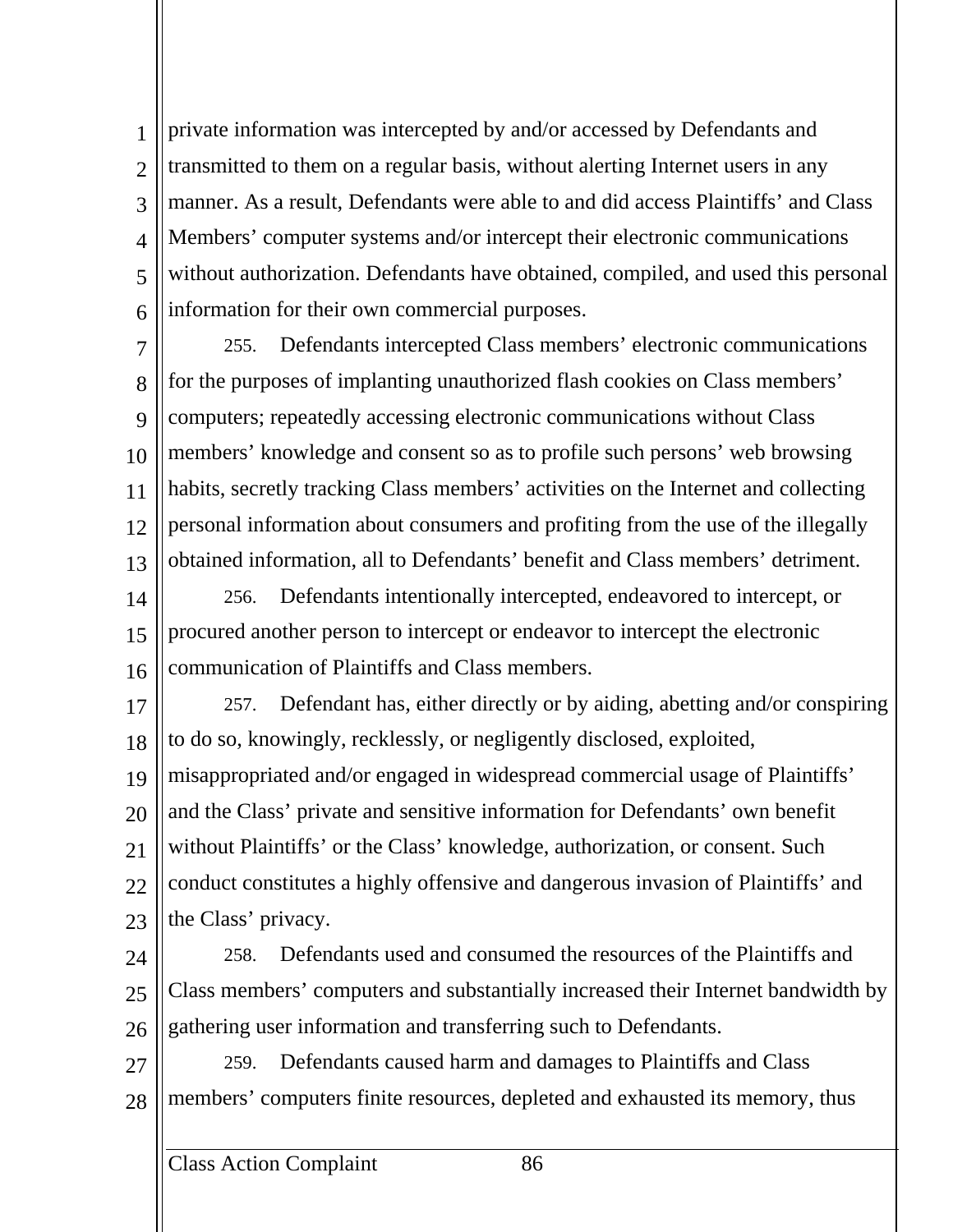1  $\overline{2}$ 3 causing an actual inability to use it for its intended purposes, and significant unwanted CPU activity, disk usage, and network traffic resulting in instability issues, such as applications freezing, failure to boot, and system-wide crashes.

4 5 6 7 260. Defendants caused harm and damages to the Plaintiffs and Class members including but not limited to, consumption of their device's finite resources, memory depletion which resulted in the actual inability to use it for its intended purposes.

8  $\mathbf Q$ 10 11 12 13 14 15 16 17 18 19 261. The cumulative effect, and the interactions between spyware components, caused the symptoms commonly reported by users: "a computer, which slows to a crawl," or "overwhelmed by the many processes running on it." 262. Defendants' downloads were not evident. Users assumed that the issues related to hardware, Windows installation problems, or another infection, and resorted to contacting technical support experts, or even buying a new computer because the existing system "has become too slow." Class members attempting to repair their own computers risked damaging their system files. Badly infected systems required a clean reinstallation of all their software in order to return to full functionality, with charges of a few hundred dollars to remove viruses and spyware, and unauthorized flash cookies, if serviced in house, or on site such costs exceeded \$40-\$60 per hour.

20 21 263. Defendants harmed Plaintiffs and Class members by its actions which included, but were not limited to, the following:

22 23

24

25

26

27

28

a) Loss of valuable data by attempts to remove flash cookies once discovered;

- b) Incurred economic losses accompanied by an interruption in service;
- c) Functionality of computer interfered with, including an inability of websites visited once flash content was disabled;

d) Information was deleted, or otherwise made unavailable;

e) Impaired the integrity and availability of data, programs and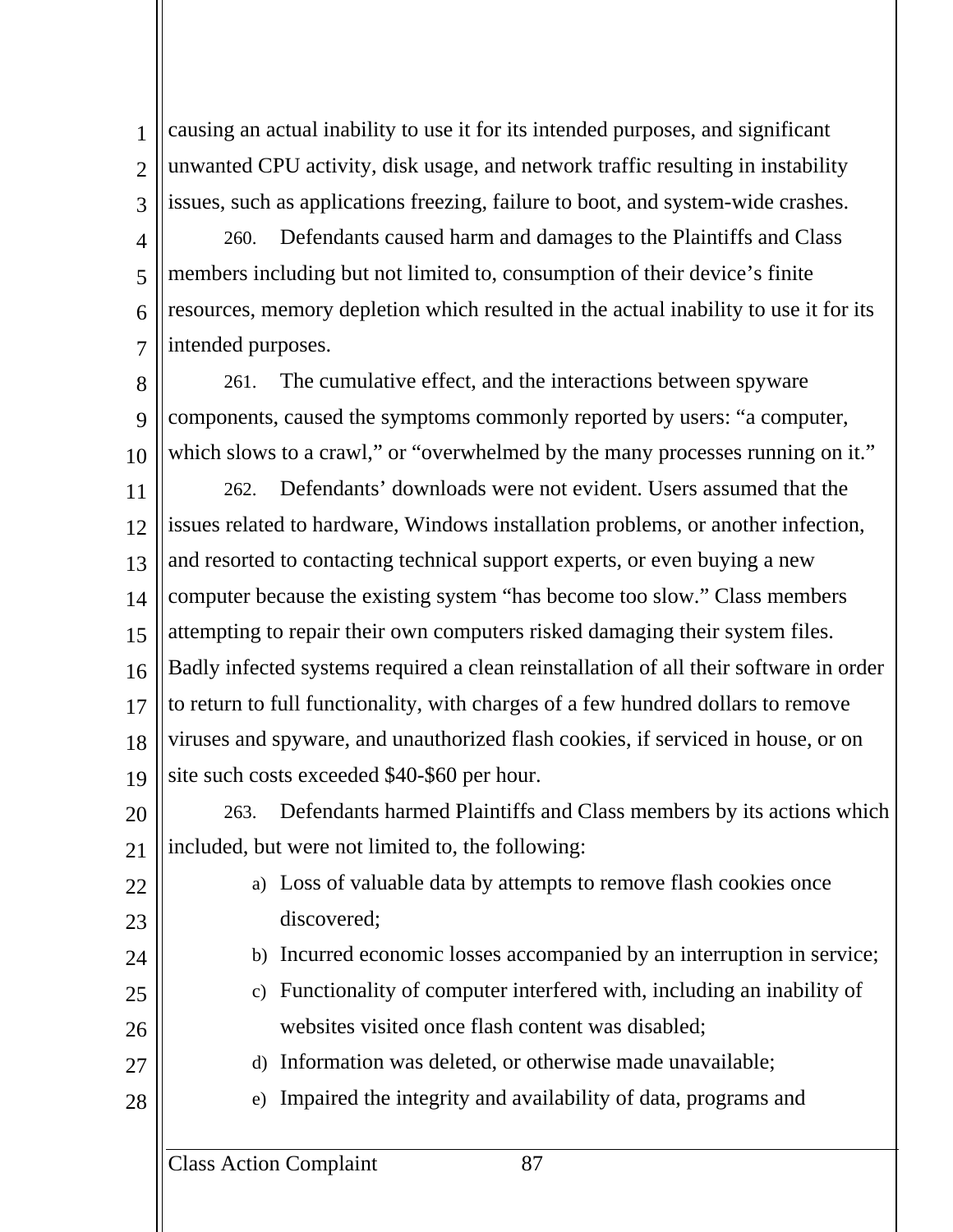| information. |
|--------------|
|              |

| $\overline{2}$ | 264. | Defendants' technology wrongfully monitored Internet users'                         |
|----------------|------|-------------------------------------------------------------------------------------|
| 3              |      | activities at each and every website users visited at which Defendants' products or |
| $\overline{4}$ |      | services were not utilized. The wrongfulness of this conduct is multiplied by the   |
| 5              |      | fact that Defendants aggregate this information about users' habits across          |
| 6              |      | numerous websites and unjustly enriched Defendants to the severe detriment of       |
| $\overline{7}$ |      | Plaintiffs and the Class. Plaintiffs and the Class have been harmed, as they have   |
| 8              |      | been subjected to repeated and unauthorized invasions of their privacy - violations |
| 9              |      | which continue to this day.                                                         |
| 10             |      | L. All Eyes On Flash                                                                |
| 11             | 265. | "All Eyes on Privacy at FTC Event" (January 29, 2010):                              |
| 12             |      | "At the Federal Trade Commission's second public discussion about                   |
| 13             |      | online privacy in Berkeley, California yesterday, panelists discussed               |
| 14             |      | the ways that digital-era technologies impact individuals' privacy and              |
| 15             |      | what can be done about it, the San Francisco Chronicle reports.                     |
| 16             |      | Experts explored Flash cookies, behavioral advertising, data                        |
| 17             |      | matching, inadvertent sharing and other topics, and proposed solutions              |
| 18             |      | such as stricter regulations, greater oversight of third-party application          |
| 19             |      | developers and mandatory notice requirements."                                      |
| 20             | 266. | "Congressman Close to Introducing Privacy Bill" (January 29, 2010):                 |
| 21             |      | "Representative Rick Boucher (D-VA) is close to introducing a                       |
| 22             |      | privacy bill to the House of Representatives that is focused on opt-                |
| 23             |      | in/opt-out requirements for collecting data from Internet users. Our                |
| 24             |      | goal in doing this is to enhance the confidence that Internet users have            |
| 25             |      | that their experience on the Web is secure. [Bill is without a private              |
| 26             |      | cause of action.]                                                                   |
| 27             |      | https://www.privacyassociation.org/publications/2010_01_29_congres                  |
| 28             |      | sman_close_to_introducing_privacy_bill/                                             |
|                |      |                                                                                     |
|                |      | <b>Class Action Complaint</b><br>88                                                 |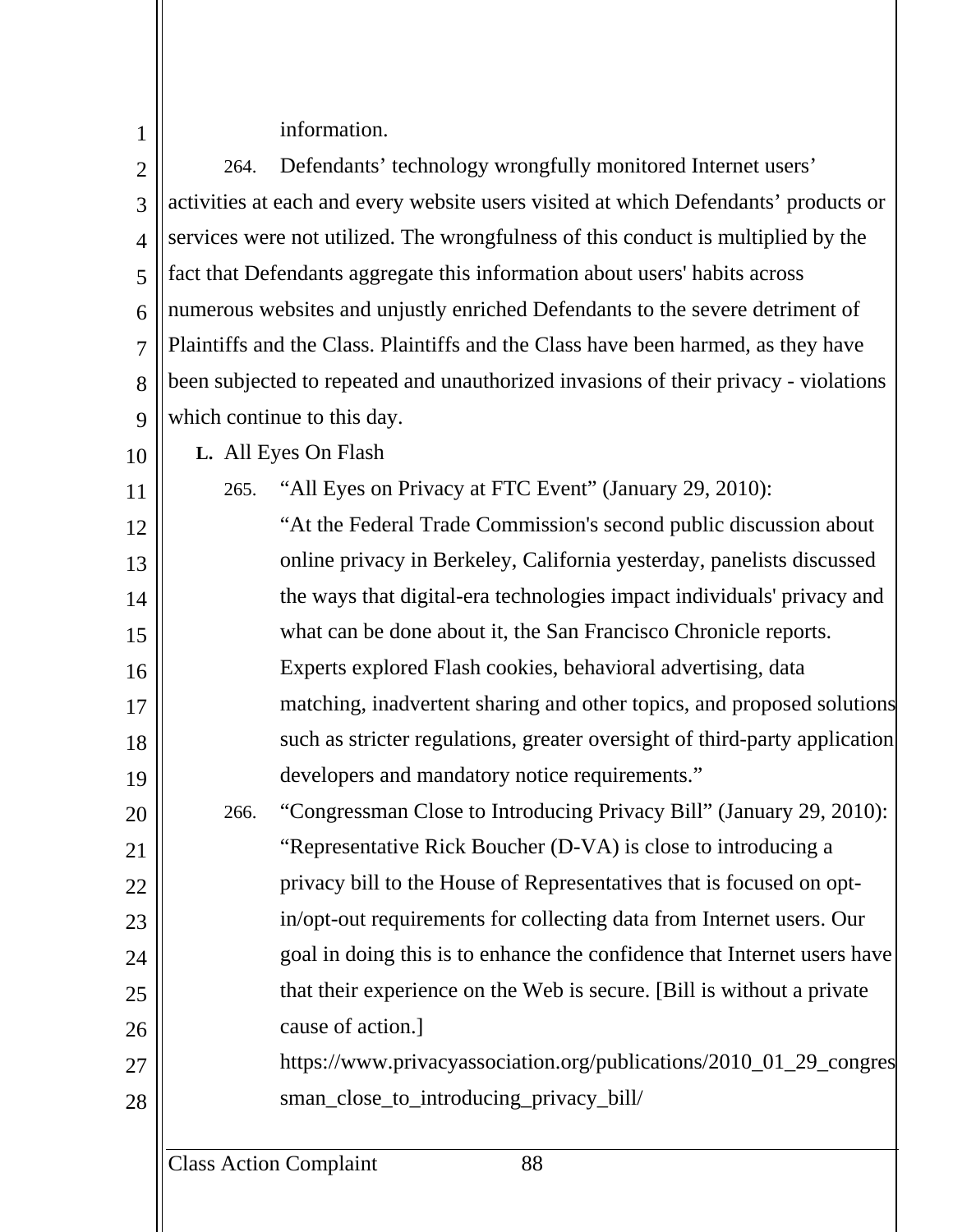| 1              | 267.     | Adobe's Comments:                                                                          |
|----------------|----------|--------------------------------------------------------------------------------------------|
| $\overline{2}$ |          | Adobe condemns the practice of using Local Storage to back up                              |
| 3              |          | browser cookies for the purpose of restoring them later without user                       |
| 4              |          | knowledge and express consent.                                                             |
| 5              |          | http://www.ftc.gov/os/comments/privacyroundtable/544506-                                   |
| 6              |          | 00085.pdf                                                                                  |
| $\overline{7}$ |          | When asked to choose what, if anything should be a company's                               |
| 8              |          | single punishment beyond fines if it uses a person's information                           |
| 9              |          | illegally, 38% of Americans answer that the company should fund                            |
| 10             |          | efforts to help people protect privacy. But over half of Americans                         |
| 11             |          | adults are far tougher: 18% choose that the company should be put                          |
| 12             |          | out of business and 35% select that executives who are responsible                         |
| 13             |          | should face jail time.                                                                     |
| 14             |          | Turow, Joseph, King, Jennifer, Hoofnagle, Chris Jay, Bleakley, Amy                         |
| 15             |          | and Hennessy, Michael, Americans Reject Tailored Advertising and                           |
| 16             |          | Three Activities that Enable It (September 29, 2009). Available at                         |
| 17             |          | SSRN: http://ssrn.com/abstract=1478214                                                     |
| 18             |          | <b>CLASS ALLEGATIONS</b>                                                                   |
| 19             |          | <b>Allegations as to Class Certification</b>                                               |
| 20             | 268.     | Pursuant to Federal Rule of Civil Procedure $23(a)$ , (b)(1), (b)(2), and                  |
| 21             |          | $(b)(3)$ , Plaintiffs bring this action as a class action, on behalf of themselves and all |
| 22             |          | others similarly situated as members of the following classes (collectively, the           |
| 23             | "Class": |                                                                                            |
| 24             | a)       | U.S. Resident Class: All persons residing in the United States that                        |
| 25             |          | accessed a Quantcast Flash Cookie Affiliate website and a flash                            |
| 26             |          | cookie was set on their computer to use its local storage within the                       |
| 27             |          | flash media player to back up browser cookies for the purposes of                          |
| 28             |          | restoring them later.                                                                      |
|                |          |                                                                                            |
|                |          | <b>Class Action Complaint</b><br>89                                                        |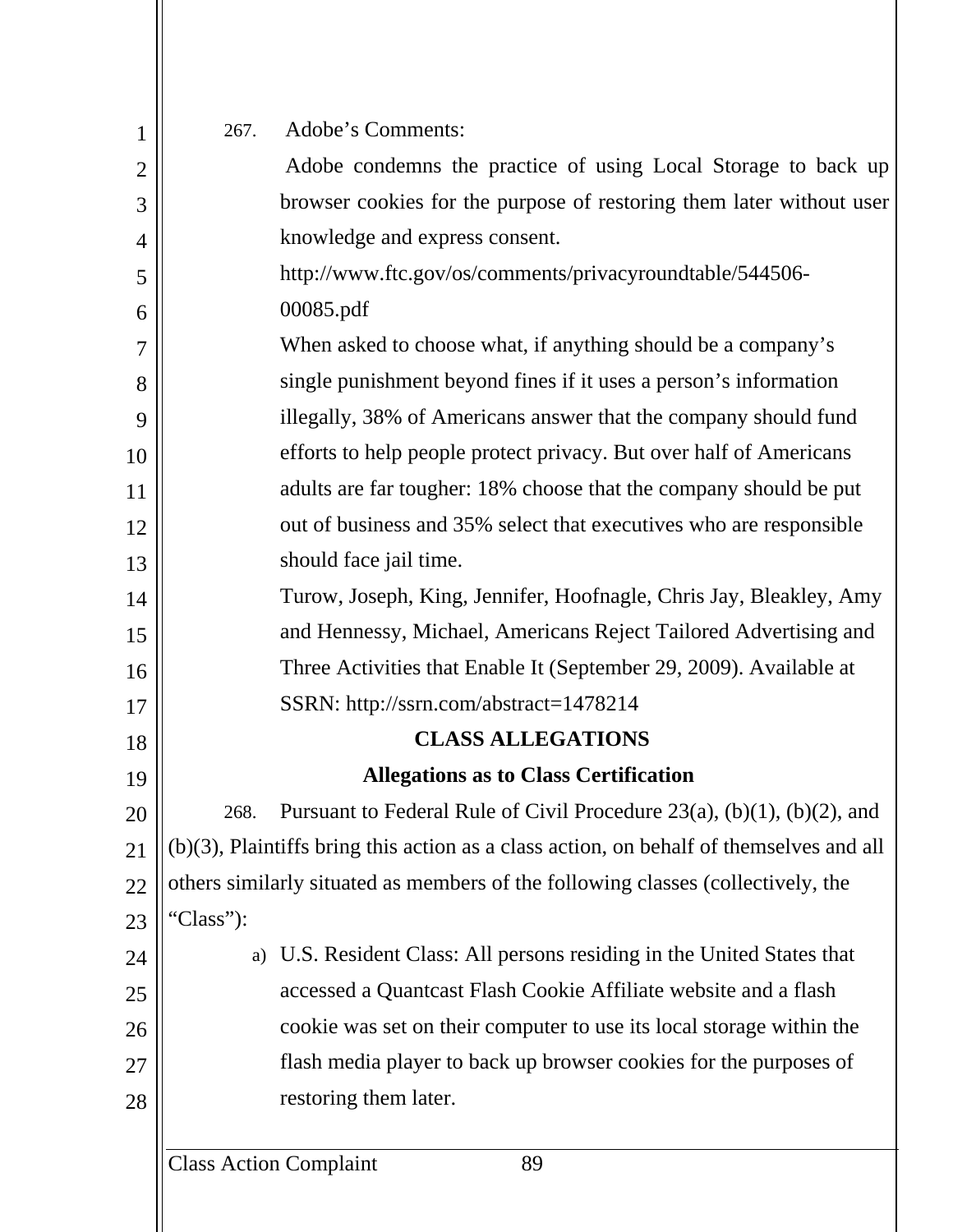| 1              | b) California Resident Class: All persons residing in California that                    |  |  |  |
|----------------|------------------------------------------------------------------------------------------|--|--|--|
| $\overline{2}$ | accessed a Quantcast Flash Cookie Affiliate website and a flash                          |  |  |  |
| 3              | cookie was set on their computer to use its local storage within the                     |  |  |  |
| 4              | flash media player to back up browser cookies for the purposes of                        |  |  |  |
| 5              | restoring them later. All California Resident Class members are also                     |  |  |  |
| 6              | members of the U.S. Resident Class.                                                      |  |  |  |
| 7              | Injunctive Class: All persons after the date of the filing of this<br>$\mathbf{c})$      |  |  |  |
| 8              | complaint, residing in the United States, that accessed a Quantcast                      |  |  |  |
| 9              | Flash Cookie Affiliate website and a flash cookie was set on their                       |  |  |  |
| 10             | computer to use its local storage within the flash media player to back                  |  |  |  |
| 11             | up browser cookies for the purposes of restoring them later.                             |  |  |  |
| 12             | The class action period, (the "Class Period"), pertains to the date, two<br>269.         |  |  |  |
| 13             | years preceding the date of this filing to the date of this filing, that a person        |  |  |  |
| 14             | residing in the United States, that accessed a Quantcast Flash Cookie Affiliate          |  |  |  |
| 15             | website, and a flash cookie was set on their computer to use its local storage           |  |  |  |
| 16             | within the flash media player to back up browser cookies for the purposes of             |  |  |  |
| 17             | restoring them later.                                                                    |  |  |  |
| 18             | Pursuant to Federal Rule of Civil Procedure $23(a)$ , (b)(1), (b)(2), and<br>270.        |  |  |  |
| 19             | $(b)(3)$ , Plaintiffs bring this class action, on behalf of themselves and the following |  |  |  |
| 20             | classes with respect to Plaintiffs' claims for violation of the:                         |  |  |  |
| 21             | Computer Fraud and Abuse Act (CFAA),<br>a)                                               |  |  |  |
| 22             | Electronic Communications Privacy Act (ECPA),<br>b)                                      |  |  |  |
| 23             | California's Computer Crime Law, (CCCL),<br>C)                                           |  |  |  |
| 24             | Civil Conspiracy, and<br>d)                                                              |  |  |  |
| 25             | Unjust Enrichment against ALL DEFENDANTS:<br>e)                                          |  |  |  |
| 26             | All persons residing in United States who, during the period of                          |  |  |  |
| 27             | July 1, 2008 to July 1, 2010 (the "Class Period"), accessed a                            |  |  |  |
| 28             | Quantcast Flash Cookie Affiliate website and a flash cookie was                          |  |  |  |
|                |                                                                                          |  |  |  |
|                | <b>Class Action Complaint</b><br>90                                                      |  |  |  |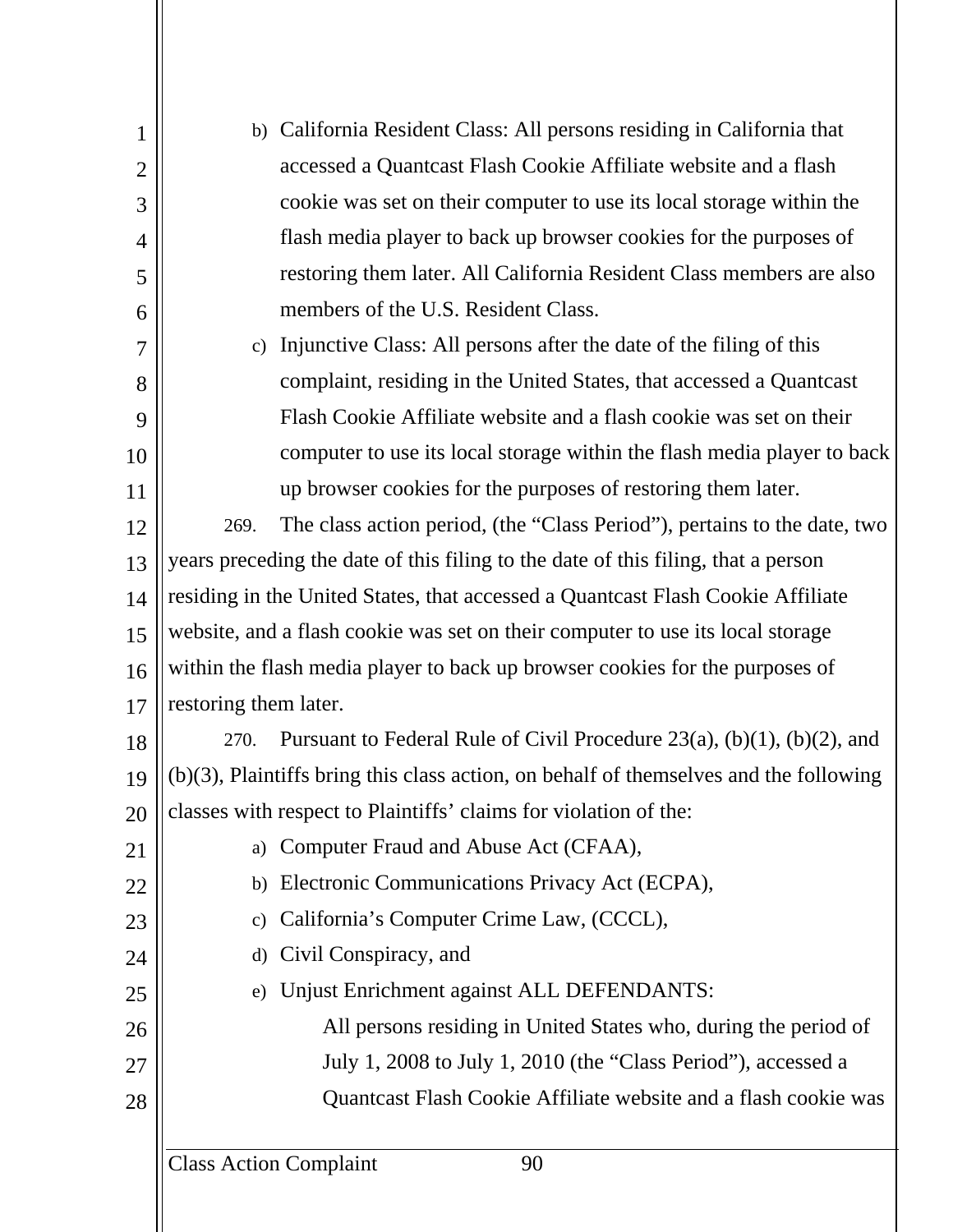| $\mathbf 1$    | set on their computer to use its local storage within the flash                          |
|----------------|------------------------------------------------------------------------------------------|
| $\overline{2}$ | media player to back up browser cookies for the purposes of                              |
| 3              | restoring them later.                                                                    |
| $\overline{4}$ | (hereinafter referred to as "CFAA/ ECPA/CCCL Subclass.")                                 |
| 5              | Pursuant to Federal Rule of Civil Procedure $23(a)$ , (b)(1), (b)(2), and<br>271.        |
| 6              | $(b)(3)$ , Plaintiffs bring this class action, on behalf of themselves and the following |
| $\overline{7}$ | class with respect to Plaintiffs' claims for violation of the:                           |
| 8              | Video Privacy Protection Act<br>a)                                                       |
| 9              | California's Computer Crime Law (CCCL),<br>b)                                            |
| 10             | California's Invasion of Privacy Act, against DEFENDANT<br>$\mathbf{c})$                 |
| 11             | <b>QUANTCAST, ALONE:</b>                                                                 |
| 12             | All persons residing in United States who, during the period of                          |
| 13             | July 1, 2008 to July 1, 2010 (the "Class Period"), accessed a                            |
| 14             | Quantcast Flash Cookie Affiliate website and a flash cookie was                          |
| 15             | set on their computer to use its local storage within the flash                          |
| 16             | media player to back up browser cookies for the purposes of                              |
| 17             | restoring them later.                                                                    |
| 18             | (hereinafter referred to as "Quantcast Subclass.")                                       |
| 19             | Pursuant to Federal Rule of Civil Procedure $23(a)$ , (b)(1), (b)(2), and<br>272.        |
| 20             | $(b)(3)$ , Plaintiffs bring this class action, on behalf of themselves and the following |
| 21             | class with respect to Plaintiff's claims for violation of the:                           |
| 22             | Protection Act<br>Privacy<br>Video<br>$($ "VPPA" $),$<br>against                         |
| 23             | DEFENDANTS MYSPACE, ABC, ESPN, HULU, JIBJAB,                                             |
| 24             | MTV, NBC, AND DOES 1-20 (hereinafter referred to as                                      |
| 25             | "VPPA Defendants"):                                                                      |
| 26             | All persons residing in United States who, during the period of                          |
| 27             | July 1, 2008 to July 1, 2010 (the "Class Period"), accessed one                          |
| 28             | or more of the VPPA Defendants' website and a flash cookie                               |
|                |                                                                                          |
|                | <b>Class Action Complaint</b><br>91                                                      |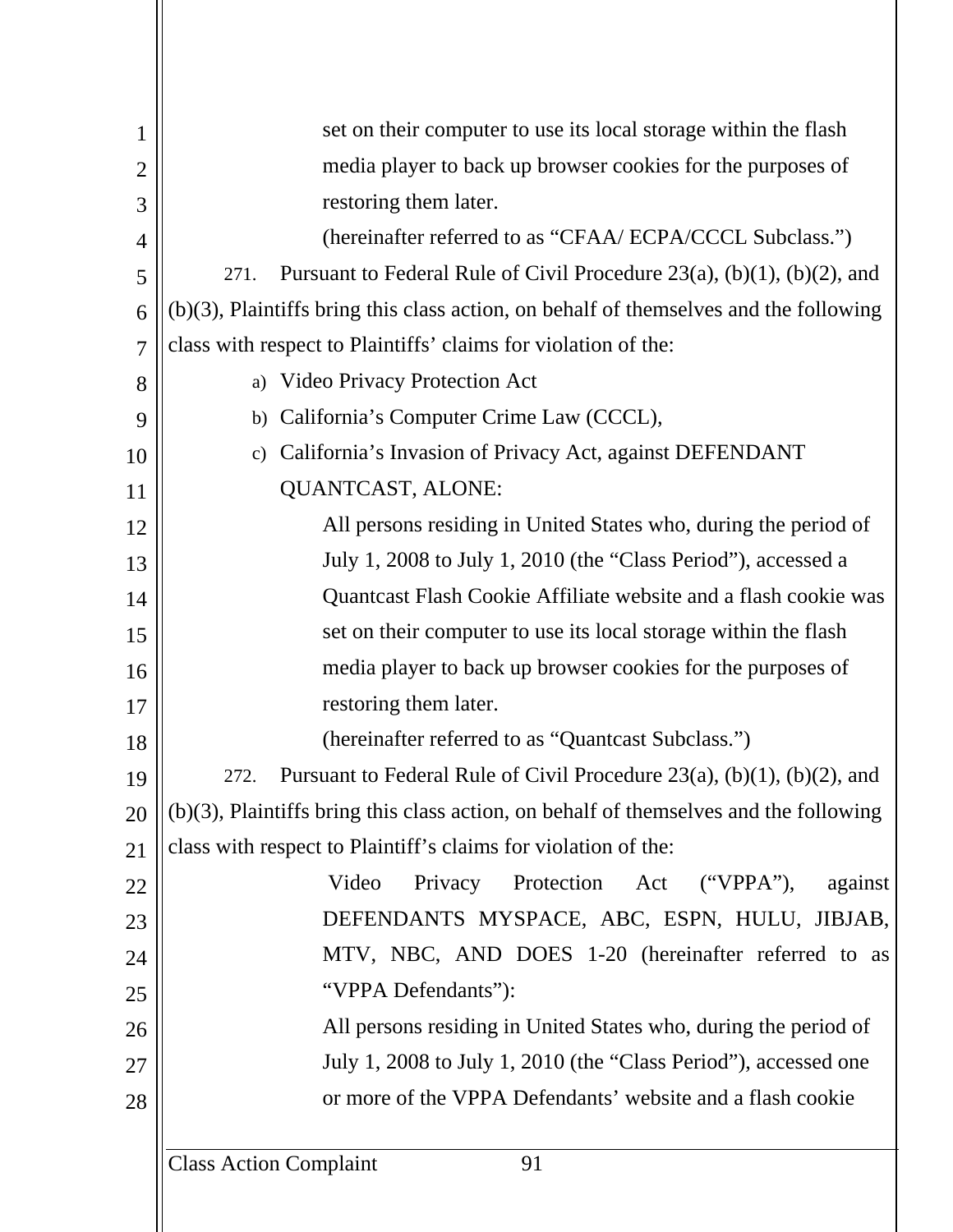| $\mathbf{1}$   | was set on their computer to use its local storage within the flash                      |
|----------------|------------------------------------------------------------------------------------------|
| $\overline{2}$ | media player to back up browser cookies for the purposes of                              |
| 3              | restoring them later.                                                                    |
| $\overline{4}$ | (hereinafter referred to as "VPPA Subclass")                                             |
| 5              | Pursuant to Federal Rule of Civil Procedure $23(a)$ , (b)(1), (b)(2), and<br>273.        |
| 6              | $(b)(3)$ , Plaintiffs bring this class action, on behalf of themselves and the following |
| $\overline{7}$ | class with respect to Plaintiff's claims for violation of the:                           |
| 8              | California's Invasion of Privacy Act, against DEFENDANTS<br>a)                           |
| 9              | MYSPACE, HULU, JIBJAB, SCRIBD, and DOES 21-50 (hereinafter                               |
| 10             | referred to as California Defendants):                                                   |
| 11             | All persons residing in United States who, during the period of                          |
| 12             | July 1, 2008 to July 1, 2010 (the "Class Period"), accessed one                          |
| 13             | or more of the California Defendants' website and a flash cookie                         |
| 14             | was set on their computer to use its local storage within the flash                      |
| 15             | media player to back up browser cookies for the purposes of                              |
| 16             | restoring them later.                                                                    |
| 17             | (hereinafter referred to as "California Defendants Subclass")                            |
| 18             | On behalf of the U.S. Resident and California Resident Classes,<br>274.                  |
| 19             | Plaintiffs seek equitable relief, damages and injunctive relief pursuant to:             |
| 20             | Computer Fraud and Abuse Act, 18 U.S.C. § 1030;<br>a)                                    |
| 21             | Electronic Communications Privacy Act, 18 U.S.C. § 2510;<br>b)                           |
| 22             | Video Privacy Protection Act, 18 U.S.C. § 2710;<br>$\mathbf{c})$                         |
| 23             | California's Computer Crime Law, Penal Code § 502;<br>d)                                 |
| 24             | California Invasion Of Privacy Act, California Penal Code § 630;<br>e)                   |
| 25             | Civil Conspiracy;<br>f)                                                                  |
| 26             | <b>Unjust Enrichment</b><br>g)                                                           |
| 27             | On behalf of the Injunctive Class, Plaintiffs seek only injunctive<br>275.               |
| 28             | relief.                                                                                  |
|                |                                                                                          |
|                | <b>Class Action Complaint</b><br>92                                                      |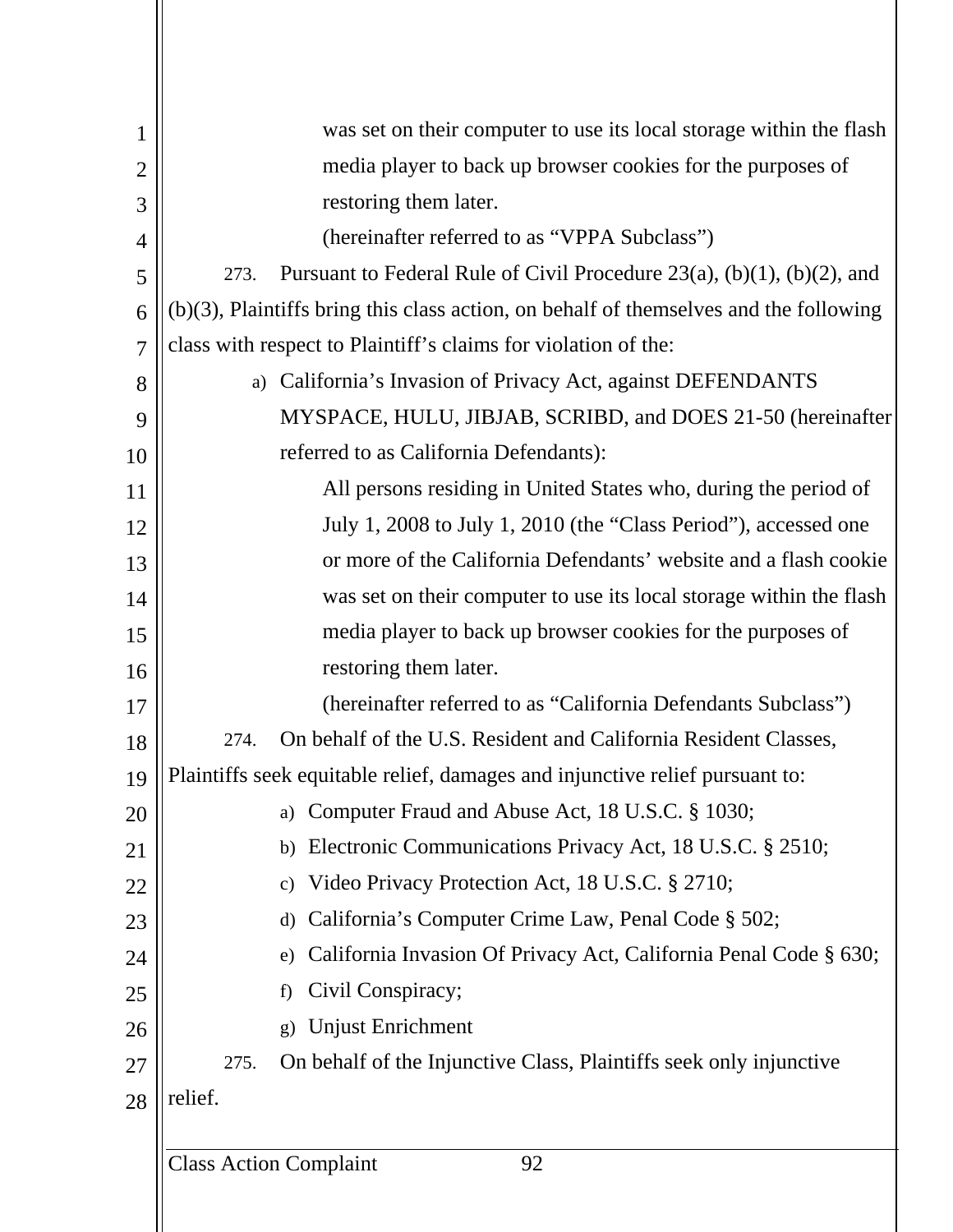1  $\mathcal{D}$ 3 4 5 6 7 8  $\mathbf Q$ 10 276. Persons Excluded From Classes: Subject to additional information obtained through further investigation and discovery, the foregoing definition of the Class may be expanded or narrowed by amendment or amended complaint. Specifically excluded from the proposed Class are Defendants, their officers, directors, agents, trustees, parents, children, corporations, trusts, representatives, employees, principals, servants, partners, joint venturers, or entities controlled by Defendants, and their heirs, successors, assigns, or other persons or entities related to or affiliated with Defendants and/or their officers and/or directors, or any of them; the Judge assigned to this action, and any member of the Judge's immediate family.

11 12 277. Plaintiffs reserve the right to revise these class definitions of the classes based on facts they learn during discovery.

13 14 15 16 17 18 19 20 278. Numerosity: The members of the Class are so numerous that their individual joinder is impracticable. Plaintiffs are informed and believe, and on that basis allege, that the proposed Class contains tens of thousands of members. The precise number of Class members is unknown to Plaintiffs. The true number of Class members are known by Defendants, however, and thus, may be notified of the pendency of this action by first class mail, electronic mail, and by published notice. Upon information and belief, Class members can be identified by the electronic records of defendants.

21 22 23 24 25 279. Class Commonality: Pursuant to Federal Rules of Civil Procedure, Rule  $23(a)(2)$  and Rule  $23(b)(3)$ , are satisfied because there are questions of law and fact common to plaintiffs and the Class, which common questions predominate over any individual questions affecting only individual members, the common questions of law and factual questions include, but are not limited to:

> a) What was the extent of Quantcast and Quantcast Flash Cookie Affiliates' business practice of setting a flash cookie on a user's computer to use its local storage within the flash media player to

26

27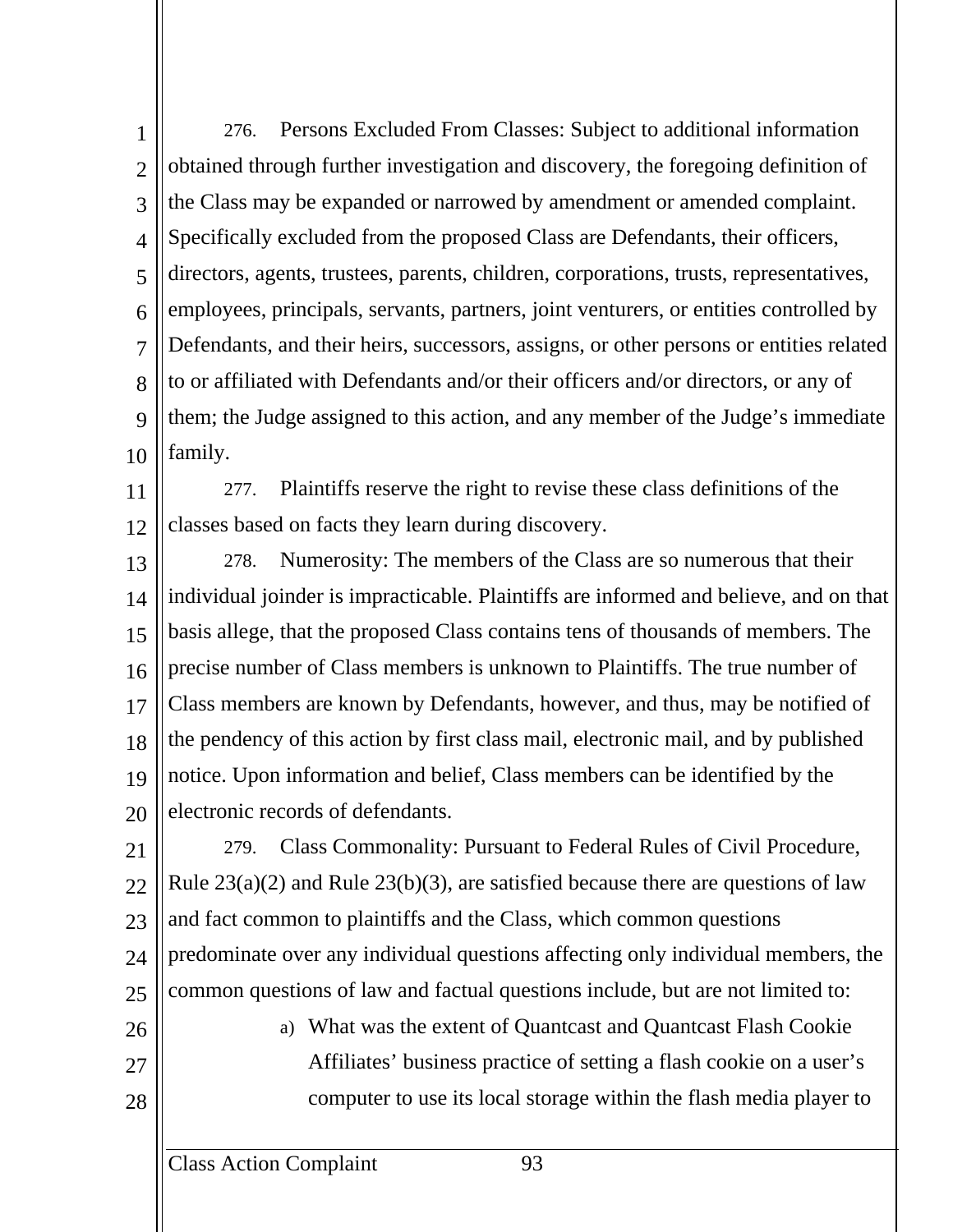| 1              |                               | back up browser cookies for the purpose of restoring them later       |
|----------------|-------------------------------|-----------------------------------------------------------------------|
| $\overline{2}$ |                               | and how did it work?                                                  |
| 3              |                               | b) What information did Quantcast and Quantcast Flash Cookie          |
| $\overline{4}$ |                               | Affiliates' collect from its business practices of setting a flash    |
| 5              |                               | cookie on a user's computer to use its local storage within the flash |
| 6              |                               | media player to back up browser cookies for the purpose of            |
| 7              |                               | restoring them later, and what did it do with that information?       |
| 8              |                               | c) Whether Quantcast Flash Cookie Affiliate users, by virtue of their |
| 9              |                               | visitation to Quantcast Flash Cookie Affiliate's website, had pre-    |
| 10             |                               | consented to the operation of Quantcast and Quantcast Flash           |
| 11             |                               | Cookie Affiliates' business practices of setting a flash cookie on a  |
| 12             |                               | user's computer to use its local storage within the flash media       |
| 13             |                               | player to back up browser cookies for the purpose of restoring        |
| 14             |                               | them later;                                                           |
| 15             |                               | d) Was there adequate notice, or any notice, of the operation of      |
| 16             |                               | Quantcast and Quantcast Flash Cookie Affiliates' business             |
| 17             |                               | practices of setting a flash cookie on a user's computer to use its   |
| 18             |                               | local storage within the flash media player to back up browser        |
| 19             |                               | cookies for the purpose of restoring them later provided to           |
| 20             |                               | Quantcast and Quantcast Flash Cookie Affiliates' users?               |
| 21             | e)                            | Was there reasonable opportunity to decline the operation of          |
| 22             |                               | Quantcast and Quantcast Flash Cookie Affiliates' business             |
| 23             |                               | practices of setting a flash cookie on a user's computer to use its   |
| 24             |                               | local storage within the flash media player to back up browser        |
| 25             |                               | cookies for the purpose of restoring them later provided to           |
| 26             |                               | Quantcast and Quantcast Flash Cookie Affiliates' users?               |
| 27             | f                             | Did Quantcast and Quantcast Flash Cookie Affiliates' business         |
| 28             |                               | practices of setting a flash cookie on a user's computer to use its   |
|                |                               |                                                                       |
|                | <b>Class Action Complaint</b> | 94                                                                    |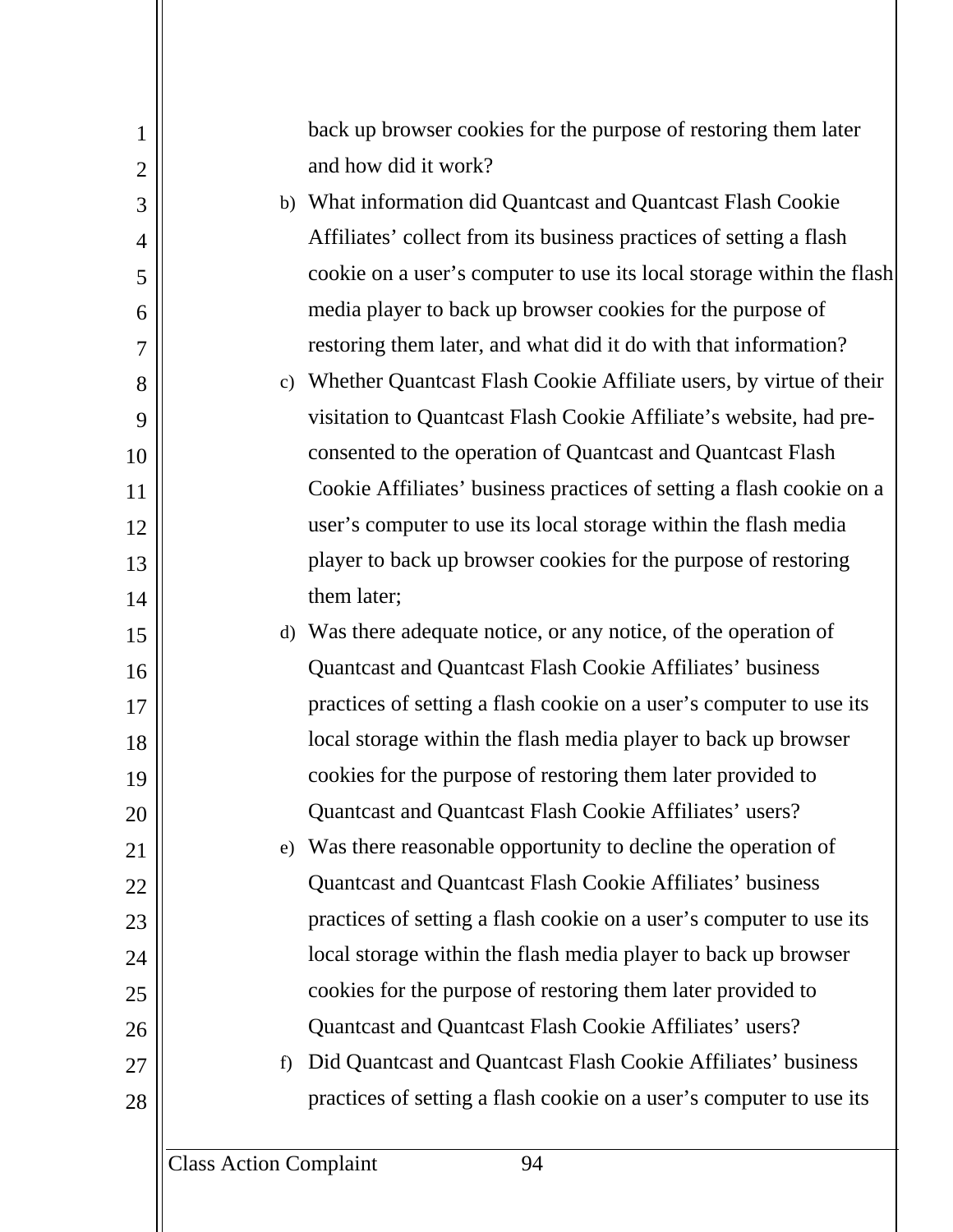| $\mathbf{1}$   |                               | local storage within the flash media player to back up browser        |
|----------------|-------------------------------|-----------------------------------------------------------------------|
| $\overline{2}$ |                               | cookies for the purpose of restoring them later disclose, intercept,  |
| 3              |                               | and transmit personally identifying information, or sensitive         |
| $\overline{4}$ |                               | identifying information, or personal information?                     |
| 5              |                               | g) Whether Quantcast and Quantcast Flash Cookie Affiliates devised    |
| 6              |                               | and deployed a scheme or artifice to defraud or conceal from          |
| $\overline{7}$ |                               | plaintiffs and the Class Quantcast and Quantcast Flash Cookie         |
| 8              |                               | Affiliates' ability to, and practice of, intercepting, accessing, and |
| 9              |                               | manipulating, for its own benefit, personal information, and          |
| 10             |                               | tracking data from Plaintiffs' and the Class' personal computers      |
| 11             |                               | via the ability to; (and practice of) implanting secret "cookies" on  |
| 12             |                               | their computers;                                                      |
| 13             |                               | h) Whether Quantcast and Quantcast Flash Cookie Affiliates engaged    |
| 14             |                               | in deceptive acts and practices in, connection with its undisclosed   |
| 15             |                               | and systemic practice of implanting, accessing and/or disclosing      |
| 16             |                               | unique identifiers, tracking data, and personal information on        |
| 17             |                               | Plaintiffs and the Class' personal computers and using that data to   |
| 18             |                               | track and profile Plaintiffs' and the Class' Internet activities and  |
| 19             |                               | personal habits, proclivities, tendencies, and preferences for        |
| 20             |                               | defendant's use and benefit;                                          |
| 21             | $\mathbf{i}$                  | Did the implementation of Quantcast and Quantcast Flash Cookie        |
| 22             |                               | Affiliates' business practices of setting a flash cookie on a user's  |
| 23             |                               | computer to use its local storage within the flash media player to    |
| 24             |                               | back up browser cookies for the purpose of restoring them later       |
| 25             |                               | violate the Computer Fraud and Abuse Act, 18 U.S.C. §§ 1030?          |
| 26             | $\ddot{1}$                    | Did the operation, function, and/or implementation of Quantcast       |
| 27             |                               | and Quantcast Flash Cookie Affiliates' business practices of          |
| 28             |                               | setting a flash cookie on a user's computer to use its local storage  |
|                | <b>Class Action Complaint</b> | 95                                                                    |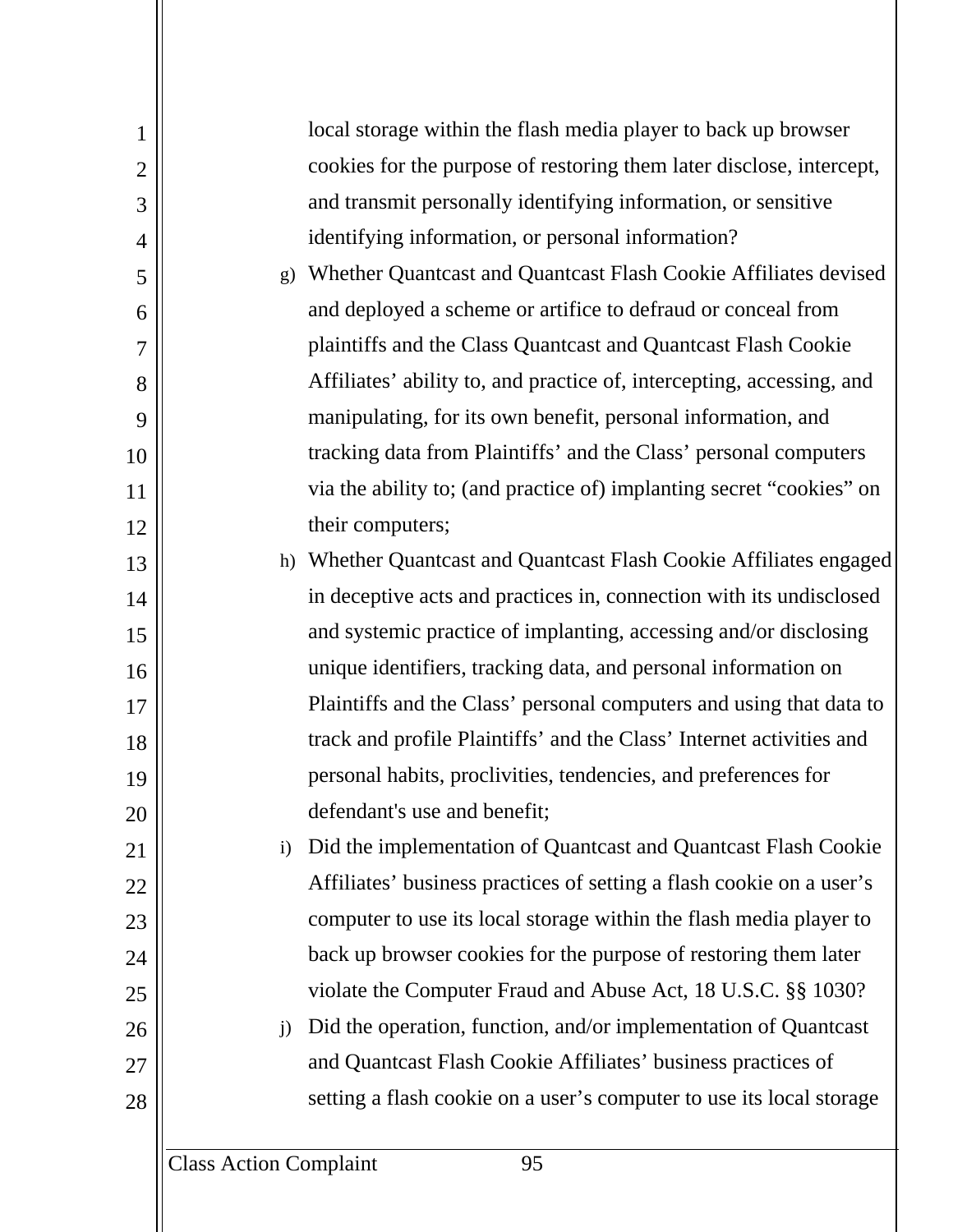| 1              | within the flash media player to back up browser cookies for the                          |
|----------------|-------------------------------------------------------------------------------------------|
| $\overline{2}$ | purpose of restoring them later violate the Electronic                                    |
| 3              | Communications Privacy Act, 18 U.S.C. § 2510?                                             |
| $\overline{4}$ | k) Did the operation, function, and/or implementation of Quantcast                        |
| 5              | and VPPA Defendants' business practices of setting a flash cookie                         |
| 6              | on a user's computer to use its local storage within the flash media                      |
| $\overline{7}$ | player to back up browser cookies for the purpose of restoring                            |
| 8              | them later violate the Video Privacy Protection Act, 18 U.S.C. §                          |
| 9              | 2710?                                                                                     |
| 10             | Did the operation, function, and/or implementation of Quantcast<br>$\left  \right\rangle$ |
| 11             | and Quantcast Flash Cookie Affiliates' business practices of                              |
| 12             | setting a flash cookie on a user's computer to use its local storage                      |
| 13             | within the flash media player to back up browser cookies for the                          |
| 14             | purpose of restoring them later violate California's Computer                             |
| 15             | Crime Law, California Penal Code § 502?                                                   |
| 16             | m) Did the operation, function, and/or implementation of Quantcast                        |
| 17             | and Quantcast Flash Cookie Affiliates' business practices of                              |
| 18             | setting a flash cookie on a user's computer to use its local storage                      |
| 19             | within the flash media player to back up browser cookies for the                          |
| 20             | purpose of restoring them later violate the California Invasion of                        |
| 21             | Privacy Act, California Penal Code § 630?                                                 |
| 22             | Did the operation, function, and/or implementation of Quantcast<br>n)                     |
| 23             | and Quantcast Flash Cookie Affiliates' business practices of                              |
| 24             | setting a flash cookie on a user's computer to use its local storage                      |
| 25             | within the flash media player to back up browser cookies for the                          |
| 26             | purpose of restoring them later unjustly enrich the Defendants                            |
| 27             | herein?                                                                                   |
| 28             | 1. Are the Defendants Quantcast and/or Quantcast Flash Cookie                             |
|                |                                                                                           |
|                | <b>Class Action Complaint</b><br>96                                                       |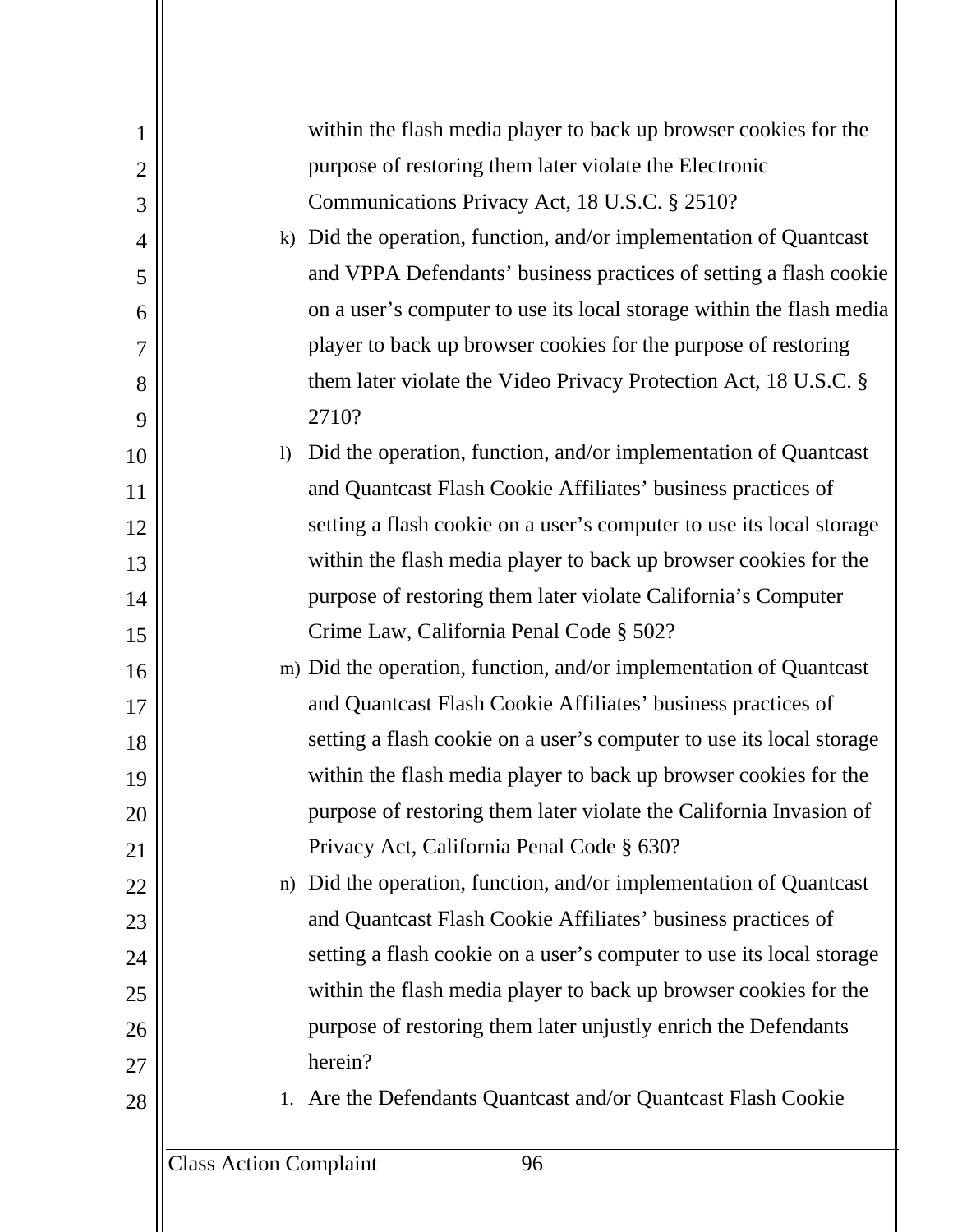| $\mathbf 1$    |                                                                                     | Affiliates liable under a theory of civil conspiracy for violations of             |  |
|----------------|-------------------------------------------------------------------------------------|------------------------------------------------------------------------------------|--|
| $\overline{2}$ |                                                                                     | the statutes listed herein?                                                        |  |
| 3              |                                                                                     | 2. Are the Defendants Quantcast and/or Quantcast Flash Cookie                      |  |
| $\overline{4}$ |                                                                                     | Affiliates liable under a theory of unjust enrichment for violations               |  |
| 5              |                                                                                     | of the statutes listed herein?                                                     |  |
| 6              |                                                                                     | 3. Whether Quantcast and Quantcast Flash Cookie Affiliates                         |  |
| $\overline{7}$ |                                                                                     | participated in and/or committed or is responsible for violation of                |  |
| 8              |                                                                                     | law(s) complained of herein;                                                       |  |
| 9              |                                                                                     | 4. Are Class members entitled to damages as a result of the                        |  |
| 10             |                                                                                     | implementation of Quantcast and Quantcast Flash Cookie                             |  |
| 11             |                                                                                     | Affiliates' marketing scheme, and, if so, what is the measure of                   |  |
| 12             |                                                                                     | those damages?                                                                     |  |
| 13             |                                                                                     | 5. Whether Plaintiffs and members of the Class have sustained                      |  |
| 14             |                                                                                     | damages as a result of Defendants' conduct, and, if so, what is the                |  |
| 15             |                                                                                     | appropriate measure of damages;                                                    |  |
| 16             |                                                                                     | 6. Whether Plaintiffs and members of the Class are entitled to                     |  |
| 17             |                                                                                     | declaratory and/or injunctive relief to enjoin the unlawful conduct                |  |
| 18             |                                                                                     | alleged herein; and                                                                |  |
| 19             |                                                                                     | 7. Whether Plaintiffs and members of the Class are entitled to                     |  |
| 20             |                                                                                     | punitive damages, and, if so, in what amount.                                      |  |
| 21             | 280.                                                                                | Typicality: Plaintiffs' claims are typical of the claims of the members            |  |
| 22             |                                                                                     | of the Class in that Plaintiffs and each member of the Class accessed a Quantcast  |  |
| 23             |                                                                                     | Flash Cookie Affiliate website and a flash cookie was set on their computer to use |  |
| 24             | its local storage within the flash media player to back up browser cookies for the  |                                                                                    |  |
| 25             |                                                                                     | purposes of restoring them later.                                                  |  |
| 26             | 281.                                                                                | Adequacy of Representation: Plaintiffs will fairly and adequately                  |  |
| 27             | protect the interests of the members of the Class. Plaintiffs have retained counsel |                                                                                    |  |
| 28             |                                                                                     | highly experienced in complex consumer class action litigation, and Plaintiffs     |  |
|                |                                                                                     |                                                                                    |  |
|                | <b>Class Action Complaint</b>                                                       | 97                                                                                 |  |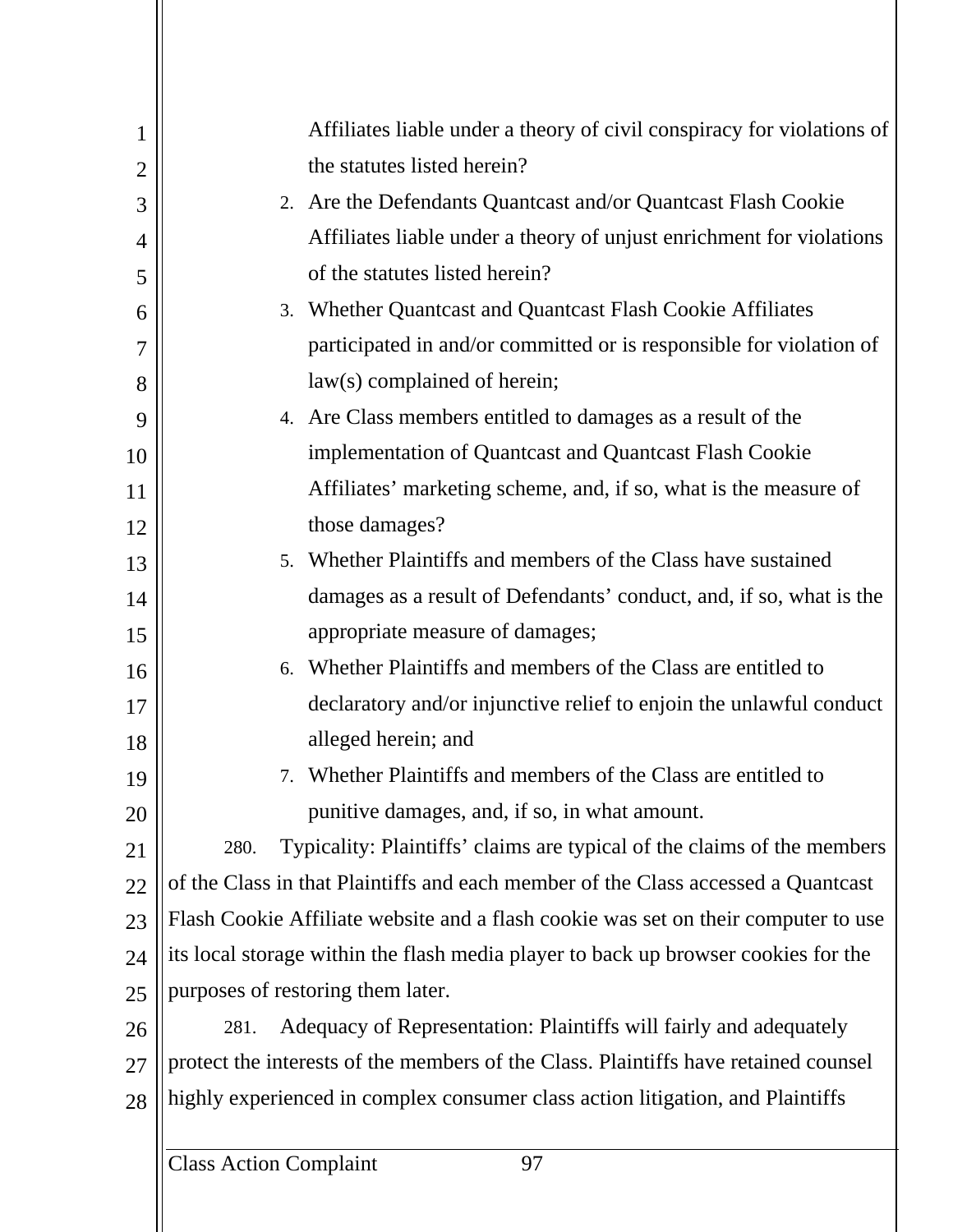1  $\mathcal{D}$ intend to prosecute this action vigorously. Plaintiffs have no adverse or antagonistic interests to those of the Class.

3 4 5 6 7 8  $\mathbf Q$ 10 11 12 13 14 15 16 17 282. Superiority: A class action is superior to all other available means for the fair and efficient adjudication of this controversy. The damages or other financial detriment suffered by individual Class members is relatively small compared to the burden and expense that would be entailed by individual litigation of their claims against the Defendants. It would thus be virtually impossible for the Class, on an individual basis, to obtain effective redress for the wrongs done to them. Furthermore, even if Class members could afford such individualized litigation, the court system could not. Individualized litigation would create the danger of inconsistent or contradictory judgments arising from the same set of facts. Individualized litigation would also increase the delay and expense to all parties and the court system from the issues raised by this action. By contrast, the class action device provides the benefits of adjudication of these issues in a single proceeding, economies of scale, and comprehensive supervision by a single court, and presents no unusual management difficulties under the circumstances here.

26

27

28

283. In the alternative, the Class may be also certified because:

a) the prosecution of separate actions by individual Class members would create a risk of inconsistent or varying adjudication with respect to individual Class members that would establish incompatible standards of conduct for the Defendants;

b) the prosecution of separate actions by individual Class members would create a risk of adjudications with respect to them that would, as a practical matter, be dispositive of the interests of other Class members not parties to the adjudications, or substantially impair or impede their ability to protect their interests; and/or c) Defendants have acted or refused to act on grounds generally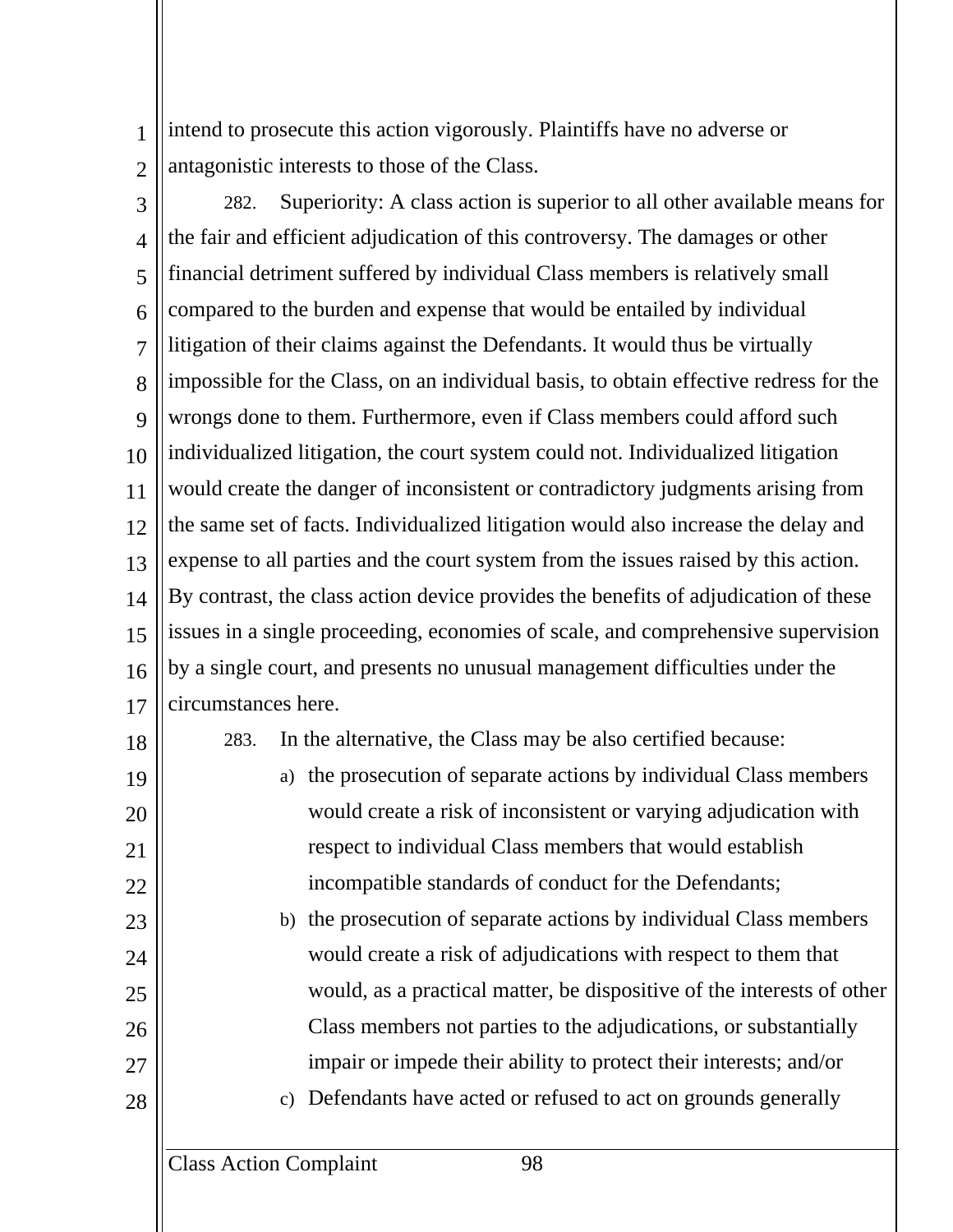| 1              | applicable to the Class thereby making appropriate final                            |  |  |  |
|----------------|-------------------------------------------------------------------------------------|--|--|--|
| $\overline{2}$ | declaratory and/or injunctive relief with respect to the members of                 |  |  |  |
| 3              | the Class as a whole.                                                               |  |  |  |
| $\overline{4}$ | The claims asserted herein are applicable to all persons throughout<br>284.         |  |  |  |
| 5              | the United States that accessed a Quantcast Flash Cookie Affiliate website and a    |  |  |  |
| 6              | flash cookie was set on their computer to use its local storage within the flash    |  |  |  |
| $\overline{7}$ | media player to back up browser cookies for the purposes of restoring them later.   |  |  |  |
| 8              | Quantcast Flash Cookie Affiliates websites. The claims asserted<br>285.             |  |  |  |
| 9              | herein are based on Federal law and California law, which is applicable to all      |  |  |  |
| 10             | Class members throughout the United States.                                         |  |  |  |
| 11             | Adequate notice can be given to Class members directly using<br>286.                |  |  |  |
| 12             | information maintained in Defendants' records, or through notice by publication.    |  |  |  |
| 13             | Damages may be calculated from the information maintained in<br>287.                |  |  |  |
| 14             | Defendants' records, so that the cost of administering a recovery for the Class can |  |  |  |
| 15             | be minimized. The amount of damages is known with precision from Defendants'        |  |  |  |
| 16             | records.                                                                            |  |  |  |
| 17             | <b>Count I</b>                                                                      |  |  |  |
| 18             | <b>Violation of the Computer Fraud and Abuse Act</b>                                |  |  |  |
| 19             | 18 U.S.C. § 1030 et. seq.                                                           |  |  |  |
| 20             | <b>Against All Defendants</b>                                                       |  |  |  |
| 21             | Plaintiffs incorporate the above allegations by reference as if set forth<br>288.   |  |  |  |
| 22             | herein at length.                                                                   |  |  |  |
| 23             | Plaintiffs assert this claim against each and every Defendant named<br>289.         |  |  |  |
| 24             | herein in this complaint on behalf of themselves and the Class.                     |  |  |  |
| 25             | The Computer Fraud and Abuse Act, 18 U.S.C. § 1030, referred to as<br>290.          |  |  |  |
| 26             | "CFAA," regulates fraud and relates activity in connection with computers, and      |  |  |  |
| 27             | makes it unlawful to intentionally access a computer used for interstate commerce   |  |  |  |
| 28             | or communication, without authorization or by exceeding authorized access to        |  |  |  |
|                |                                                                                     |  |  |  |
|                | <b>Class Action Complaint</b><br>99                                                 |  |  |  |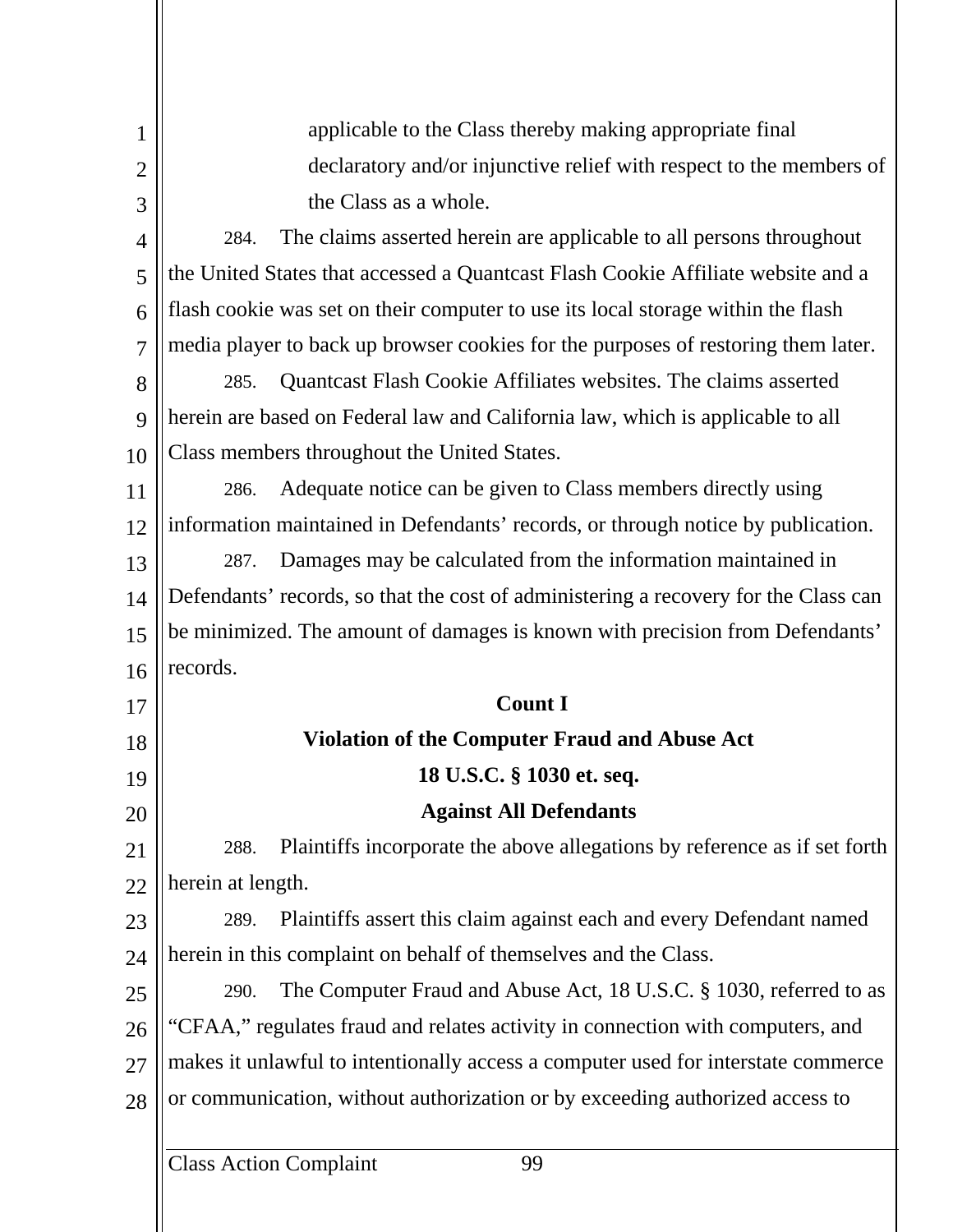1  $\mathcal{L}$ 3 4 5 6 7 8  $\mathbf Q$ 10 11 12 13 14 15 16 17 18 19 20 21 22 23 24 25 26 27 28 such a computer, thereby obtaining information from such a protected computer, within the meaning of U.S.C.  $\S$  1030(a)(2)(C). 291. Defendants violated 18 U.S.C. § 1030 by intentionally accessing a Plaintiffs' computer, without authorization or by exceeding access, thereby obtaining information from such a protected computer. 292. The Computer Fraud and Abuse Act, 18 U.S.C. § 1030(g), provides a civil cause of action to "any person who suffers damage or loss by reason of a violation" of CFAA. 293. The Computer Fraud and Abuse Act,  $18 \text{ U.S.C.} \$  $1030(a)(5)(A)(i)$ , makes it unlawful to "knowingly cause[s] the transmission of a program, information, code, or command and as a result of such conduct, intentionally cause[s] damage without authorization, to a protected computer," of a loss [???] to one or more persons during any one-year period aggregating at least \$5,000 in value. 294. Plaintiffs' computers are "protected computer[s]...which are used in interstate commerce and/or communication" within the meaning of 18 U.S.C. § 1030(e)(2)(B). 295. Defendants violated 18 U.S.C. § 1030(a)(2)(C) by intentionally accessing a Plaintiffs' computers, without authorization or by exceeding access, thereby obtaining information from such protected computers. 296. Defendants violated 18 U.S.C.  $\S$  1030(a)(5)(A)(i) by knowingly causing the transmission of a command embedded within their webpages, downloaded to Plaintiffs' computers, which are protected computers as defined in 18 U.S.C. § 1030(e)(2)(B). By accessing, collecting, and transmitting Plaintiffs' viewing habits, Defendants intentionally caused damage without authorization to those Plaintiffs' computers by impairing the integrity of the computers. 297. Defendants violated 18 U.S.C. § 1030(a)(5)(A)(ii) by intentionally accessing Plaintiffs' and Class members' protected computers without

Class Action Complaint 100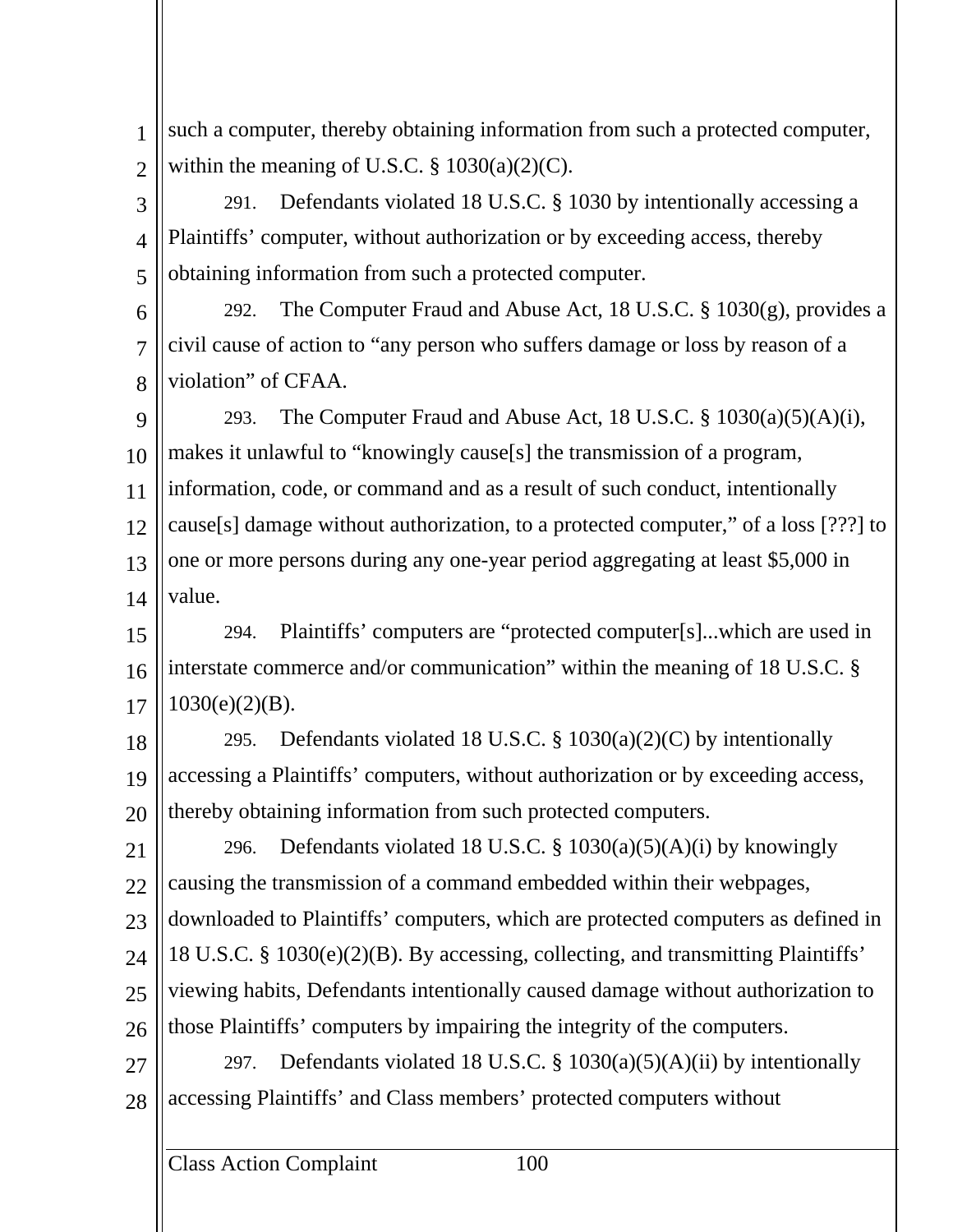1  $\mathcal{D}$ 3 authorization, and as a result of such conduct, recklessly caused damage to Plaintiffs' and Class members' computers by impairing the integrity of data and/or system and/or information.

4 5 6 7 298. Defendants violated 18 U.S.C.  $\S$  1030(a)(5)(A)(iii) by intentionally accessing Plaintiffs' and Class members' protected computers without authorization, and as a result of such conduct, caused damage and loss to Plaintiffs and Class members.

8  $\mathbf Q$ 10 299. Plaintiffs have suffered damage by reason of these violations, as defined in 18 U.S.C. § 1030(e)(8), by the "impairment to the integrity or availability of data, a program, a system or information."

11 12 13 14 15 16 300. Plaintiffs have suffered loss by reason of these violations, as defined in 18 U.S.C. § 1030(e)(11), by the "reasonable cost..including the cost of responding to an offense, conducting a damage assessment, and restoring the data, program, system, or information to its condition prior to the offense, and any revenue lost, cost incurred, or other consequential damages incurred because of interruption of service."

17 18 19 20 21 301. Plaintiffs have suffered loss by reason of these violations, including, without limitation, violation of the right of privacy, disclosure of personal identifying information, sensitive identifying information, and personal information, and interception of transactional information that otherwise is private, confidential, and not of public record.

22 23 24 302. As a result of these takings, Defendants' conduct has caused a loss to one or more persons during any one-year period aggregating at least \$5,000 in value in real economic damages.

25 26 27 303. Plaintiffs and Class members have additionally suffered loss by reason of these violations, including, without limitation, violation of the right of privacy.

304. Defendants' unlawful access to Plaintiffs' computers and electronic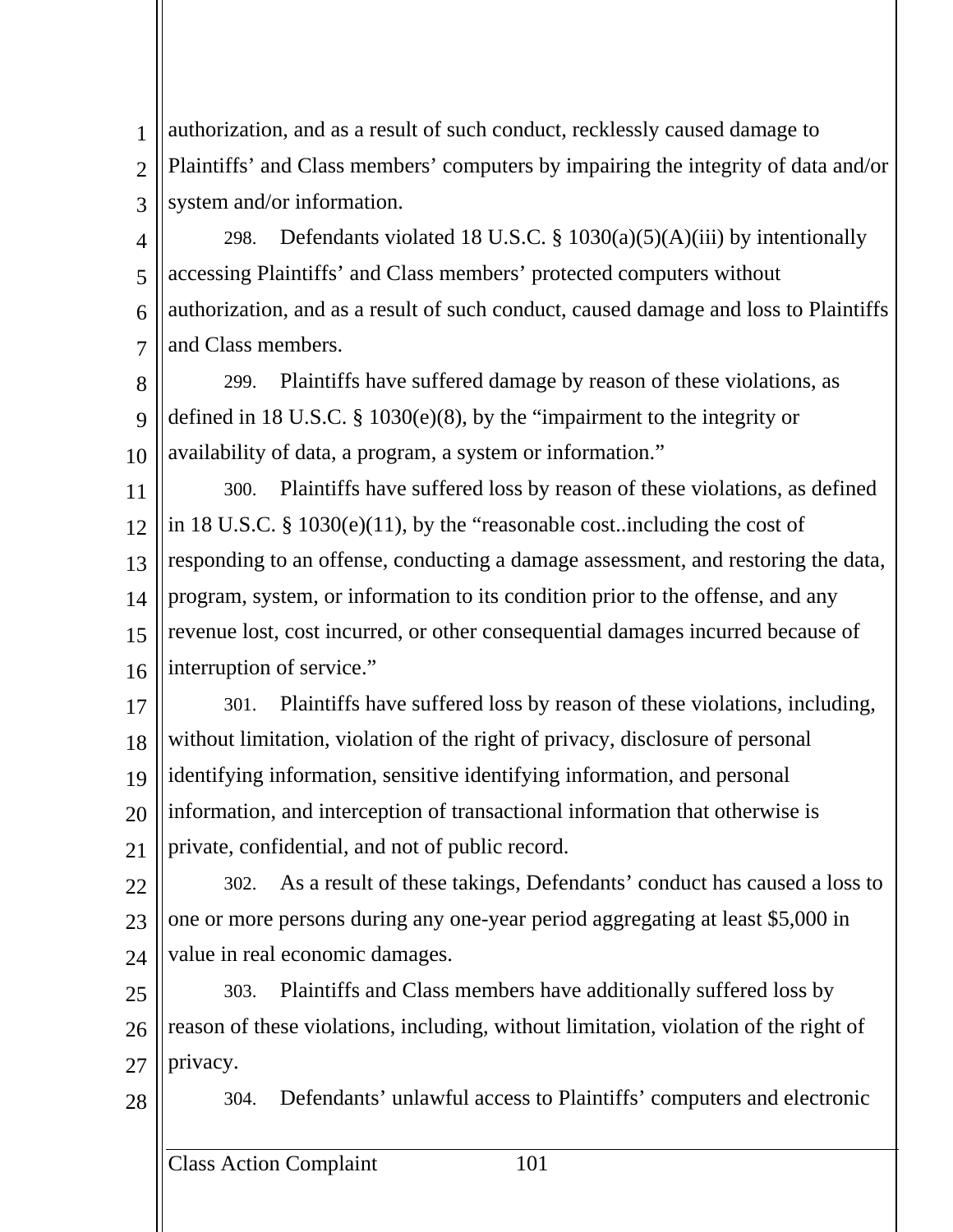| $\mathbf{1}$   | communications has caused Plaintiffs irreparable injury. Unless restrained and        |
|----------------|---------------------------------------------------------------------------------------|
| $\overline{2}$ | enjoined, Defendants will continue to commit such acts. Plaintiffs' remedy at law     |
| 3              | is not adequate to compensate it for these inflicted and threatened injuries,         |
| $\overline{4}$ | entitling Plaintiffs to remedies including injunctive relief as provided by 18 U.S.C. |
| 5              | § 1030(g).                                                                            |
| 6              | <b>COUNT II</b>                                                                       |
| 7              | <b>Violations of the Electronic Communications Privacy Act</b>                        |
| 8              | 18 U.S.C. §2510                                                                       |
| 9              | <b>Against All Defendants</b>                                                         |
| 10             | Plaintiffs incorporate the above allegations by reference as if set forth<br>305.     |
| 11             | herein at length.                                                                     |
| 12             | Plaintiffs assert this claim against each and every Defendant named<br>306.           |
| 13             | herein in this complaint on behalf of themselves and the Class.                       |
| 14             | The Electronic Communications Privacy Act of 1986, 18 U.S.C. §<br>307.                |
| 15             | 2510, referred to as "ECPA," regulates wire and electronic communications             |
| 16             | interception and interception of oral communications, and makes it unlawful for       |
| 17             | a person to "willfully intercept[], endeavor[] to intercept, or procure[] any other   |
| 18             | person to intercept or endeavor to intercept, any wire, oral, or electronic           |
| 19             | communication," within the meaning of 18 U.S.C. $\S 2511(1)$ .                        |
| 20             | Defendants violated 18 U.S.C. § 2511 by intentionally acquiring<br>308.               |
| 21             | and/or intercepting, by device or otherwise, Pl aintiffs' and Class members'          |
| 22             | electronic communications, without knowledge, consent, or authorization.              |
| 23             | The contents of data transmissions from and to Plaintiffs' and Class<br>309.          |
| 24             | Members' personal computers constitute "electronic communications" within the         |
| 25             | meaning of 18 U.S.C. §2510.                                                           |
| 26             | Plaintiffs are "person[s] whose  electronic communication is<br>310.                  |
| 27             | intercepted  or intentionally used in violation of this chapter" within the           |
| 28             | meaning of 18 U.S.C. § 2520.                                                          |
|                |                                                                                       |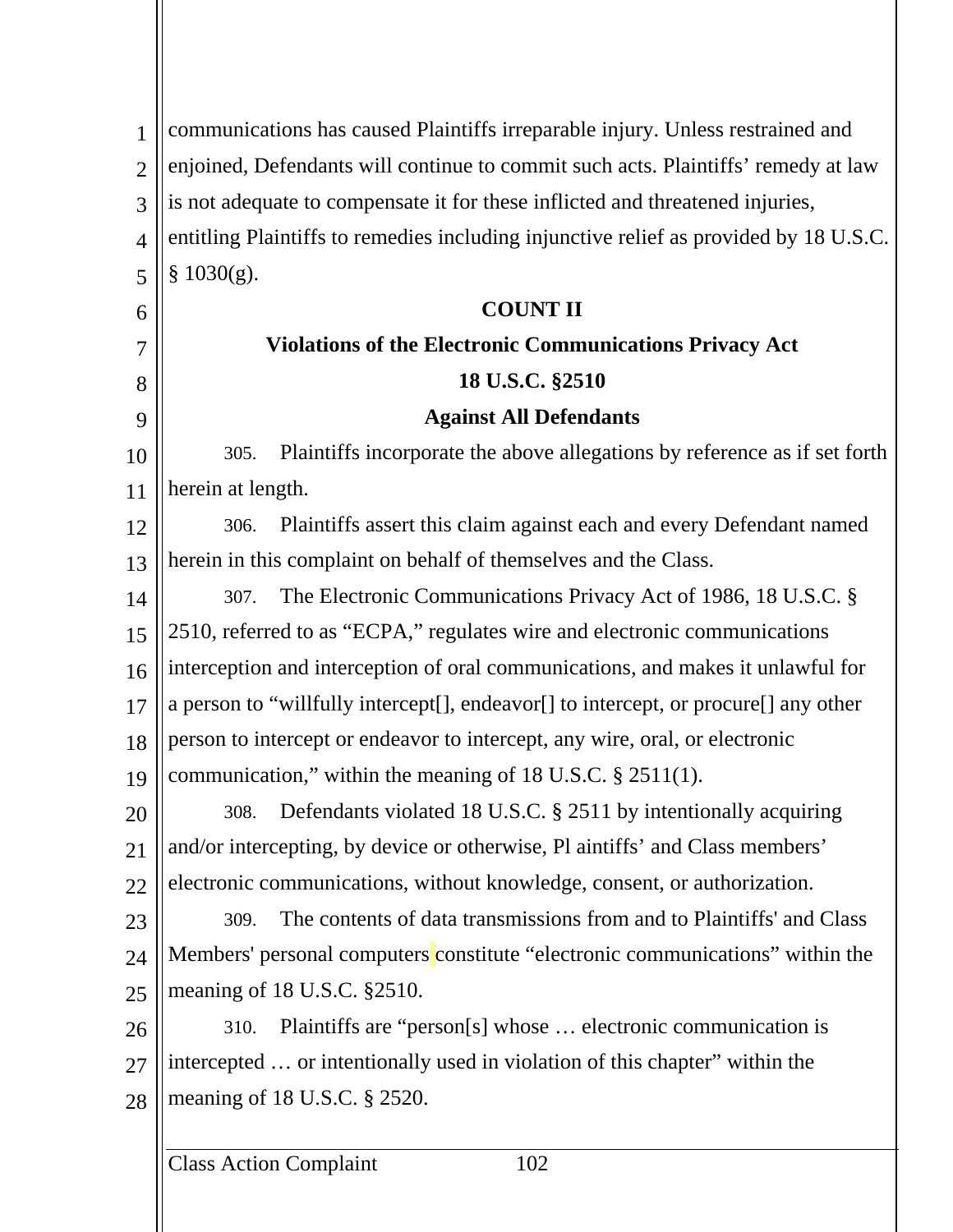1  $\mathcal{D}$ 3 311. Defendants violated 18 U.S.C. § 2511(1)(a) by intentionally intercepting, endeavoring to intercept, or procuring any other person to intercept or endeavor to intercept Plaintiffs' electronic communications.

- 4 5 6 7 8 312. Defendants violated 18 U.S.C. § 2511(1)(c) by intentionally disclosing, or endeavoring to disclose, to any other person the contents of Plaintiffs' electronic communications, knowing or having reason to know that the information was obtained through the interception of Plaintiffs' electronic communications.
- $\mathbf Q$ 10 11 12 313. Defendants violated 18 U.S.C. § 2511(1)(d) by intentionally using, or endeavoring to use, the contents of Plaintiffs' electronic communications, knowing or having reason to know that the information was obtained through the interception of Plaintiffs' electronic communications.
- 13 14 15 314. Defendants' intentional interception of these electronic communications without Plaintiffs' or Class Members' knowledge, consent, or authorization was undertaken without a facially valid court order or certification. 315. Defendants intentionally used such electronic communications, with
- 16 17 18 knowledge, or having reason to know, that the electronic communications were obtained through interception, for an unlawful purpose.
- 19 20 21 22 316. Defendants unlawfully accessed and used, and voluntarily disclosed, the contents of the intercepted communications to enhance their profitability and revenue through advertising. This disclosure was not necessary for the operation of Defendants' system or to protect Defendants' rights or property.
- 23 24 25 26 317. The Electronic Communications Privacy Act of 1986, 18 USC §2520(a) provides a civil cause of action to "any person whose wire, oral, or electronic communication is intercepted, disclosed, or intentionally used" in violation of the ECPA.
- 27 28 318. Defendants are liable directly and/or vicariously for this cause of action. Plaintiffs therefore seek remedy as provided for by 18 U.S.C. §2520,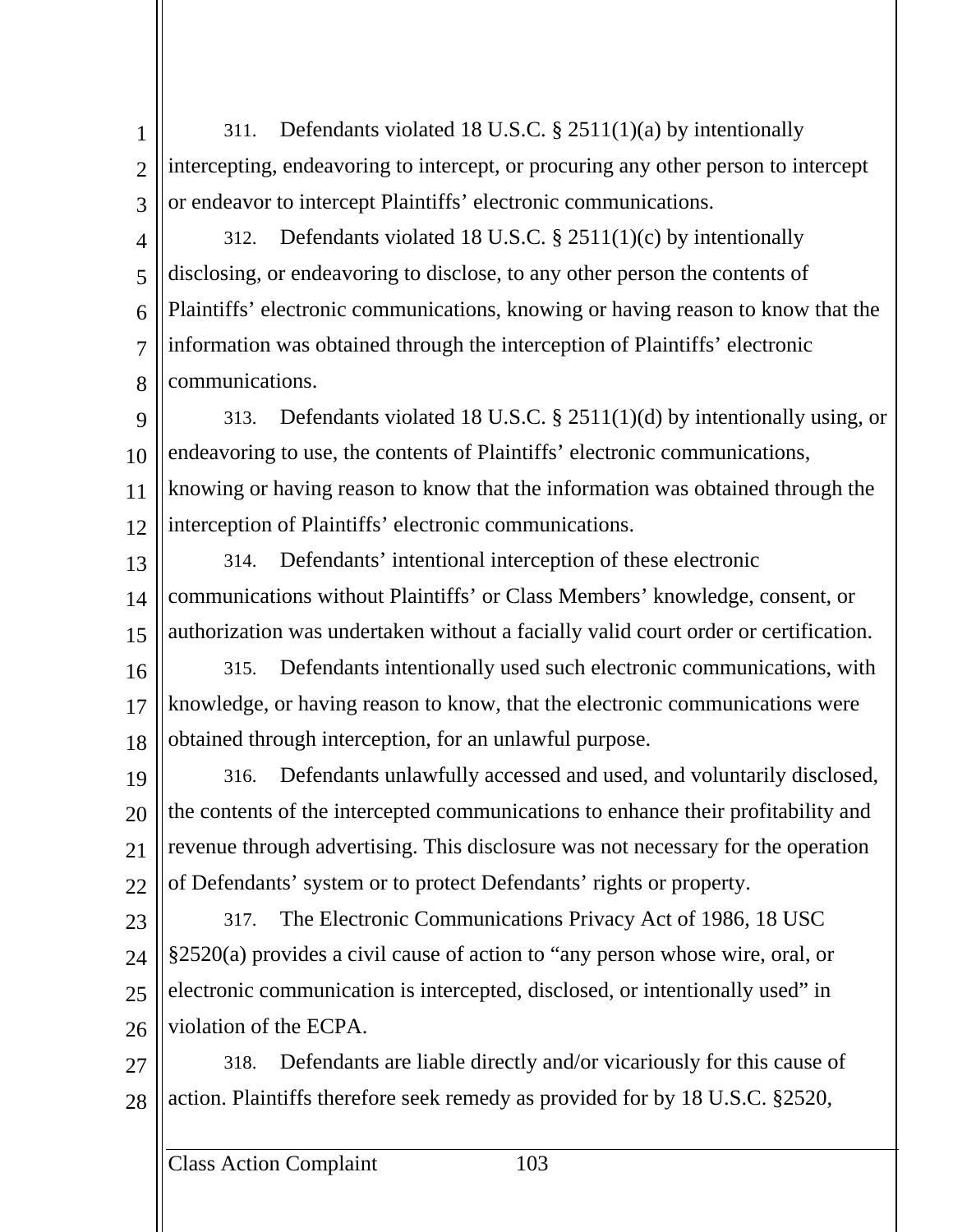1  $\mathcal{L}$ 3 4 including such preliminary and other equitable or declaratory relief as may be appropriate, damages consistent with subsection (c) of that section to be proven at trial, punitive damages to be proven at trial, and a reasonable attorney's fee and other litigation costs reasonably incurred.

5 6 7 319. Plaintiffs and Class Members have additionally suffered loss by reason of these violations, including, without limitation, violation of the right of privacy.

8 9 10 11 12 13 14 15 320. Plaintiffs and the Class, pursuant to 18 U.S.C. §2520, are entitled to preliminary, equitable, and declaratory relief, in addition to statutory damages of the greater of \$10,000 or \$100 a day for each day of violation, actual and punitive damages, reasonable attorneys' fees, and Defendants' profits obtained from the above-described violations. Unless restrained and enjoined, Defendants will continue to commit such acts. Plaintiffs' remedy at law is not adequate to compensate it for these inflicted and threatened injuries, entitling Plaintiffs to remedies including injunctive relief as provided by 18 U.S.C. § 2510.

## **Count III**

16 17

| $\perp$ |                                                                                   |
|---------|-----------------------------------------------------------------------------------|
| 18      | <b>Violations of the Video Privacy Protection Act</b>                             |
| 19      | 18 U.S.C. § 2710                                                                  |
| 20      | Against MySpace, ABC, ESPN, Hulu, JibJab, MTV, and NBC (hereinafter               |
| 21      | "VPPA Defendants")                                                                |
| 22      | Plaintiffs incorporate the above allegations by reference as if set forth<br>321. |
| 23      | herein at length.                                                                 |
| 24      | Plaintiffs assert this claim against each and every VPPA Defendant<br>322.        |
| 25      | named herein in this complaint on behalf of themselves and the Class.             |
| 26      | The Video Privacy Protection Act, 18 U.S.C. § 2710, referred to as<br>323.        |
| 27      | "VPPA," regulates disclosure of video tape rental or sale records.                |
| 28      | The Video Privacy Protection Act, 18 U.S.C. § 2710, makes it<br>324.              |
|         |                                                                                   |
|         | <b>Class Action Complaint</b><br>104                                              |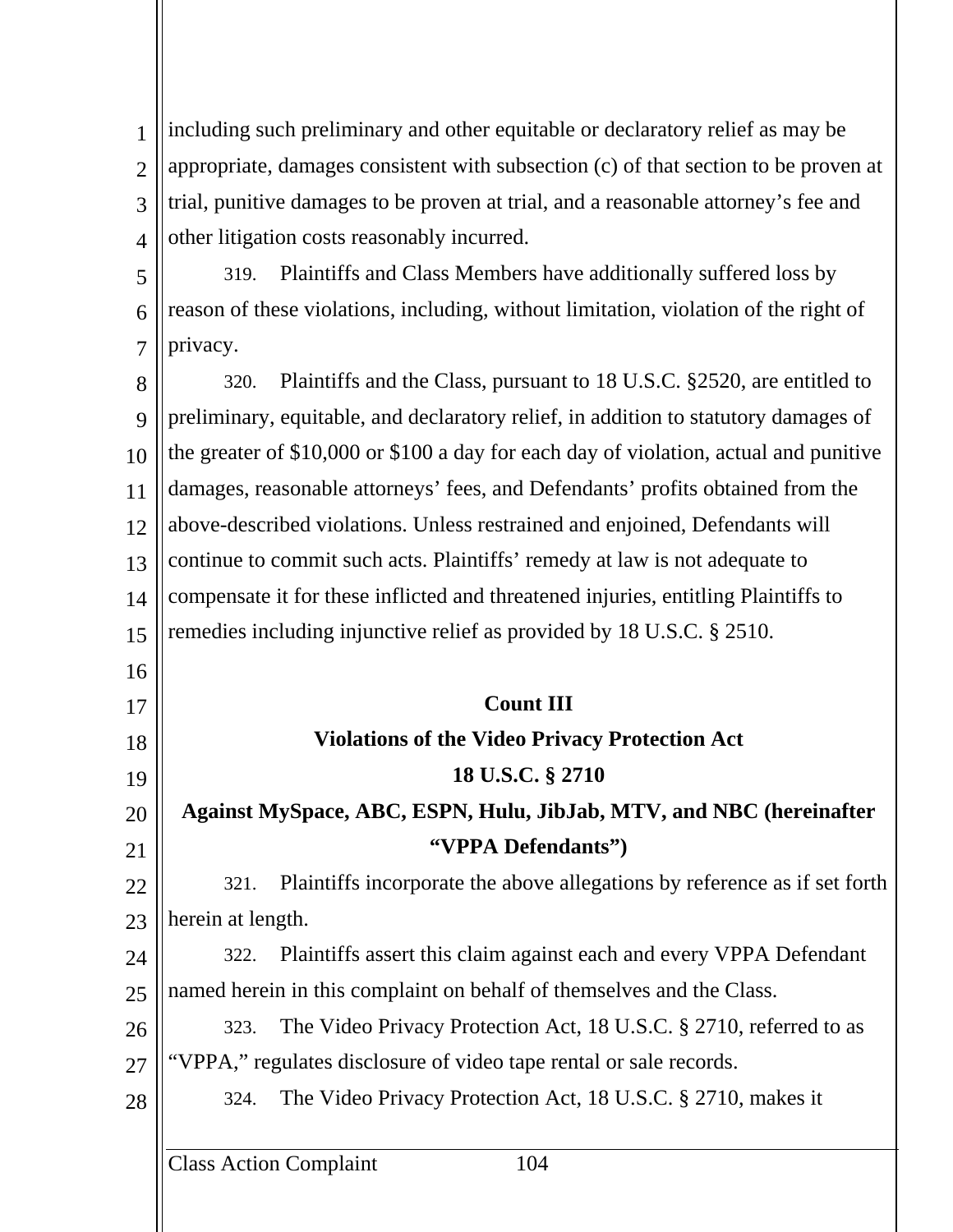1  $\overline{2}$ unlawful for a video service provider to "knowingly disclose[s] personally identifiable information concerning any consumer of such provider."

3 4 5 325. The VPPA Defendants violated 18 U.S.C. § 2710 by knowingly disclosing Plaintiffs' and Class Members' personally identifiable information to Quantcast.

6 7 8 326. As defined in 18 U.S.C. § 2710(a)(3), "personally identifiably information" "identifies a person as having requested or obtained specific video materials or services from a video tape service provider."

 $\mathbf Q$ 10 11 12 327. As defined in 18 U.S.C. § 2710(a)(4), a "video tape service provider" is "any person, engaged in the business, in or affecting interstate or foreign commerce, of rental, sale or delivery of prerecorded video cassette tapes or similar audiovisual materials."

13 14 15 16 17 328. Each of the VPPA Defendants is a "video tape service provider" within the meaning of 18 U.S.C. § 2710(a)(4) because each VPPA Defendant is a person, engaged in the business, in or affecting interstate or foreign commerce, of rental, sale, or delivery of prerecorded video cassette tapes or similar audio visual materials as defined by the Act.

18 19 20 21 22 23 24 25 329. Each of the VPPA Defendants violated 18 U.S.C. § 2710(b)(1) by knowingly disclosing personally identifiable information concerning each user to Quantcast without the consent of the user. Each of the VPPA Defendants knowingly consented to the operation of the marketing program on their website and affirmatively incorporated special script that activated the marketing program and its communications to Quantcast when the website was visited by the user. 330. Each of the VPPA Defendants violated 18 U.S.C. § 2710(b)(1) by knowingly providing personally identifiable information within the meaning of 18

26 27 28 U.S.C. § 2710(a)(3) as the information communicated to Quantcast includes information which identifies a person as having requested or obtained specific audiovisual materials or services from a VPPA Defendant.

Class Action Complaint 105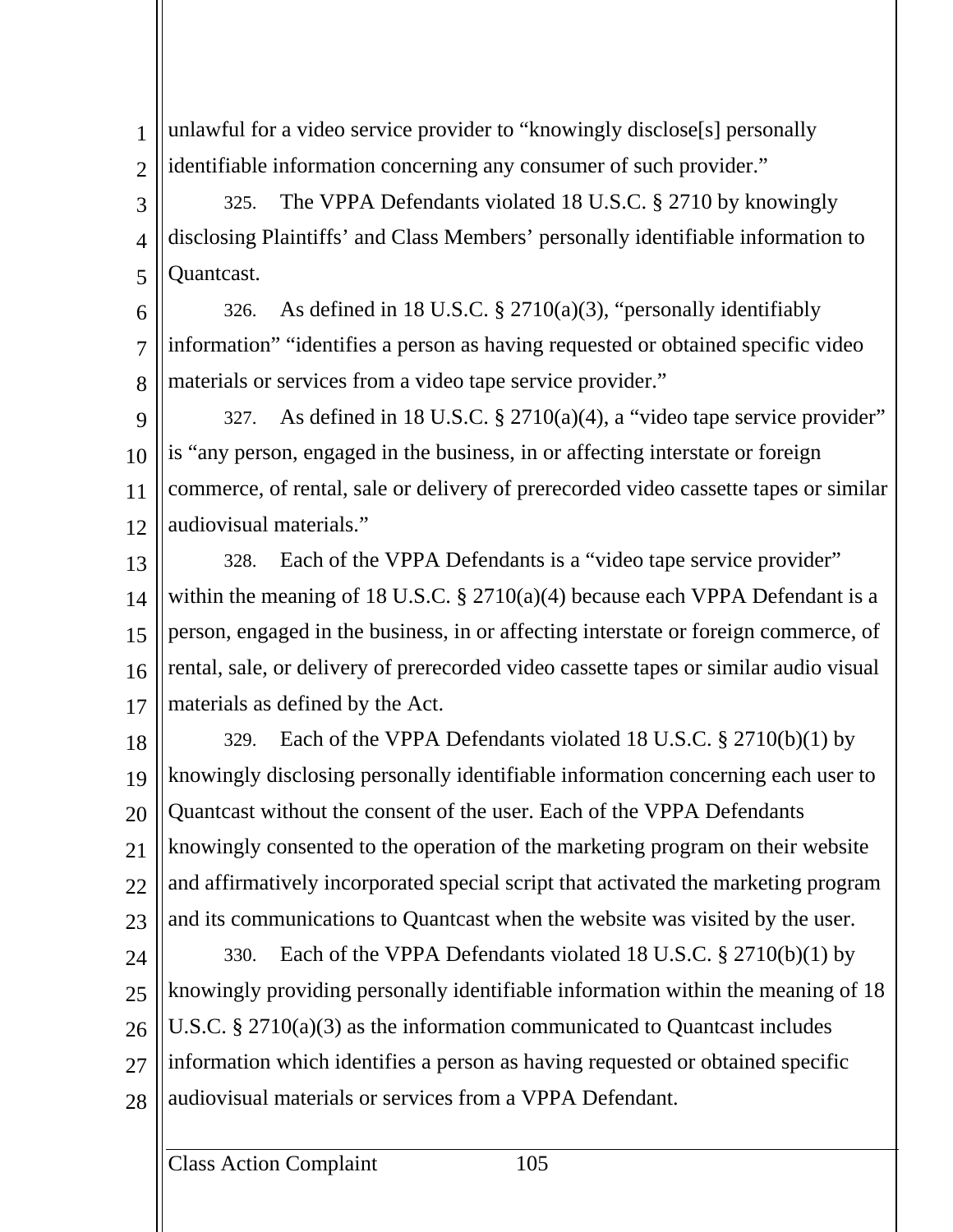| $\mathbf{1}$   | Each of the VPPA Defendants violated 18 U.S.C. § 2710(e) by<br>331.                   |
|----------------|---------------------------------------------------------------------------------------|
| $\overline{2}$ | failing to destroy Plaintiffs' and Class Members' personally identifiable             |
| 3              | information no later than one year from the date the information is no longer         |
| $\overline{4}$ | necessary for the purpose for which it was collected.                                 |
| 5              | The Video Privacy Protection Act, 18 U.S.C. § 2710(c), provides a<br>332.             |
| 6              | civil cause of action to any person aggrieved by a violation of its disclosure rules  |
| $\overline{7}$ | to bring a civil action for damages in a federal court.                               |
| 8              | Plaintiffs and Class Members have additionally suffered loss by<br>333.               |
| 9              | reason of these violations, including, without limitation, violation of the right of  |
| 10             | privacy.                                                                              |
| 11             | Each incident in which a VPPA Defendant provided personally<br>334.                   |
| 12             | identifiable information regarding a VPPA Defendant class member as having            |
| 13             | requested or obtained specific video materials or services from a VPPA Defendant      |
| 14             | is a separate and distinct violation of the VPPA, subject to the remedies provided    |
| 15             | under the VPPA, and specifically pursuant to 18 U.S.C. $\S 2710(c)$ . Unless          |
| 16             | restrained and enjoined, Defendants will continue to commit such acts. Plaintiffs'    |
| 17             | remedy at law is not adequate to compensate it for these inflicted and threatened     |
| 18             | injuries, entitling Plaintiffs to remedies including injunctive relief as provided by |
| 19             | 18 U.S.C. § 2710.                                                                     |
| 20             | <b>Count IV</b>                                                                       |
| 21             | Violation of California's Computer Crime Law ("CCCL")                                 |
| 22             | <b>California Penal Code § 502</b>                                                    |
| 23             | <b>Against All Defendants</b>                                                         |
| 24             | Plaintiffs incorporate the above allegations by reference as if set forth<br>335.     |
| 25             | herein at length.                                                                     |
| 26             | Plaintiffs assert this claim against each and every Defendant named<br>336.           |
| 27             | herein in this complaint on behalf of themselves and the Class.                       |
| 28             | The California Computer Crime Law, California Penal Code § 502,<br>337.               |
|                |                                                                                       |
|                | <b>Class Action Complaint</b><br>106                                                  |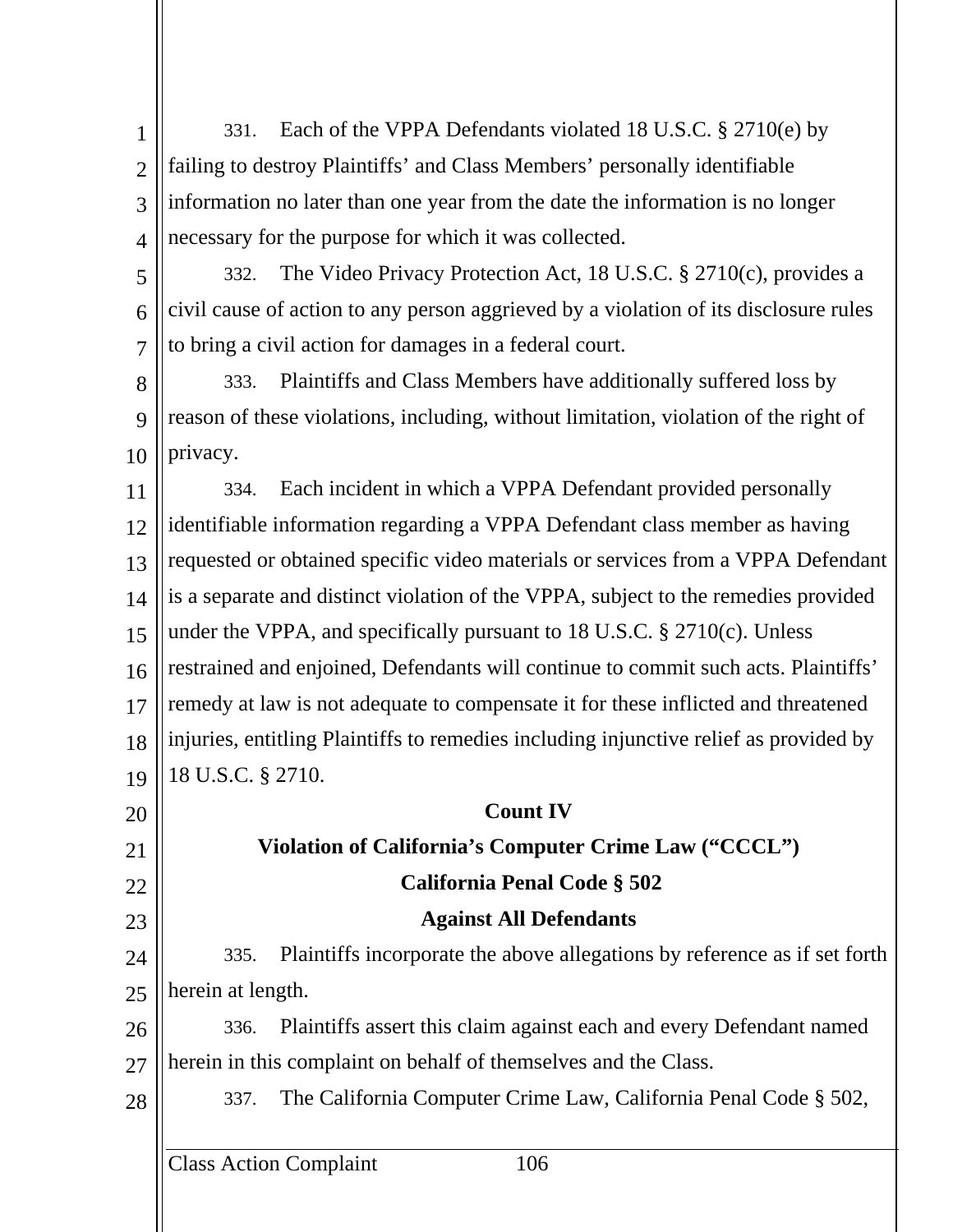1  $\mathcal{D}$ referred to as "CCCL" regulates "tampering, interference, damage, and unauthorized access to lawfully created computer data and computer systems."

3 4 5 6 7 8 338. Defendants violated California Penal Code § 502 by knowingly accessing, copying, using, made use of, interfering, and/or altering, data belonging to Plaintiffs and Class Members: (1) in and from the State of California; (2) in the home states of the Plaintiffs; and (3) in the state in which the servers that provided the communication link between Plaintiffs and the websites they interacted with were located.

 $\mathbf Q$ 10 11 339. Pursuant to California Penal Code § 502(b)(1), "Access means to gain entry to, instruct, or communicate with the logical, arithmetical, or memory function resources of a computer, computer system, or computer network."

12 13 14 15 16 340. Pursuant to California Penal Code § 502(b)(6), "Data means a representation of information, knowledge, facts, concepts, computer software, computer programs or instructions. Data may be in any form, in storage media, or as stored in the memory of the computer or in transit or presented on a display device."

17 18 19 20 341. Pursuant to California Penal Code § 502(b)(8), "Injury means any alteration, deletion, damage, or destruction of a computer system, computer network, computer program, or data caused by the access, or the denial of access to legitimate users of a computer system, network, or program."

21 22 23 24 25 26 27 28 342. Pursuant to California Penal Code § 502(b)(10) a "Computer contaminant means any set of computer instructions that are designed to modify, damage, destroy, record, or transmit information within a computer, computer system, or computer network without the intent or permission of the owner of the information. They include, but are not limited to, a group of computer instructions commonly called viruses or worms, that are self-replicating or self-propagating and are designed to contaminate other computer programs or computer data, consume computer resources, modify, destroy, record, or transmit data, or in some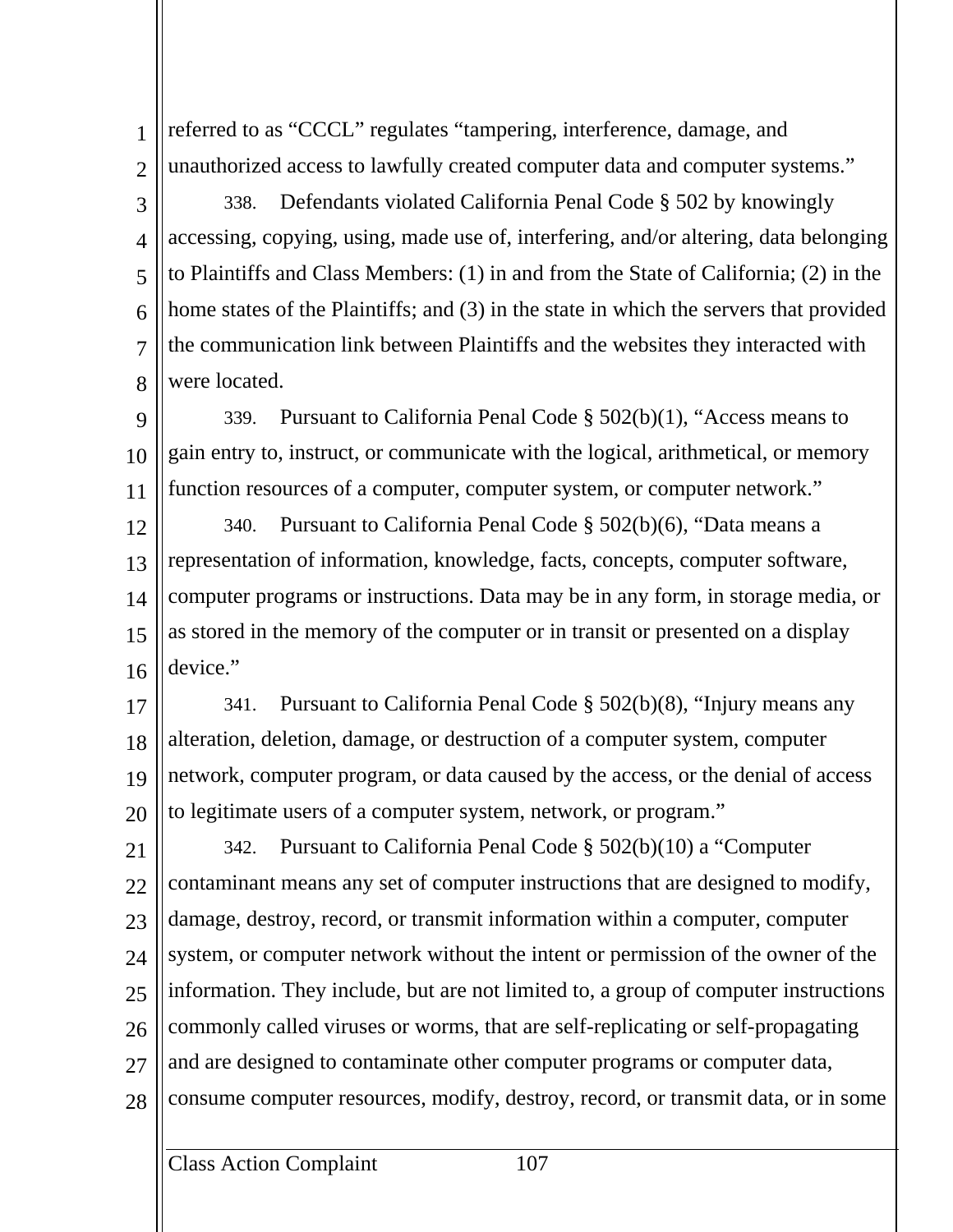1  $\overline{2}$ other fashion usurp the normal operation of the computer, computer system, or computer network."

3 4 5 6 7 8 343. Defendants have violated California Penal Code  $\S 502(c)(1)$  by knowingly accessing and without permission, altering, and making use of data from Plaintiffs' computers in order to device and execute business practices to deceive Plaintiffs and Class Members into surrendering private electronic communications and activities for Defendants' financial gain, and to wrongfully obtain valuable private data from Plaintiffs.

 $\mathbf Q$ 10 11 344. Defendants have violated California Penal Code  $\S$  502(c)(2) by knowingly accessing and without permission, taking, or making use of data from Plaintiffs' computers.

12 13 14 345. Defendants have violated California Penal Code  $\S 502(c)(3)$  by knowingly and without permission, using and causing to be used Plaintiffs' computer services.

15 16 17 346. Defendants have violated California Penal Code  $\S 502(c)(4)$  by knowingly accessing and without permission, adding and/or altering the data from Plaintiffs' computers.

18 19 20 21 347. Defendants have violated California Penal Code  $\S$  502(c)(5) by knowingly and without permission, disrupting or causing the disruption of Plaintiffs' computer services or denying or causing the denial of computer services to Plaintiffs.

22 23 24 348. Defendants have violated California Penal Code  $\S 502(c)(6)$  by knowingly and without permission providing, or assisting in providing, a means of accessing Plaintiffs' computers, computer system, and/or computer network.

25 26 27 349. Defendants have violated California Penal Code  $\S 502(c)(7)$  by knowingly and without permission accessing, or causing to be accessed, Plaintiffs' computer, computer system, and/or computer network.

28

350. Defendants have violated California Penal Code  $\S$  502(c)(8) by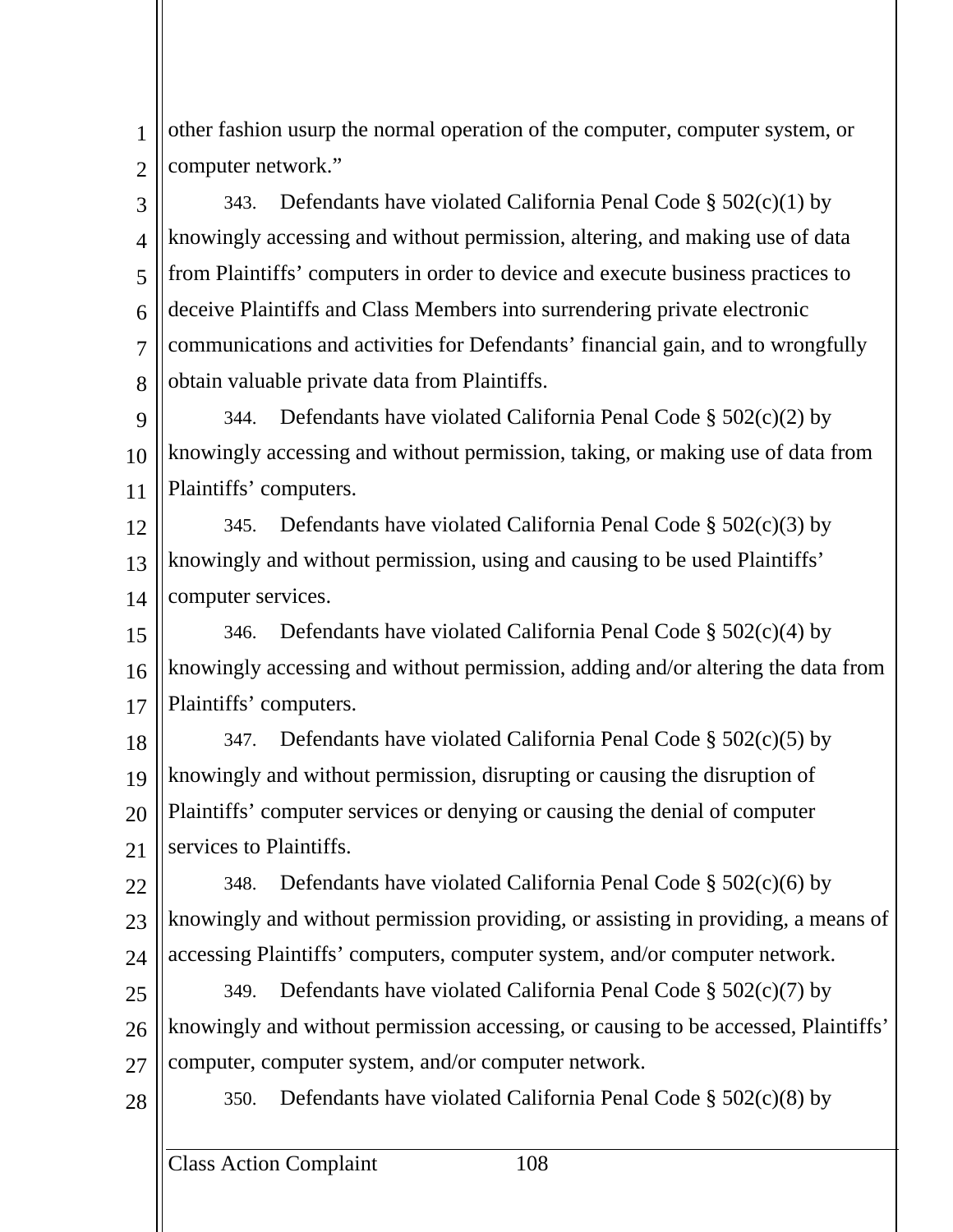1  $\overline{2}$ 3 knowingly introducing a computer contaminant into the Plaintiffs' computer, computer system and/or computer network to obtain data regarding Plaintiffs' electronic communications.

4 5 6 7 8 351. California Penal Code § 502(j) states: "For purposes of bringing a civil or a criminal action under this section, a person who causes, by any means, the access of a computer, computer system, or computer network in one jurisdiction from another jurisdiction is deemed to have personally accessed the computer, computer system, or computer network in each jurisdiction."

 $\mathbf Q$ 10 11 12 13 14 352. Plaintiffs have also suffered irreparable injury from these unauthorized acts of disclosure, to wit: all of their personal, private, and sensitive electronic communications have been harvested, viewed, accessed, stored, and used by Defendants, and have not been destroyed, and due to the continuing threat of such injury, have no adequate remedy at law, entitling Plaintiffs to injunctive relief.

15 16 17 353. Plaintiffs and Class Members have additionally suffered loss by reason of these violations, including, without limitation, violation of the right of privacy.

18 19 20 21 22 354. As a direct and proximate result of Defendants' unlawful conduct within the meaning of California Penal Code § 502, Defendants have caused loss to Plaintiffs in an amount to be proven at trial. Plaintiffs are also entitled to recover their reasonable attorneys' fees pursuant to California Penal Code § 502(e).

23 24 355. Plaintiffs and the Class Members seek compensatory damages, in an amount to be proven at trial, and injunctive or other equitable relief.

25 26 27 28 356. Plaintiffs and Class Members have suffered irreparable and incalculable harm and injuries from Defendant's violations. The harm will continue unless Defendant is enjoined from further violations of this section. Plaintiffs and Class Members have no adequate remedy at law.

Class Action Complaint 109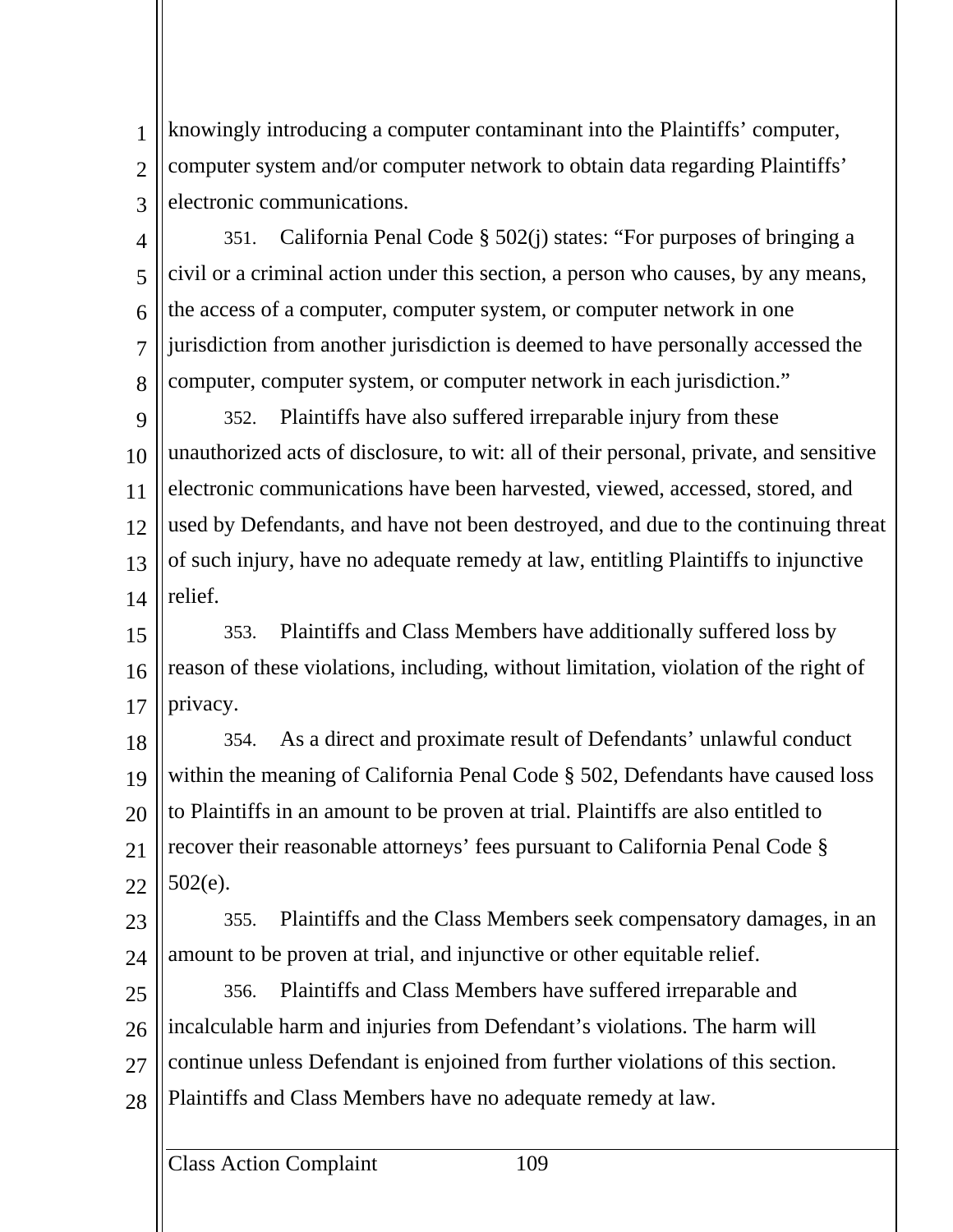| $\mathbf{1}$   | Plaintiffs and the Class Members are entitled to punitive or<br>357.              |
|----------------|-----------------------------------------------------------------------------------|
| $\overline{2}$ | exemplary damages pursuant to Cal. Penal Code $\S$ 502(e)(4) because Defendants'  |
| 3              | violations were willful and, on information and belief, Defendants are guilty of  |
| $\overline{4}$ | oppression, fraud, or malice as defined in Cal. Civil Code § 3294.                |
| 5              | Defendants' unlawful access to Plaintiffs' computers and electronic<br>358.       |
| 6              | communications has caused Plaintiffs irreparable injury. Unless restrained and    |
| $\overline{7}$ | enjoined, Defendants will continue to commit such acts. Plaintiffs' remedy at law |
| 8              | is not adequate to compensate it for these inflicted and threatened injuries,     |
| 9              | entitling Plaintiffs to remedies including injunctive relief as provided by       |
| 10             | California Penal Code § 502(e).                                                   |
| 11             | <b>Count V</b>                                                                    |
| 12             | Violation of the California Invasion of Privacy Act                               |
| 13             | Penal Code section 630 et seq.                                                    |
| 14             | Against Quantcast, MySpace, Hulu, JibJab, Scribd, (hereinafter "California        |
| 15             | Defendants")                                                                      |
| 16             | Plaintiffs incorporate the above allegations by reference as if set forth<br>359. |
| 17             | herein at length.                                                                 |
| 18             | Plaintiffs assert this claim against each and every California<br>360.            |
| 19             | Defendant named herein in this complaint on behalf of themselves and the Class.   |
| 20             | California Penal Code section 630 provides, in part:<br>361.                      |
| 21             | Any person who, or who willfully and without the consent of all                   |
| 22             | parties to the communication, or in any unauthorized manner, reads,               |
| 23             | or attempts to read, or to learn the contents or meaning of any                   |
| 24             | message, report, or communication while the same is in transit or                 |
| 25             | passing over any wire, line, or cable, or is being sent from, or received         |
| 26             | at any place within this state; or who uses, or attempts to use, in any           |
| 27             | manner, or for any purpose, or to communicate in any way, any                     |
| 28             | information so obtained, or who aids, agrees with, employs, or                    |
|                |                                                                                   |
|                | <b>Class Action Complaint</b><br>110                                              |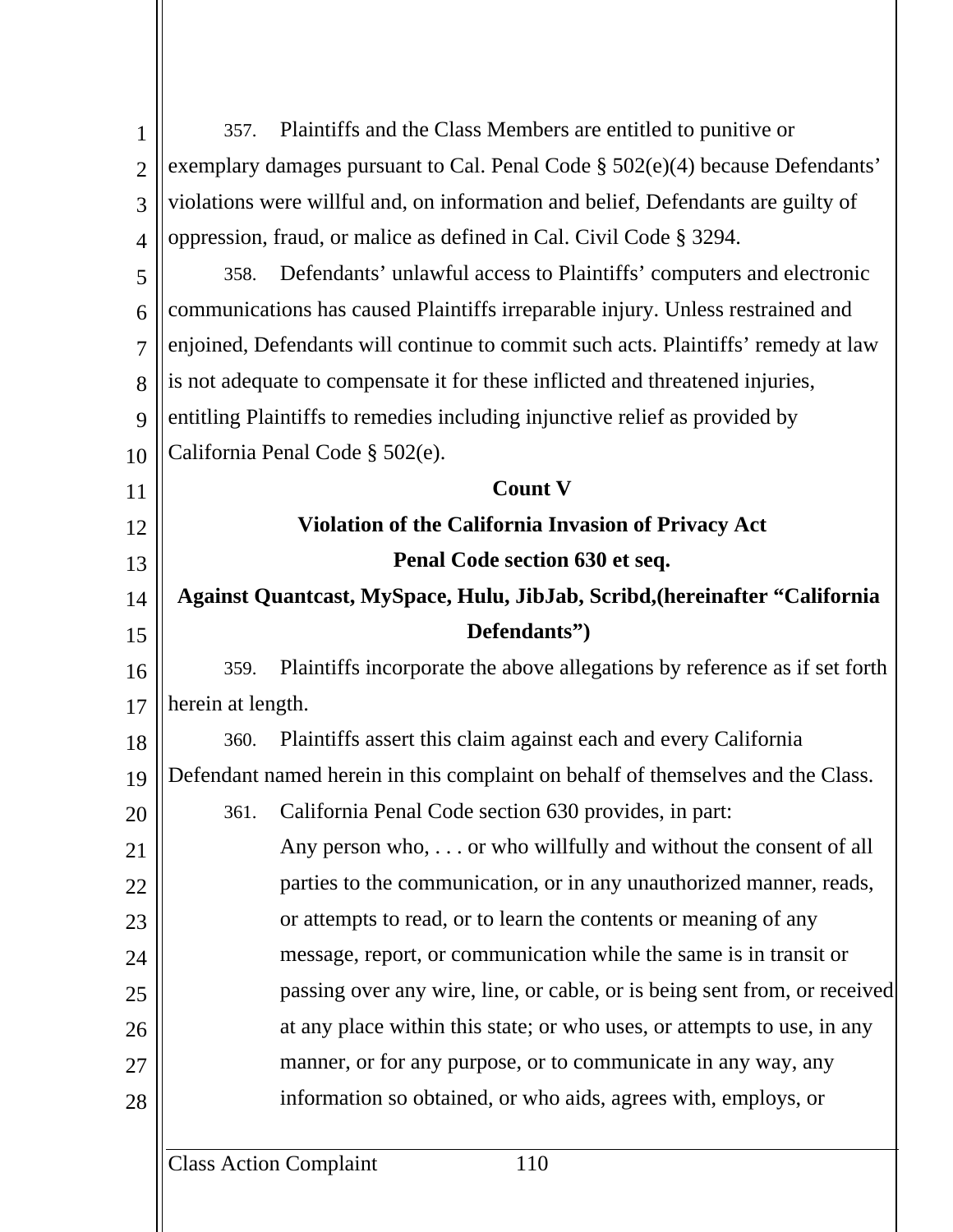1 2 3 4 5 6 7 8  $\mathbf Q$ 10 11 12 13 14 15 16 17 18 19 20 21 22 23 24 25 26 27 28 conspires with any person or persons to unlawfully do, or permit, or cause to be done any of the acts or things mentioned above in this section, is punishable . . . 362. On information and belief, each Plaintiff, and each Class Member, during one or more of their interactions on the Internet during the Class Period, communicated with one or more web entities based in California, or with one or more entities whose servers were located in California. 363. Communications from the California web-based entities to Plaintiffs and Class Members were sent from California. Communications to the California web-based entities from Plaintiffs and Class Members were sent to California. 364. Plaintiffs and Class Members did not consent to any of the Defendants' actions in intercepting, reading, and/or learning the contents of their communications with such California-based entities. 365. Plaintiffs and Class Members did not consent to any of the Defendants' actions in using the contents of their communications with such California-based entities. 366. Defendants are not a " public utility engaged in the business of providing communications services and facilities . . ." 367. The actions alleged herein by the Defendants were not undertaken: "for the purpose of construction, maintenance, conduct or operation of the services and facilities of the public utility." 368. The actions alleged herein by the Defendants were not undertaken in connection with: "the use of any instrument, equipment, facility, or service furnished and used pursuant to the tariffs of a public utility. 369. The actions alleged herein by the Defendants were not undertaken with respect to any telephonic communication system used for communication exclusively within a state, county, city and county, or city correctional facility. 370. The Defendants directly participated in the interception, reading,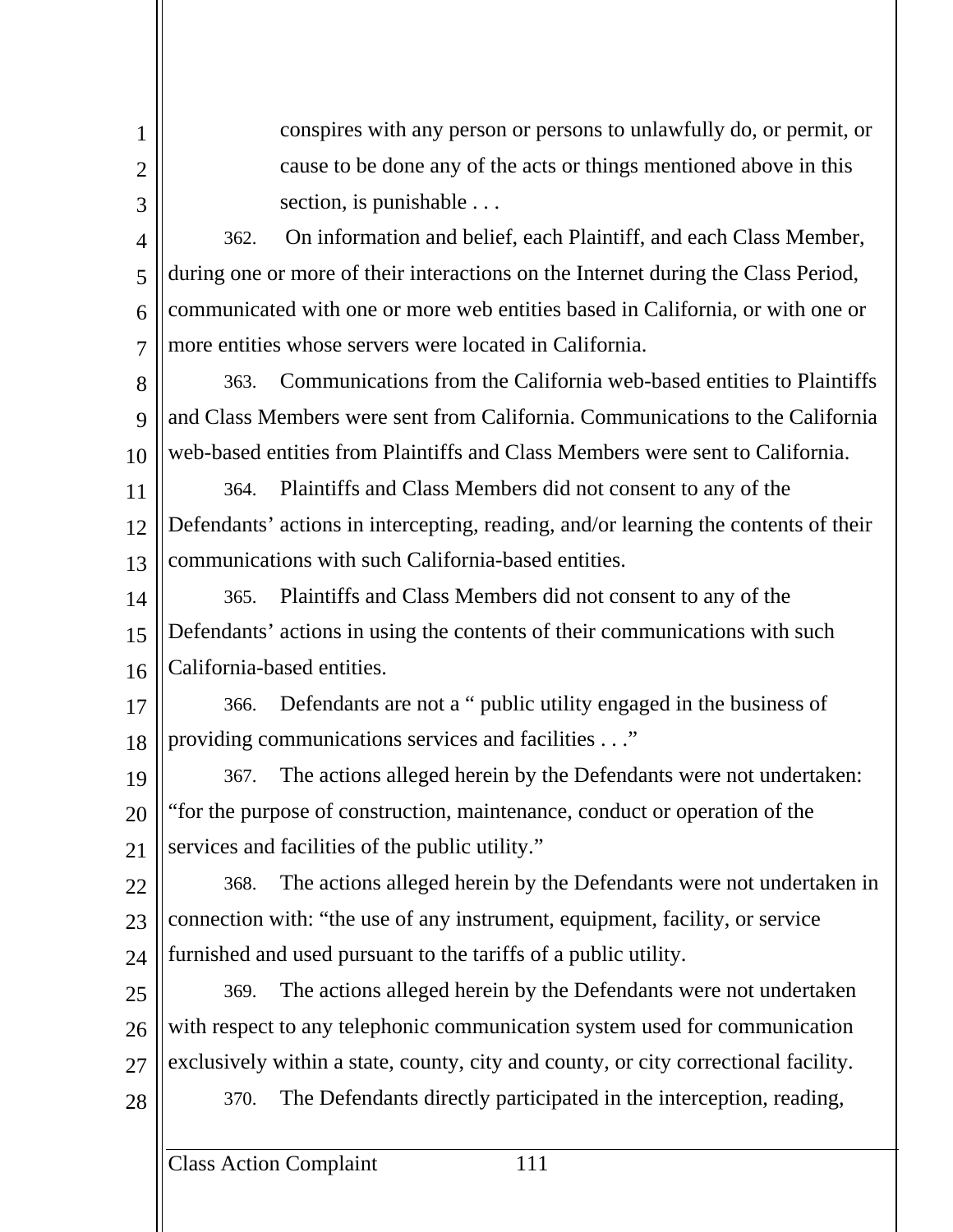| $\mathbf{1}$   | and/or learning the contents of the communications between plaintiffs, Class          |
|----------------|---------------------------------------------------------------------------------------|
| $\overline{2}$ | Members and California-based web entities.                                            |
| 3              | Alternatively, and of equal violation of the California Invasion of<br>371.           |
| $\overline{4}$ | Privacy Act, the Defendants aided, agreed with, and/or conspired with Quantcast       |
| 5              | to unlawfully do, or permit, or cause to be done all of the acts complained of        |
| 6              | herein.                                                                               |
| 7              | Plaintiffs and Class Members have additionally suffered loss by<br>372.               |
| 8              | reason of these violations, including, without limitation, violation of the right of  |
| 9              | privacy.                                                                              |
| 10             | Unless restrained and enjoined, Defendants will continue to commit<br>373.            |
| 11             | such acts. Pursuant to Section 637.2 of the California Penal Code, Plaintiffs and     |
| 12             | the class have been injured by the violations of California Penal Code section 631.   |
| 13             | Wherefore, Plaintiffs, on behalf of themselves and on behalf of a similarly situated  |
| 14             | Class of consumers, seek damages and injunctive relief.                               |
| 15             |                                                                                       |
| 16             |                                                                                       |
| 17             | <b>COUNT VI</b>                                                                       |
| 18             | Violations of the Unfair Competition Law ("UCL")California                            |
| 19             | Business and Professions Code § 17200, et seq.                                        |
| 20             | Plaintiffs incorporate the foregoing allegations as if fully set forth<br>374.        |
| 21             | herein.                                                                               |
| 22             | In violation of California Business and Professions Code § 17200 et<br>375.           |
| 23             | seq., Defendant's conduct in this regard is ongoing and includes, but is not limited  |
| 24             | to, unfair, unlawful and fraudulent conduct.                                          |
| 25             | By engaging in the above-described acts and practices, Defendant has<br>376.          |
| 26             | committed one or more acts of unfair competition within the meaning of the UCL        |
| 27             | and, as a result, Plaintiffs and the Class have suffered injury-in-fact and have lost |
| 28             | money and/or property—specifically, personal information and/or registration          |
|                |                                                                                       |
|                | <b>Class Action Complaint</b><br>112                                                  |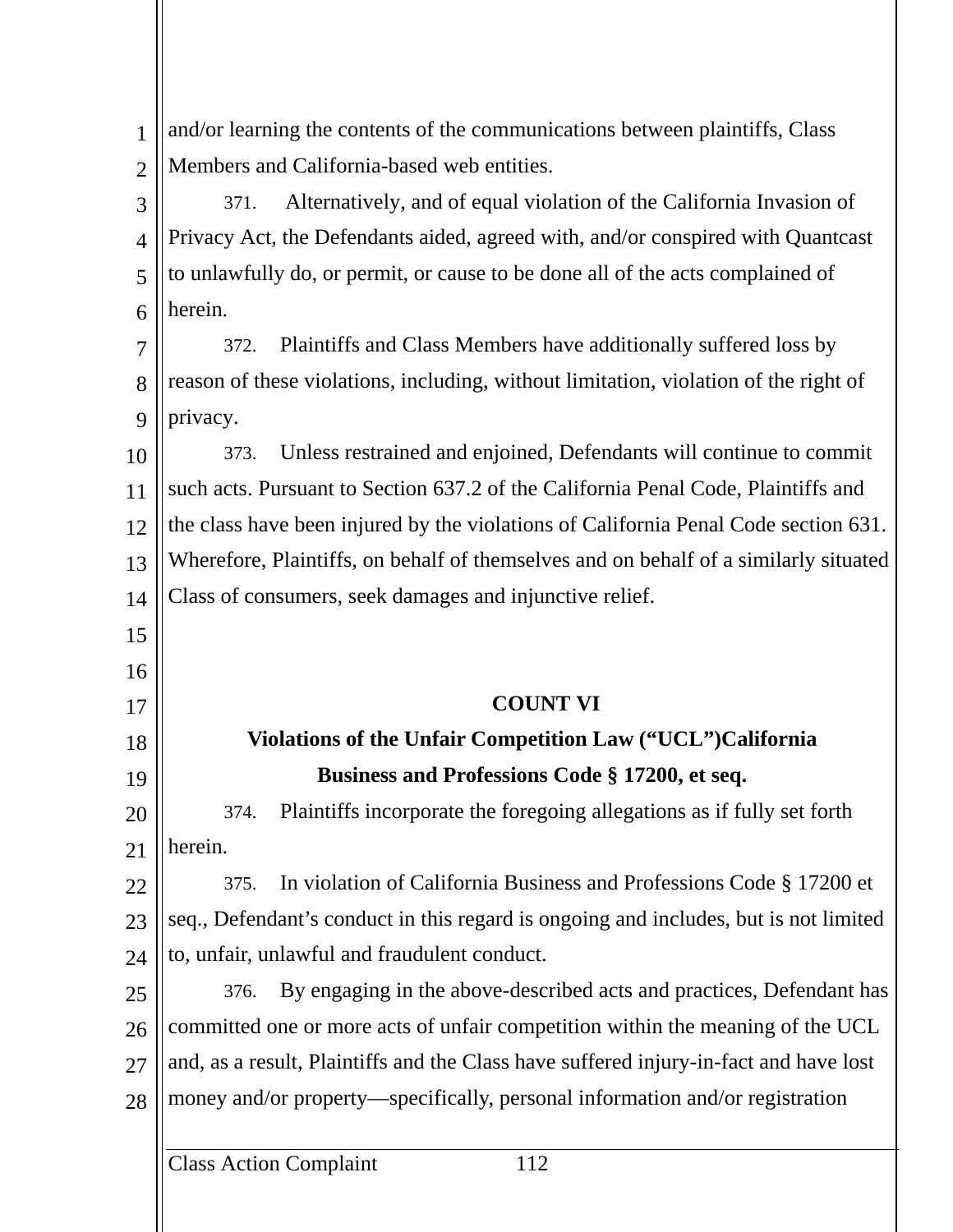1 fees.

 $\mathcal{L}$ 3 4 5 6 7 8 377. Defendant's business acts and practices are unlawful, in part, because they violate California Business and Professions Code § 17500, et seq., which prohibits false advertising, in that they were untrue and misleading statements relating to Defendant's performance of services and with the intent to induce consumers to enter into obligations relating to such services, and regarding statements Defendant knew were false or by the exercise of reasonable care Defendant should have known to be untrue and misleading.

 $\mathbf Q$ 10 11 12 13 378. Defendant's business acts and practices are also unlawful in that they violate the California Consumer Legal Remedies Act, California Civil Code, Sections 1647, et seq., 1750, et seq., and 3344, California Penal Code, section 502, and Title 18, United States Code, Section 1030. Defendant is therefore in violation of the "unlawful" prong of the UCL.

14 15 16 17 18 19 20 21 22 23 24 25 26 27 379. Defendant's business acts and practices are unfair because they cause harm and injury-in-fact to Plaintiffs and Class Members and for which Defendant has no justification other than to increase, beyond what Defendant would have otherwise realized, its profit in fees from advertisers and its information assets through the acquisition of consumers' personal information. Defendant's conduct lacks reasonable and legitimate justification in that Defendant has benefited from such conduct and practices while Plaintiffs and the Class Members have been misled as to the nature and integrity of Defendant's services and have, in fact, suffered material disadvantage regarding their interests in the privacy and confidentiality of their personal information. Defendant's conduct offends public policy in California tethered to the Consumer Legal Remedies Act, the state constitutional right of privacy, and California statutes recognizing the need for consumers to obtain material information that enables them to safeguard their own privacy interests, including California Civil Code, Section 1798.80.

28

380. In addition, Defendant's modus operandi constitutes a sharp practice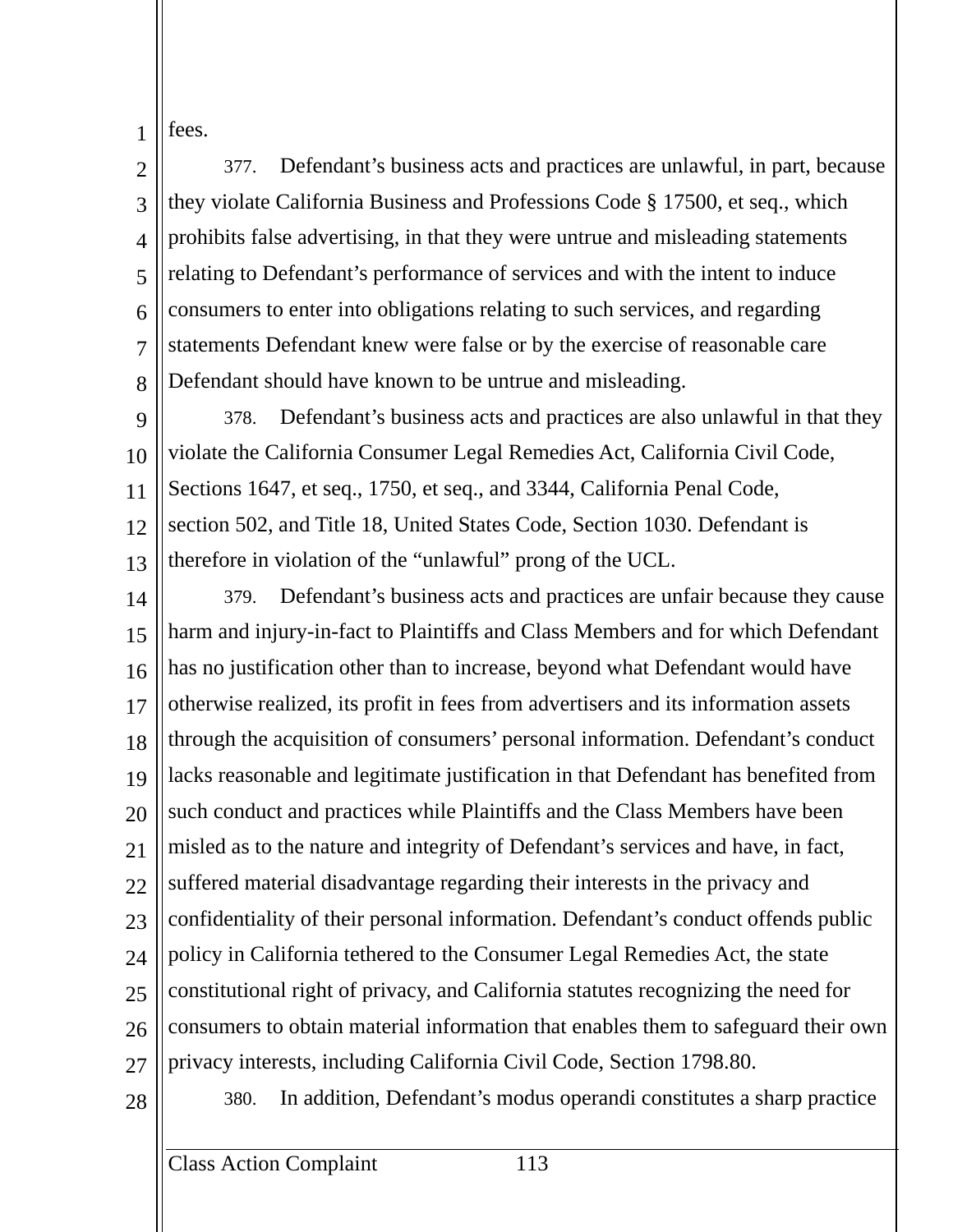| $\mathbf{1}$   | in that Defendant knew, or should have known, that consumers care about the           |
|----------------|---------------------------------------------------------------------------------------|
| $\overline{2}$ | status of personal information and email privacy but were unlikely to be aware of     |
| 3              | the manner in which Defendant failed to fulfill its commitments to respect            |
| $\overline{4}$ | consumers' privacy. Defendant is therefore in violation of the "unfair" prong of      |
| 5              | the UCL.                                                                              |
| 6              | Defendant's acts and practices were fraudulent within the meaning of<br>381.          |
| $\overline{7}$ | the UCL because they are likely to mislead the members of the public to whom          |
| 8              | they were directed.                                                                   |
| 9              | Plaintiffs, on behalf of themselves and on behalf of each member of<br>382.           |
| 10             | the Class, seek individual restitution, injunctive relief, and other relief allowed   |
| 11             | under the UCL as the Court deems just and proper.                                     |
| 12             | <b>COUNT VII</b>                                                                      |
| 13             | <b>Violations of the Consumer Legal Remedies Act</b>                                  |
| 14             | ("CLRA")California Civil Code § 1750, et seq.                                         |
| 15             | Plaintiffs incorporate the foregoing allegations as if fully set forth<br>383.        |
| 16             | herein.                                                                               |
| 17             | In violation of Civil Code section 1750, et seq. (the "CLRA"),<br>g.                  |
| 18             | Defendant has engaged and is engaging in unfair and deceptive acts and practices      |
| 19             | in the course of transactions with Plaintiffs, and such transactions are intended to  |
| 20             | and have resulted in the sales of services to consumers. Plaintiffs and the Class     |
| 21             | Members are "consumers" as that term is used in the CLRA because they sought          |
| 22             | or acquired Defendant's good or services for personal, family, or household           |
| 23             | purposes. Defendant's past and ongoing acts and practices include but are not         |
| 24             | limited to:                                                                           |
| 25             | Defendant's representations that its services have<br>h.                              |
| 26             | characteristics, uses, and benefits that they do not have, in violation of Civil Code |
| 27             | § 1770(a)(5);                                                                         |
| 28             | Defendant's representations that its services are of a particular<br>i.               |
|                |                                                                                       |
|                | <b>Class Action Complaint</b><br>114                                                  |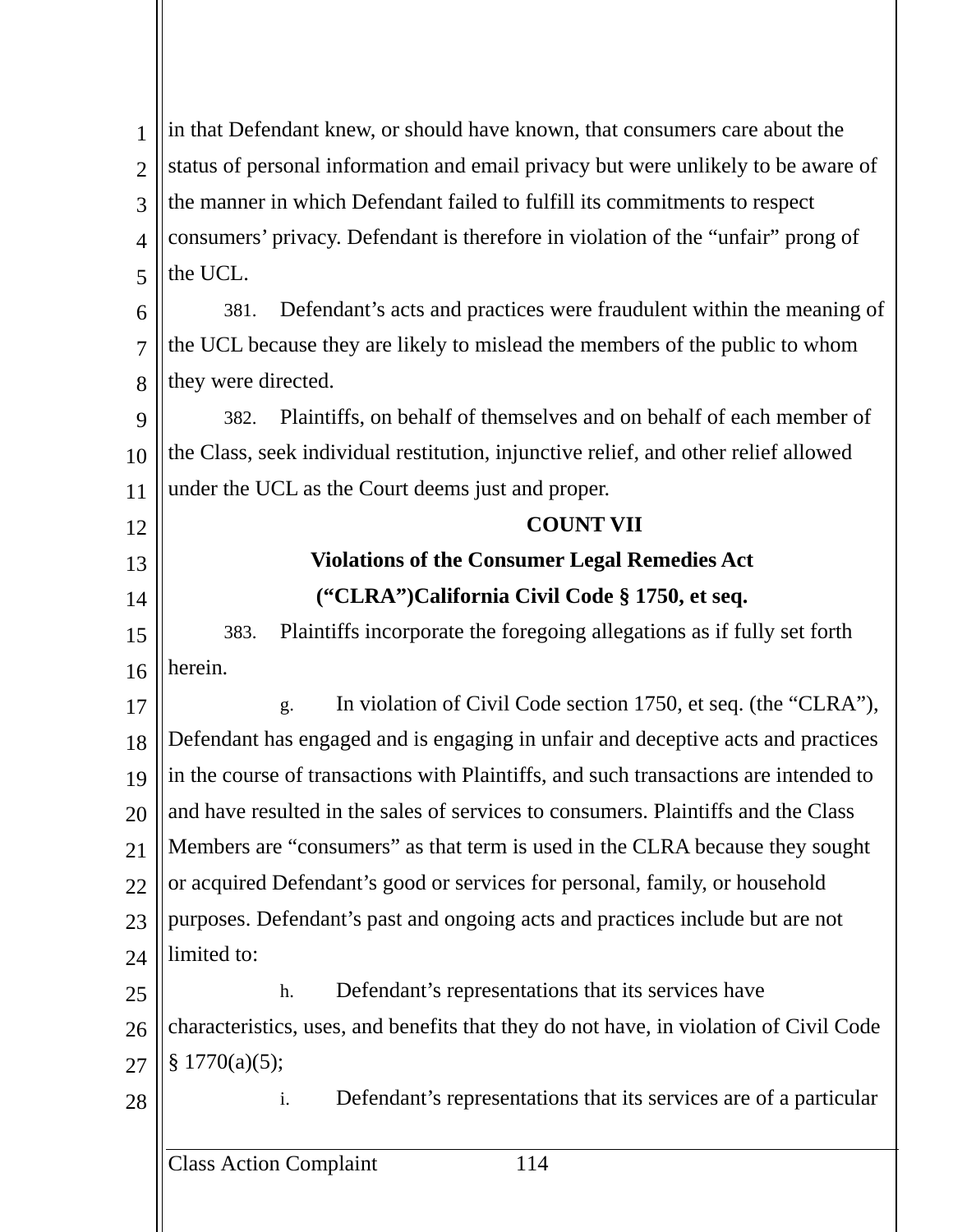| 1              | standard, quality and grade but are of another standard quality and grade, in       |
|----------------|-------------------------------------------------------------------------------------|
| $\overline{2}$ | violation of Civil Codes $\S 1770(a)(7)$ ; and                                      |
| 3              | Defendant's advertisement of services with the intent not to<br>j.                  |
| $\overline{4}$ | sell those services as advertised, in violation of Civil Code $\S 1770(a)(9)$ .     |
| 5              | Defendant's violations of Civil Code § 1770 have caused<br>k.                       |
| 6              | damage to Plaintiffs and the other Class Members and threaten additional injury if  |
| $\overline{7}$ | the violations continue. This damage includes the losses set forth above.           |
| 8              | At this time, Plaintiffs seek only injunctive relief under this cause of<br>384.    |
| 9              | action. Pursuant to California Civil Code, Section 1782, Plaintiffs will notify     |
| 10             | Defendant in writing of the particular violations of Civil Code, Section 1770 and   |
| 11             | demand that Defendant rectify the problems associated with its behavior detailed    |
| 12             | above, which acts and practices are in violation of Civil Code § 1770.              |
| 13             | If Defendant fails to respond adequately to Plaintiff's above-<br>385.              |
| 14             | described demand within 30 days of Plaintiff's notice, pursuant to California Civil |
| 15             | Code, Section 1782(b), Plaintiffs will amend the complaint to request damages       |
| 16             | and other relief, as permitted by Civil Code, Section 1780.                         |
| 17             | <b>Count VIII</b>                                                                   |
| 18             | <b>Unjust Enrichment</b>                                                            |
| 19             | <b>Against All Defendants</b>                                                       |
| 20             | Plaintiffs incorporate the above allegations by reference as if set forth<br>386.   |
| 21             | herein at length.                                                                   |
| 22             | Plaintiffs assert this claim against each and every Defendant named<br>387.         |
| 23             | herein in this complaint on behalf of themselves and the Class.                     |
| 24             | A benefit has been conferred upon all Defendants by Plaintiffs and<br>388.          |
| 25             | the Class. On information and belief, Defendants, directly or indirectly, have      |
| 26             | received and retain information regarding online communications and activity of     |
| 27             | Plaintiffs, and Defendants have received and retain information regarding specific  |
| 28             | purchase and transactional information that is otherwise private, confidential, and |
|                | <b>Class Action Complaint</b><br>115                                                |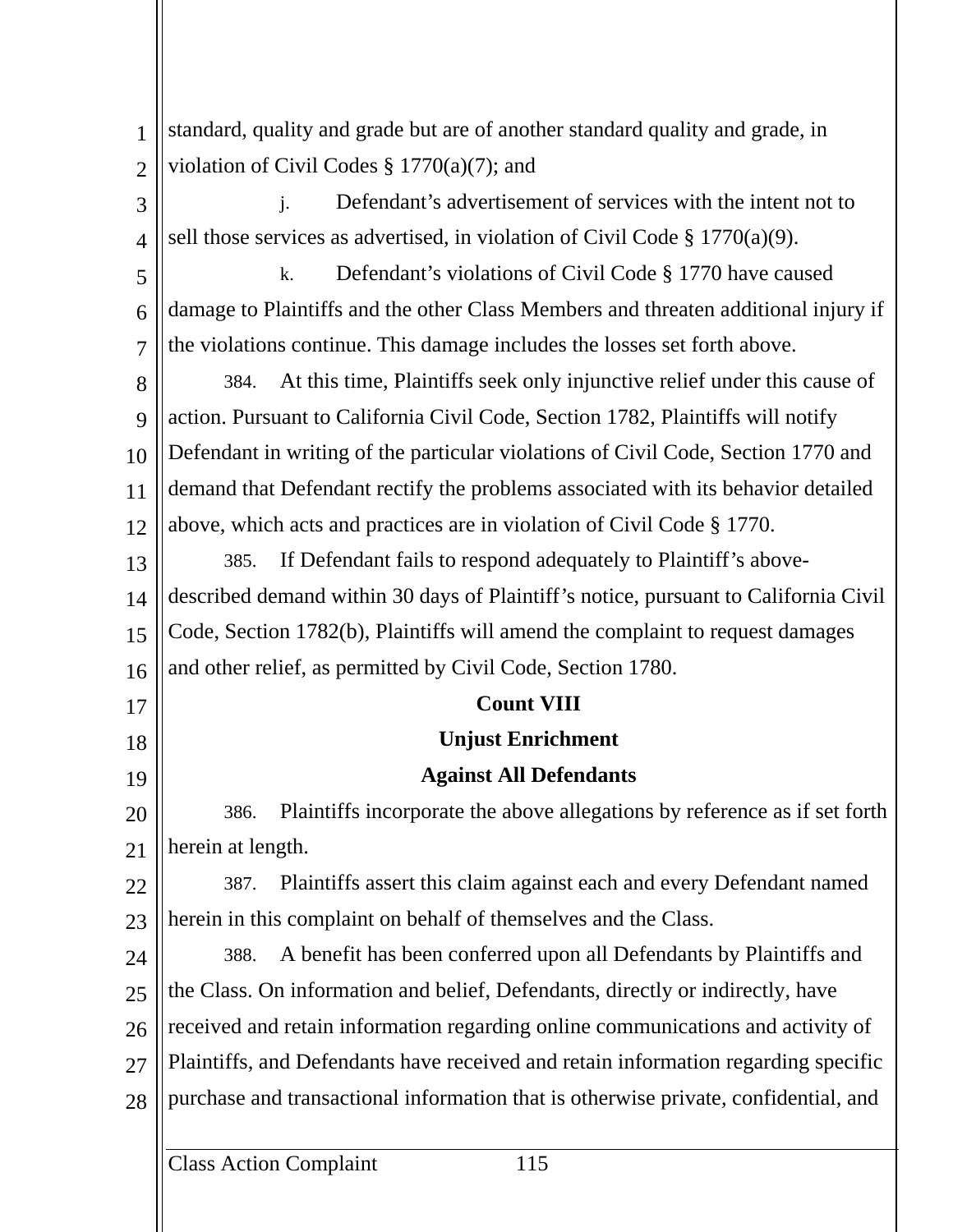| 1              | not of public record, and/or have received revenue from the provision of such    |
|----------------|----------------------------------------------------------------------------------|
| $\overline{2}$ | information.                                                                     |
| 3              | Defendants appreciate or have knowledge of said benefit.<br>389.                 |
| $\overline{4}$ | Under principles of equity and good conscience, Defendants should<br>390.        |
| 5              | not be permitted to retain the information and/or revenue which they acquired by |
| 6              | virtue of their unlawful conduct. All funds, revenues, and benefits received by  |
| 7              | Defendants rightfully belong to Plaintiffs and the Class, which Defendant has    |
| 8              | unjustly received as a result of its actions.                                    |
| 9              | <b>PRAYER FOR RELIEF</b>                                                         |
| 10             | WHEREFORE, Plaintiffs, on behalf of themselves and all others similarly          |
| 11             | situated, pray for judgment against Defendants as follows:                       |
| 12             | A. Certify this case as a class action on behalf of the Classes defined above,   |
| 13             | appoint Plaintiffs as class representatives, and appoint Plaintiff's counsel as  |
| 14             | class counsel;                                                                   |
| 15             | B. Declare that the actions of Quantcast and Quantcast Flash Cookie Affiliates,  |
| 16             | as set out above, violate the following:                                         |
| 17             | Computer Fraud and Abuse Act, 18 U.S.C. § 1030;<br>a)                            |
| 18             | Electronic Communications Privacy Act, 18 U.S.C. § 2510;<br>b)                   |
| 19             | Video Privacy Protection Act, 18 U.S.C. § 2710;<br>$\mathbf{c})$                 |
| 20             | California's Computer Crime Law, Penal Code § 502;<br>$\rm d$                    |
| 21             | California Invasion Of Privacy Act, California Penal Code § 630;<br>e)           |
| 22             | Civil Conspiracy;<br>f)                                                          |
| 23             | <b>Unjust Enrichment</b><br>g)                                                   |
| 24             | C. As applicable to the Classes mutatis mutandis, awarding injunctive and        |
| 25             | equitable relief including, inter alia: (i) prohibiting Quantcast and Quantcast  |
| 26             | Flash Cookie Affiliates from engaging in the acts alleged above; (ii)            |
| 27             | requiring Quantcast and Quantcast Flash Cookie Affiliates to disgorge all of     |
| 28             | its ill-gotten gains to Plaintiffs and the other Class Members, or to            |
|                |                                                                                  |
|                | <b>Class Action Complaint</b><br>116                                             |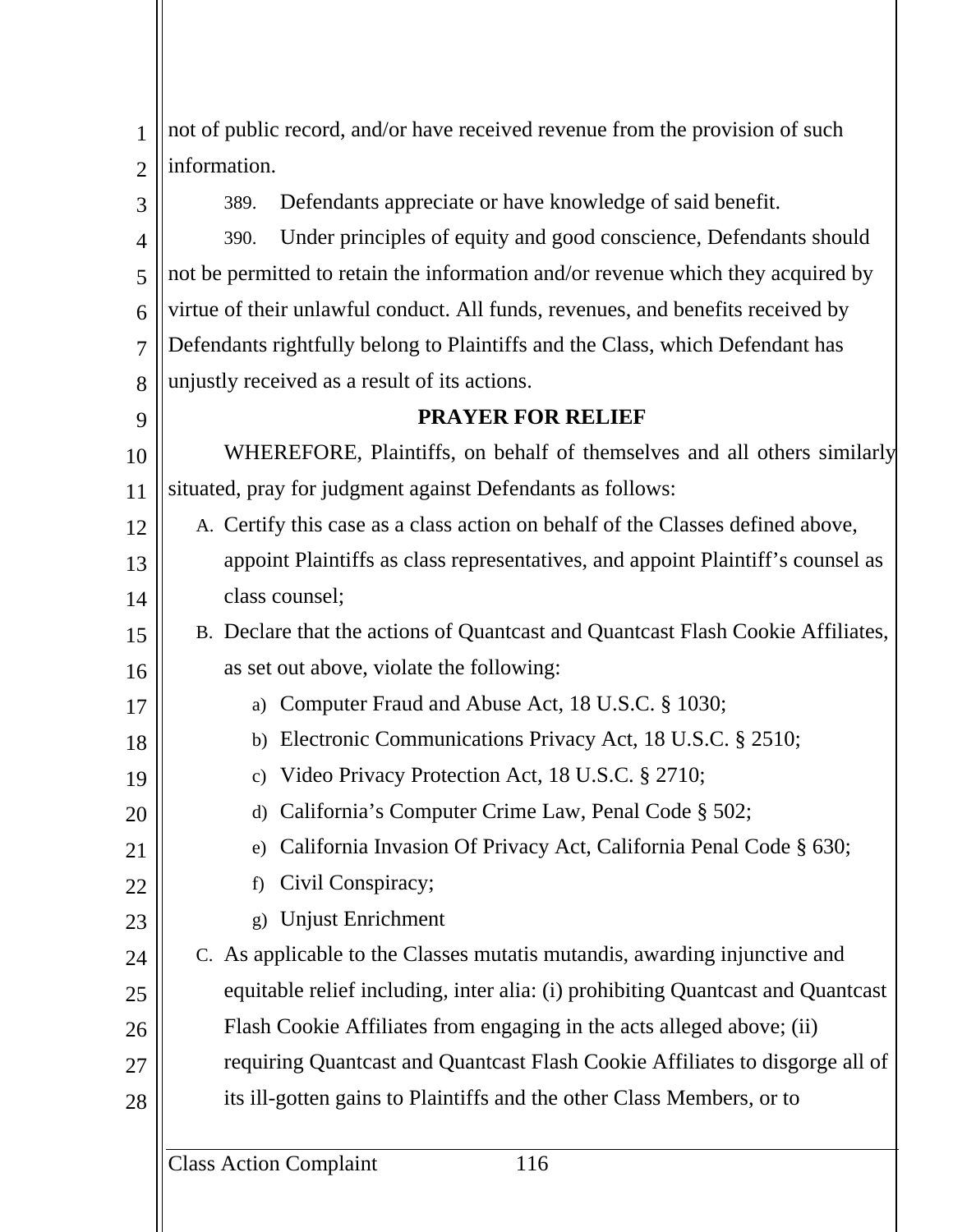| $\mathbf{1}$   | whomever the Court deems appropriate; (iii) requiring Quantcast and               |
|----------------|-----------------------------------------------------------------------------------|
| $\overline{2}$ | Quantcast Flash Cookie Affiliates to delete all data surreptitiously or           |
| 3              | otherwise collected through the acts alleged above; (iv) requiring Quantcast      |
| $\overline{4}$ | and Quantcast Flash Cookie Affiliates to provide Plaintiffs and the other         |
| 5              | Class Members a means to easily and permanently decline any participation         |
| 6              | in any data collection activities; (v) awarding Plaintiffs and Class Members      |
| $\overline{7}$ | full restitution of all benefits wrongfully acquired by Quantcast and             |
| 8              | Quantcast Flash Cookie Affiliates by means of the wrongful conduct alleged        |
| 9              | herein; and (vi) ordering an accounting and constructive trust imposed on the     |
| 10             | data, funds, or other assets obtained by unlawful means as alleged above, to      |
| 11             | avoid dissipation, fraudulent transfers, and/or concealment of such assets by     |
| 12             | Quantcast and Quantcast Flash Cookie Affiliates;                                  |
| 13             | D. Award damages, including statutory damages where applicable, to Plaintiffs     |
| 14             | and Class Members in an amount to be determined at trial;                         |
| 15             | E. Award restitution against Defendants for all money to which Plaintiffs and     |
| 16             | the Classes are entitled in equity;                                               |
| 17             | F. Restrain Defendants, its officers, agents, servants, employees, and attorneys, |
| 18             | and those in active concert or participation with them from continued access,     |
| 19             | collection, and transmission of Plaintiffs' and Class Members' personal           |
| 20             | information via preliminary and permanent injunction;                             |
| 21             | G. Award Plaintiffs and the Classes:                                              |
| <u>22</u>      | a) their reasonable litigation expenses. costs of court, and attorneys'           |
| 23             | fees;                                                                             |
| 24             | b) pre- and post-judgment interest, to the extent allowable;                      |
| 25             | c) restitution, disgorgement and/or other equitable relief as the Court           |
| 26             | deems proper;                                                                     |
| 27             | d) compensatory damages sustained by Plaintiffs and all others similarly          |
| 28             | situated as a result of Defendants' unlawful acts and conduct;                    |
|                |                                                                                   |
|                | <b>Class Action Complaint</b><br>117                                              |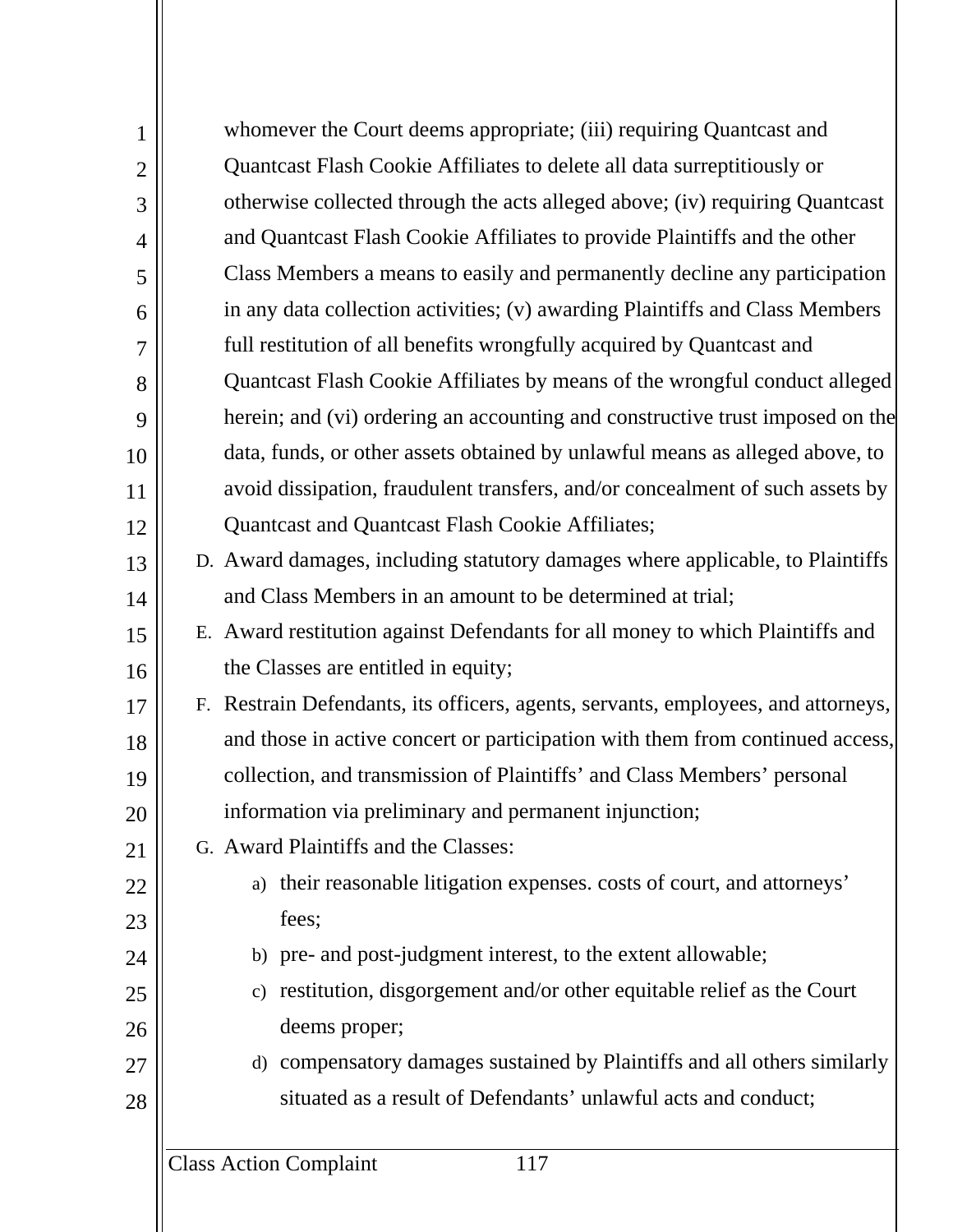| 1<br>$\tilde{\gamma}_{1,i}$ | statutory damages, including punitive damages;<br>e)                         |
|-----------------------------|------------------------------------------------------------------------------|
| $\overline{2}$              | f) permanent injunction prohibiting Defendants from engaging in the conduct  |
| 3                           | and practices complained of herein;                                          |
| 4                           | H. For such other and further relief as this Court may deem just and proper. |
| 5                           |                                                                              |
| 6                           | DATED this 23th day of July 2010.                                            |
| 7                           |                                                                              |
| 8                           | By: David Parisi                                                             |
| 9                           | Joseph H. Malley (pro hac vice pending)                                      |
| 10                          | Law Office of Joseph H. Malley                                               |
| 11                          | 1045 North Zang Blvd<br>Dallas, TX 75208                                     |
| 12                          | Telephone: (214) 943-6100                                                    |
| 13                          | Facsimile: (214) 943-6170<br>malleylaw@gmail.com                             |
| 14                          |                                                                              |
| 15                          | David Parisi (Cal. Bar. No. 162248)<br>Parisi & Havens LLP                   |
| 16                          | 15233 Valleyheart Drive                                                      |
| 17                          | Sherman Oaks, California 91403                                               |
| 18                          | Telephone: (818) 990-1299<br>Facsimile: (818) 501-7852                       |
| 19                          | dparisi@parisihavens.com                                                     |
| 20                          |                                                                              |
| 21                          |                                                                              |
| 22                          |                                                                              |
| 23                          |                                                                              |
| 24                          |                                                                              |
| 25                          |                                                                              |
| 26<br>27                    |                                                                              |
| 28                          |                                                                              |
|                             |                                                                              |
|                             | 118<br><b>Class Action Complaint</b>                                         |
|                             |                                                                              |